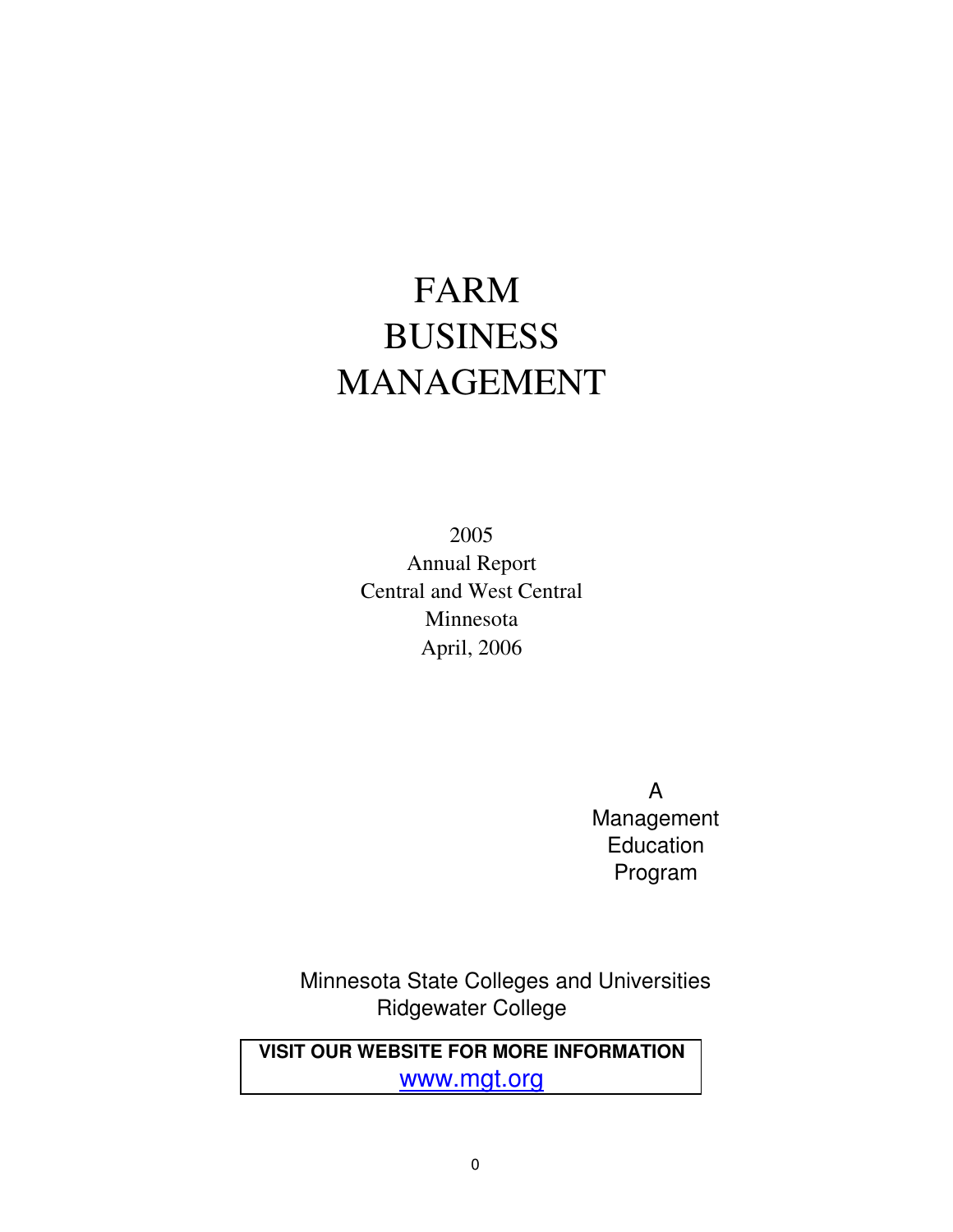## **TABLE OF CONTENTS**

#### **Description Page Number**

#### **Financial: West Central and Central Minnesota Database Information**

| <b>Table of Contents</b>                               |           |
|--------------------------------------------------------|-----------|
| Celebrating 50 Years and Looking Forward               |           |
| Money Spent by the Average Farmer / 2001 Annual Report | 3         |
| Farm Income Statement                                  | 4         |
| Farm Income Statement (Expense and Net Farm Income)    | 5         |
| Inventory Changes / Depreciation / Capital Adjustments | 6         |
| Graph - Farm Income, Expense and Net Farm              | 7         |
| <b>Profitability Measures</b>                          | 8         |
| <b>Liquidity Measures</b>                              | 9         |
| Balance Sheet (Cost Value)                             | 10        |
| Balance Sheet (Market Value)                           | 11        |
| Graph - Farm Assets, Liabilities and Net Worth Change  | 12        |
| <b>Financial Standards Measures</b>                    | 13        |
| Graph - Financial Standards Measures                   | 14        |
| <b>Statement of Cash Flows</b>                         | 15        |
| Operator and Labor Information                         | 16        |
| <b>Crop Production and Marketing Summary</b>           | 17        |
| Nonfarm Summary Expense                                | 18        |
| Nonfarm Summary Income                                 | 19        |
| Graph - Nonfarm Summary                                | 20        |
| Summary of Selected Factors by Age and Farm Type       | $21 - 23$ |

#### **Crops: West Central and Central MN Database Information**

| Corn & Graph                                             | $24 - 25$ |
|----------------------------------------------------------|-----------|
| Soybeans & Graph                                         | 26-27     |
| Wheat & Graph                                            | 28-29     |
| Alfalfa Hay & Graph                                      | $30-31$   |
| Corn Silage & Oats                                       | 32-33     |
| Special Sort, Corn and Soybeans, MN Database Information | $34-35$   |
| <b>Other Crops</b>                                       |           |
|                                                          |           |

#### **Livestock: (Statewide Database Information)**

| Hogs, Contractee                                                                      |         |
|---------------------------------------------------------------------------------------|---------|
| Hogs, Farrow to Finish & Graph                                                        | (38-39) |
| Hogs, Feeder Pig & Graph                                                              | (40-41) |
| Hogs, Finish Pig & Graph                                                              | (42-43) |
| Hogs, Weaning to Finish                                                               | (44-45) |
| Dairy, Size of Operation & Dairy/Rep. Heifers                                         | (46-47) |
| Dairy Cow Enterprise & Graph                                                          | (48-49) |
| Dairy, Production per cwt of Milk                                                     | (50-51) |
| Dairy Replacement Heifers & Dairy Heifers For Sale                                    | (52-53) |
| Dairy Steers & Graph                                                                  | (54-55) |
| Beef Cow Calf Operation & Graph                                                       | (56-57) |
| Beef Finish Calves & Graph                                                            | (58-59) |
| <b>Market Lamb Production</b>                                                         |         |
| Ridgewater College is an affirmative action, equal opportunity employer and educator. |         |

This document is available in alternative formats to individuals with disabilities by calling

(1-800-722-1151 or thorugh the MN Relay Service at 1-800-627-3529)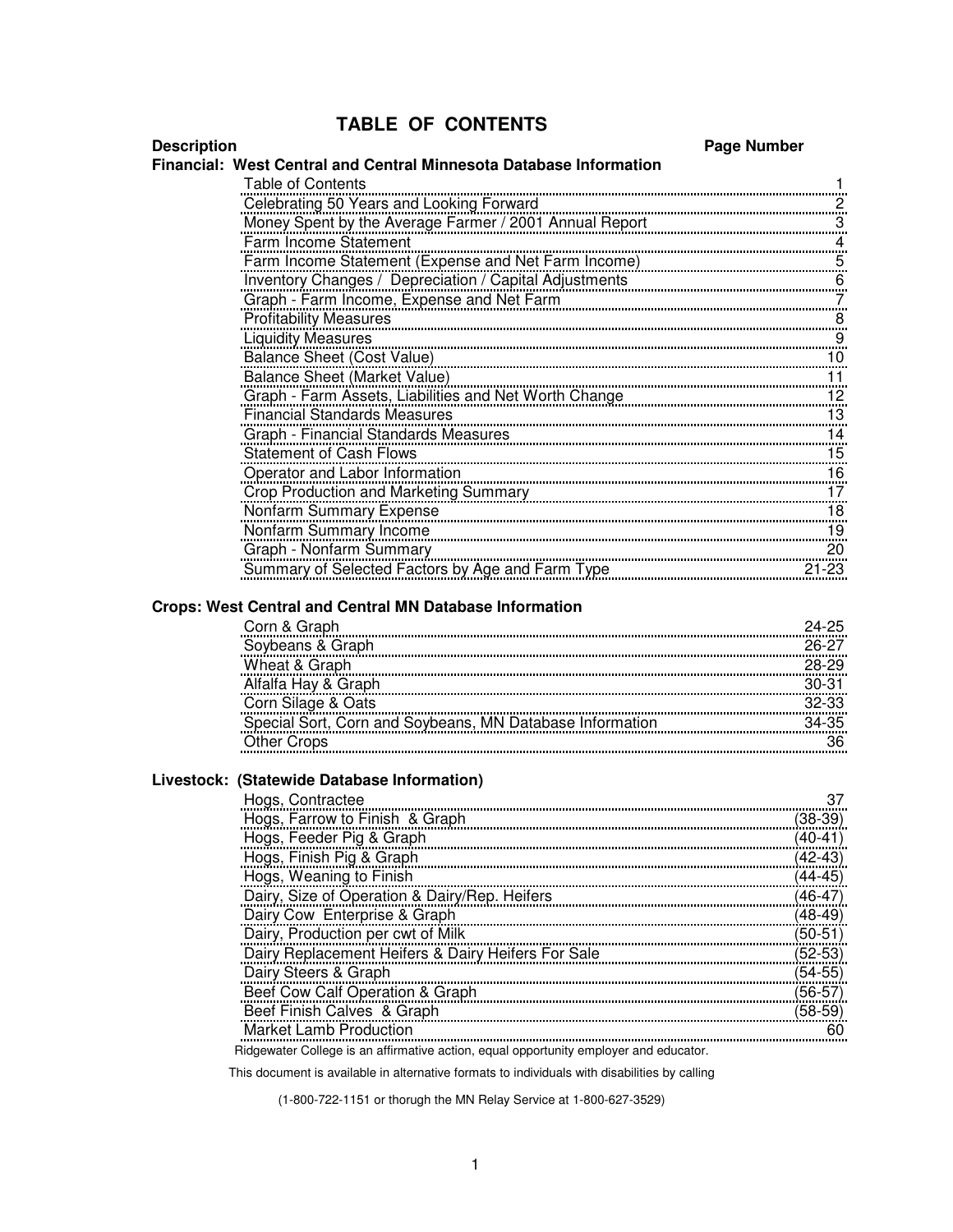### PROGRAM OVERVIEW 2005

Historically, Farm Business Management Education has been a part of education programs in Minnesota high school and post-secondary levels since 1953. From the early cooperative efforts of the State Department of Education and the Department of Agriculture Education (University of Minnesota), the program has expanded to serve over 4,000 farm businesses each year in Minnesota. The Farm Business Management Education Program is now an integral part of the Minnesota State Colleges and Universities System.

A typical farm business enrolls for 10 semester credits per year as part of their educational plan. To assist the student in achieving their educational goals and objectives, the program has been organized to conform to the following guidelines:

- 1. Farm families enroll in a specific management course.
- 2. Each course has a specific objective and units of instruction to meet the objective.
- 3. Courses are offered in sequence and farmers are expected to enroll in the first of the sequence of courses.
- 4. There is continuity to each course. Each leads to the next course in the sequence.
- 5. Instruction occurs both in the classroom and on the farm with the farm family.

Programs organize their curriculum around the same central theme. They are:

- Level 1 Introduction to Farm System Management
- Level 2 Farm System Analysis and Evaluation
- Level 3 Interpreting and Modifying Farm System Management Plans
- Level 4 Farm System Trends and Projections
- Level 5 Integrating Current Information into Farm System Plans
- Level 6 Examining the context of Farm System Management Plans

Like most educational programs, members benefit from the instruction in relation to how much effort they put into study. Some farmers have benefited more, and some less, depending upon how seriously they studied the results of their business analysis and the kind of decisions they made as a result of their analysis.

The information in this report is organized under the direction of Jim Molenaar, Regional Dean of Management Education at Ridgewater College. Directing in a supervisory capacity is Douglas Allen, Ridgewater College President, and Mr. John Murray State Director of Management Education Programs, Minnesota State Colleges and Universities System. Kevin Clough and Kay Scholten provide clerical assistance and organization of the report.

The tables created in this report were created using FINPACK and RankEm Central, copyrighted software of the Center for Farm Financial Management, University of Minnesota. You will notice that a standard format is used for each of the tables.

You should also note that the criteria for determining the report columns changes in the different segments of the report. The criteria used are as follows:

| Analysis Section | Criteria to determine the report columns |                                               |  |  |  |
|------------------|------------------------------------------|-----------------------------------------------|--|--|--|
| Financial        | 5 columns by $20\%$                      | Net Farm Income (Profit/Loss)                 |  |  |  |
| Crops            | low and high                             | Return to Overhead of that specific crop      |  |  |  |
| Livestock        | low and high                             | Return to Overhead of that specific livestock |  |  |  |
|                  |                                          |                                               |  |  |  |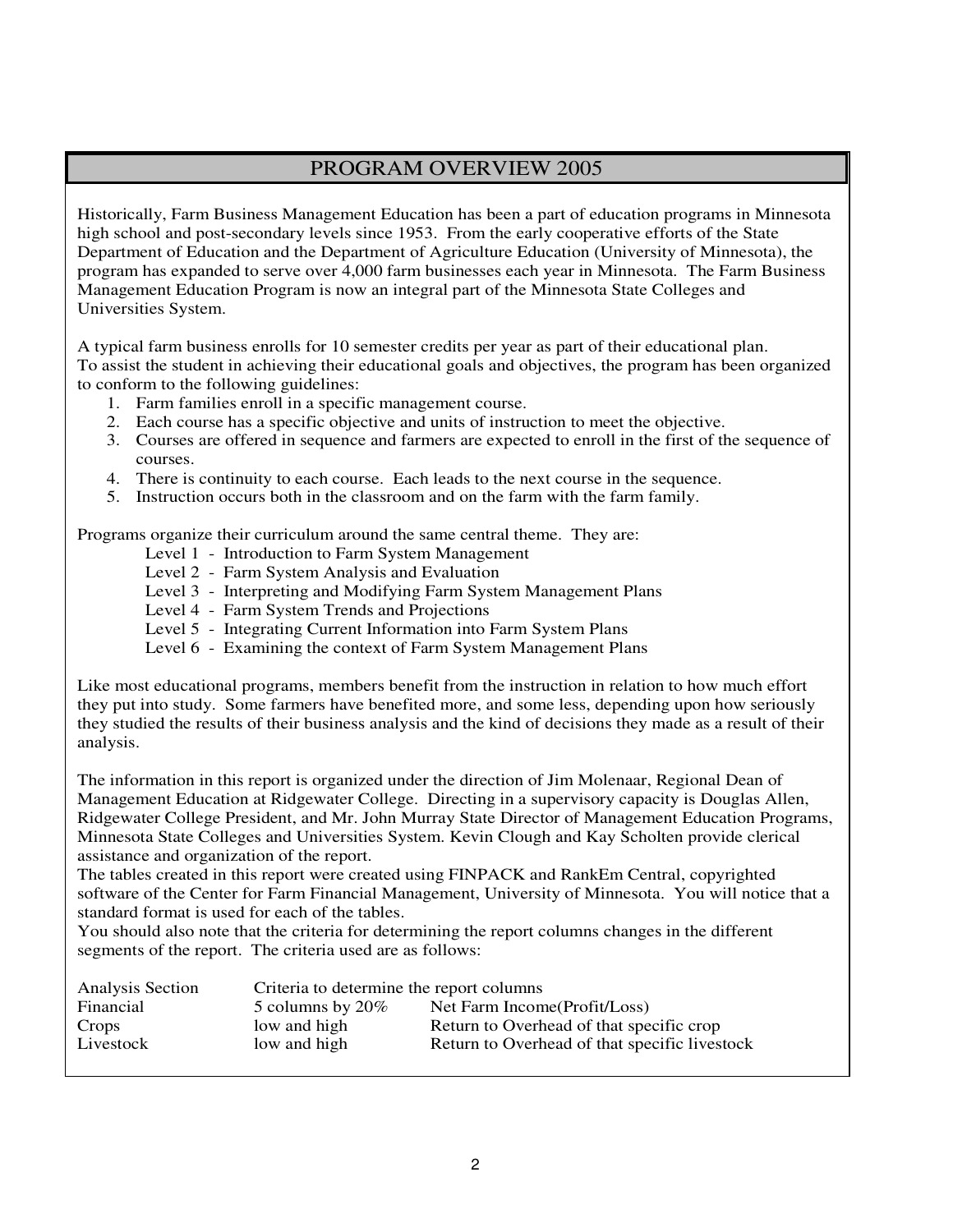| What a Farmer Spends in the Community                                         |                                                                                                                                        |                                               |  |  |  |  |
|-------------------------------------------------------------------------------|----------------------------------------------------------------------------------------------------------------------------------------|-----------------------------------------------|--|--|--|--|
| <b>West Central and Central MN</b>                                            |                                                                                                                                        |                                               |  |  |  |  |
| Where the Money was Spent:                                                    | What the Money was used for:                                                                                                           | Amount                                        |  |  |  |  |
| <b>To Other Farmers</b>                                                       | Feeder Livestock and Custom Work                                                                                                       | \$29,094                                      |  |  |  |  |
| <b>To Agri-Business</b>                                                       | Feed, Lvstk Suppl, Vet,<br>Crop Expense<br>Fuel, Lubricants & Repairs<br>General Expense                                               | \$64,057<br>\$105,662<br>\$45,316<br>\$20,435 |  |  |  |  |
| <b>Individuals</b>                                                            | <b>Hired Labor</b>                                                                                                                     | \$18,712                                      |  |  |  |  |
| <b>Utility Company</b>                                                        | Utilities                                                                                                                              | \$6,765                                       |  |  |  |  |
| <b>Lenders or Other Farmers</b>                                               | Use of Capital: Interest, Rent & Leases                                                                                                | \$71,866                                      |  |  |  |  |
| <b>Local Government</b>                                                       | <b>Real Estate Taxes</b>                                                                                                               | \$2,825                                       |  |  |  |  |
| <b>Agri-Business or Other Farmers</b>                                         | Breeding Livestock, Machinery, Equipment,<br>Buildings, Land, and Other.                                                               | \$71,990                                      |  |  |  |  |
| <b>Household and Personal Expense</b>                                         | Food, Clothing, Furnishings, Education<br>Contributions, Medical, Gifts, Recreation,<br>Investments, Soc. Security Tax and Income Tax. | \$60,488                                      |  |  |  |  |
| Total money spent in the community by a farmer in this database               | \$497,210                                                                                                                              |                                               |  |  |  |  |
| \$14,916,300<br>Total Contribution to Local Economy in 30 Years of Farming!!! |                                                                                                                                        |                                               |  |  |  |  |

## The Habits of Highly Successful Farm Managers!

 In February of 2006, the Farm Business Management Program participants of this region gathered in Willmar to hear a challenging message from noted agriculture economist and speaker, Dr. David Kohl.

 In his discussion Dr. Kohl presented the results of a study of over 200 farm families who are participants in the Minnesota State Colleges and Universities Farm Business Management Education Program. The study results provide strong evidence that time and resources spent in managing your business are efforts well spent.

 As I have reviewed the results of Dr. Kohl's study and his presentation, I have made a correlation between his research and the data that you have provided for this years Farm Business Management Annual Report. I have prepared a summary of these thoughts in a presentation titled, "The Habits of Highly Successful Farm Managers!" Your instructor will be sharing some of this information with you in upcoming meetings.

 As you review the results you might note that on average 2005 was a good year for the farmers of West Central/Central Minnesota. Thank you for participating in this program and for your support of Farm Business Management Education.

Best wishes for an even better year in 2006! Jim *Molenaar* Regional Dean of Management Education Ridgewater College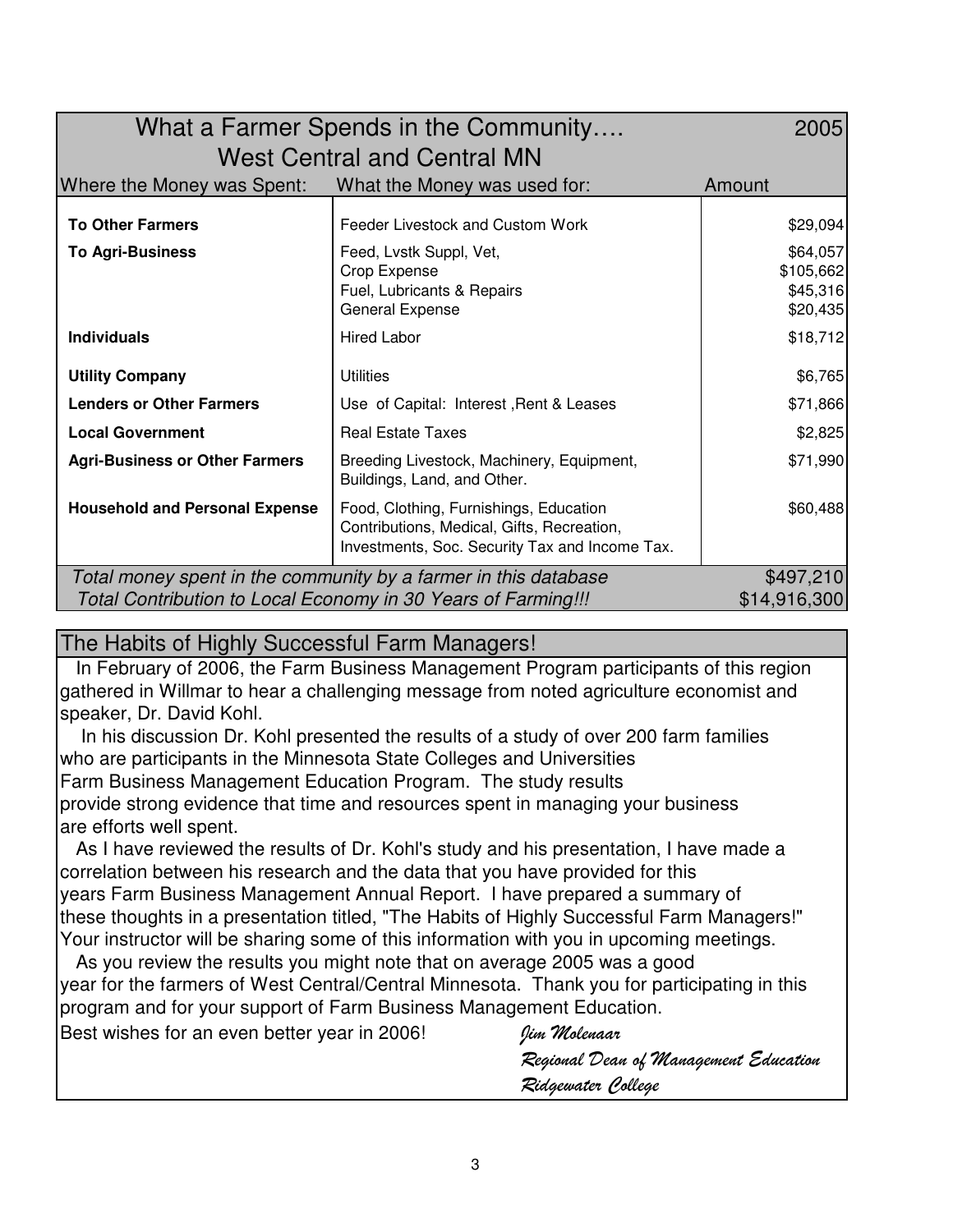| <b>Central and West Central Minnesota</b><br><b>Farms Sorted by Net Farm Income</b> |                  |                |                              |            |                |                 |
|-------------------------------------------------------------------------------------|------------------|----------------|------------------------------|------------|----------------|-----------------|
|                                                                                     |                  |                | <b>Farm Income Statement</b> |            |                |                 |
|                                                                                     | <b>All Farms</b> | <b>Low 20%</b> | $20 - 40%$                   | $40 - 60%$ | $60 - 80%$     | <b>High 20%</b> |
| <b>Number of farms</b>                                                              | 500              | 100            | 100                          | 100        | 100            | 100             |
| <b>Cash Farm Income</b>                                                             |                  |                |                              |            |                |                 |
| <b>Barley</b>                                                                       | 140              | 153            | 84                           | 40         | 136            | 287             |
| Beans, Dark Red Kidney                                                              | 978              | 748            |                              | 236        | 152            | 3,754           |
| Beans, Light Red Kidney                                                             | 393              |                |                              |            |                | 1966            |
| Beans, Navy                                                                         | 935              | 1080           |                              | 1462       | 285            | 1848            |
| Corn                                                                                | 80,096           | 45,478         | 51,037                       | 47,654     | 80,317         | 175,995         |
| Corn Silage                                                                         | 193              | 109            | 507                          |            | 275            | 75              |
| Corn, Seed                                                                          | 510              |                |                              | 573        | 1976           |                 |
| Hay, Alfalfa                                                                        | 1,901            | 2,945          | 2,437                        | 606        | 409            | 3,107           |
| Haylage, Alfalfa                                                                    | 53               | 73             | 53                           | 12         | 129            |                 |
| Oats                                                                                | 196              | 273            | 174                          | 210        | 117            | 206             |
| Peas                                                                                | 352              |                | 146                          | 246        | 815            | 553             |
| Soybeans                                                                            | 66,255           | 38,251         | 50,072                       | 50,419     | 65,417         | 127,115         |
| Soybeans Seed                                                                       | 271              |                | 50                           | 439        |                | 865             |
| <b>Straw</b>                                                                        | 165              | 363            | 142                          | 114        | $\overline{7}$ | 197             |
| <b>Sugar Beets</b>                                                                  | 8,189            | 1,253          | 5687                         | 1,101      | 6,077          | 26,824          |
| Sweet Corn                                                                          | 1081             |                | 933                          | 613        | 2,429          | 1428            |
| Wheat, Spring                                                                       | 8,214            | 4,965          | 6,277                        | 9,230      | 8,025          | 12,574          |
| Miscellaneous crop income                                                           | 5727             | 1412           | 889                          | 4061       | 1468           | 76              |
| Beef Cow-Calf, Beef Calves                                                          | 1,336            | 583            | 677                          | 1,950      | 3,383          | 85              |
| Beef, Background Beef                                                               | 472              |                | 551                          | 1649       | 98             | 64              |
| Beef, Finish Beef Calves                                                            | 5,353            | 1,619          | 2,704                        | 6,003      | 3,420          | 13,020          |
| Beef, Finish Yrlg Steers                                                            | 2,475            |                | 967                          | 437        | 603            | 10,368          |
| Chickens, Egg Product., Eggs                                                        | 408              |                |                              |            | 2041           |                 |
| Dairy, Milk                                                                         | 109,096          | 54,905         | 88,321                       | 122,983    | 144,353        | 134,920         |
| Dairy, Dairy Calves                                                                 | 1226             | 464            | 1274                         | 1534       | 565            | 2,294           |
| Dairy Heifers (for sale)                                                            | 2,757            | 1588           | 100                          | 2,480      | 8,853          | 766             |
| Dairy Replacement Heifers                                                           | 578              | 554            | 379                          | 845        | 224            | 887             |
| Dairy Steers                                                                        | 7,708            | 10,646         | 4,010                        | 10,396     | 8,455          | 5,030           |
| Hogs, Farrow-Fin, Raised Hogs                                                       | 4,365            | 1,728          | 2,335                        | 1,275      | 7,037          | 9,451           |
| Hogs, Finish Feeder Pigs                                                            | 27,407           |                | 4,079                        | 878        | 9,933          | 122,144         |
| Sheep, Lamb Finishing                                                               | 2,057            | 10,257         |                              | 26         |                |                 |
| Sheep, Market Lambs, Mkt Lamt                                                       | 164              | 451            | 65                           | 302        |                |                 |
| Hogs, Contractee                                                                    | 782              |                |                              |            | 1,535          | 2373            |
| Beef, Finish Cull Cows                                                              | 230              | 775            |                              |            | 375            |                 |
| Chickens, Pullets                                                                   | 672              |                |                              |            | 3358           |                 |
|                                                                                     |                  |                |                              |            |                |                 |
| Hogs, Weaning Pigs, Weaning                                                         | 4,152<br>8640    |                |                              |            |                | 20,758          |
| Hogs, Weaning to Finish                                                             |                  |                |                              |            |                | 43,199          |
| Cull breeding livestock                                                             | 6,318            | 3,270<br>2422  | 5,896                        | 6,758      | 8,282<br>2784  | 7,382           |
| Misc. livestock income                                                              | 3,254            | 8,596          | 1,199                        | 2,275      |                | 7,592           |
| LDP payments                                                                        | 16,748           |                | 11,008                       | 12,455     | 20,814         | 30,865          |
| Direct & CC govt payments                                                           | 27,563           | 19,085         | 17,860                       | 18,371     | 25,642         | 56,857          |
| <b>CRP</b> payments                                                                 | 844              | 853            | 465                          | 537        | 336            | 2030            |
| Livestock govt payments                                                             | 85               | 39             | 16                           | 83         | 135            | 152             |
| Other government payments                                                           | 9,698            | 3405           | 7063                         | 6205       | 7,993          | 23,826          |
| Custom work income                                                                  | 7,777            | 2,276          | 6,075                        | 3,088      | 10,748         | 16,698          |
| Patronage dividends, cash                                                           | 3,120            | 2,054          | 2,085                        | 2,970      | 3,506          | 4,986           |
| Insurance income                                                                    | 13,477           | 8,062          | 14,591                       | 8,266      | 8,781          | 27,686          |
| Cash from hedging accts                                                             | 1,238            | 330            | 271                          | 918        | 23             | 4,651           |
| Other farm income                                                                   | 12,886           | 5,447          | 5,512                        | 7,324      | 13,131         | 33,015          |
| <b>Gross Cash Farm Income</b>                                                       | \$458,535        | \$235,990      | \$299,162                    | \$334,429  | \$463,050      | \$938,465       |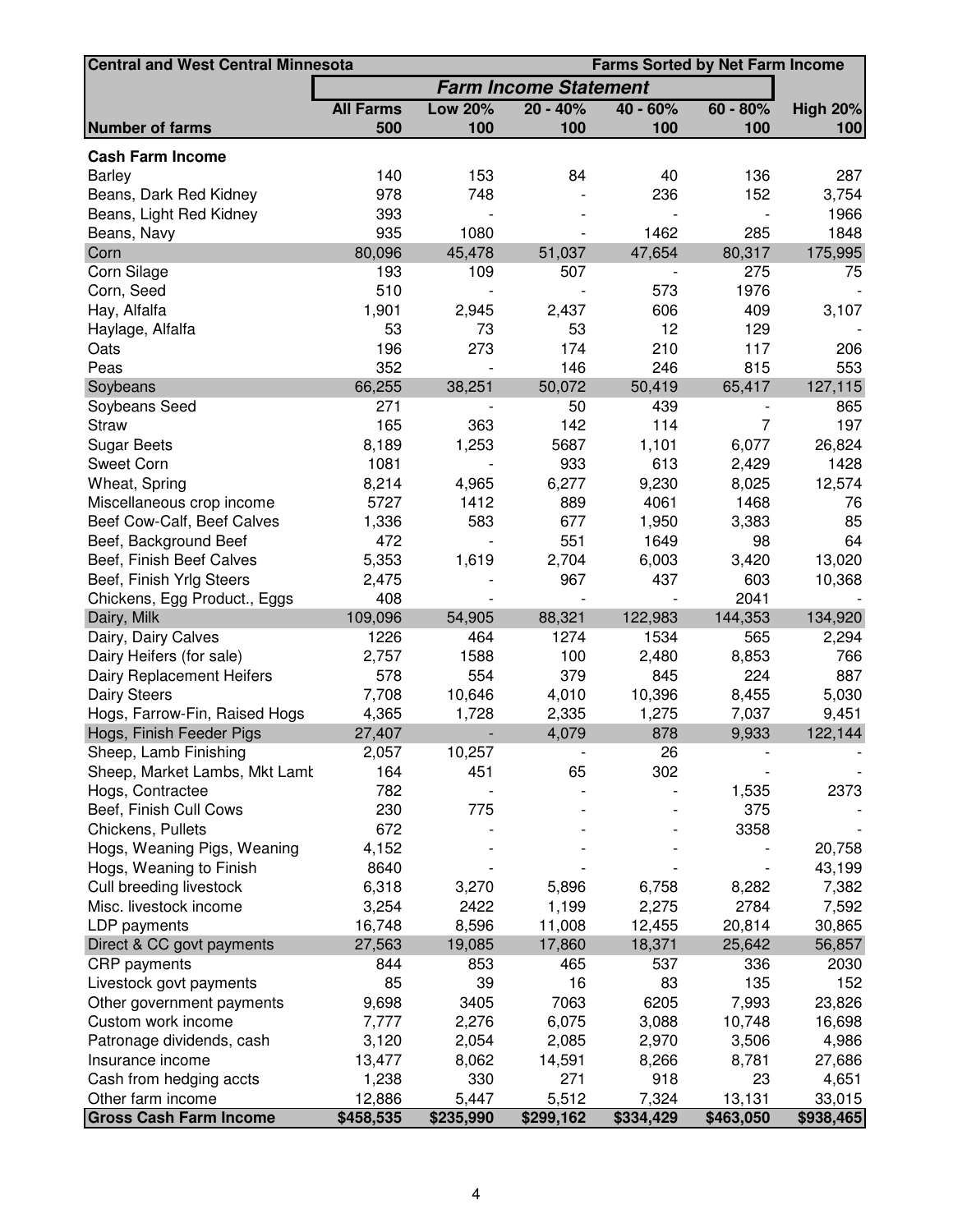| <b>Central and West Central Minnesota</b><br><b>Farms Sorted by Net Farm Income</b> |                  |                |              |                                          |                |                 |
|-------------------------------------------------------------------------------------|------------------|----------------|--------------|------------------------------------------|----------------|-----------------|
|                                                                                     |                  |                |              | <b>Farm Income Statement (continued)</b> |                |                 |
|                                                                                     | <b>All Farms</b> | <b>Low 20%</b> | $20 - 40%$   | $40 - 60%$                               | $60 - 80%$     | <b>High 20%</b> |
| <b>Number of farms</b>                                                              | 500              | 100            | 100          | 100                                      | 100            | 100             |
| <b>Cash Farm Expense</b>                                                            |                  |                |              |                                          |                |                 |
| Seed                                                                                | 30,265           | 16,564         | 20,181       | 21,234                                   | 27,832         | 65,516          |
| Fertilizer                                                                          | 30,792           | 17,703         | 22,796       | 21,991                                   | 28,875         | 62,596          |
| Crop chemicals                                                                      | 17,477           | 10,284         | 11,176       | 11,904                                   | 18,285         | 35,733          |
| Crop insurance                                                                      | 6,556            | 3,923          | 5,780        | 4,334                                    | 6,890          | 11,853          |
| Drying fuel                                                                         | 4,997            | 2,517          | 2,722        | 3,281                                    | 4,552          | 11,914          |
| Irrigation energy                                                                   | 606              | 164            | 516          | 119                                      | 248            | 1984            |
| CCC buyback                                                                         | 9,970            | 7,773          | 9,996        | 9,235                                    | 10,554         | 12,290          |
| Crop hauling and trucking                                                           | 674              | 436            | 154          | 503                                      | 578            | 1702            |
| Crop marketing                                                                      | 791              | 337            | 522          | 732                                      | 932            | 1,433           |
| Crop miscellaneous                                                                  | 3,534            | 2,586          | 1,963        | 3,157                                    | 2,060          | 7,907           |
| Feeder livestock purchase                                                           | 20,429           | 13,305         | 3,568        | 8,334                                    | 14,545         | 62,393          |
| Purchased feed                                                                      | 43,012           | 20,263         | 28,553       | 35,427                                   | 40,550         | 90,269          |
| <b>Breeding fees</b>                                                                | 1,764            | 850            | 1,212        | 1,840                                    | 2,209          | 2,707           |
| Veterinary                                                                          | 4,865            | 2,768          | 3,997        | 4,697                                    | 5,889          | 6,973           |
| <b>Supplies</b>                                                                     | 6,746            | 3,415          | 4,999        | 7,068                                    | 8,292          | 9,956           |
| Contract production exp.                                                            | 2,948            | 160            | 781          | 821                                      | 4,804          | 8,174           |
| Livestock leases                                                                    | 597              | 260            | 538          | 130                                      | 682            | 1,373           |
| Livestock hauling and trucking                                                      | 1,276            | 1084           | 1199         | 1,389                                    | 1,247          | 1,463           |
| Livestock marketing                                                                 | 2,849            | 761            | 1,369        | 2,105                                    | 1,911          | 8,097           |
| Interest                                                                            | 23,536           | 18,402         | 20,342       | 19,170                                   | 22,031         | 37,737          |
| Fuel & oil                                                                          | 20,355           | 12,265         | 14,797       | 14,133                                   | 20,286         | 40,295          |
| Repairs                                                                             | 24,961           | 15,918         | 18,287       | 19,849                                   | 23,927         | 46,823          |
| Custom hire                                                                         | 8,665            | 5,223          | 6,331        | 7,818                                    | 9,883          | 14,068          |
| Hired labor                                                                         | 18,712           | 4,931          | 14,673       | 10,341                                   | 19,075         | 44,541          |
| Land rent                                                                           | 43,080           | 21,928         | 26,307       | 25,242                                   | 43,120         | 98,805          |
| Machinery leases                                                                    | 5,250            | 2,744          | 3,358        | 3,790                                    | 6,635          | 9,721           |
| Real estate taxes                                                                   | 2,825            | 1,968          | 2,299        | 2,695                                    | 2,652          | 4,509           |
| Farm insurance                                                                      | 6,428            | 4,364          | 4,513        | 4,712                                    | 6,732          | 11,818          |
| <b>Utilities</b>                                                                    | 6,765            | 4,727          | 5,669        | 6,245                                    | 6,756          | 10,429          |
| Dues & professional fees                                                            | 1,976            | 947<br>216     | 1,528<br>638 | 999                                      | 1,977          | 4,429           |
| Hedging account deposits<br>Miscellaneous                                           | 2,120<br>9,911   | 8,595          | 5,588        | 1165<br>7,635                            | 2,310<br>9,917 | 6,273<br>17,824 |
| Total cash expense                                                                  | 364,734          | 207,378        | 246,351      | 262,094                                  | 356,238        | 751,608         |
| Net cash farm income                                                                | 89,485           | 28,612         | 52,811       | 72,336                                   | 106,812        | 186,857         |
|                                                                                     |                  |                |              |                                          |                |                 |
| <b>Inventory Changes</b>                                                            |                  |                |              |                                          |                |                 |
| Crops and feed                                                                      | 22,389           | $-898$         | 9282         | 16,496                                   | 34,448         | 52,617          |
| Market livestock                                                                    | 3,314            | 1,571          | 716          | 1428                                     | 3,691          | 9,164           |
| Accounts receivable                                                                 | $-3,916$         | $-4,582$       | $-10,237$    | $-4,107$                                 | $-4,428$       | 3,774           |
| Prepaid expenses and supplies                                                       | 5,275            | 1,300          | 2244         | 3,037                                    | 1,428          | 18,366          |
| Accounts payable                                                                    | $-1,032$         | $-2,145$       | $-2311$      | $-89$                                    | $-3,207$       | 2,591           |
| Total inventory change                                                              | 26,030           | $-4,755$       | $-306$       | 16,766                                   | 31,933         | 86,513          |
| Net operating profit                                                                | 115,515          | 23,857         | 52,505       | 89,102                                   | 138,744        | 273,370         |
| <b>Depreciation and Other Capital Adjustments</b>                                   |                  |                |              |                                          |                |                 |
| <b>Breeding livestock</b>                                                           | $-393$           | $-4,313$       | 92           | 546                                      | 512            | 1200            |
| Machinery and equipment                                                             | $-22,081$        | $-15,972$      | $-15,864$    | $-17,632$                                | $-22,567$      | $-38,369$       |
| Buildings and improvements                                                          | $-5,374$         | $-3,541$       | $-3,089$     | $-4,498$                                 | $-6,413$       | $-9,327$        |
| Other farm capital                                                                  | 900              | 29             | 580          | 586                                      | 1,004          | 2,303           |
| Total depr. and other capital adj                                                   | $-$26,947$       | $-$23,798$     | $-$18,281$   | $-$20,999$                               | $-$27,463$     | $-$ \$44,193    |
| Net farm income                                                                     | \$88,569         | \$59           | \$34,224     | \$68,103                                 | \$111,281      | \$229,176       |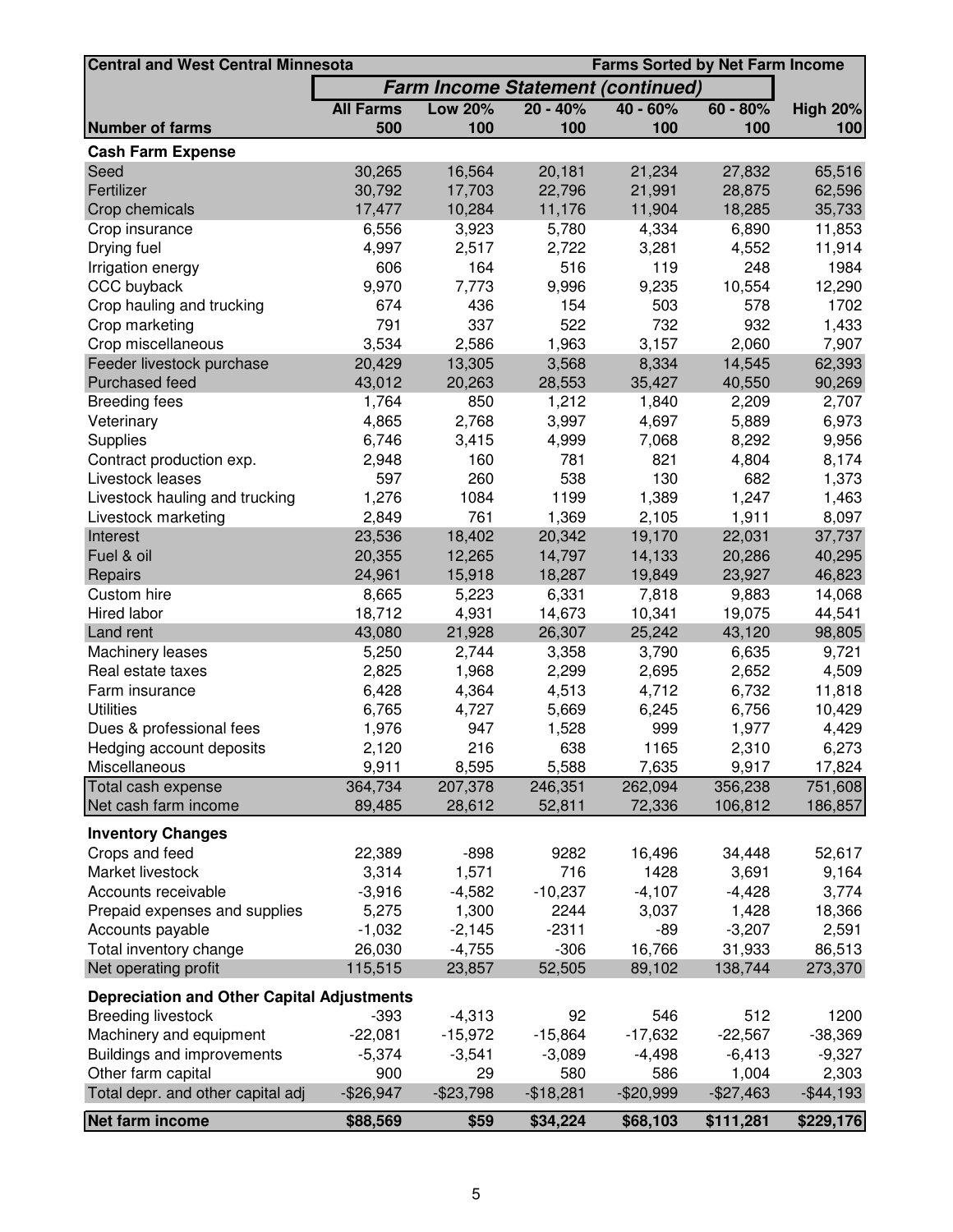| <b>Farms Sorted by Net Farm Income</b><br><b>Central and West Central Minnesota</b> |                  |                |                         |            |            |                 |
|-------------------------------------------------------------------------------------|------------------|----------------|-------------------------|------------|------------|-----------------|
|                                                                                     |                  |                | <b>Inventory Change</b> |            |            |                 |
|                                                                                     | <b>All Farms</b> | <b>Low 20%</b> | $20 - 40%$              | $40 - 60%$ | $60 - 80%$ | <b>High 20%</b> |
| <b>Number of farms</b>                                                              | 500              | 100            | 100                     | 100        | 100        | 100             |
| Net cash farm income                                                                | 89,485           | 28,612         | 52,811                  | 72,336     | 106,812    | 186,857         |
| <b>Crops and Feed</b>                                                               |                  |                |                         |            |            |                 |
| Ending inventory                                                                    | 147,357          | 71,287         | 86,215                  | 112,881    | 160,696    | 305,707         |
| Beginning inventory                                                                 | 124,968          | 72,184         | 76,933                  | 96,385     | 126,248    | 253,089         |
| Inventory change                                                                    | 22,389           | $-898$         | 9282                    | 16,496     | 34,448     | 52,617          |
| <b>Market Livestock</b>                                                             |                  |                |                         |            |            |                 |
| <b>Ending inventory</b>                                                             | 30,344           | 17,489         | 11,564                  | 22,206     | 26,605     | 73,855          |
| Beginning inventory                                                                 | 27,030           | 15,919         | 10,847                  | 20,777     | 22,914     | 64,691          |
| Inventory change                                                                    | 3,314            | 1,571          | 716                     | 1428       | 3,691      | 9,164           |
| <b>Accts Receivable &amp; Other Current Assets</b>                                  |                  |                |                         |            |            |                 |
| <b>Ending inventory</b>                                                             | 35,356           | 9,576          | 10,674                  | 14,940     | 34,202     | 107,388         |
| Beginning inventory                                                                 | 39,272           | 14,158         | 20,911                  | 19,047     | 38,630     | 103,613         |
| Inventory change                                                                    | $-3,916$         | $-4,582$       | $-10,237$               | $-4,107$   | $-4,428$   | 3,774           |
| <b>Prepaid Expenses and Supplies</b>                                                |                  |                |                         |            |            |                 |
| Ending inventory                                                                    | 29,592           | 9,929          | 11,203                  | 16,697     | 29,250     | 80,879          |
| Beginning inventory                                                                 | 24,317           | 8,630          | 8,959                   | 13,660     | 27,822     | 62,513          |
| Inventory change                                                                    | 5,275            | 1,300          | 2244                    | 3,037      | 1,428      | 18,366          |
| <b>Accounts Payable &amp; Accrued Expenses</b>                                      |                  |                |                         |            |            |                 |
| Beginning inventory                                                                 | 13,525           | 9,599          | 9,837                   | 8,899      | 13,136     | 26,156          |
| Ending inventory                                                                    | 14,558           | 11,745         | 12,148                  | 8,988      | 16,344     | 23,565          |
| Inventory change                                                                    | $-1,032$         | $-2,145$       | $-2311$                 | $-89$      | $-3,207$   | 2,591           |
| Total inventory change                                                              | \$26,030         | $-$4,755$      | $-$ \$306               | \$16,766   | \$31,933   | \$86,513        |
| <b>Net operating profit</b>                                                         | \$115,515        | \$23,857       | \$52,505                | \$89,102   | \$138,744  | \$273,370       |
|                                                                                     |                  |                |                         |            |            |                 |
| <b>Breeding Livestock</b><br>Ending inventory                                       | 67,008           | 35,680         | 61,580                  | 65,763     | 77,821     | 94,195          |
| Capital sales                                                                       | 2,346            | 349            | 1,782                   | 2,437      | 3,151      | 4,011           |
| Beginning inventory                                                                 | 61,977           | 34,197         | 57,900                  | 62,862     | 70,503     | 84,423          |
| Capital purchases                                                                   | 7,770            | 6,145          | 5,370                   | 4,793      | 9,958      | 12,583          |
| Depreciation, capital adjust.                                                       | $-393$           | $-4,313$       | 92                      | 546        | 512        | 1200            |
| <b>Machinery and Equipment</b>                                                      |                  |                |                         |            |            |                 |
| <b>Ending inventory</b>                                                             | 242,661          | 138,680        | 168,999                 | 196,110    | 273,187    | 436,327         |
| Capital sales                                                                       | 3,479            | 2,432          | 2,457                   | 1,550      | 1,464      | 9,494           |
| Beginning inventory                                                                 | 223,629          | 134,264        | 163,006                 | 182,973    | 249,361    | 388,540         |
| Capital purchases                                                                   | 44,592           | 22,821         | 24,314                  | 32,319     | 47,856     | 95,650          |
| Depreciation, capital adjust.                                                       | $-22,081$        | $-15,972$      | $-15,864$               | $-17,632$  | $-22,567$  | $-38,369$       |
| <b>Buildings and Improvements</b>                                                   |                  |                |                         |            |            |                 |
| Ending inventory                                                                    | 118,550          | 56,114         | 75,775                  | 90,069     | 122,558    | 248,233         |
| Capital sales                                                                       | 310              |                |                         | 410        |            | 1140            |
| Beginning inventory                                                                 | 107,107          | 53,483         | 65,413                  | 87,756     | 113,884    | 215,000         |
| Capital purchases                                                                   | 17,126           | 6,171          | 13,451                  | 7,221      | 15,088     | 43,699          |
| Depreciation, capital adjust.                                                       | $-5,374$         | $-3,541$       | $-3,089$                | $-4,498$   | $-6,413$   | $-9,327$        |
| <b>Other Capital Assets</b>                                                         |                  |                |                         |            |            |                 |
| <b>Ending inventory</b>                                                             | 44,105           | 22,490         | 28,622                  | 25,382     | 38,372     | 105,658         |
| Capital sales                                                                       | 516              | 200            | 233                     | 41         | 143        | 1,962           |
| Beginning inventory                                                                 | 41,218           | 22,022         | 27,456                  | 24,459     | 34,294     | 97,862          |
| Capital purchases                                                                   | 2,502            | 640            | 819                     | 379        | 3,216      | 7,456           |
| Depreciation, capital adjust.                                                       | 900              | 29             | 580                     | 586        | 1,004      | 2,303           |
| Total depreciation, capital adj                                                     | $-26,947$        | $-23,798$      | $-18,281$               | $-20,999$  | $-27,463$  | $-44,193$       |
| Net farm income                                                                     | \$88,569         | \$59           | \$34,224                | \$68,103   | \$111,281  | \$229,176       |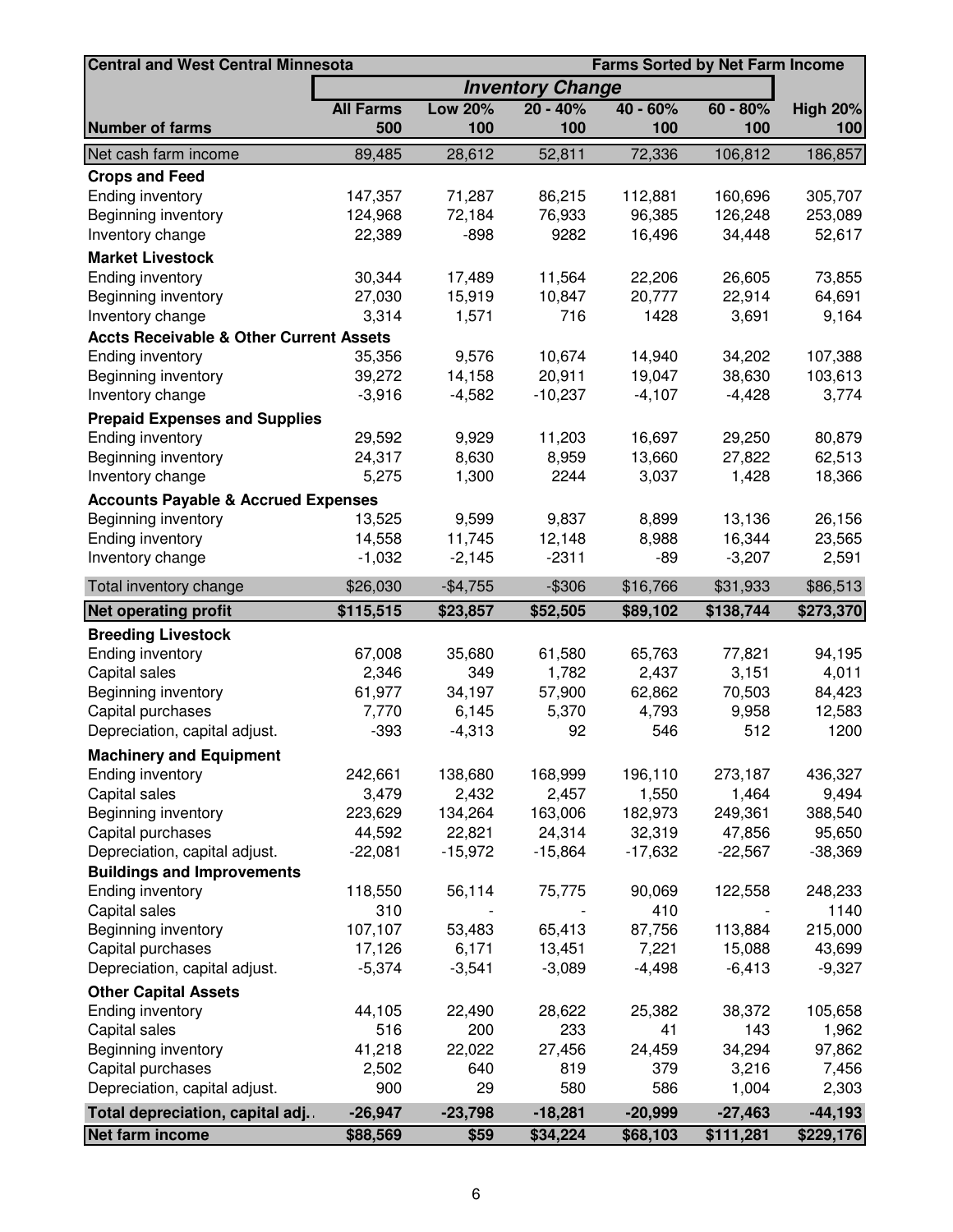

**Cash Farm Expense Cash Farm Expense** 



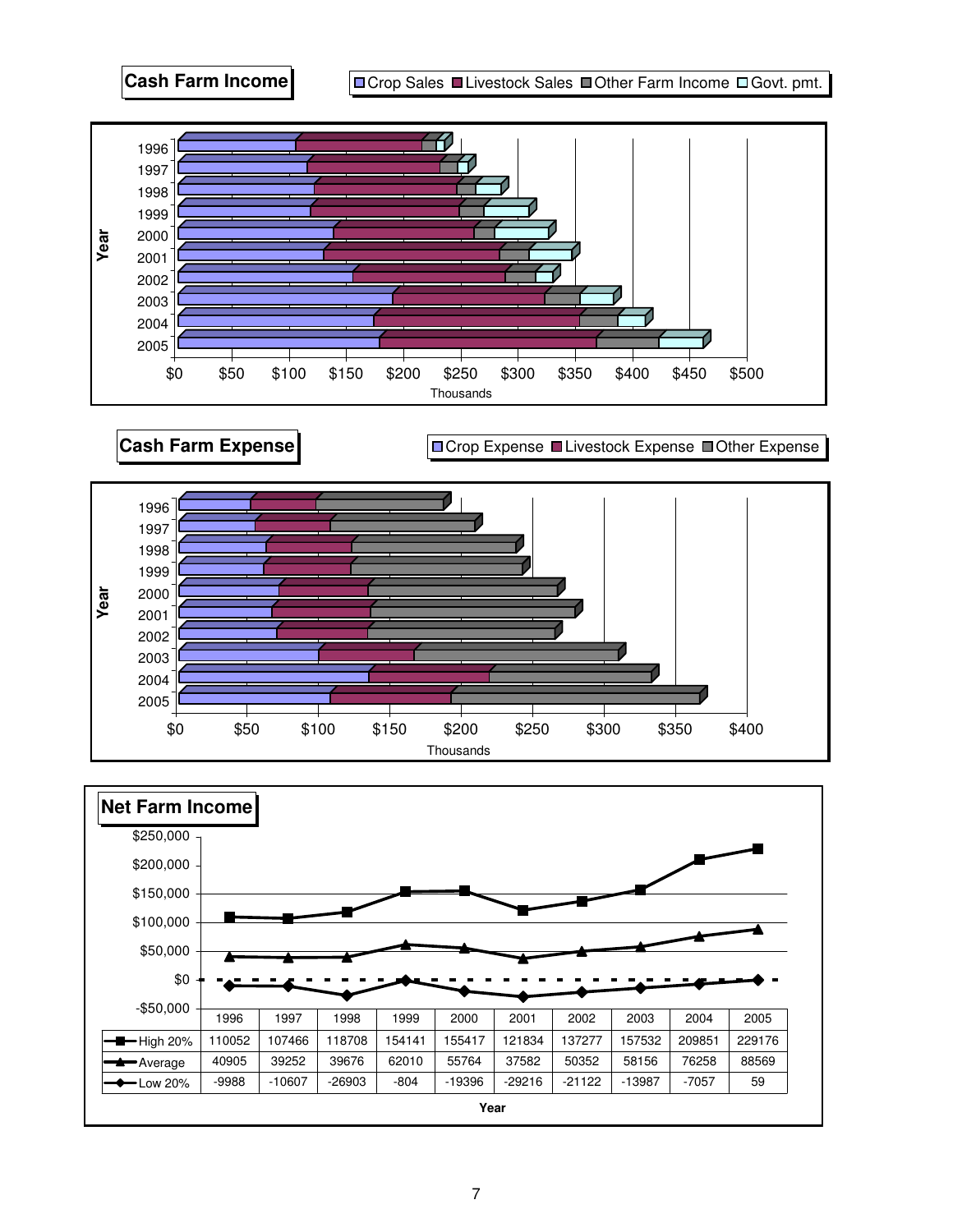| <b>Central and West Central Minnesota</b> |                  |                | <b>Farms Sorted by Net Farm Income</b> |            |            |                 |
|-------------------------------------------|------------------|----------------|----------------------------------------|------------|------------|-----------------|
|                                           |                  |                | <b>Profitability (cost)</b>            |            |            |                 |
|                                           | <b>All Farms</b> | <b>Low 20%</b> | $20 - 40%$                             | $40 - 60%$ | $60 - 80%$ | <b>High 20%</b> |
| <b>Number of farms</b>                    | 500              | 100            | 100                                    | 100        | 100        | 100             |
| Profitability (assets valued at cost)     |                  |                |                                        |            |            |                 |
| Net farm income                           | 88,569           | 59             | 34,224                                 | 68,103     | 111,281    | 229,176         |
| Labor and management earnings             | 58,399           | $-15,206$      | 17,495                                 | 42,640     | 78,538     | 168,526         |
| Rate of return on assets                  | 8.6%             | $-0.9%$        | 4.6%                                   | 7.2%       | 10.4%      | 12.7%           |
| Rate of return on equity                  | 11.3%            | $-10.9%$       | 2.5%                                   | 8.4%       | 14.3%      | 18.3%           |
| Operating profit margin                   | 19.4%            | $-2.5%$        | 10.6%                                  | 18.1%      | 22.4%      | 26.1%           |
| Asset turnover rate                       | 44.5%            | 35.6%          | 43.5%                                  | 40.0%      | 46.2%      | 48.7%           |
| Interest on farm net worth                | 30,170           | 15,265         | 16,729                                 | 25,463     | 32,743     | 60,650          |
| Farm interest expense                     | 24,319           | 19,681         | 21,486                                 | 19,514     | 22,477     | 38,438          |
| Value of operator lbr and mgmt. t.        | 32,826           | 24,515         | 27,461                                 | 32,484     | 34,569     | 45,099          |
| Return on farm assets                     | 80,062           | $-4,775$       | 28,248                                 | 55,133     | 99,190     | 222,515         |
| Average farm assets                       | 925,905          | 545,333        | 613,314                                | 762,340    | 956,795    | 1,751,745       |
| Return on farm equity                     | 55,743           | $-24,456$      | 6,763                                  | 35,619     | 76,713     | 184,077         |
| Average farm equity                       | 493,420          | 225,027        | 274,851                                | 421,794    | 537,562    | 1,007,866       |
| Value of farm production                  | 412,173          | 194,201        | 266,894                                | 305,032    | 442,179    | 852,557         |

| <b>Central and West Central Minnesota</b>     |                  |                               |            | <b>Farms Sorted by Net Farm Income</b> |            |                 |  |
|-----------------------------------------------|------------------|-------------------------------|------------|----------------------------------------|------------|-----------------|--|
|                                               |                  | <b>Profitability (market)</b> |            |                                        |            |                 |  |
|                                               | <b>All Farms</b> | <b>Low 20%</b>                | $20 - 40%$ | $40 - 60%$                             | $60 - 80%$ | <b>High 20%</b> |  |
| <b>Number of farms</b>                        | 500              | 100                           | 100        | 100                                    | 100        | 100             |  |
| Profitability (assets valued at market value) |                  |                               |            |                                        |            |                 |  |
| Net farm income                               | 122,277          | 48,726                        | 50,126     | 105,738                                | 130,601    | 276,192         |  |
| Labor and management earnings                 | 83,407           | 25,627                        | 27,294     | 70,107                                 | 88,516     | 205,493         |  |
| Rate of return on assets                      | 9.8%             | 5.8%                          | 5.6%       | 9.2%                                   | 9.7%       | 13.1%           |  |
| Rate of return on equity                      | 13.8%            | 6.3%                          | 6.0%       | 12.3%                                  | 13.7%      | 19.6%           |  |
| Operating profit margin                       | 27.6%            | 22.6%                         | 16.5%      | 30.4%                                  | 26.8%      | 31.6%           |  |
| Asset turnover rate                           | 35.3%            | 25.6%                         | 34.1%      | 30.1%                                  | 36.1%      | 41.5%           |  |
| Interest on farm net worth                    | 38,869           | 23,098                        | 22,833     | 35,631                                 | 42,085     | 70,699          |  |
| Farm interest expense                         | 24,319           | 19,681                        | 21,486     | 19,514                                 | 22,477     | 38,438          |  |
| Value of operator Ibr and mgmt. t.            | 32,826           | 24,515                        | 27,461     | 32,484                                 | 34,569     | 45,099          |  |
| Return on farm assets                         | 113.770          | 43,892                        | 44,151     | 92,769                                 | 118,510    | 269,531         |  |
| Average farm assets                           | 1,166,186        | 759,388                       | 781,732    | 1,012,219                              | 1,223,539  | 2,054,051       |  |
| Return on farm equity                         | 89,451           | 24,211                        | 22,665     | 73,254                                 | 96,032     | 231,093         |  |
| Average farm equity                           | 647,633          | 384,742                       | 380,072    | 593,767                                | 701,414    | 1,178,169       |  |
| Value of farm production                      | 412,173          | 194,201                       | 266,894    | 305,032                                | 442,179    | 852,557         |  |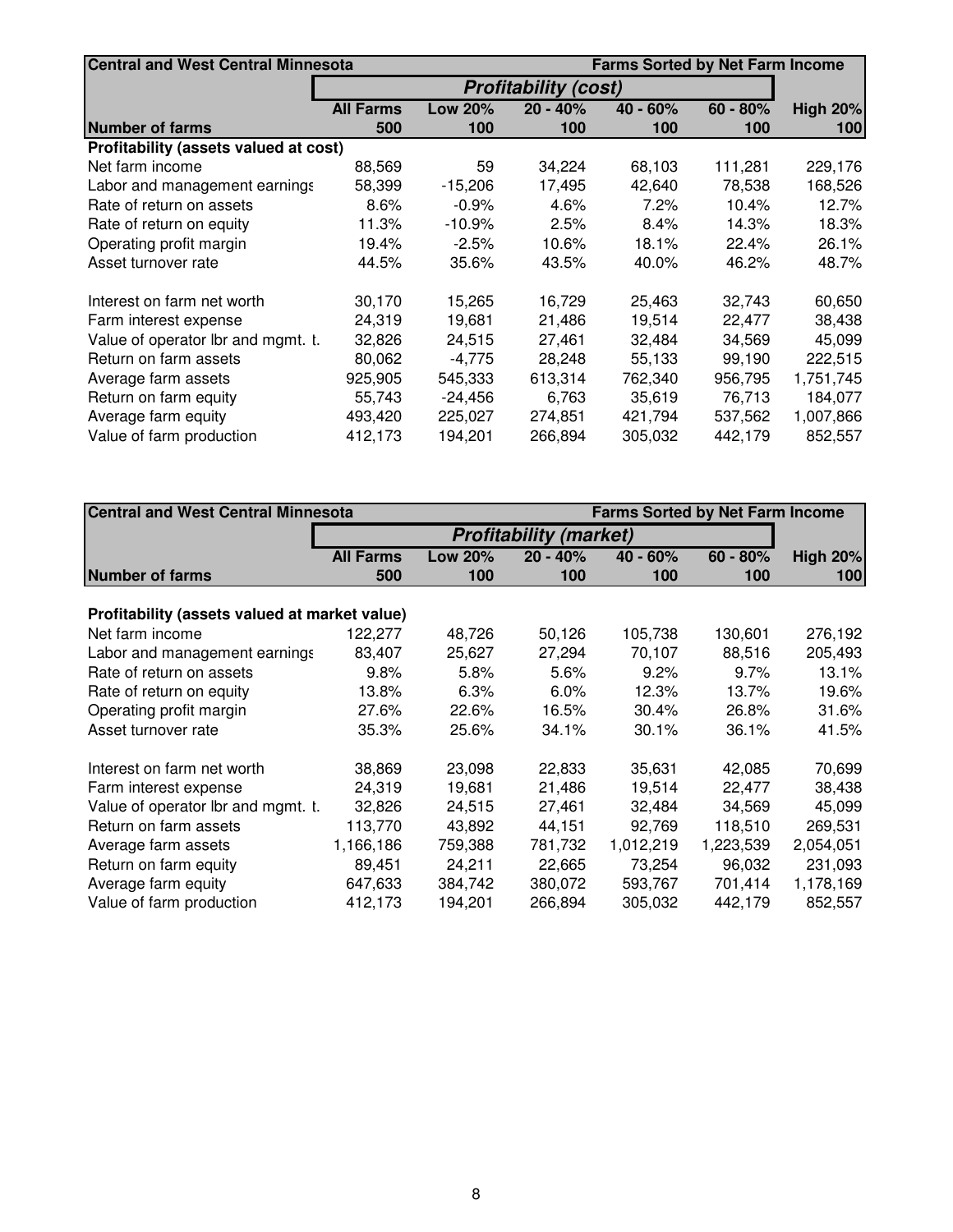| <b>Central and West Central Minnesota</b> |                  | <b>Farms Sorted by Net Farm Income</b> |            |            |            |                 |  |
|-------------------------------------------|------------------|----------------------------------------|------------|------------|------------|-----------------|--|
|                                           |                  | <b>Liquidity Measures</b>              |            |            |            |                 |  |
|                                           | <b>All Farms</b> | <b>Low 20%</b>                         | $20 - 40%$ | $40 - 60%$ | $60 - 80%$ | <b>High 20%</b> |  |
| <b>Number of farms</b>                    | 500              | 100                                    | 100        | 100        | 100        | 100             |  |
|                                           |                  |                                        |            |            |            |                 |  |
| Liquidity (cash)                          |                  |                                        |            |            |            |                 |  |
| Net cash farm income                      | 89,485           | 28,612                                 | 52,811     | 72,336     | 106,812    | 186,857         |  |
| Net nonfarm income                        | 20,615           | 35,190                                 | 18,132     | 18,592     | 12,780     | 18,381          |  |
| Family living and taxes                   | 50,644           | 39,061                                 | 37,605     | 51,517     | 55,969     | 69,067          |  |
| Principal due on long term debt           | 14,224           | 8,768                                  | 10,620     | 11,794     | 13,356     | 26,582          |  |
| Cash available for interm. debt           | 45,233           | 15,974                                 | 22,718     | 27,616     | 50,267     | 109,589         |  |
| Average intermediate debt                 | 125,102          | 92,772                                 | 93,464     | 100,430    | 127,004    | 211,840         |  |
| Years to turnover interm. debt            | 2.8              | 5.8                                    | 4.1        | 3.6        | 2.5        | 1.9             |  |
| Expense as a % of income                  | 80%              | 88%                                    | 82%        | 78%        | 77%        | 80%             |  |
| Interest as a % of income                 | 5%               | 8%                                     | 7%         | 6%         | 5%         | 4%              |  |
| Working capital to gross inc.             | 23%              | 12%                                    | 8%         | 22%        | 24%        | 29%             |  |
| Liquidity (accrual)                       |                  |                                        |            |            |            |                 |  |
| Total accrual farm income                 | 476,007          | 232,081                                | 298,923    | 348,247    | 496,761    | 1,004,020       |  |
| Total accrual operating expense           | 360,491          | 208,224                                | 246,418    | 259,145    | 358,017    | 730,650         |  |
| Net accrual operating income              | 115,515          | 23,857                                 | 52,505     | 89,102     | 138,744    | 273,370         |  |
| Net nonfarm income                        | 20,615           | 35,190                                 | 18,132     | 18,592     | 12,780     | 18,381          |  |
| Family living and taxes                   | 50,644           | 39,061                                 | 37,605     | 51,517     | 55,969     | 69,067          |  |
| Principal due on long term debt           | 14,224           | 8,768                                  | 10,620     | 11,794     | 13,356     | 26,582          |  |
| Available for intermediate debt           | 71,263           | 11219                                  | 22,412     | 44,382     | 82,199     | 196,102         |  |
| Average intermediate debt                 | 125,102          | 92,772                                 | 93,464     | 100,430    | 127,004    | 211,840         |  |
| Years to turnover interm. debt            | 1.8              | 8.3                                    | 4.2        | 2.3        | 1.5        | 1.1             |  |
| Expense as a % of income                  | 76%              | 90%                                    | 82%        | 74%        | 72%        | 73%             |  |
| Interest as a % of income                 | 5%               | 8%                                     | 7%         | 6%         | 5%         | 4%              |  |
| Working capital to gross inc.             | 22%              | 12%                                    | 8%         | 21%        | 23%        | 28%             |  |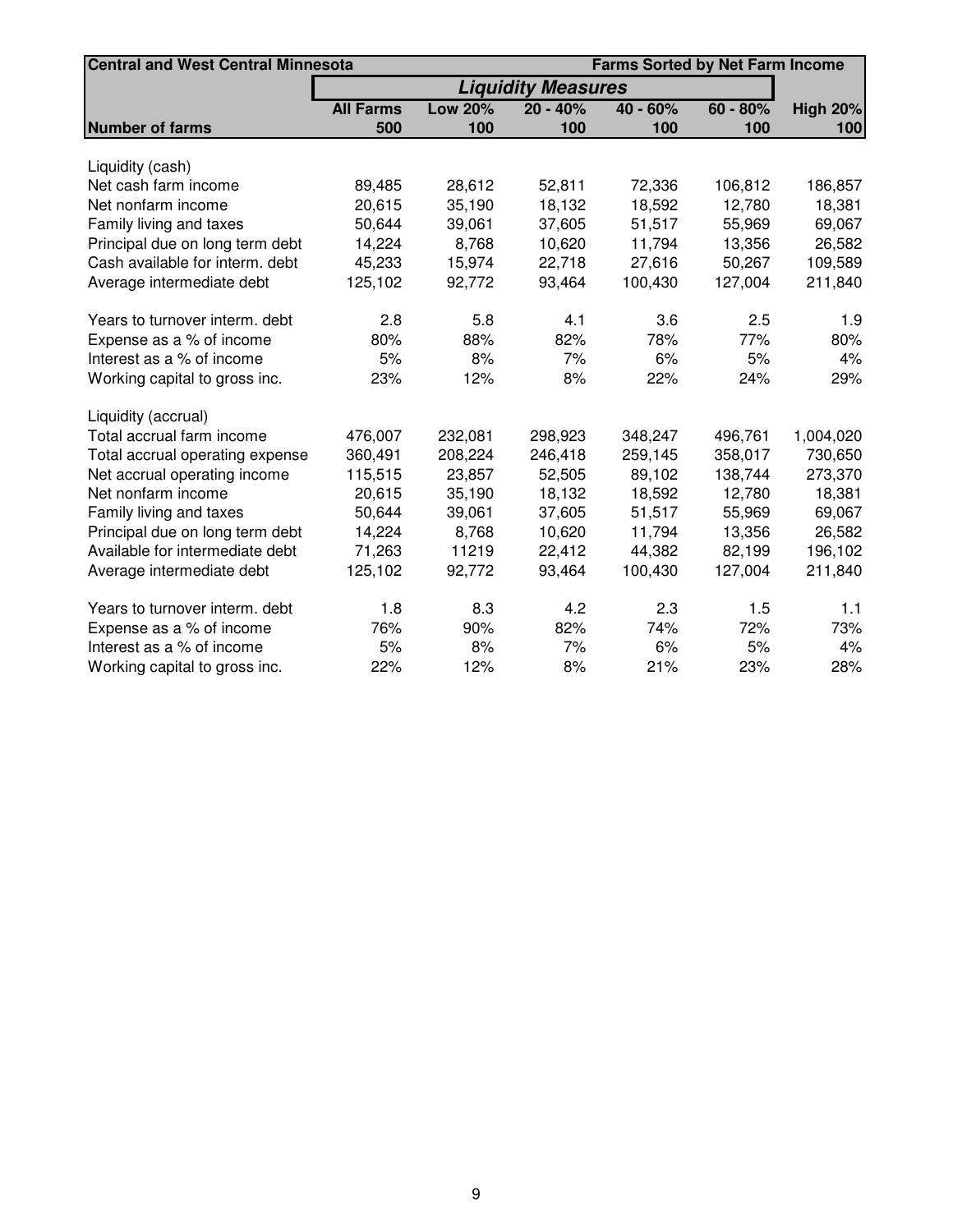| <b>Central and West Central Minnesota</b> |                  |                 |                             |                  | <b>Farms Sorted by Net Farm Income</b> |                   |
|-------------------------------------------|------------------|-----------------|-----------------------------|------------------|----------------------------------------|-------------------|
|                                           |                  |                 | <b>Balance Sheet (cost)</b> |                  |                                        |                   |
|                                           | <b>All Farms</b> | <b>Low 20%</b>  | $20 - 40%$                  | $40 - 60%$       | $60 - 80%$                             | <b>High 20%</b>   |
| <b>Number of farms</b>                    | 500              | 100             | 100                         | 100              | 100                                    | 100               |
| <b>Assets</b>                             |                  |                 |                             |                  |                                        |                   |
| <b>Current Farm Assets</b>                |                  |                 |                             |                  |                                        |                   |
| Cash and checking balance                 | 7,379            | 6,008           | 4,878                       | 6,402            | 19,428                                 | 181               |
| Prepaid expenses & supplies               | 29,592           | 9,929           | 11,203                      | 16,697           | 29,250                                 | 80,879            |
| Growing crops                             | 345              | 37              | 49                          | 212              | 54                                     | 1,374             |
| Accounts receivable                       | 32,014           | 8,661           | 9,802                       | 13,627           | 27,498                                 | 100,481           |
| Hedging accounts                          | 1074             | 429             | 288                         | 353              | 964                                    | 3,334             |
| Crops held for sale or feed               | 134,305          | 64,407          | 81,144                      | 104,234          | 143,699                                | 278,040           |
| Crops under government loan               | 24,953           | 17,384          | 19,516                      | 21,668           | 23,982                                 | 42,212            |
| Market livestock held for sale            | 30,344           | 17,489          | 11,564                      | 22,206           | 26,605                                 | 73,855            |
| Other current assets                      | 1,923            | 449             | 534                         | 749              | 5,686                                  | 2,198             |
| Total current farm assets                 | 261,929          | 124,794         | 138,979                     | 186,148          | 277,167                                | 582,556           |
| <b>Intermediate Farm Assets</b>           |                  |                 |                             |                  |                                        |                   |
| <b>Breeding livestock</b>                 | 67,008           | 35,680          | 61,580                      | 65,763           | 77,821                                 | 94,195            |
| Machinery and equipment                   | 229,436          | 128,824         | 158,957                     | 185,375          | 262,334                                | 411,690           |
| <b>Titled vehicles</b>                    | 13,225           | 9,856           | 10,042                      | 10,735           | 10,854                                 | 24,637            |
| Other intermediate assets                 | 18,317           | 9,034           | 11,109                      | 11,245           | 15,208                                 | 44,987            |
| Total intermediate farm assets            | 327,985          | 183,394         | 241,688                     | 273,118          | 366,217                                | 575,508           |
| <b>Long Term Farm Assets</b>              |                  |                 |                             |                  |                                        |                   |
| Farm land                                 | 245,782          | 187,974         | 172,154                     | 234,560          | 218,995                                | 415,229           |
| Buildings and improvements                | 118,550          | 56,114          | 75,775                      | 90,069           | 122,558                                | 248,233           |
| Other long-term assets                    | 25,788           | 13,456          | 17,512                      | 14,138           | 23,164                                 | 60,671            |
| Total long-term farm assets               | 390,120          | 257,544         | 265,441                     | 338,767          | 364,717                                | 724,134           |
| <b>Total Farm Assets</b>                  | 980,034          | 565,732         | 646,108                     | 798,033          | 1,008,101                              | 1,882,197         |
| <b>Total Nonfarm Assets</b>               | 112,019          | 96,749          | 89,661                      | 116,709          | 134,291                                | 122,687           |
| <b>Total Assets</b>                       | 1,092,053        | 662,481         | 735,769                     | 914,741          | 1,142,391                              | 2,004,884         |
|                                           |                  |                 |                             |                  |                                        |                   |
| <b>Liabilities</b>                        |                  |                 |                             |                  |                                        |                   |
| <b>Current Farm Liabilities</b>           |                  |                 |                             |                  |                                        |                   |
| Accrued interest                          | 5,817            | 3,971           | 4,855                       | 4,162            | 5,945                                  | 10,151            |
| Accounts payable<br><b>Current notes</b>  | 8,748            | 7,781<br>45,356 | 7,319<br>60,753             | 4,835            | 10,384<br>87,371                       | 13,418<br>175,620 |
| Government crop loans                     | 84,404<br>21,633 | 15,508          | 17,337                      | 52,922<br>18,913 | 20,957                                 | 35,451            |
| Principal due on term debt                | 38,582           | 24,170          | 26,019                      | 30,961           | 40,351                                 | 71,409            |
| Total current farm liabilities            | 159,184          | 96,786          | 116,283                     | 111,793          | 165,008                                | 306,048           |
|                                           |                  |                 |                             |                  |                                        |                   |
| Total intermediate farm liabs             | 101,524          | 78,473          | 75,907                      | 76,839           | 101,740                                | 174,659           |
| Total long term farm liabilities          | 198,098          | 167,542         | 171,607                     | 169,634          | 172,581                                | 309,127           |
| Total farm liabilities                    | 458,806          | 342,801         | 363,797                     | 358,267          | 439,329                                | 789,835           |
| Total nonfarm liabilities                 | 24,477           | 20,881          | 20,160                      | 26,689           | 27,376                                 | 27,278            |
| <b>Total liabilities</b>                  | 483,282          | 363,681         | 383,957                     | 384,956          | 466,705                                | 817,112           |
| Net worth (farm and nonfarm)              | 608,771          | 298,800         | 351,812                     | 529,786          | 675,686                                | 1,187,772         |
| Net worth change                          | 65,324           | $-259$          | 22,813                      | 48,011           | 73,049                                 | 183,006           |
| <b>Ratio Analysis</b>                     |                  |                 |                             |                  |                                        |                   |
| Current farm liabilities / assets         | 61%              | 78%             | 84%                         | 60%              | 60%                                    | 53%               |
| Curr. & interm farm liab. / assets        | 44%              | 57%             | 50%                         | 41%              | 41%                                    | 42%               |
| Long term farm liab. / assets             | 51%              | 65%             | 65%                         | 50%              | 47%                                    | 43%               |
| Total debt to asset ratio                 | 44%              | 55%             | 52%                         | 42%              | 41%                                    | 41%               |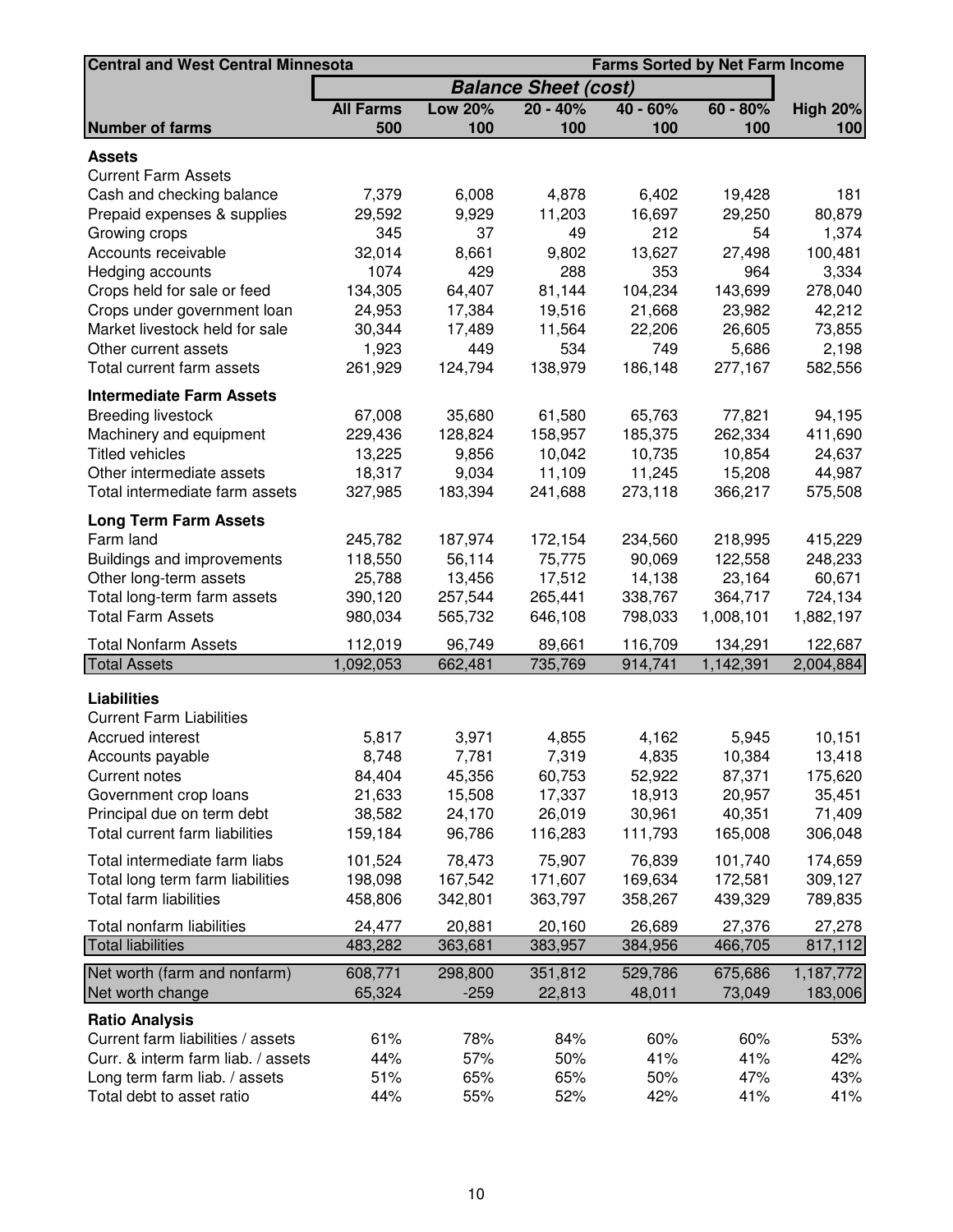| <b>Central and West Central Minnesota</b> |                  |                |                               |            | <b>Farms Sorted by Net Farm Income</b> |                 |
|-------------------------------------------|------------------|----------------|-------------------------------|------------|----------------------------------------|-----------------|
|                                           |                  |                | <b>Balance Sheet (market)</b> |            |                                        |                 |
|                                           | <b>All Farms</b> | <b>Low 20%</b> | $20 - 40%$                    | $40 - 60%$ | $60 - 80%$                             | <b>High 20%</b> |
| <b>Number of farms</b>                    | 500              | 100            | 100                           | 100        | 100                                    | 100             |
| <b>Assets</b>                             |                  |                |                               |            |                                        |                 |
| <b>Current Farm Assets</b>                |                  |                |                               |            |                                        |                 |
| Cash and checking balance                 | 7,379            | 6,008          | 4,878                         | 6,402      | 19,428                                 | 181             |
| Prepaid expenses & supplies               | 29,592           | 9,929          | 11,203                        | 16,697     | 29,250                                 | 80,879          |
| Growing crops                             | 345              | 37             | 49                            | 212        | 54                                     | 1,374           |
| Accounts receivable                       | 32,014           | 8,661          | 9,802                         | 13,627     | 27,498                                 | 100,481         |
| Hedging accounts                          | 1074             | 429            | 288                           | 353        | 964                                    | 3,334           |
| Crops held for sale or feed               | 134,305          | 64,407         | 81,144                        | 104,234    | 143,699                                | 278,040         |
| Crops under government loan               | 24,953           | 17,384         | 19,516                        | 21,668     | 23,982                                 | 42,212          |
| Market livestock held for sale            | 30,344           | 17,489         | 11,564                        | 22,206     | 26,605                                 | 73,855          |
| Other current assets                      | 1,923            | 449            | 534                           | 749        | 5,686                                  | 2,198           |
| Total current farm assets                 | 261,929          | 124,794        | 138,979                       | 186,148    | 277,167                                | 582,556         |
| <b>Intermediate Farm Assets</b>           |                  |                |                               |            |                                        |                 |
| <b>Breeding livestock</b>                 | 80,356           | 41,878         | 68,951                        | 79,770     | 115,487                                | 95,694          |
| Machinery and equipment                   | 276,786          | 164,503        | 196,223                       | 230,839    | 310,568                                | 481,799         |
| <b>Titled vehicles</b>                    | 14,582           | 10,565         | 11,086                        | 11,416     | 12,303                                 | 27,539          |
| Other intermediate assets                 | 23,210           | 12,420         | 19,012                        | 13,421     | 22,749                                 | 48,449          |
| Total intermediate farm assets            | 394,935          | 229,366        | 295,273                       | 335,446    | 461,108                                | 653,481         |
| <b>Long Term Farm Assets</b>              |                  |                |                               |            |                                        |                 |
| Farm land                                 | 413,163          | 366,743        | 282,178                       | 415,741    | 363,181                                | 637,971         |
| Buildings and improvements                | 140,790          | 71,297         | 85,095                        | 106,957    | 162,119                                | 278,481         |
| Other long-term assets                    | 31,934           | 15,291         | 23,940                        | 26,347     | 26,919                                 | 67,173          |
| Total long-term farm assets               | 585,886          | 453,331        | 391,213                       | 549,044    | 552,219                                | 983,625         |
| <b>Total Farm Assets</b>                  | 1,242,750        | 807,491        | 825,466                       | 1,070,638  | 1,290,493                              | 2,219,661       |
| <b>Total Nonfarm Assets</b>               | 128,568          | 114,816        | 100,332                       | 129,481    | 155,035                                | 143,173         |
| <b>Total Assets</b>                       | 1,371,317        | 922,307        | 925,798                       | 1,200,120  | 1,445,528                              | 2,362,834       |
| <b>Liabilities</b>                        |                  |                |                               |            |                                        |                 |
| Total current farm liabilities            | 159,184          | 96,786         | 116,283                       | 111,793    | 165,008                                | 306,048         |
|                                           |                  |                |                               |            |                                        |                 |
| Total intermediate farm liabs             | 101,524          | 78,473         | 75,907                        | 76,839     | 101,740                                | 174,659         |
| Total long term farm liabilities          | 198,098          | 167,542        | 171,607                       | 169,634    | 172,581                                | 309,127         |
| <b>Total farm liabilities</b>             | 458,806          | 342,801        | 363,797                       | 358,267    | 439,329                                | 789,835         |
| Total nonfarm liabilities                 | 24,477           | 20,881         | 20,160                        | 26,689     | 27,376                                 | 27,278          |
| Total liabs excluding deferreds           | 483,282          | 363,681        | 383,957                       | 384,956    | 466,705                                | 817,112         |
| <b>Total deferred liabilities</b>         | 94,489           | 60,479         | 68,647                        | 85,047     | 112,671                                | 145,600         |
| <b>Total liabilities</b>                  | 577,771          | 424,160        | 452,604                       | 470,002    | 579,376                                | 962,713         |
| Retained earnings                         | 608,771          | 298,800        | 351,812                       | 529,786    | 675,686                                | 1,187,772       |
| Market valuation equity                   | 184,775          | 199,347        | 121,382                       | 200,332    | 190,466                                | 212,349         |
| Net worth (farm and nonfarm)              | 793,546          | 498,146        | 473,194                       | 730,118    | 866,152                                | 1,400,121       |
| Net worth excluding deferreds             | 888,035          | 558,625        | 541,841                       | 815,164    | 978,823                                | 1,545,722       |
|                                           |                  |                |                               |            |                                        |                 |
| Net worth change                          | \$101,740        | \$50,321       | \$39,908                      | \$87,987   | \$96,213                               | \$234,272       |
| <b>Ratio Analysis</b>                     |                  |                |                               |            |                                        |                 |
| Current farm liabilities / assets         | 61%              | 78%            | 84%                           | 60%        | 60%                                    | 53%             |
| Curr. & interm farm liab. / assets        | 40%              | 49%            | 44%                           | 36%        | 36%                                    | 39%             |
| Long term farm liab. / assets             | 34%              | 37%            | 44%                           | 31%        | 31%                                    | 31%             |
| Total debt to asset ratio                 | 42%              | 46%            | 49%                           | 39%        | 40%                                    | 41%             |
| Debt to assets excl deferreds             | 35%              | 39%            | 41%                           | 32%        | 32%                                    | 35%             |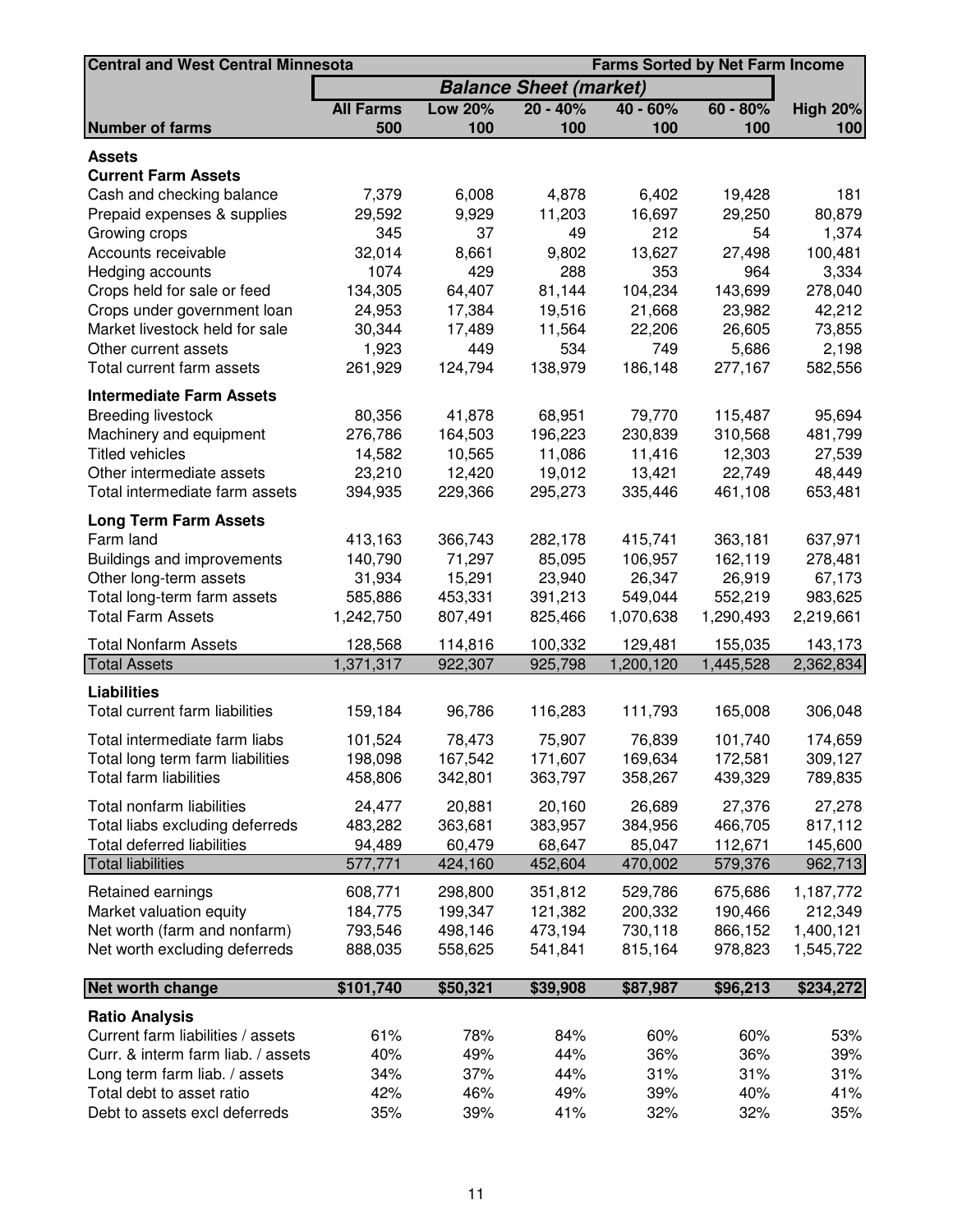



\$0 \$50 \$100 \$150 \$200 \$250 \$300 \$350 \$400 \$450 \$500 Thousands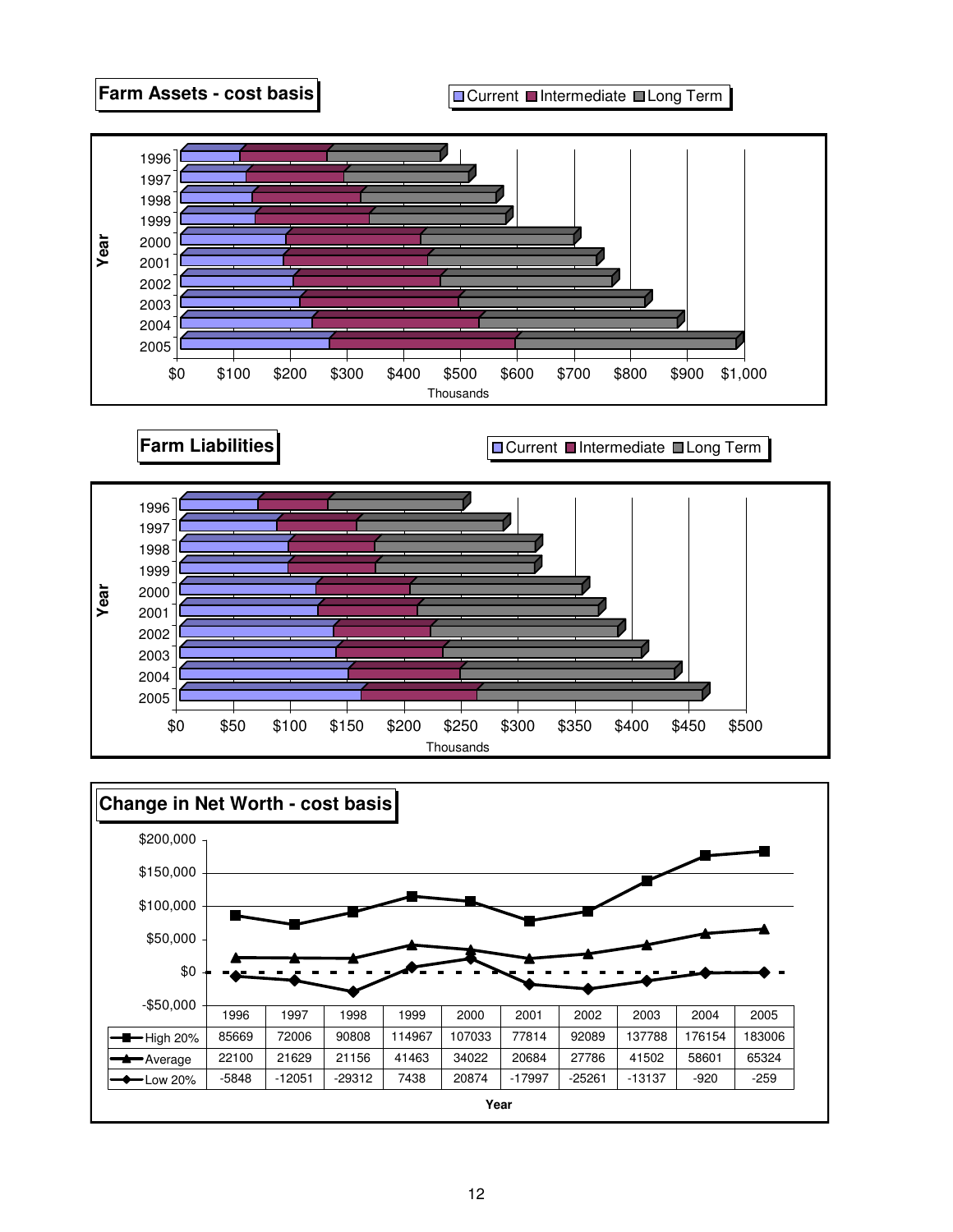| <b>Central and West Central Minnesota</b> | <b>Farms Sorted by Net Farm Income</b> |                |                                |            |            |                 |  |  |  |
|-------------------------------------------|----------------------------------------|----------------|--------------------------------|------------|------------|-----------------|--|--|--|
|                                           |                                        |                | <b>Statement of Cash Flows</b> |            |            |                 |  |  |  |
|                                           | <b>All Farms</b>                       | <b>Low 20%</b> | $20 - 40%$                     | $40 - 60%$ | $60 - 80%$ | <b>High 20%</b> |  |  |  |
| <b>Number of farms</b>                    | 500                                    | 100            | 100                            | 100        | 100        | 100             |  |  |  |
|                                           |                                        |                |                                |            |            |                 |  |  |  |
| Beginning cash (farm & nonfarm)           | 12,260                                 | 15,054         | 8,157                          | 13,374     | 23,967     | 749             |  |  |  |
| <b>Cash From Operating Activities</b>     |                                        |                |                                |            |            |                 |  |  |  |
| Gross cash farm income                    | 454,219                                | 235,990        | 299,162                        | 334,429    | 463,050    | 938,465         |  |  |  |
| Net nonfarm income                        | 20,615                                 | 35,190         | 18,132                         | 18,592     | 12,780     | 18,381          |  |  |  |
| Total cash farm expense                   | $-364,734$                             | $-207,378$     | $-246,351$                     | $-262,094$ | $-356,238$ | $-751,608$      |  |  |  |
| Apparent family living expense            | $-44,915$                              | $-34,703$      | $-34,660$                      | $-47,250$  | $-49,205$  | $-58,755$       |  |  |  |
| Income and social security tax            | $-5,650$                               | $-4,247$       | $-2,885$                       | $-4,087$   | $-6,719$   | $-10,313$       |  |  |  |
| Cash from operations                      | 59,536                                 | 24,852         | 33,398                         | 39,590     | 63,668     | 136,170         |  |  |  |
| <b>Cash From Investing Activities</b>     |                                        |                |                                |            |            |                 |  |  |  |
| Sale of breeding livestock                | 2,346                                  | 349            | 1,782                          | 2,437      | 3,151      | 4,011           |  |  |  |
| Sale of machinery & equipment             | 3,323                                  | 2,432          | 2,146                          | 1,550      | 1,416      | 9,068           |  |  |  |
| Sale of titled vehicles                   | 157                                    |                | 312                            |            | 48         | 425             |  |  |  |
| Sale of farm land                         | 4,536                                  | 3,455          | 403                            | 12,809     | 6012       |                 |  |  |  |
| Sale of farm buildings                    | 310                                    |                |                                | 410        |            | 1140            |  |  |  |
| Sale of other farm assets                 | 516                                    | 200            | 233                            | 41         | 143        | 1,962           |  |  |  |
| Sale of nonfarm assets                    | 2,111                                  | 921            | 3594                           | 1,155      | 456        | 4,428           |  |  |  |
| Purchase of breeding livestock            | $-7,770$                               | $-6,145$       | $-5,370$                       | $-4,793$   | $-9,958$   | $-12,583$       |  |  |  |
| Purchase of machinery & equip.            | $-41,667$                              | $-20,816$      | $-22,306$                      | $-30,850$  | $-45,571$  | $-88,789$       |  |  |  |
| Purchase of titled vehicles               | $-2,926$                               | $-2,005$       | $-2,008$                       | $-1,469$   | $-2,285$   | $-6,861$        |  |  |  |
| Purchase of farm land                     | $-17,750$                              | $-14,216$      | $-11,872$                      | $-14,969$  | $-4,505$   | $-43,187$       |  |  |  |
| Purchase of farm buildings                | $-17,126$                              | $-6,171$       | $-13,451$                      | $-7,221$   | $-15,088$  | $-43,699$       |  |  |  |
| Purchase of other farm assets             | $-2,502$                               | $-640$         | $-819$                         | $-379$     | $-3,216$   | $-7,456$        |  |  |  |
| Purchase of nonfarm assets                | $-13,049$                              | $-8,025$       | $-9,266$                       | $-13,815$  | $-15,873$  | $-18,268$       |  |  |  |
| Cash from investing activities            | $-89,491$                              | $-50,660$      | $-56,622$                      | $-55,093$  | $-85,269$  | $-199,808$      |  |  |  |
| <b>Cash From Financing Activities</b>     |                                        |                |                                |            |            |                 |  |  |  |
| Money borrowed                            | 192,022                                | 130,096        | 155,554                        | 133,585    | 184,459    | 356,416         |  |  |  |
| Cash gifts and inheritances               | 2,271                                  | 2,487          | 4450                           | 1,521      | 2,408      | 489             |  |  |  |
| Principal payments                        | $-163,251$                             | $-108,185$     | $-135,380$                     | $-121,097$ | $-161,864$ | $-289,727$      |  |  |  |
| Dividends paid                            | -79                                    | $-110$         | $-60$                          | $-179$     | $-45$      |                 |  |  |  |
| Gifts given                               | $-876$                                 | $-1454$        | $-5$                           | $-192$     | $-858$     | $-1870$         |  |  |  |
| Cash from financing activities            | 30,087                                 | 22,834         | 24,559                         | 13,636     | 24,099     | 65,308          |  |  |  |
|                                           |                                        |                |                                |            |            |                 |  |  |  |
| Net change in cash balance                | 132                                    | $-2,975$       | 1,335                          | $-1867$    | 2,498      | 1,671           |  |  |  |
| Ending cash (farm & nonfarm)              | 12,392                                 | 12,079         | 9,491                          | 11,507     | 26,465     | 2,419           |  |  |  |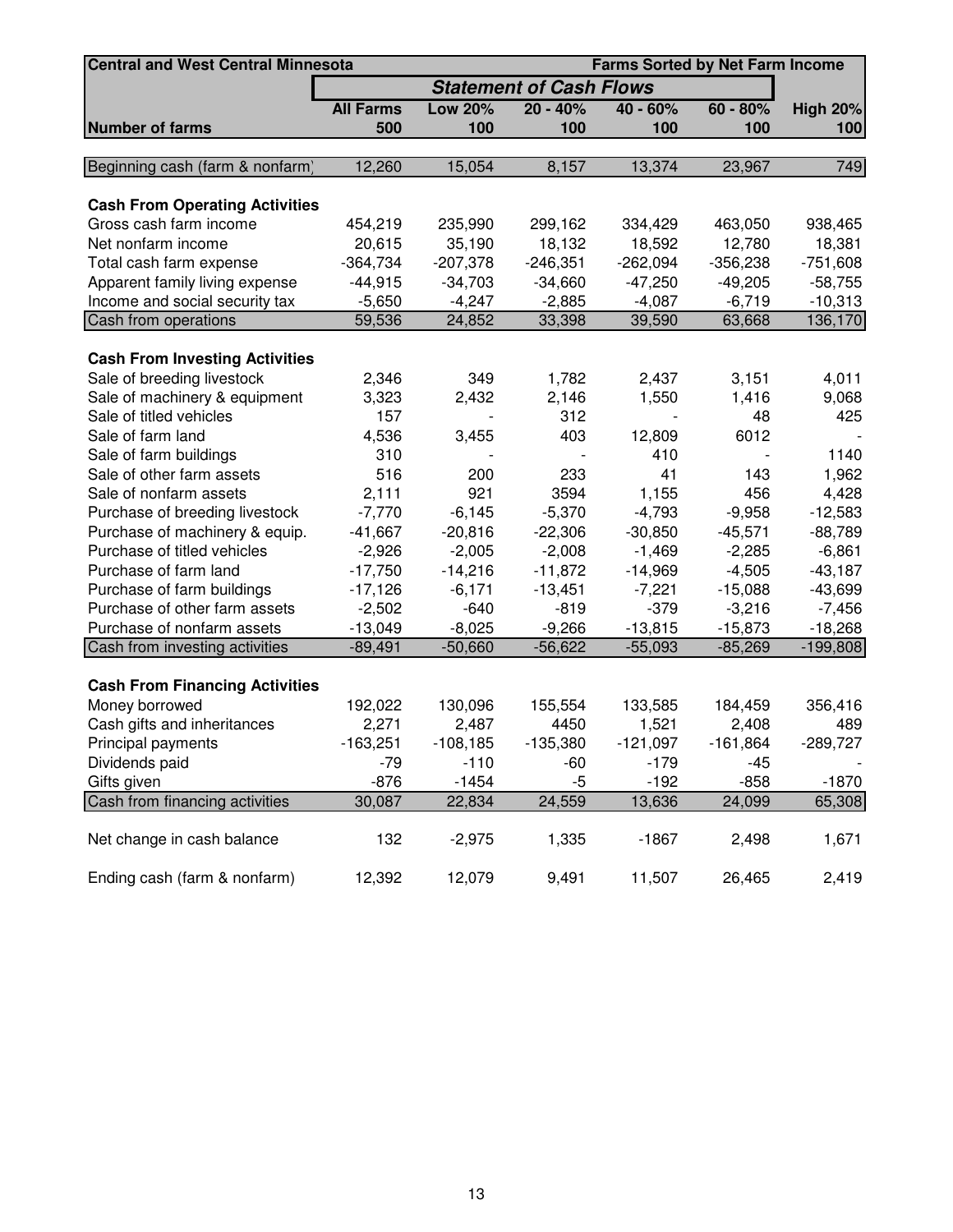| <b>Central and West Central Minnesota</b> |                  | <b>Farms Sorted by Net Farm Income</b> |            |          |            |                 |  |
|-------------------------------------------|------------------|----------------------------------------|------------|----------|------------|-----------------|--|
|                                           |                  | <b>Financial Standards Measures</b>    |            |          |            |                 |  |
|                                           | <b>All Farms</b> | <b>Low 20%</b>                         | $20 - 40%$ | 40 - 60% | $60 - 80%$ | <b>High 20%</b> |  |
| <b>Number of farms</b>                    | 500              | 100                                    | 100        | 100      | 100        | 100             |  |
| <b>Liquidity</b>                          |                  |                                        |            |          |            |                 |  |
| Current ratio                             | 1.65             | 1.29                                   | 1.2        | 1.67     | 1.68       | 1.9             |  |
| Working capital                           | 102,745          | 28,009                                 | 22,696     | 74,354   | 112,159    | 276,507         |  |
| <b>Solvency (market)</b>                  |                  |                                        |            |          |            |                 |  |
| Farm debt to asset ratio                  | 44%              | 50%                                    | 52%        | 41%      | 42%        | 42%             |  |
| Farm equity to asset ratio                | 56%              | 50%                                    | 48%        | 59%      | 58%        | 58%             |  |
| Farm debt to equity ratio                 | 80%              | 98%                                    | 109%       | 70%      | 74%        | 73%             |  |
| <b>Profitability (cost)</b>               |                  |                                        |            |          |            |                 |  |
| Rate of return on farm assets             | 8.6%             | $-0.9%$                                | 4.6%       | 7.2%     | 10.4%      | 12.7%           |  |
| Rate of return on farm equity             | 11.3%            | $-10.9%$                               | 2.5%       | 8.4%     | 14.3%      | 18.3%           |  |
| Operating profit margin                   | 19.4%            | $-2.5%$                                | 10.6%      | 18.1%    | 22.4%      | 26.1%           |  |
| Net farm income                           | 88,569           | 59                                     | 34,224     | 68,103   | 111,281    | 229,176         |  |
| <b>Repayment Capacity</b>                 |                  |                                        |            |          |            |                 |  |
| Term debt coverage ratio                  | 179%             | 86%                                    | 111%       | 145%     | 195%       | 253%            |  |
| Capital replacement margin                | 45,942           | $-5,533$                               | 4,972      | 22,120   | 55,385     | 152,767         |  |
| <b>Efficiency</b>                         |                  |                                        |            |          |            |                 |  |
| Asset turnover rate (cost)                | 44.5%            | 35.6%                                  | 43.5%      | 40.0%    | 46.2%      | 48.7%           |  |
| Operating expense ratio                   | 70.6%            | 81.2%                                  | 75.2%      | 68.8%    | 67.5%      | 68.9%           |  |
| Depreciation expense ratio                | 5.7%             | 10.3%                                  | 6.1%       | 6.0%     | 5.5%       | 4.4%            |  |
| Interest expense ratio                    | 5.1%             | 8.5%                                   | 7.2%       | 5.6%     | 4.5%       | 3.8%            |  |
| Net farm income ratio                     | 18.6%            | 0.0%                                   | 11.4%      | 19.6%    | 22.4%      | 22.8%           |  |

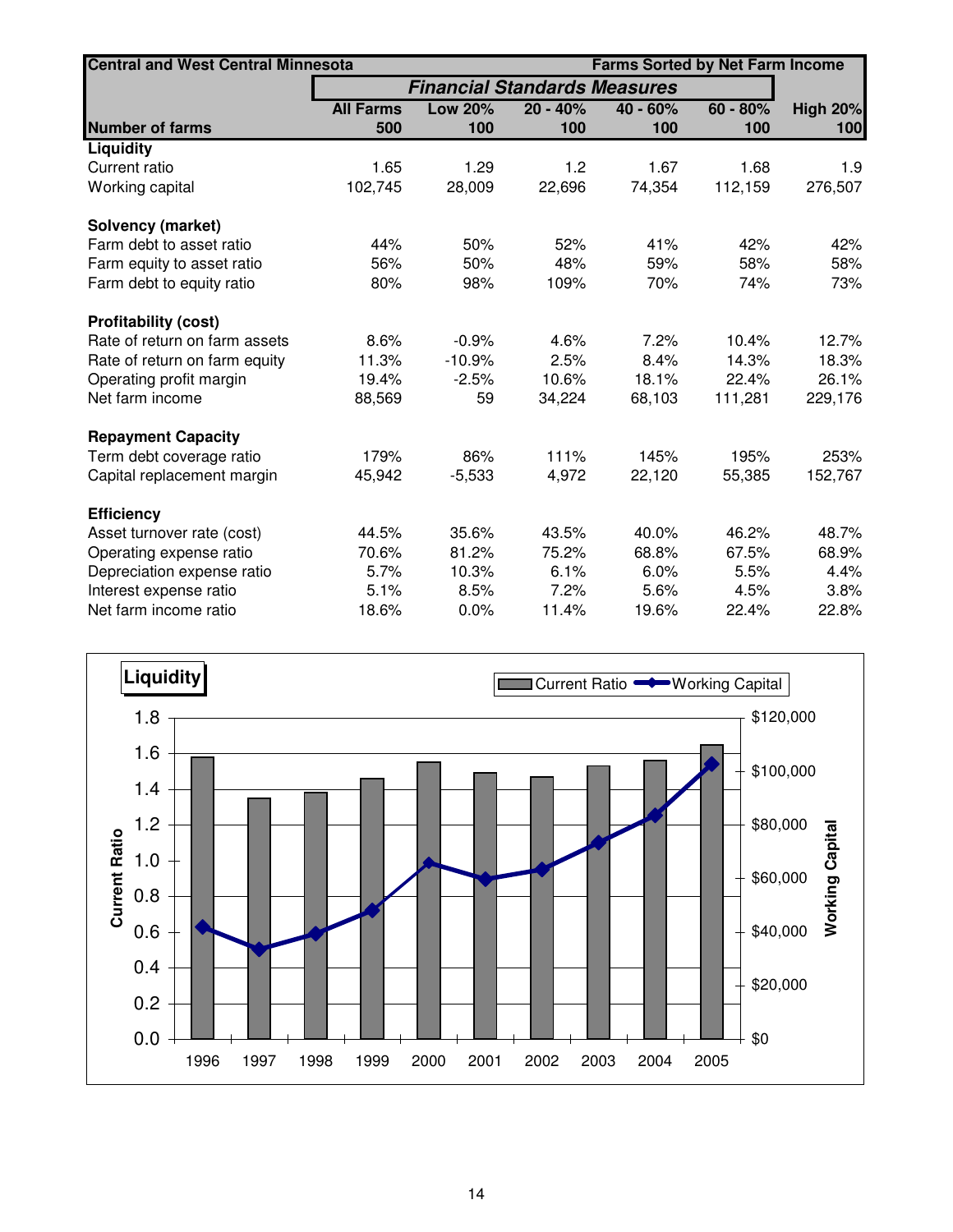



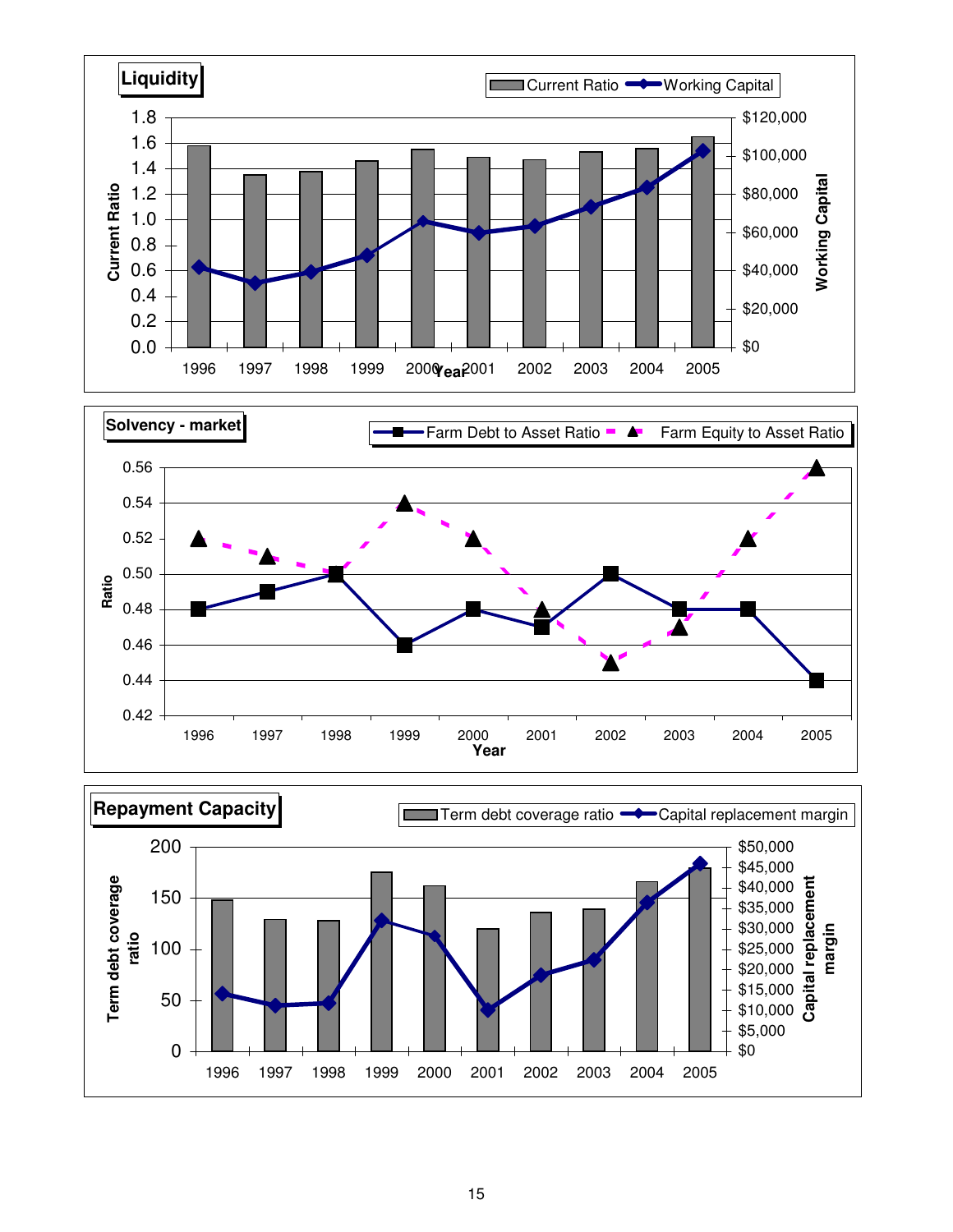| <b>Central and West Central Minnesota</b> | <b>Farms Sorted by Net Farm Income</b> |                                       |            |                |            |                              |  |  |  |
|-------------------------------------------|----------------------------------------|---------------------------------------|------------|----------------|------------|------------------------------|--|--|--|
|                                           |                                        | <b>Operator and Labor Information</b> |            |                |            |                              |  |  |  |
|                                           | <b>All Farms</b>                       | <b>Low 20%</b>                        | $20 - 40%$ | $40 - 60%$     | $60 - 80%$ | <b>High 20%</b>              |  |  |  |
| <b>Number of farms</b>                    | 500                                    | 100                                   | 100        | 100            | 100        | 100                          |  |  |  |
|                                           |                                        |                                       |            |                |            |                              |  |  |  |
| <b>Operator Information</b>               |                                        |                                       |            |                |            |                              |  |  |  |
| Average number of operators               | 1.2                                    | 1.1                                   | 1.1        | 1.1            | 1.2        | 1.4                          |  |  |  |
| Average age of operators                  | 45.6                                   | 45.9                                  | 45.2       | 45.5           | 45.3       | 46.3                         |  |  |  |
| Average number of years farming           | 22.5                                   | 22.6                                  | 21.9       | 22.1           | 21.5       | 24.1                         |  |  |  |
| <b>Results Per Operator</b>               |                                        |                                       |            |                |            |                              |  |  |  |
| Working capital                           | 87,116                                 | 25,233                                | 19,909     | 68,215         | 95,454     | 200,078                      |  |  |  |
| Total assets (market)                     | 1,162,725                              | 830,907                               | 812,103    | 1,101,027      | 1,230,237  | 1,709,721                    |  |  |  |
| <b>Total liabilities</b>                  | 489,886                                | 382,126                               | 397,021    | 431,195        | 493,086    | 696,608                      |  |  |  |
| Net worth (market)                        | 672,839                                | 448,780                               | 415,082    | 669,833        | 737,151    | 1,013,113                    |  |  |  |
| Net worth excl deferred liabs             | 752,955                                | 503,266                               | 475,299    | 747,857        | 833,041    | 1,118,467                    |  |  |  |
|                                           |                                        |                                       |            |                |            |                              |  |  |  |
| Gross farm income                         | 403,601                                | 209,082                               | 262,213    | 319,493        | 422,776    | 726,498                      |  |  |  |
| Total farm expense                        | 328,504                                | 209,029                               | 232,192    | 257,013        | 328,068    | 560,668                      |  |  |  |
| Net farm income                           | 75,096                                 | 54                                    | 30,021     | 62,480         | 94,708     | 165,830                      |  |  |  |
|                                           |                                        |                                       |            |                |            |                              |  |  |  |
| Net nonfarm income                        | 17,479                                 | 31,703                                | 15,906     | 17,057         | 10,877     | 13,300                       |  |  |  |
| Family living & tax withdrawals           | 42,940                                 | 35,190                                | 32,987     | 47,263         | 47,633     | 49,976                       |  |  |  |
| Total acres owned                         | 215.2                                  | 199.6                                 | 175.4      | 234.8          | 207.7      | 251.2                        |  |  |  |
| Total crop acres                          | 669                                    | 437.2                                 | 469.5      | 555.9          | 671.2      | 1107.2                       |  |  |  |
| Crop acres owned                          | 192.5                                  | 139.9                                 | 150.9      | 205.8          | 197.6      | 254.1                        |  |  |  |
| Crop acres cash rented                    | 458.2                                  | 281                                   | 299.9      | 329            | 460        | 831.6                        |  |  |  |
| Crop acres share rented                   | 18.3                                   | 16.3                                  | 18.7       | 21.1           | 13.6       | 21.6                         |  |  |  |
| Total pasture acres                       | 5.6                                    | 1                                     | 4.3        | 13.3           | 3.6        | 5.7                          |  |  |  |
|                                           |                                        |                                       |            |                |            |                              |  |  |  |
| <b>Labor Analysis</b>                     |                                        |                                       |            |                |            |                              |  |  |  |
| Number of farms                           | 500                                    | 100                                   | 100        | 100            | 100        | 100                          |  |  |  |
| Total unpaid labor hours                  | 2,828                                  | 2,279                                 | 2,686      | 3,044          | 2,957      | 3,176                        |  |  |  |
| Total hired labor hours                   | 1,208                                  | 377                                   | 849        | 868            | 1,451      | 2,493                        |  |  |  |
| Total labor hours per farm                | 4,036                                  | 2,656                                 | 3,535      | 3,911          | 4,408      | 5,669                        |  |  |  |
| Unpaid hours per operator                 | 2,398                                  | 2,053                                 | 2,356      | 2,792          | 2,516      | 2,298                        |  |  |  |
| Value of farm production / hour           | 102.13                                 | 73.13                                 | 75.49      | 77.99          | 100.32     | 150.39                       |  |  |  |
| Net farm income / unpaid hour             | 31.32                                  | 0.03                                  | 12.74      | 22.38          | 37.64      | 72.15                        |  |  |  |
| Average hourly hired labor wage           | 17.35                                  | 10.11                                 | 17.63      | 18.04          | 16.1       | 18.8                         |  |  |  |
|                                           |                                        |                                       |            |                |            |                              |  |  |  |
| <b>Partnerships &amp; LLCs</b>            |                                        |                                       |            |                |            |                              |  |  |  |
| Number of farms                           | 45                                     | 5                                     | 9          | 4              | 8          | 19                           |  |  |  |
| Number of operators                       | 2.1                                    | 2.6                                   | 2.1        | $\overline{c}$ | 1.8        | 2.2                          |  |  |  |
| Owner withdrawals per farm                | 43,361                                 |                                       | 38297      |                | 50958      |                              |  |  |  |
| Withdrawals per operator                  | 21,681                                 |                                       | 16413      |                | 33972      | $\qquad \qquad \blacksquare$ |  |  |  |
| <b>Corporations</b>                       |                                        |                                       |            |                |            |                              |  |  |  |
| Number of farms                           | 29                                     | 2                                     |            | 3              | 11         | 13                           |  |  |  |
| Number of operators                       | 1.8                                    | $\mathbf{1}$                          |            | 1.3            | 1.7        | 2.1                          |  |  |  |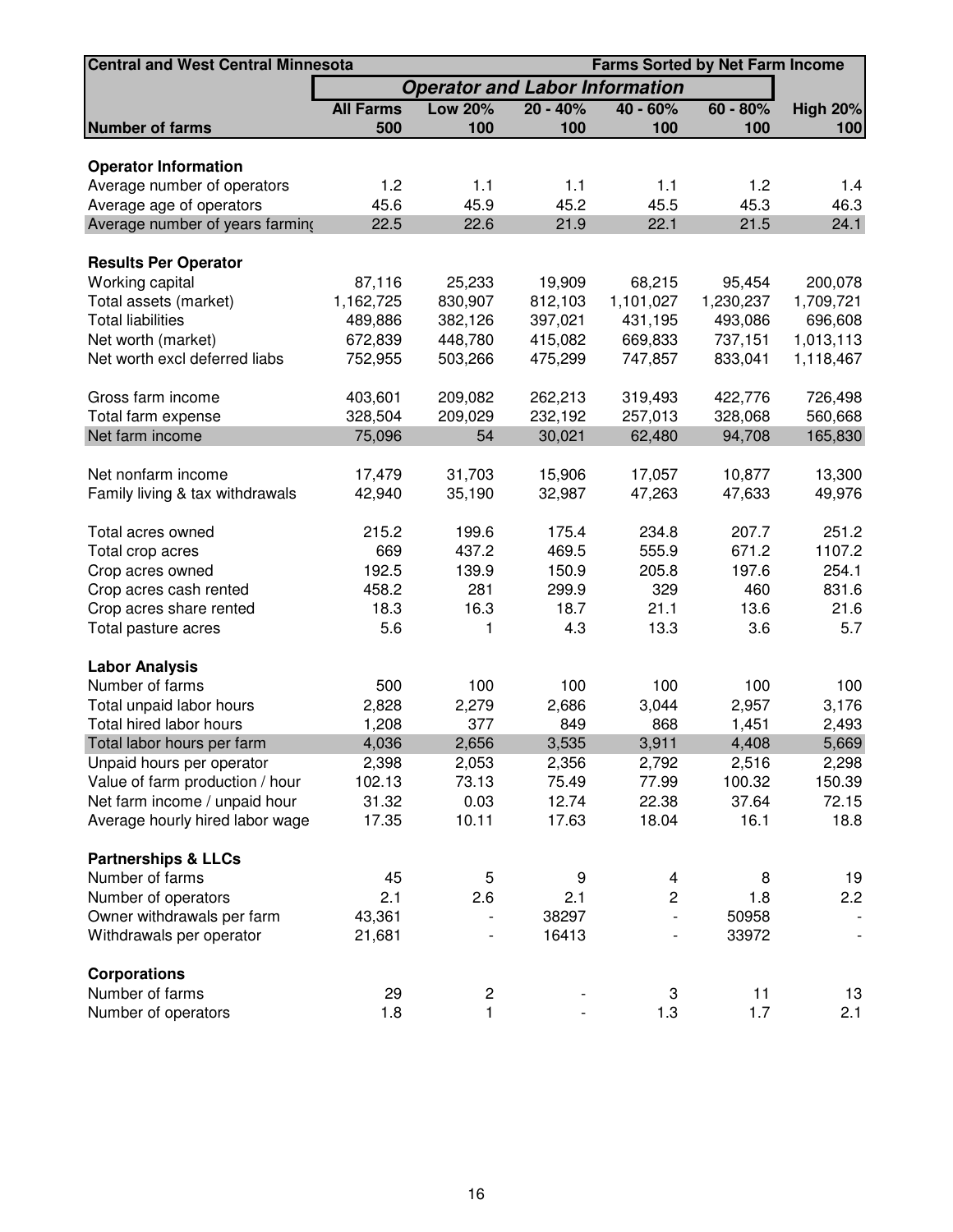| <b>Central and West Central Minnesota</b>       |                  | <b>Farms Sorted by Net Farm Income</b> |            |            |            |                 |
|-------------------------------------------------|------------------|----------------------------------------|------------|------------|------------|-----------------|
|                                                 |                  | <b>Crop Production and Marketing</b>   |            |            |            |                 |
|                                                 | <b>All Farms</b> | <b>Low 20%</b>                         | $20 - 40%$ | $40 - 60%$ | $60 - 80%$ | <b>High 20%</b> |
| <b>Number of farms</b>                          | 500              | 100                                    | 100        | 100        | 100        | 100             |
| <b>Acreage Summary</b>                          |                  |                                        |            |            |            |                 |
| Total acres owned                               | 248              | 207                                    | 198        | 224        | 248        | 364             |
|                                                 | 749              | 494                                    | 519        | 610        | 695        | 1,428           |
| Total crop acres<br>Crop acres owned            | 225              | 159                                    | 171        | 204        | 227        | 363             |
|                                                 | 499              | 312                                    | 322        | 389        | 443        | 1,031           |
| Crop acres cash rented                          | 25               | 23                                     | 26         | 17         | 25         |                 |
| Crop acres share rented<br>Total pasture acres  | 7                | $\overline{c}$                         | 6          | 9          | 10         | 35<br>8         |
|                                                 |                  |                                        |            |            |            |                 |
| <b>Average Price Received (Cash Sales Only)</b> |                  |                                        |            |            |            |                 |
| Corn per bushel                                 | \$1.97           | \$1.86                                 | \$1.88     | \$1.89     | \$1.99     | \$2.03          |
| Soybeans per bushel                             | \$5.73           | \$5.87                                 | \$5.88     | \$5.62     | \$5.78     | \$5.64          |
| Wheat, Spring per bushel                        | \$3.51           | \$3.16                                 | \$3.57     | \$3.53     | \$3.62     | \$3.57          |
| Hay, Alfalfa per ton                            | \$74.31          | \$76.90                                | \$83.40    | \$66.47    | \$68.65    | \$70.39         |
| Oats per bushel                                 | \$1.51           | \$1.43                                 | \$1.35     | \$1.52     | \$1.31     | \$1.88          |
| Sugar Beets per ton                             | \$33.87          | \$44.82                                | \$33.92    |            | \$35.19    | \$33.08         |
| Corn Silage per ton                             | \$16.15          | \$20.15                                | \$15.56    |            | \$15.75    | \$14.51         |
| Peas per lb                                     | \$0.07           |                                        | \$0.10     | \$0.08     | \$0.07     | \$0.07          |
| Sweet Corn per ton                              | \$38.00          |                                        | \$35.76    | \$39.77    | \$36.39    | \$42.08         |
| Hay, Grass per ton                              | \$54.90          | \$48.55                                | \$62.85    | \$20.61    | \$59.62    | \$81.41         |
| Beans, Navy per cwt                             | \$18.92          | \$17.18                                |            | \$18.99    | \$15.99    | \$19.58         |
| Haylage, Alfalfa per ton                        | \$34.84          | \$43.80                                | \$27.01    | \$60.00    | \$33.64    |                 |
| Rye per bushel                                  | \$2.40           | \$2.21                                 | \$2.34     | \$2.88     | \$2.80     | \$2.28          |
| Barley per bushel                               | \$2.48           |                                        | \$2.24     | \$1.56     | \$1.56     | \$4.10          |
| Beans, Dark Red Kidney per cw                   | \$27.07          |                                        |            | \$25.31    | \$24.58    | \$27.42         |
| Hay, Mixed per ton                              | \$75.89          | \$84.29                                | \$45.25    | \$82.22    |            |                 |
|                                                 |                  |                                        |            |            |            |                 |
| <b>Average Yield Per Acre</b>                   | 173.42           | 160.87                                 | 159.64     | 166.67     | 174.13     | 181.18          |
| Corn (bushel)                                   |                  |                                        |            |            |            |                 |
| Soybeans (bushel)                               | 44.11            | 40.53                                  | 41.06      | 41.77      | 44.41      | 46.63           |
| Hay, Alfalfa (ton)                              | 4.09             | 3.97                                   | 4.04       | 4.12       | 4.16       | 4.12            |
| Corn Silage (ton)                               | 18.14            | 14.53                                  | 17.20      | 17.52      | 20.73      | 18.96           |
| Wheat, Spring (bushel)                          | 46.50            | 41.32                                  | 41.95      | 46.48      | 47.42      | 51.24           |
| Hay, Grass (ton)                                | 2.86             | 3.98                                   | 3.84       | 2.84       | 2.45       | 2.29            |
| $CRP$ $(\$)$                                    | 81.59            | 89.38                                  | 82.53      | 71.08      | 82.95      | 82.26           |
| Oats (bushel)                                   | 66.64            | 61.96                                  | 63.45      | 59.54      | 84.13      | 68.14           |
| Sugar Beets (ton)                               | 19.79            | 15.86                                  | 11.22      | 11.02      | 26.10      | 23.80           |
| Haylage, Alfalfa (ton)                          | 8.09             | 7.92                                   | 6.93       | 8.05       | 7.70       | 9.41            |
| Pasture (aum)                                   | 4.87             | 5.15                                   | 4.42       | 5.74       | 12.22      | 3.31            |
| Hay, Mixed (ton)                                | 2.69             | 1.69                                   | 3.62       | 2.49       | 3.22       |                 |
| Barley (bushel)                                 | 51.62            | 48.56                                  | 78.64      | 47.69      | 48.38      | 41.76           |
| Beans, Navy (cwt)                               | 21.86            | 14.58                                  |            | 23.62      | 25.13      | 25.31           |
| Peas (lb)                                       | 1772.49          |                                        | 1654.94    | 2302.94    | 2011.04    | 1266.14         |
| Sweet Corn (ton)                                | 8.26             |                                        | 7.15       | 8.16       | 8.69       | 8.16            |
| Soybeans Seed (bushel)                          | 47.84            |                                        | 46.08      | 44.18      |            | 58.12           |
| Rented Out (\$)                                 | 117.84           | 160.11                                 | 96.10      | 136.05     | 77.29      | 104.00          |
| Hay, Small Grain (ton)                          | 2.89             | 2.27                                   | 3.79       | 2.73       |            |                 |
| Hay, Mixed Alfalfa/Grass (ton)                  | 4.79             | 5.36                                   | 2.50       |            |            | 1.81            |
| Rye (bushel)                                    | 25.23            | 26.47                                  | 26.73      | 31.59      |            | 20.00           |
| Beans, Dark Red Kidney (cwt)                    | 16.82            |                                        |            | 15.00      |            | 16.95           |
| Sunflowers (cwt)                                | 12.94            |                                        |            | 12.94      |            |                 |
| Wheat, Winter (bushel)                          | 41.27            |                                        |            | 36.73      |            | 50.93           |
|                                                 |                  |                                        |            |            |            |                 |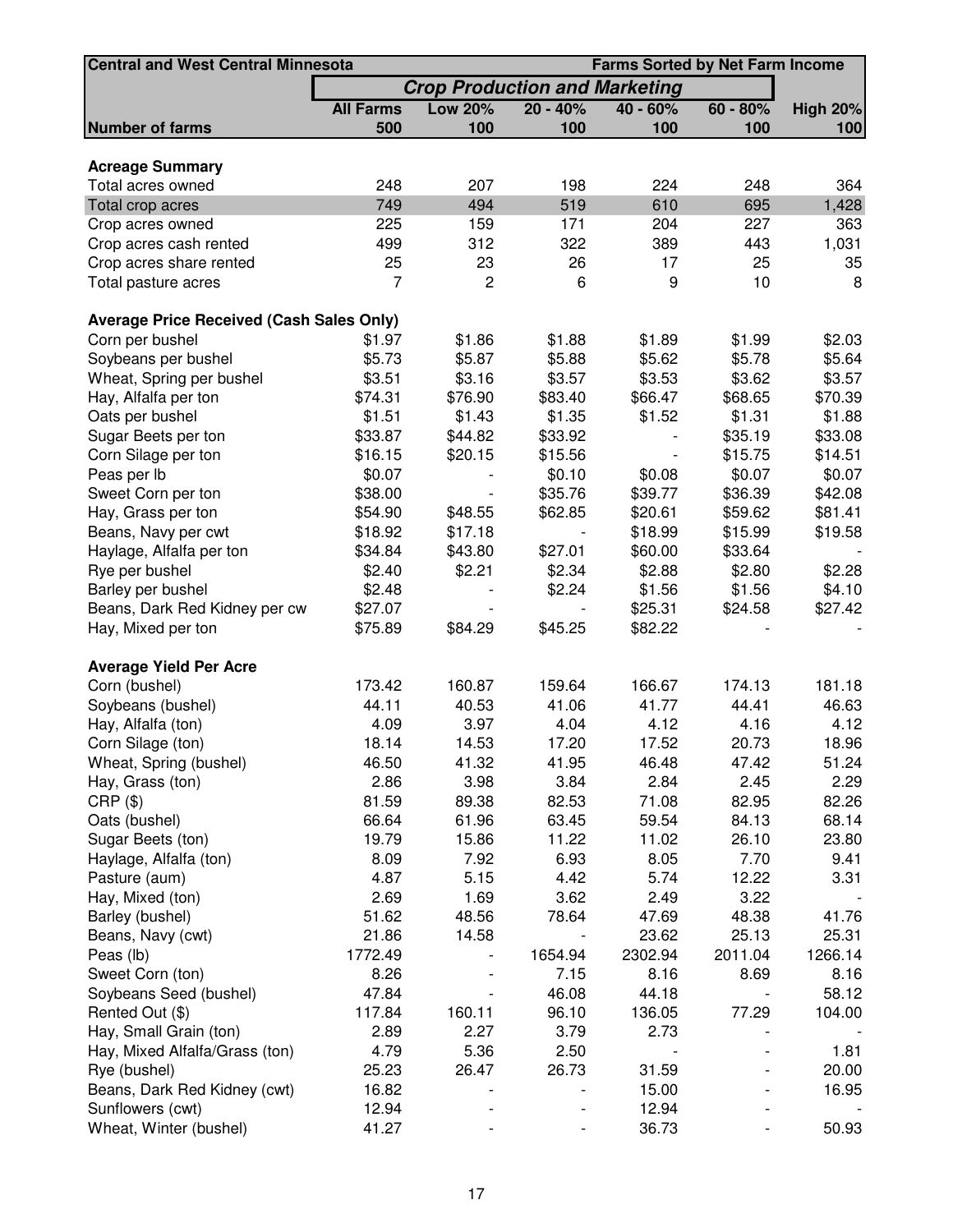| <b>Central and West Central Minnesota</b> |                  | <b>Farms Sorted by Net Farm Income</b> |            |            |            |                 |  |  |  |
|-------------------------------------------|------------------|----------------------------------------|------------|------------|------------|-----------------|--|--|--|
|                                           |                  | <b>Non-Farm Summary Expense</b>        |            |            |            |                 |  |  |  |
|                                           | <b>All Farms</b> | <b>Low 20%</b>                         | $20 - 40%$ | $40 - 60%$ | $60 - 80%$ | <b>High 20%</b> |  |  |  |
| <b>Number of farms</b>                    | 122              | 19                                     | 26         | 28         | 27         | 22              |  |  |  |
|                                           |                  |                                        |            |            |            |                 |  |  |  |
| Average family size                       | 3.8              | 3.2                                    | 3.8        | 3.9        | 3.8        | 4.1             |  |  |  |
|                                           |                  |                                        |            |            |            |                 |  |  |  |
| <b>Family Living Expenses</b>             |                  |                                        |            |            |            |                 |  |  |  |
| Food and meals expense                    | 6,036            | 4,612                                  | 5,404      | 7,560      | 5,933      | 6,199           |  |  |  |
| Medical care                              | 3,238            | 2,184                                  | 2,910      | 3,479      | 3,659      | 3,714           |  |  |  |
| Health insurance                          | 4,176            | 2,657                                  | 3,470      | 4,183      | 5,243      | 5,003           |  |  |  |
| Cash donations                            | 1,244            | 637                                    | 804        | 1,482      | 1,345      | 1,864           |  |  |  |
| Household supplies                        | 3,938            | 3,532                                  | 2,895      | 5,218      | 2,720      | 5,389           |  |  |  |
| Clothing                                  | 1,795            | 1,139                                  | 1,370      | 1,886      | 1,809      | 2,731           |  |  |  |
| Personal care                             | 1,352            | 993                                    | 2495       | 1,105      | 1,058      | 985             |  |  |  |
| Child / Dependent care                    | 418              | 166                                    | 433        | 235        | 92         | 1250            |  |  |  |
| Alimony and Child support                 | 107              | 388                                    |            |            | 50         | 200             |  |  |  |
| Gifts                                     | 1,843            | 1,216                                  | 1,332      | 2,160      | 1,382      | 3,153           |  |  |  |
| Education                                 | 1,305            | 1295                                   | 643        | 1,501      | 1,379      | 1,757           |  |  |  |
| Recreation                                | 3,223            | 2,537                                  | 2,406      | 2,181      | 3,485      | 5,786           |  |  |  |
| Utilities (household share)               | 1,286            | 1,080                                  | 1,585      | 1,292      | 1,454      | 897             |  |  |  |
| Nonfarm vehicle operating expen           | 3,020            | 2,862                                  | 3,054      | 3,702      | 2,717      | 2,619           |  |  |  |
| Household real estate taxes               | 112              | 39                                     | 67         | 155        | 239        | 18              |  |  |  |
| Dwelling rent                             | 155              | 26                                     | 217        | 106        | 122        | 298             |  |  |  |
| Household repairs                         | 1,443            | 1,341                                  | 1,122      | 1,029      | 2,110      | 1,617           |  |  |  |
| Nonfarm interest                          | 1,158            | 968                                    | 905        | 1,213      | 1,290      | 1389            |  |  |  |
| Disability / Long term care insura        | 193              | 131                                    |            | 56         | 390        | 404             |  |  |  |
| Life insurance payments                   | 2,004            | 1,457                                  | 1,190      | 1,327      | 2,266      | 3,976           |  |  |  |
| Nonfarm property insurance                | 221              | 240                                    | 32         | 347        | 125        | 385             |  |  |  |
| Miscellaneous                             | 4,252            | 3,020                                  | 2,623      | 3,926      | 5,650      | 5,938           |  |  |  |
| Total cash family living expense $\cdot$  | 42,520           | 32,521                                 | 34,956     | 44,143     | 44,520     | 55,573          |  |  |  |
| Family living from the farm               | 484              | 398                                    | 251        | 608        | 680        | 436             |  |  |  |
| <b>Total family living</b>                | 43,004           | 32,920                                 | 35,207     | 44,751     | 45,200     | 56,008          |  |  |  |
|                                           |                  |                                        |            |            |            |                 |  |  |  |
| <b>Other Nonfarm Expenditures</b>         |                  |                                        |            |            |            |                 |  |  |  |
| Income taxes                              | 6,710            | 4,596                                  | 2,817      | 6,226      | 6,246      | 14,323          |  |  |  |
| Furnishing & appliance purchase           | 1,295            | 1375                                   | 567        | 974        | 1,513      | 2225            |  |  |  |
| Nonfarm vehicle purchases                 | 3,819            | 2,100                                  |            | 5,633      | 6,403      | 4,341           |  |  |  |
| Nonfarm real estate purchases             | 4,263            | 2,135                                  | 912        | 331        | 5,926      | 13,026          |  |  |  |
| Other nonfarm capital purchases           | 860              | 359                                    | $-126$     | 424        |            | 4,068           |  |  |  |
| Nonfarm savings & investments             | 1021             | $-2,159$                               | 1106       | $-542$     | 3549       | 2,551           |  |  |  |
| Total other nonfarm expenditures          | 17,968           | 8,406                                  | 5,276      | 13,045     | 23,637     | 40,534          |  |  |  |
|                                           |                  |                                        |            |            |            |                 |  |  |  |
| <b>Total cash family living</b>           |                  |                                        |            |            |            |                 |  |  |  |
| investment & nonfarm cap.                 | \$60,488         | \$40,927                               | \$40,232   | \$57,188   | \$68,156   | \$96,107        |  |  |  |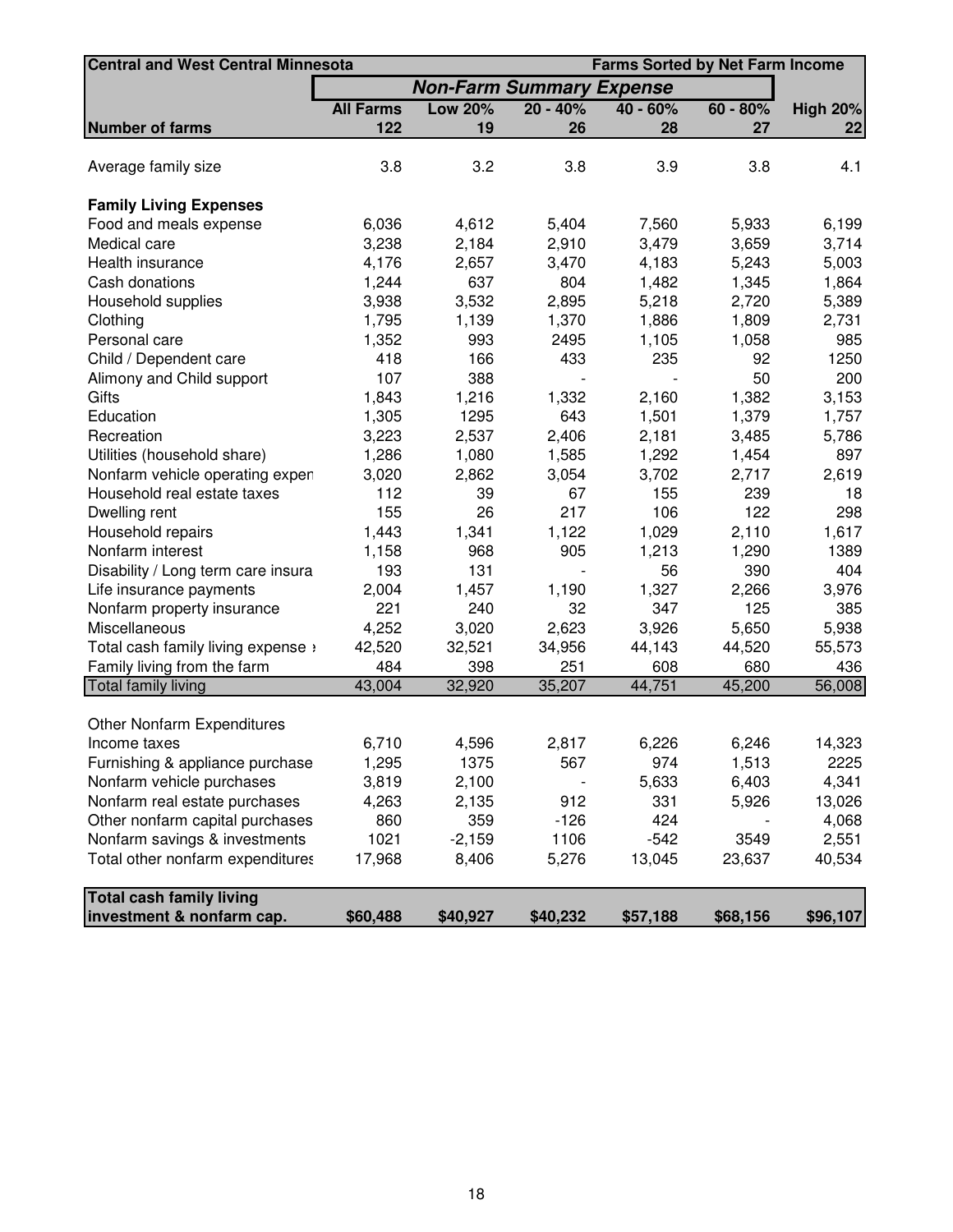|                                  | <b>Central and West Central Minnesota</b> |                                                 |               |                | <b>Farms Sorted by Net Farm Income</b> |                 |  |  |  |
|----------------------------------|-------------------------------------------|-------------------------------------------------|---------------|----------------|----------------------------------------|-----------------|--|--|--|
|                                  |                                           | <b>Non-Farm Summary Income &amp; Bal. Sheet</b> |               |                |                                        |                 |  |  |  |
|                                  | <b>All Farms</b>                          | <b>Low 20%</b>                                  | $20 - 40%$    | $40 - 60%$     | $60 - 80%$                             | <b>High 20%</b> |  |  |  |
| <b>Number of farms</b>           | 500                                       | 100                                             | 100           | 100            | 100                                    | 100             |  |  |  |
| <b>Nonfarm Income</b>            |                                           |                                                 |               |                |                                        |                 |  |  |  |
| Nonfarm wages & salary           | 14,725                                    | 25,649                                          | 14,999        | 11,868         | 9,947                                  | 11,162          |  |  |  |
| Net nonfarm business income      | 2,983                                     | 6,310                                           | 308           | 2856           | 641                                    | 4,801           |  |  |  |
| Nonfarm rental income            | 319                                       | 93                                              | 65            | 652            | 97                                     | 691             |  |  |  |
| Nonfarm interest income          | 316                                       | 330                                             | 254           | 353            | 355                                    | 291             |  |  |  |
| Nonfarm cash dividends           | 186                                       | 411                                             | 212           | 40             | 245                                    | 22              |  |  |  |
| Tax refunds                      | 570                                       | 1,084                                           | 573           | 700            | 217                                    | 279             |  |  |  |
| Other nonfarm income             | 1,515                                     | 1,314                                           | 1721          | 2,123          | 1,279                                  | 1,139           |  |  |  |
| Total nonfarm income             | 20,616                                    | 35,190                                          | 18,132        | 18,592         | 12,780                                 | 18,384          |  |  |  |
|                                  |                                           |                                                 |               |                |                                        |                 |  |  |  |
| Gifts and inheritances           | 2,271                                     | 2,487                                           | 4450          | 1,521          | 2,408                                  | 489             |  |  |  |
|                                  |                                           |                                                 |               |                |                                        |                 |  |  |  |
| <b>Nonfarm Assets (market)</b>   |                                           |                                                 |               |                |                                        |                 |  |  |  |
| Checking & savings               | 5,013                                     | 6,071                                           | 4,613         | 5,105          | 7,037                                  | 2,238           |  |  |  |
| Stocks & bonds                   | 9,268                                     | 6,478<br>593                                    | 3,563<br>1970 | 6,290          | 21,146                                 | 8,865           |  |  |  |
| Other current assets             | 2,344                                     |                                                 |               | 1319<br>10,342 | 4,856                                  | 2,984           |  |  |  |
| Furniture & appliances           | 8,594                                     | 7,096                                           | 9,627         |                | 8,381                                  | 7,521           |  |  |  |
| Nonfarm vehicles                 | 11,410                                    | 10,909                                          | 9,041         | 12,292         | 12,524                                 | 12,285          |  |  |  |
| Cash value of life ins.          | 6,946                                     | 4,701                                           | 6,589         | 7,357          | 7,731                                  | 8,350           |  |  |  |
| Retirement accounts              | 24,419                                    | 30,276                                          | 21,754        | 21,044         | 23,796                                 | 25,226          |  |  |  |
| Other intermediate assets        | 7,522                                     | 2,559                                           | 5,351         | 3,125          | 7,999                                  | 18,575          |  |  |  |
| Nonfarm real estate              | 47,807                                    | 44,269                                          | 34,178        | 53,119         | 53,843                                 | 53,628          |  |  |  |
| Other long term assets           | 5,244                                     | 1,862                                           | 3,646         | 9,487          | 7,721                                  | 3,501           |  |  |  |
| Total nonfarm assets             | 128,568                                   | 114,816                                         | 100,332       | 129,481        | 155,035                                | 143,173         |  |  |  |
| <b>Nonfarm Liabilities</b>       |                                           |                                                 |               |                |                                        |                 |  |  |  |
| Accrued interest                 | 58                                        | 37                                              | 66            | 69             | 46                                     | 73              |  |  |  |
| Accounts payable                 | 969                                       | 762                                             | 705           | 1044           | 1,147                                  | 1187            |  |  |  |
| <b>Current notes</b>             | 855                                       | 1,914                                           | 347           | 946            | 66                                     | 1002            |  |  |  |
| Princ due on term debt           | 2,025                                     | 1,593                                           | 1,843         | 1,811          | 2,464                                  | 2,414           |  |  |  |
| <b>Total current liabilities</b> | 3,907                                     | 4,306                                           | 2,960         | 3,871          | 3,723                                  | 4,676           |  |  |  |
| Intermediate liabilities         | 4,238                                     | 3,415                                           | 3,492         | 5,828          | 4,193                                  | 4,261           |  |  |  |
| Long term liabilities            | 16,332                                    | 13,160                                          | 13,707        | 16,991         | 19,460                                 | 18,341          |  |  |  |
| Total nonfarm liabilities        | 24,477                                    | 20,881                                          | 20,160        | 26,689         | 27,376                                 | 27,278          |  |  |  |
|                                  |                                           |                                                 |               |                |                                        |                 |  |  |  |
| Nonfarm net worth                | 104,091                                   | 93,935                                          | 80,173        | 102,792        | 127,659                                | 115,895         |  |  |  |
| Nonfarm debt to asset ratio      | 19%                                       | 18%                                             | 20%           | 21%            | 18%                                    | 19%             |  |  |  |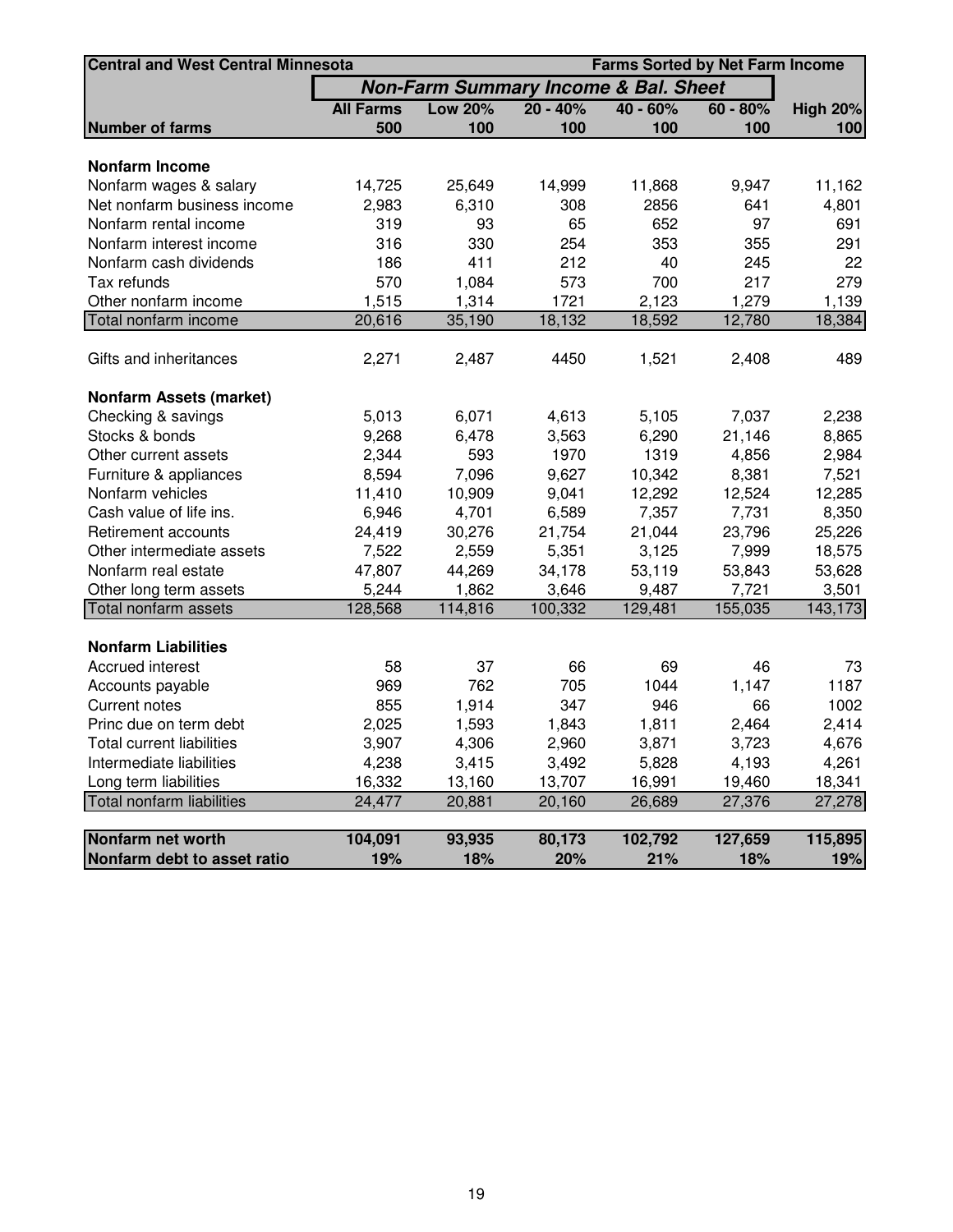

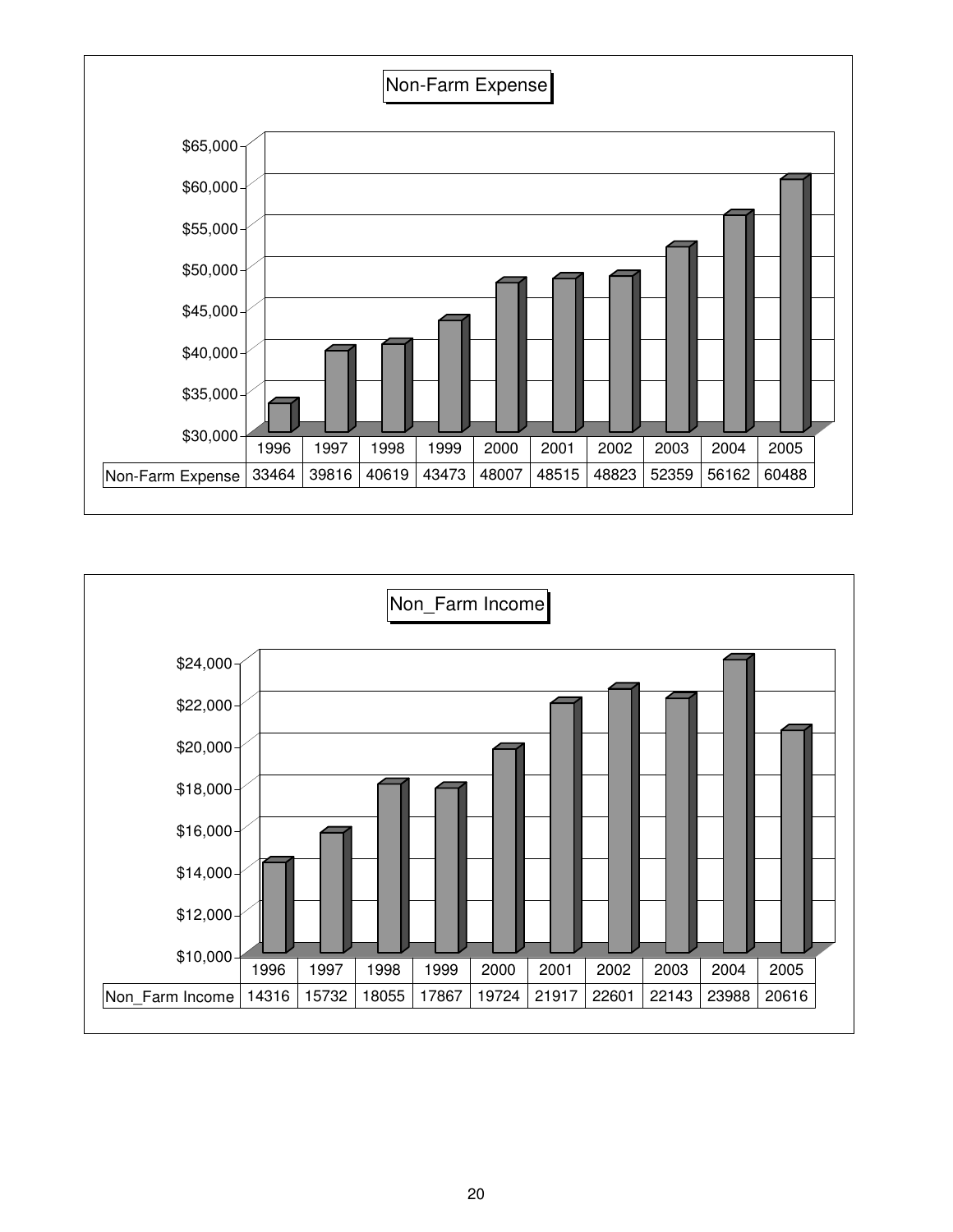| <b>Central and West Central Minnesota</b> | <b>Farms Sorted - Gross Farm Income</b> |                         |                       |                       |                         |                          |  |  |
|-------------------------------------------|-----------------------------------------|-------------------------|-----------------------|-----------------------|-------------------------|--------------------------|--|--|
|                                           |                                         |                         | <b>Farm Size</b>      |                       |                         |                          |  |  |
| <b>Number of farms</b>                    | 12                                      | 29                      | 134                   | 192                   | 89                      | 44                       |  |  |
|                                           |                                         |                         |                       |                       |                         |                          |  |  |
| \$ of Gross Farm Income                   | Less than<br>50,000                     | $-50,001$<br>100,000    | $-100,001$<br>250,000 | $-250,001$<br>500,000 | $-500,001$<br>1,000,000 | <b>Over</b><br>1,000,000 |  |  |
| <b>Income Statement</b>                   |                                         |                         |                       |                       |                         |                          |  |  |
| Gross cash farm income                    | 31,494                                  | 77,981                  | 180,667               | 353,954               | 682,451                 | 1,626,447                |  |  |
| Total cash farm expense                   | 34,008                                  | 67,484                  | 145,257               | 274,117               | 531,213                 | 1,377,933                |  |  |
| Net cash farm income                      | $-2,514$                                | 10,497                  | 35,409                | 79,837                | 151,238                 | 248,514                  |  |  |
| Inventory change                          | 8,255                                   | 7,244                   | 14,262                | 19,493                | 37,598                  | 84,225                   |  |  |
| Depreciation and capital adjust           | $-1,707$                                | $-9,374$                | $-13,435$             | $-21,488$             | $-41,143$               | $-81,668$                |  |  |
| Net farm income                           | 4,033                                   | 8,368                   | 36,237                | 77,843                | 147,693                 | 251,071                  |  |  |
| <b>Profitability (cost)</b>               |                                         |                         |                       |                       |                         |                          |  |  |
| Labor and management earnings             | $-111$                                  | $-1882$                 | 21,881                | 51,157                | 98,474                  | 175,838                  |  |  |
| Rate of return on assets                  | $-0.5%$                                 | 0.4%                    | 6.2%                  | 8.3%                  | 9.4%                    | 10.5%                    |  |  |
| Rate of return on equity                  | $-8.5%$                                 | $-5.8%$                 | 6.5%                  | 10.6%                 | 12.3%                   | 15.6%                    |  |  |
| Operating profit margin                   | $-2.2%$                                 | 2.0%                    | 16.4%                 | 19.8%                 | 20.4%                   | 20.1%                    |  |  |
| Asset turnover rate                       | 24.8%                                   | 21.5%                   | 37.6%                 | 42.1%                 | 46.3%                   | 52.4%                    |  |  |
| Liquidity                                 |                                         |                         |                       |                       |                         |                          |  |  |
| Ending current ratio                      | 1.32                                    | 1.67                    | 1.64                  | 1.58                  | 1.72                    | 1.66                     |  |  |
| Ending working capital                    | 6,716                                   | 24,281                  | 42,422                | 80,453                | 170,420                 | 324,749                  |  |  |
| End working capital to gross inc          | 21.3%                                   | 31.1%                   | 23.5%                 | 22.7%                 | 25.0%                   | 20.0%                    |  |  |
| Term debt coverage ratio                  | 149.9%                                  | 130.8%                  | 144.8%                | 159.8%                | 205.6%                  | 204.2%                   |  |  |
| Expense as a percent of income            | 86.0%                                   | 78.8%                   | 74.6%                 | 73.3%                 | 73.3%                   | 80.4%                    |  |  |
| Interest as a percent of income           | 12.3%                                   | 12.7%                   | 6.7%                  | 5.9%                  | 4.5%                    | 4.0%                     |  |  |
| Solvency (cost)                           |                                         |                         |                       |                       |                         |                          |  |  |
| Number of farms                           | 12                                      | 29                      | 134                   | 192                   | 89                      | 44                       |  |  |
| Ending farm assets                        | 168,352                                 | 361,667                 | 487,148               | 856,037               | 1,473,086               | 2,653,794                |  |  |
| Ending farm liabilities                   | 94,637                                  | 200,872                 | 241,276               | 402,144               | 620,187                 | 1,311,423                |  |  |
| Ending total assets                       | 292,372                                 | 462,782                 | 601,417               | 963,874               | 1,585,663               | 2,779,997                |  |  |
| Ending total liabilities                  | 106,325                                 | 221,456                 | 260,597               | 429,033               | 650,904                 | 1,334,504                |  |  |
| Ending net worth                          | 186,047                                 | 241,325                 | 340,820               | 534,841               | 934,759                 | 1,445,493                |  |  |
| Net worth change                          | 20,518                                  | 16,251                  | 29,753                | 51,571                | 91,752                  | 224,772                  |  |  |
| Ending farm debt to asset ratio           | 56%                                     | 56%                     | 50%                   | 47%                   | 42%                     | 49%                      |  |  |
| Beg total debt to asset ratio             | 34%                                     | 48%                     | 44%                   | 46%                   | 42%                     | 50%                      |  |  |
| End total debt to asset ratio             | 36%                                     | 48%                     | 43%                   | 45%                   | 41%                     | 48%                      |  |  |
|                                           |                                         |                         |                       |                       |                         |                          |  |  |
| <b>Nonfarm Information</b>                |                                         |                         |                       |                       |                         |                          |  |  |
| Net nonfarm income                        | 35,052                                  | 36,740                  | 23,879                | 16,099                | 19,587                  | 17,899                   |  |  |
| Farms reporting living expenses           | $\overline{c}$                          | 9                       | 36                    | 65                    | 27                      | 8                        |  |  |
| Total family living expense               | 15694                                   | 27,696                  | 29,013                | 43,857                | 51,733                  | 58,781                   |  |  |
| Total living, invest, & capital           | 16638                                   | 37,935                  | 40,397                | 60,833                | 85,126                  | 109,262                  |  |  |
| <b>Crop Acres</b>                         |                                         |                         |                       |                       |                         |                          |  |  |
| Total acres owned                         | 107                                     | 158                     | 210                   | 247                   | 341                     | 341                      |  |  |
| Total crop acres                          | 69                                      | 207                     | 395                   | 715                   | 1,313                   | 1,832                    |  |  |
| Total crop acres owned                    | 29                                      | 107                     | 159                   | 225                   | 353                     | 324                      |  |  |
| Total crop acres cash rented              | 40                                      | 98                      | 210                   | 469                   | 946                     | 1,467                    |  |  |
| Total crop acres share rented             |                                         | $\overline{\mathbf{c}}$ | 26                    | 22                    | 15                      | 41                       |  |  |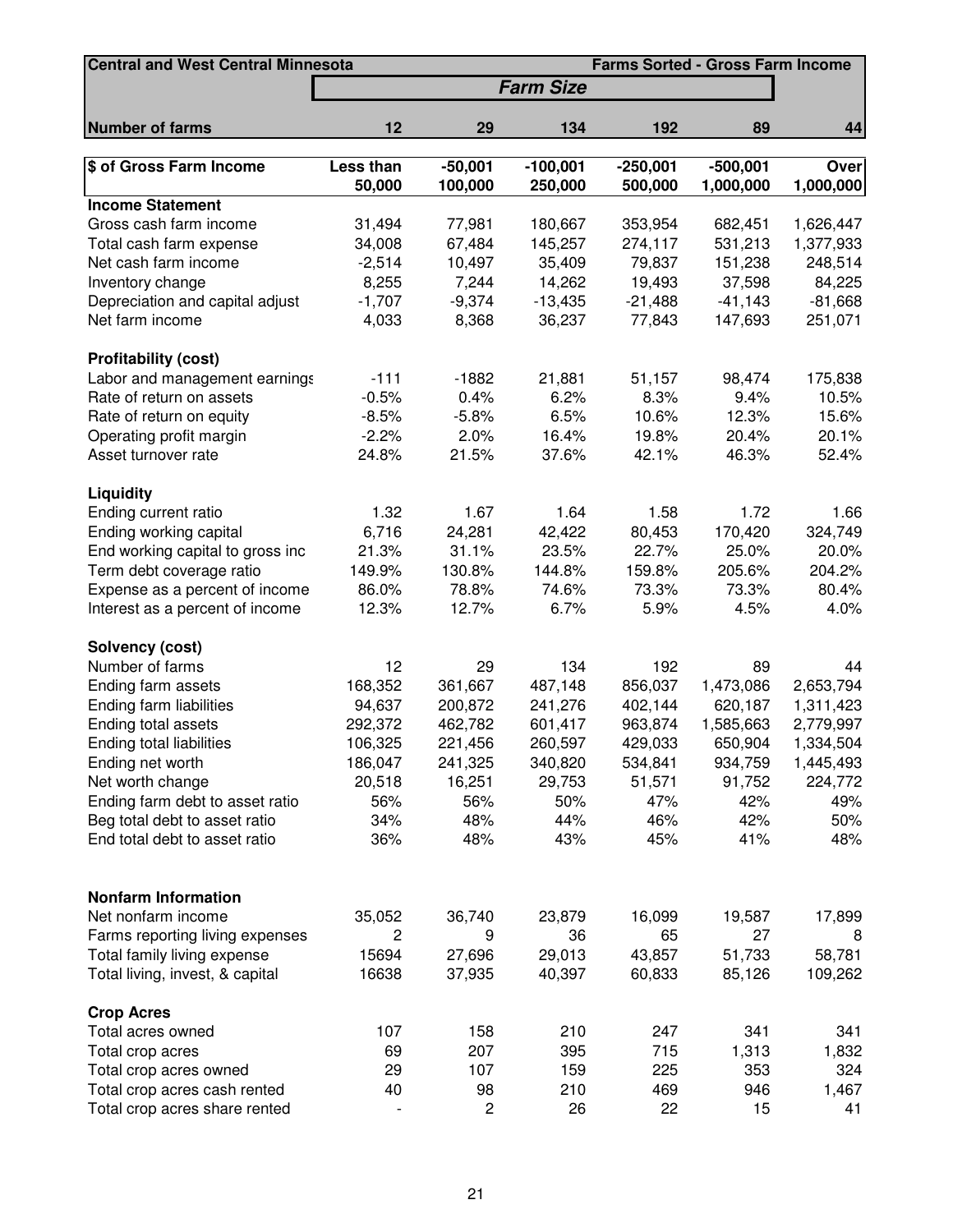| <b>Central and West Central Minnesota</b><br><b>Farms Sorted - Farm type</b> |           |              |                  |              |           |             |
|------------------------------------------------------------------------------|-----------|--------------|------------------|--------------|-----------|-------------|
|                                                                              |           |              | <b>Farm Type</b> |              |           |             |
| <b>Number of farms</b>                                                       | 213       | 135          | 13               | 33           | 22        | 16          |
| <b>Type of Farm Operator</b>                                                 |           |              |                  | Crop and     | Crop and  | Crop and    |
| Base on 70% of farm sales                                                    | Crop      | <b>Dairy</b> | Hog              | <b>Dairy</b> | Hog       | <b>Beef</b> |
|                                                                              |           |              |                  |              |           |             |
| <b>Income Statement</b>                                                      |           |              |                  |              |           |             |
| Gross cash farm income                                                       | 431,327   | 421,626      | 1,095,936        | 431,847      | 894,379   | 235,826     |
| Total cash farm expense                                                      | 349,716   | 324,126      | 950,534          | 339,413      | 740,910   | 193,094     |
| Net cash farm income                                                         | 81,611    | 97,500       | 145,402          | 92,434       | 153,469   | 42,732      |
| Inventory change                                                             | 30,183    | 6,850        | 101,127          | 19,790       | 96,738    | 18,702      |
| Depreciation and capital adjust                                              | $-23,098$ | $-28,417$    | $-40,382$        | $-28,956$    | $-47,442$ | $-15,413$   |
| Net farm income                                                              | 88,695    | 75,934       | 206,147          | 83,268       | 202,764   | 46,021      |
| <b>Profitability (cost)</b>                                                  |           |              |                  |              |           |             |
| Labor and management earnings                                                | 57,244    | 51,762       | 157,998          | 50,783       | 150,479   | 27,687      |
| Rate of return on assets                                                     | 8.8%      | 7.7%         | 13.9%            | 7.5%         | 13.5%     | 6.9%        |
| Rate of return on equity                                                     | 11.5%     | 9.8%         | 20.8%            | 8.4%         | 18.7%     | 8.3%        |
| Operating profit margin                                                      | 18.5%     | 18.3%        | 27.7%            | 16.4%        | 26.9%     | 19.4%       |
| Asset turnover rate                                                          | 47.2%     | 41.8%        | 50.4%            | 45.8%        | 50.2%     | 35.5%       |
| Liquidity                                                                    |           |              |                  |              |           |             |
| Ending current ratio                                                         | 1.54      | 1.51         | 1.92             | 1.77         | 2.49      | 1.53        |
| Ending working capital                                                       | 112,064   | 38,552       | 264,827          | 97,235       | 350,501   | 69,072      |
| End working capital to gross inc                                             | 26.0%     | 9.1%         | 24.2%            | 22.5%        | 39.2%     | 29.3%       |
| Term debt coverage ratio                                                     | 184.2%    | 140.9%       | 271.8%           | 177.8%       | 290.4%    | 153.1%      |
| Expense as a percent of income                                               | 75.4%     | 75.7%        | 79.3%            | 75.0%        | 74.2%     | 76.0%       |
| Interest as a percent of income                                              | 5.5%      | 5.5%         | 2.2%             | 4.6%         | 2.9%      | 7.3%        |
| Solvency (cost)                                                              |           |              |                  |              |           |             |
| Number of farms                                                              | 213       | 135          | 13               | 33           | 22        | 16          |
| Ending farm assets                                                           | 1,025,808 | 845,868      | 1,511,681        | 920,572      | 1,509,764 | 660,764     |
| Ending farm liabilities                                                      | 481,594   | 438,379      | 636,030          | 361,592      | 562,616   | 352,615     |
| Ending total assets                                                          | 1,151,057 | 944,279      | 1,574,283        | 1,003,187    | 1,620,719 | 780,577     |
| Ending total liabilities                                                     | 510,191   | 462,937      | 654,642          | 373,938      | 578,947   | 377,187     |
| Ending net worth                                                             | 640,865   | 481,342      | 919,641          | 629,249      | 1,041,772 | 403,390     |
| Net worth change                                                             | 73,823    | 45,843       | 153,495          | 43,077       | 164,293   | 27,009      |
| Ending farm debt to asset ratio                                              | 47%       | 52%          | 42%              | 39%          | 37%       | 53%         |
| Beg total debt to asset ratio                                                | 46%       | 49%          | 43%              | 37%          | 38%       | 48%         |
| End total debt to asset ratio                                                | 44%       | 49%          | 42%              | 37%          | 36%       | 48%         |
| <b>Nonfarm Information</b>                                                   |           |              |                  |              |           |             |
| Net nonfarm income                                                           | 25,370    | 11,704       | 13,191           | 10,431       | 16,902    | 26,838      |
| Farms reporting living expenses                                              | 80        | 24           | 2                | 8            | 8         | 6           |
| Total family living expense                                                  | 40,647    | 35,136       | 45090            | 50,646       | 59,596    | 42,845      |
| Total living, invest, & capital                                              | 62,565    | 42,511       | 193487           | 68,044       | 82,056    | 58,886      |
| <b>Crop Acres</b>                                                            |           |              |                  |              |           |             |
| Total acres owned                                                            | 288       | 181          | 97               | 241          | 395       | 358         |
| Total crop acres                                                             | 1,160     | 285          | 744              | 737          | 1163      | 610         |
| Total crop acres owned                                                       | 288       | 141          | 78               | 192          | 328       | 250         |
| Total crop acres cash rented                                                 | 837       | 142          | 647              | 524          | 803       | 319         |
| Total crop acres share rented                                                | 36        | 2            | 19               | 21           | 31        | 41          |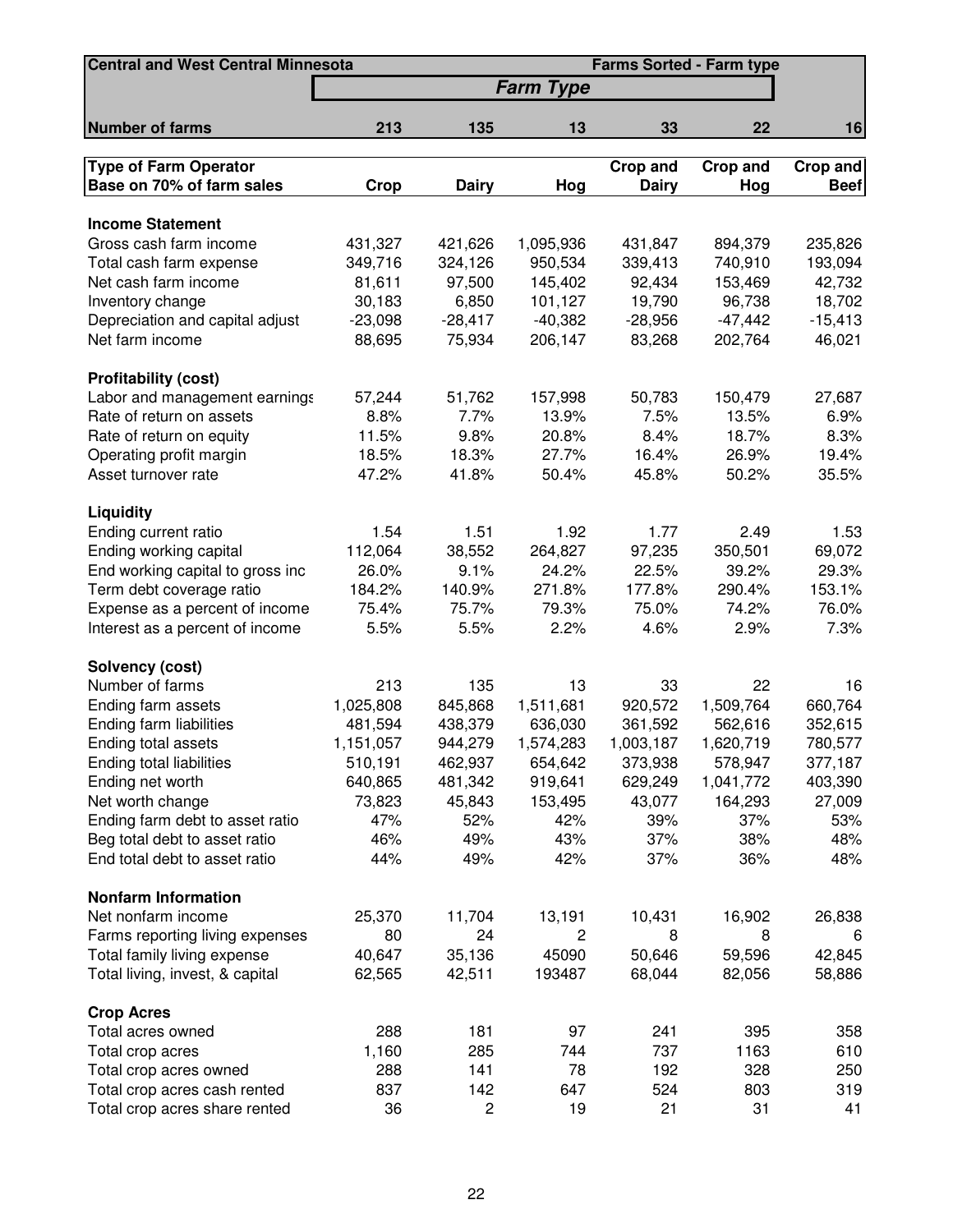| <b>Central and West Central Minnesota</b><br><b>Farms Sorted - Age of Operator</b> |                        |           |           |           |           |  |  |  |
|------------------------------------------------------------------------------------|------------------------|-----------|-----------|-----------|-----------|--|--|--|
|                                                                                    | <b>Age of Operator</b> |           |           |           |           |  |  |  |
| <b>Number of farms</b>                                                             | 45                     | 97        | 202       | 119       | 37        |  |  |  |
|                                                                                    |                        |           |           |           |           |  |  |  |
| <b>Age of Primary Operator</b>                                                     | Less                   |           |           |           |           |  |  |  |
|                                                                                    | than 31                | $31 - 40$ | 41 - 50   | $51 - 60$ | Over 60   |  |  |  |
| <b>Income Statement</b>                                                            |                        |           |           |           |           |  |  |  |
| Gross cash farm income                                                             | 254,926                | 408,880   | 468,835   | 496,083   | 601,028   |  |  |  |
| Total cash farm expense                                                            | 210,245                | 331,963   | 370,473   | 403,335   | 483,056   |  |  |  |
| Net cash farm income                                                               | 44,680                 | 76,918    | 98,361    | 92,748    | 117,972   |  |  |  |
| Inventory change                                                                   | 28,238                 | 30,909    | 17,756    | 38,878    | 14,407    |  |  |  |
| Depreciation and capital adjust                                                    | $-13,661$              | $-25,201$ | $-26,743$ | $-29,637$ | $-40,145$ |  |  |  |
| Net farm income                                                                    | 59,257                 | 82,626    | 89,375    | 101,990   | 92,234    |  |  |  |
|                                                                                    |                        |           |           |           |           |  |  |  |
| <b>Profitability (cost)</b>                                                        |                        |           |           |           |           |  |  |  |
| Labor and management earnings                                                      | 47,499                 | 61,799    | 56,024    | 67,171    | 47,493    |  |  |  |
| Rate of return on assets                                                           | 10.8%                  | 10.2%     | 8.1%      | 9.1%      | 6.4%      |  |  |  |
| Rate of return on equity                                                           | 17.8%                  | 15.5%     | 10.2%     | 11.8%     | 7.6%      |  |  |  |
| Operating profit margin                                                            | 19.9%                  | 19.9%     | 19.7%     | 20.0%     | 15.8%     |  |  |  |
| Asset turnover rate                                                                | 54.1%                  | 51.2%     | 41.4%     | 45.7%     | 40.7%     |  |  |  |
|                                                                                    |                        |           |           |           |           |  |  |  |
| Liquidity                                                                          |                        |           |           |           |           |  |  |  |
| Ending current ratio                                                               | 1.55                   | 1.56      | 1.65      | 1.74      | 1.57      |  |  |  |
| Ending working capital                                                             | 44,122                 | 87,826    | 106,871   | 126,708   | 113,558   |  |  |  |
| End working capital to gross inc                                                   | 17.3%                  | 21.5%     | 22.8%     | 25.5%     | 18.9%     |  |  |  |
| Term debt coverage ratio                                                           | 185.8%                 | 166.9%    | 169.6%    | 210.1%    | 162.6%    |  |  |  |
| Expense as a percent of income                                                     | 74.4%                  | 75.1%     | 76.0%     | 75.0%     | 78.6%     |  |  |  |
| Interest as a percent of income                                                    | 6.2%                   | 5.3%      | 5.5%      | 4.4%      | 4.4%      |  |  |  |
| Solvency (cost)                                                                    |                        |           |           |           |           |  |  |  |
| Number of farms                                                                    | 45                     | 97        | 202       | 119       | 37        |  |  |  |
| Ending farm assets                                                                 | 531,782                | 775,869   | 1,068,574 | 1,058,452 | 1,324,863 |  |  |  |
| Ending farm liabilities                                                            | 328,391                | 424,647   | 490,912   | 444,962   | 576,211   |  |  |  |
| Ending total assets                                                                | 596,817                | 864,390   | 1,189,549 | 1,200,324 | 1,410,722 |  |  |  |
| Ending total liabilities                                                           | 360,594                | 453,577   | 516,143   | 466,120   | 586,169   |  |  |  |
| Ending net worth                                                                   | 236,224                | 410,813   | 673,406   | 734,203   | 824,553   |  |  |  |
| Net worth change                                                                   | 44,417                 | 51,758    | 67,755    | 81,255    | 61,808    |  |  |  |
| Ending farm debt to asset ratio                                                    | 62%                    | 55%       | 46%       | 42%       | 43%       |  |  |  |
| Beg total debt to asset ratio                                                      | 60%                    | 54%       | 45%       | 40%       | 43%       |  |  |  |
| End total debt to asset ratio                                                      | 60%                    | 52%       | 43%       | 39%       | 42%       |  |  |  |
|                                                                                    |                        |           |           |           |           |  |  |  |
| <b>Nonfarm Information</b>                                                         |                        |           |           |           |           |  |  |  |
| Net nonfarm income                                                                 | 14,049                 | 17,349    | 22,705    | 23,559    | 16,284    |  |  |  |
| Farms reporting living expenses                                                    | 14                     | 30        | 63        | 33        | 7         |  |  |  |
| Total family living expense                                                        | 27,917                 | 43,931    | 43,283    | 42,920    | 27,263    |  |  |  |
| Total living, invest, & capital                                                    | 40,800                 | 75,982    | 61,780    | 59,189    | 37,091    |  |  |  |
| <b>Crop Acres</b>                                                                  |                        |           |           |           |           |  |  |  |
| Total acres owned                                                                  | 81                     | 166       | 267       | 327       | 386       |  |  |  |
| Total crop acres                                                                   | 479                    | 714       | 839       | 866       | 840       |  |  |  |
| Total crop acres owned                                                             | 74                     | 163       | 245       | 273       | 334       |  |  |  |
| Total crop acres cash rented                                                       | 404                    | 540       | 558       | 583       | 478       |  |  |  |
| Total crop acres share rented                                                      | 1                      | 11        | 37        | 10        | 28        |  |  |  |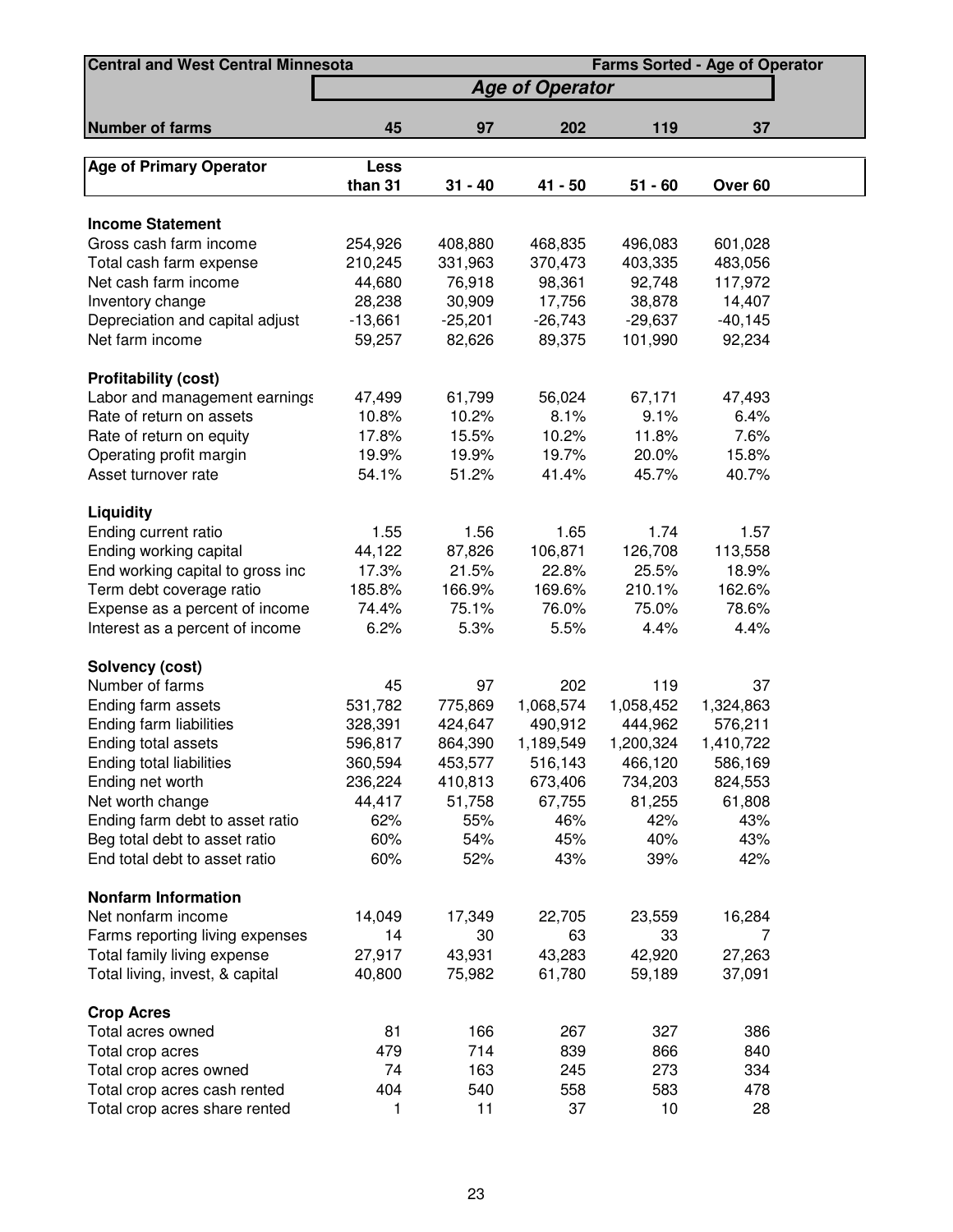| Average of Crop Enterprises, West Central Minnesota | Farms Sorted by Return to Ovhd |               |               |                          |               |               |
|-----------------------------------------------------|--------------------------------|---------------|---------------|--------------------------|---------------|---------------|
|                                                     |                                |               | Corn          |                          |               |               |
|                                                     | <b>Owned</b>                   |               |               | <b>Rented</b>            |               |               |
|                                                     | <b>All Farms</b>               | Low           | High          | <b>All Farms</b>         | Low           | <b>High</b>   |
| Number of fields                                    | 294                            | 55            | 65            | 473                      | 87            | 84            |
| Number of farms                                     | 261                            | 52            | 53            | 309                      | 61            | 62            |
| Acres                                               | 120.77                         | 78.97         | 148.29        | 203.83                   | 166.83        | 316.25        |
| Yield per acre (bu.)                                | 174.97                         | 137.08        | 189.35        | 173.2                    | 151.95        | 186.24        |
| Operators share of yield %                          | 100                            | 100           | 100           | 100                      | 100           | 100           |
| Value per bu.                                       | 1.99                           | 1.90          | 2.08          | 2.01                     | 1.88          | 2.10          |
| Total product return per acre                       | 348.13                         | 260.93        | 393.67        | 348.99                   | 286.05        | 391.67        |
| Miscellaneous income per acre                       | 52.27                          | 38.64         | 68.15         | 47.81                    | 20.30         | 68.77         |
| Gross return per acre                               | 400.40                         | 299.57        | 461.82        | 396.79                   | 306.35        | 460.44        |
| <b>Direct Expenses</b>                              |                                |               |               |                          |               |               |
| Seed                                                | 48.29                          | 46.79         | 47.99         | 48.34                    | 49.25         | 47.63         |
| Fertilizer                                          | 62.51                          | 59.68         | 58.41         | 64.75                    | 63.67         | 61.62         |
| Crop chemicals                                      | 22.62                          | 26.83         | 17.89         | 21.82                    | 28.35         | 19.56         |
| Crop insurance                                      | 9.82                           | 13.37         | 8.94          | 9.97                     | 11.50         | 8.11          |
| Drying fuel                                         | 16.07                          | 9.69          | 14.47         | 15.55                    | 15.14         | 16.81         |
| Fuel & oil                                          | 20.05                          | 21.26         | 19.16         | 20.00                    | 21.56         | 20.15         |
| Repairs                                             | 24.81                          | 31.29         | 22.86         | 22.45                    | 26.62         | 22.30         |
| Custom hire                                         | 4.59                           | 4.10          | 2.64          | 4.11                     | 5.73          | 2.85          |
| <b>Hired Labor</b>                                  | 1.15                           | 6.87          | 0.01          | 0.42                     | 0.62          | 0.00          |
| <b>Land Rent</b>                                    |                                |               |               | 81.98                    | 81.59         | 79.21         |
| Machinery & bldg leases                             |                                |               |               | 0.00                     | 0.00          | 0.00          |
| Hauling and trucking                                |                                |               |               | 0.60                     | 0.44          | 0.14          |
| Marketing                                           | 0.74                           | 3.73          | 0.35          |                          |               |               |
| Operating interest                                  | 5.88                           | 5.49          | 5.93          | 7.37                     | 8.76          | 5.30          |
| Miscellaneous                                       | 1.50                           | 1.29          | 0.78          | 1.43                     | 2.68          | 0.95          |
| Total direct expenses per acre                      | 218.02                         | 230.40        | 199.43        | 298.79                   | 315.91        | 284.64        |
| Return over direct exp per acre                     | 182.38                         | 69.17         | 262.39        | 98.01                    | $-9.56$       | 175.80        |
|                                                     |                                |               |               |                          |               |               |
| <b>Overhead Expenses</b>                            |                                |               | 0.57          |                          |               |               |
| Custom hire                                         | 1.03<br>7.09                   | 1.42          | 6.65          | 1.20<br>7.27             | 0.91<br>8.64  | 0.42<br>8.67  |
| Hired labor                                         | 2.72                           | 9.45<br>3.89  | 3.70          | 4.43                     | 4.41          | 4.43          |
| Machinery & bldg leases                             | 9.30                           |               |               | $\overline{\phantom{a}}$ |               |               |
| RE & pers. property taxes                           |                                | 7.80          | 9.93<br>5.08  | 4.94                     |               | 5.42          |
| Farm insurance                                      | 5.40                           | 4.92          |               |                          | 5.77          |               |
| <b>Utilities</b>                                    | 3.76                           | 3.54          | 3.53          | 3.44                     | 3.84          | 3.87          |
| Dues & professional fees                            | 1.62                           | 0.66          | 1.66          | 1.51                     | 1.08          | 2.02          |
| Interest                                            | 39.87                          | 39.09         | 39.44         | 5.69                     | 6.41          | 5.92          |
| Mach & bldg depreciation                            | 26.09                          | 25.90<br>5.25 | 24.25<br>5.66 | 22.54                    | 22.04         | 22.54         |
| Miscellaneous<br>Total overhead expenses per acre   | 5.10<br>102.00                 | 101.92        | 100.49        | 4.83<br>56.15            | 5.28<br>59.63 | 4.03<br>57.35 |
| Total dir & ovhd expenses per acre                  | 320.02                         | 332.32        | 299.92        | 354.94                   | 375.53        | 341.99        |
| Net return per acre                                 | 80.38                          | $-32.75$      | 161.90        | 41.86                    | $-69.19$      | 118.45        |
|                                                     |                                |               |               |                          |               |               |
| Government payments                                 | 33.94                          | 27.75         | 37.23         | 38.15                    | 35.77         | 42.53         |
| Net return with govt payments                       | 114.32                         | $-5.00$       | 199.13        | 80.01                    | $-33.42$      | 160.98        |
| Lbr & mgt charge per acre                           | 27.23                          | 35.41         | 22.52         | 25.76                    | 30.64         | 20.80         |
| Net return over lbr & mgt                           | 87.09                          | $-40.41$      | 176.61        | 54.25                    | $-64.06$      | 140.18        |
| <b>Cost of Production</b>                           |                                |               |               |                          |               |               |
| Total direct expense per bu.                        | 1.25                           | 1.68          | 1.05          | 1.73                     | 2.08          | 1.53          |
| Total dir & ovhd exp per bu.                        | 1.83                           | 2.42          | 1.58          | 2.05                     | 2.47          | 1.84          |
| Less govt & other income                            | 1.34                           | 1.94          | 1.03          | 1.55                     | 2.10          | 1.24          |
| With labor & management                             | 1.49                           | 2.20          | 1.15          | 1.70                     | 2.30          | 1.35          |
| Machinery cost per acre                             | 83.24                          | 96.92         | 76.79         | 78.33                    | 86.42         | 76.78         |
| Est. labor hours per acre                           | 2.88                           | 4.01          | 2.14          | 2.36                     | 3.15          | 1.79          |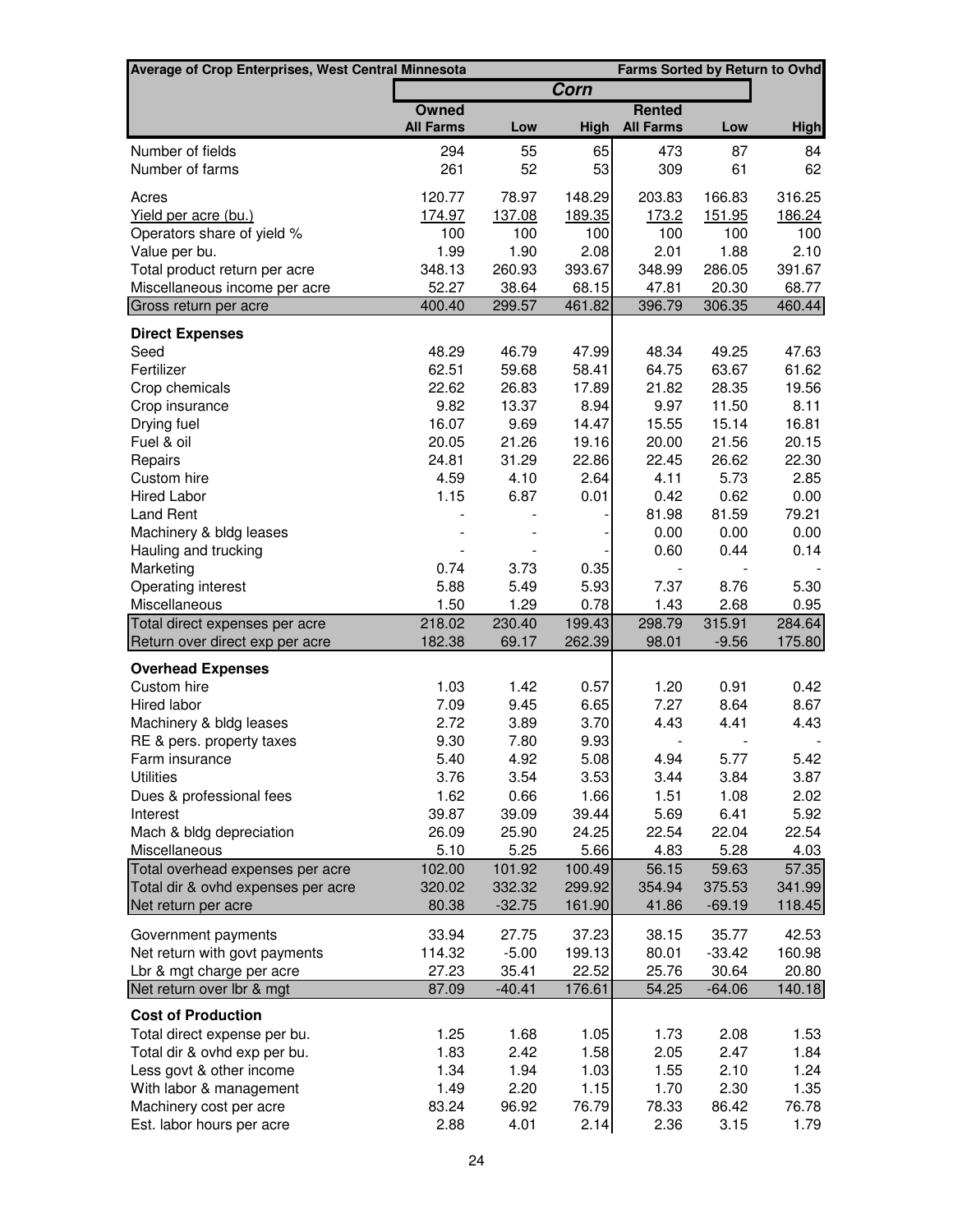



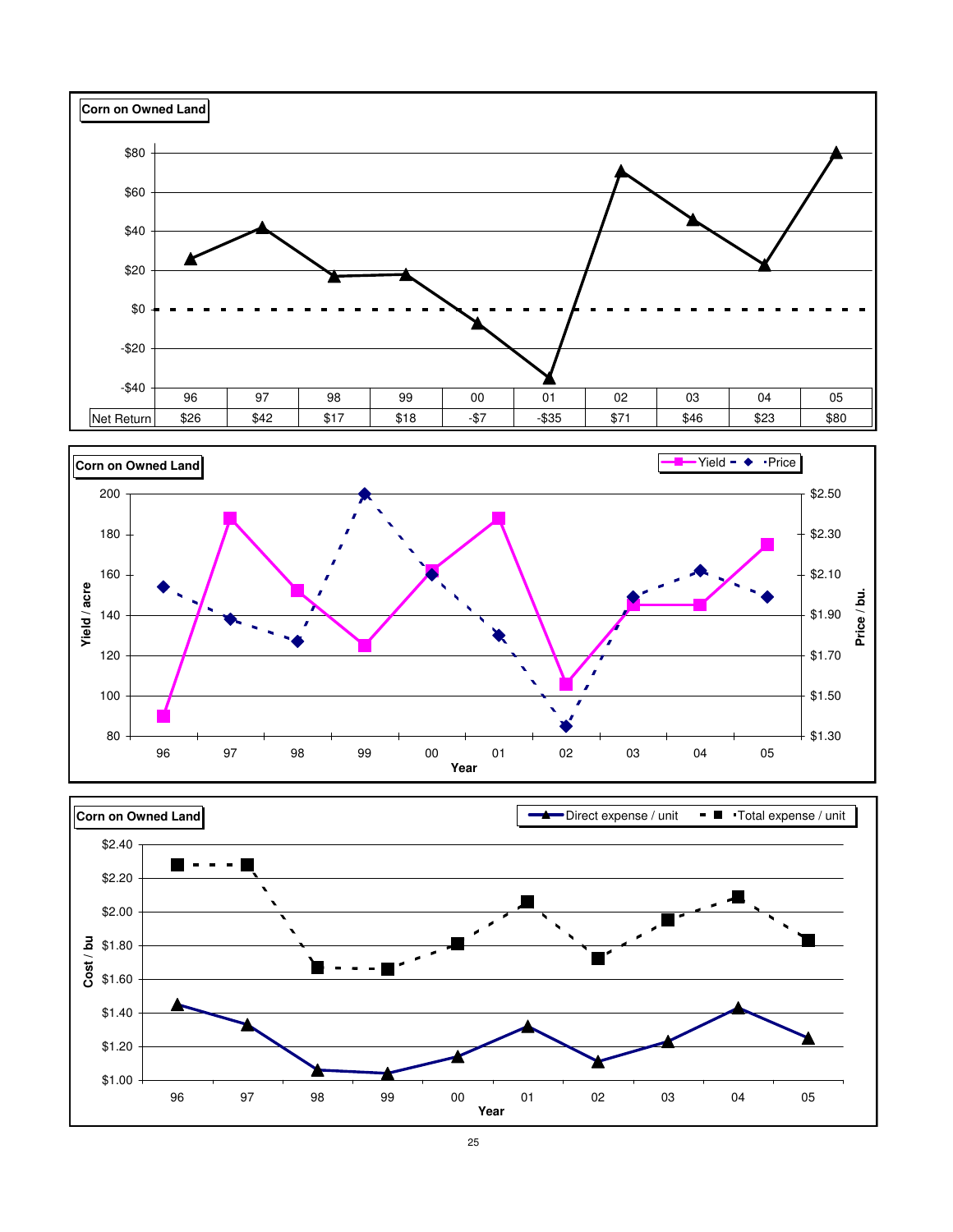| <b>Average of Crop Enterprises, West Central Minnesota</b>             |                  | <b>Farms Sorted by Return to Ovhd</b> |                 |                  |                 |               |
|------------------------------------------------------------------------|------------------|---------------------------------------|-----------------|------------------|-----------------|---------------|
|                                                                        |                  |                                       | <b>Soybeans</b> |                  |                 |               |
|                                                                        | Owned            |                                       |                 | <b>Rented</b>    |                 |               |
|                                                                        | <b>All Farms</b> | Low                                   | High            | <b>All Farms</b> | Low             | <b>High</b>   |
| Number of fields                                                       | 261              | 49                                    | 49              | 473              | 72              | 95            |
| Number of farms                                                        | 229              | 45                                    | 46              | 295              | 59              | 59            |
| Acres                                                                  | 128.26           | 101.04                                | 153.64          | 203.37           | 159.16          | 199.86        |
| Yield per acre (bu.)                                                   | 44.35            | 30.47                                 | 51.5            | 44.13            | 33.95           | 49.27         |
| Operators share of yield %                                             | 100              | 100                                   | 100             | 100              | 100             | 100           |
| Value per bu.                                                          | 5.68             | 5.55                                  | 5.82            | 5.70             | 5.61            | 5.85          |
| Total product return per acre                                          | 251.87           | 168.98                                | 299.89          | 251.55           | 190.62          | 288.31        |
| Miscellaneous income per acre                                          | 5.13             | 22.94                                 | 2.74            | 3.81             | 11.64           | 4.95          |
| Gross return per acre                                                  | 257.00           | 191.92                                | 302.63          | 255.37           | 202.26          | 293.26        |
| <b>Direct Expenses</b>                                                 |                  |                                       |                 |                  |                 |               |
| Seed                                                                   | 30.26            | 33.72                                 | 25.60           | 30.24            | 31.72           | 28.12         |
| Fertilizer                                                             | 5.04             | 6.09                                  | 2.59            | 5.07             | 10.38           | 5.31          |
| Crop chemicals                                                         | 20.56            | 22.04                                 | 19.50           | 19.71            | 23.58           | 17.39         |
| Crop insurance                                                         | 9.33             | 10.98                                 | 9.08            | 9.40             | 11.95           | 8.55          |
| Fuel & oil                                                             | 16.18            | 18.14                                 | 14.72           | 15.81            | 16.85           | 15.85         |
| Repairs                                                                | 19.86            | 21.31                                 | 18.27           | 17.95            | 22.00           | 15.60         |
| Custom hire                                                            | 4.23             | 4.96                                  | 2.46            | 3.56             | 7.57            | 2.04          |
| Hired labor                                                            | 1.38             | 7.54                                  | 0.29            | 0.52             | 1.85            | 0.02          |
| <b>Land Rent</b>                                                       |                  |                                       |                 | 79.64            | 73.35           | 73.52         |
| Hauling and trucking                                                   | 0.47             | 0.73                                  |                 |                  |                 |               |
| Operating interest                                                     | 4.24             | 4.66                                  | 3.25            | 5.69             | 7.13            | 4.51          |
| Miscellaneous                                                          | 1.10             | 2.52                                  | 0.70            | 1.22             | 1.93            | 0.71          |
| Total direct expenses per acre                                         | 112.65           | 132.69                                | 96.46           | 188.81           | 208.31          | 171.63        |
| Return over direct exp per acre                                        | 144.35           | 59.23                                 | 206.17          | 66.55            | $-6.05$         | 121.63        |
| <b>Overhead Expenses</b>                                               |                  |                                       |                 |                  |                 |               |
| Custom hire                                                            | 1.00             | 2.61                                  | 0.53            | 0.81             | 1.06            | 0.64          |
| Hired labor                                                            | 4.44             | 3.71                                  | 4.24            | 5.10             | 4.83            | 5.89          |
| Machinery & bldg leases                                                | 2.20             | 3.96                                  | 1.77            | 4.10             | 3.72            | 4.41          |
| RE & pers. property taxes                                              | 8.45             | 9.24                                  | 8.77            |                  |                 |               |
| Farm insurance                                                         | 4.44             | 4.02                                  | 4.86            | 3.99             | 3.65            | 4.20          |
| <b>Utilities</b>                                                       | 3.05             | 2.58                                  | 3.07            | 2.84             | 2.71            | 3.42          |
| Dues & professional fees                                               | 1.40             | 0.72                                  | 1.55            | 1.24             | 1.80            | 1.67          |
| Interest                                                               | 36.73            | 41.08                                 | 36.19           | 4.29             | 4.80            | 3.57          |
| Mach & bldg depreciation                                               | 20.11            | 17.71                                 | 18.34           | 17.39            | 19.45           | 16.30         |
| Miscellaneous                                                          | 3.92             | 4.86                                  | 4.03<br>83.36   | 3.87             | 4.59            | 3.66<br>43.76 |
| Total overhead expenses per acre<br>Total dir & ovhd expenses per acre | 85.74<br>198.39  | 90.48<br>223.17                       | 179.81          | 43.63<br>232.44  | 46.62<br>254.93 | 215.39        |
| Net return per acre                                                    | 58.61            | $-31.25$                              | 122.82          | 22.93            | $-52.67$        | 77.87         |
|                                                                        |                  |                                       |                 |                  |                 |               |
| Government payments                                                    | 26.90            | 28.78                                 | 23.75           | 28.45            | 31.65           | 29.36         |
| Net return with govt payments                                          | 85.51            | $-2.47$                               | 146.57          | 51.38            | $-21.02$        | 107.23        |
| Lbr & mgt charge per acre                                              | 21.17            | 21.01                                 | 19.97           | 20.18            | 24.20           | 18.27         |
| Net return over Ibr & mgt                                              | 64.34            | $-23.48$                              | 126.60          | 31.20            | $-45.22$        | 88.96         |
| <b>Cost of Production</b>                                              |                  |                                       |                 |                  |                 |               |
| Total direct expense per bu.                                           | 2.54             | 4.36                                  | 1.87            | 4.28             | 6.13            | 3.48          |
| Total dir & ovhd exp per bu.                                           | 4.47             | 7.33                                  | 3.49            | 5.27             | 7.51            | 4.37          |
| Less govt & other income                                               | 3.75             | 5.63                                  | 2.98            | 4.54             | 6.23            | 3.68          |
| With labor & management                                                | 4.23             | 6.32                                  | 3.36            | 4.99             | 6.95            | 4.05          |
| Machinery cost per acre                                                | 66.54            | 73.72                                 | 58.43           | 62.60            | 73.70           | 56.53         |
| Est. labor hours per acre                                              | 2.26             | 2.77                                  | 1.87            | 1.91             | 2.48            | 1.74          |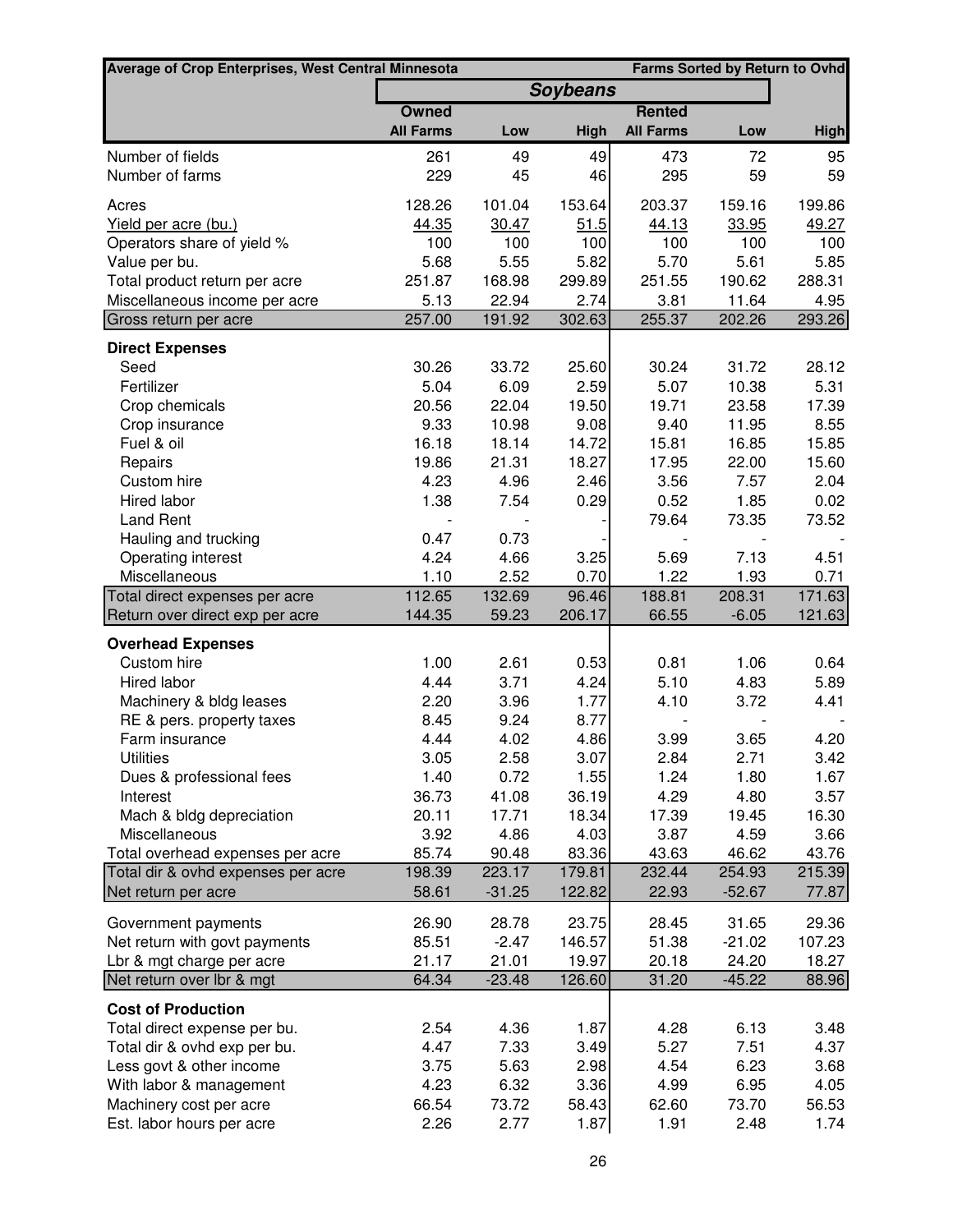



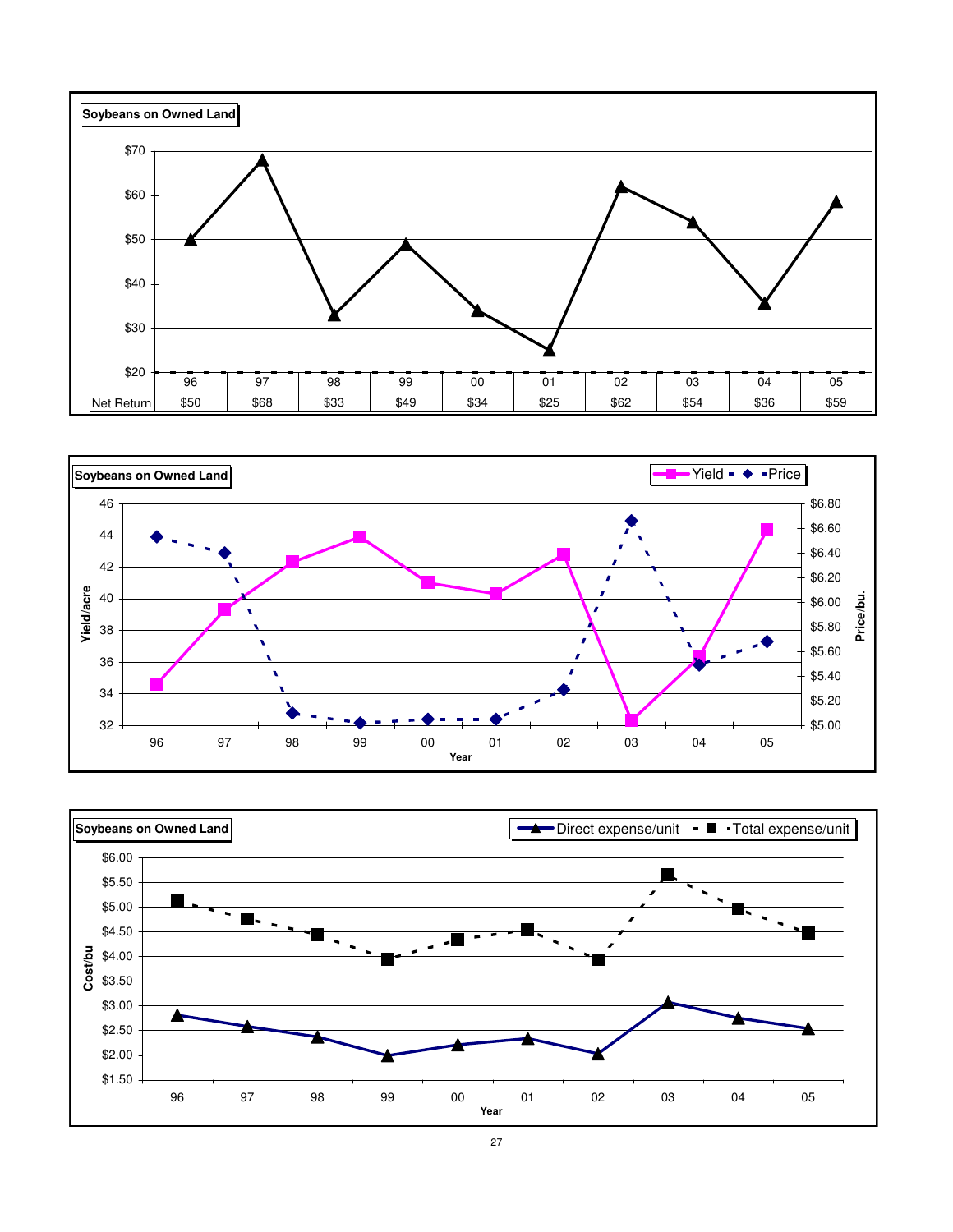| <b>Farms Sorted by Return to Ovhd</b><br><b>Average of Crop Enterprises, West Central Minnesota</b> |                  |              |                     |                  |              |                |
|-----------------------------------------------------------------------------------------------------|------------------|--------------|---------------------|------------------|--------------|----------------|
|                                                                                                     |                  |              | <b>Spring Wheat</b> |                  |              |                |
|                                                                                                     | <b>Owned</b>     |              |                     | <b>Rented</b>    |              |                |
|                                                                                                     | <b>All Farms</b> | Low          | High                | <b>All Farms</b> | Low          | <b>High</b>    |
| Number of fields                                                                                    | 63               | 11           | 13                  | 147              | 29           | 39             |
| Number of farms                                                                                     | 56               | 11           | 12                  | 99               | 19           | 20             |
| Acres                                                                                               | 78.15            | 109.53       | 60.93               | 93.73            | 109.26       | 77.90          |
| <u>Yield per acre (bu.)</u>                                                                         | 44.87            | 37.30        | 51.73               | 47.75            | 41.23        | 53.09          |
| Operators share of yield %                                                                          | 100              | 100          | 100                 | 100              | 100          | 100            |
| Value per bu.                                                                                       | 3.67             | 3.46         | 3.83                | 3.66             | 3.48         | 3.79           |
| Total product return per acre                                                                       | 164.66           | 129.09       | 198.31              | 174.67           | 143.41       | 201.16         |
| Miscellaneous income per acre                                                                       | 13.88            | 31.80        | 19.74               | 6.49             | 5.97         | 12.91          |
| Gross return per acre                                                                               | 178.54           | 160.89       | 218.05              | 181.16           | 149.37       | 214.07         |
| <b>Direct Expenses</b>                                                                              |                  |              |                     |                  |              |                |
| Seed                                                                                                | 15.55            | 18.53        | 12.39               | 13.61            | 16.14        | 11.49          |
| Fertilizer                                                                                          | 40.26            | 41.64        | 38.07               | 40.79            | 42.51        | 38.40          |
| Crop chemicals                                                                                      | 10.95            | 11.54        | 9.57                | 13.26            | 14.30        | 11.34          |
| Crop insurance                                                                                      | 7.26             | 10.93        | 6.11                | 5.42             | 5.95         | 5.69           |
| Fuel & oil                                                                                          | 12.47            | 10.30        | 9.42                | 11.78            | 13.27        | 12.29          |
| Repairs                                                                                             | 15.93            | 13.19        | 14.23               | 13.32            | 14.41        | 12.86          |
| Custom hire                                                                                         | 3.23             | 4.50         | 3.44                | 4.22             | 6.24         | 4.01           |
| Hired labor                                                                                         | 4.50             | 18.38        | 0.00                | 0.58             | 1.74         | 0.00           |
| Hauling and trucking                                                                                | 0.36             | 0.07         | 1.21                | 0.16             | 0.00         | 0.65           |
| Land Rent                                                                                           |                  |              |                     | 65.44            | 69.04        | 59.95          |
| Operating interest<br>Miscellaneous                                                                 | 4.19<br>0.86     | 3.00<br>1.18 | 5.11<br>0.25        | 3.57<br>0.38     | 4.46<br>0.71 | 2.68           |
| Total direct expenses per acre                                                                      | 115.57           | 133.27       | 99.80               | 172.53           | 188.78       | 0.58<br>159.95 |
| Return over direct exp per acre                                                                     | 62.97            | 27.62        | 118.25              | 8.63             | $-39.41$     | 54.12          |
|                                                                                                     |                  |              |                     |                  |              |                |
| <b>Overhead Expenses</b><br>Custom hire                                                             | 1.37             | 0.01         | 3.83                | 0.97             | 0.80         | 1.51           |
| Hired labor                                                                                         | 1.67             | 0.36         | 2.15                | 2.79             | 3.59         | 2.77           |
| Machinery & bldg leases                                                                             | 1.68             | 3.48         | 1.73                | 2.70             | 3.05         | 3.34           |
| RE & pers. property taxes                                                                           | 8.19             | 7.48         | 7.76                |                  |              |                |
| Farm insurance                                                                                      | 3.71             | 2.87         | 2.38                | 2.65             | 3.03         | 3.01           |
| <b>Utilities</b>                                                                                    | 1.88             | 1.86         | 1.42                | 1.71             | 1.56         | 1.97           |
| Dues & professional fees                                                                            | 0.81             | 1.12         | 0.65                | 1.09             | 0.89         | 0.77           |
| Interest                                                                                            | 28.24            | 33.32        | 21.84               | 3.24             | 3.54         | 5.19           |
| Mach & bldg depreciation                                                                            | 13.45            | 8.26         | 11.51               | 11.19            | 7.15         | 17.06          |
| Miscellaneous                                                                                       | 3.59             | 2.35         | 2.14                | 2.25             | 3.44         | 2.18           |
| Total overhead expenses per acre                                                                    | 64.59            | 61.12        | 55.40               | 28.59            | 27.03        | 37.81          |
| Total dir & ovhd expenses per acre                                                                  | 180.17           | 194.39       | 155.19              | 201.12           | 215.81       | 197.77         |
| Net return per acre                                                                                 | $-1.63$          | $-33.50$     | 62.86               | $-19.96$         | $-66.44$     | 16.31          |
| Government payments                                                                                 | 25.37            | 24.79        | 25.69               | 25.90            | 23.17        | 29.32          |
| Net return with govt payments                                                                       | 23.74            | $-8.71$      | 88.55               | 5.94             | $-43.27$     | 45.63          |
| Lbr & mgt charge per acre                                                                           | 17.19            | 14.38        | 12.57               | 15.62            | 17.33        | 14.71          |
| Net return over Ibr & mgt                                                                           | 6.55             | $-23.09$     | 75.98               | $-9.68$          | $-60.60$     | 30.92          |
| <b>Cost of Production</b>                                                                           |                  |              |                     |                  |              |                |
| Total direct expense per bu.                                                                        | 2.58             | 3.57         | 1.93                | 3.61             | 4.58         | 3.01           |
| Total dir & ovhd exp per bu.                                                                        | 4.02             | 5.21         | 3.00                | 4.21             | 5.23         | 3.72           |
| Less govt & other income                                                                            | 3.14             | 3.69         | 2.12                | 3.53             | 4.53         | 2.93           |
| With labor & management                                                                             | 3.52             | 4.08         | 2.36                | 3.86             | 4.95         | 3.21           |
| Machinery cost per acre                                                                             | 51.49            | 48.51        | 45.57               | 46.49            | 47.92        | 54.10          |
| Est. labor hours per acre                                                                           | 1.84             | 1.60         | 1.78                | 1.58             | 1.70         | 1.67           |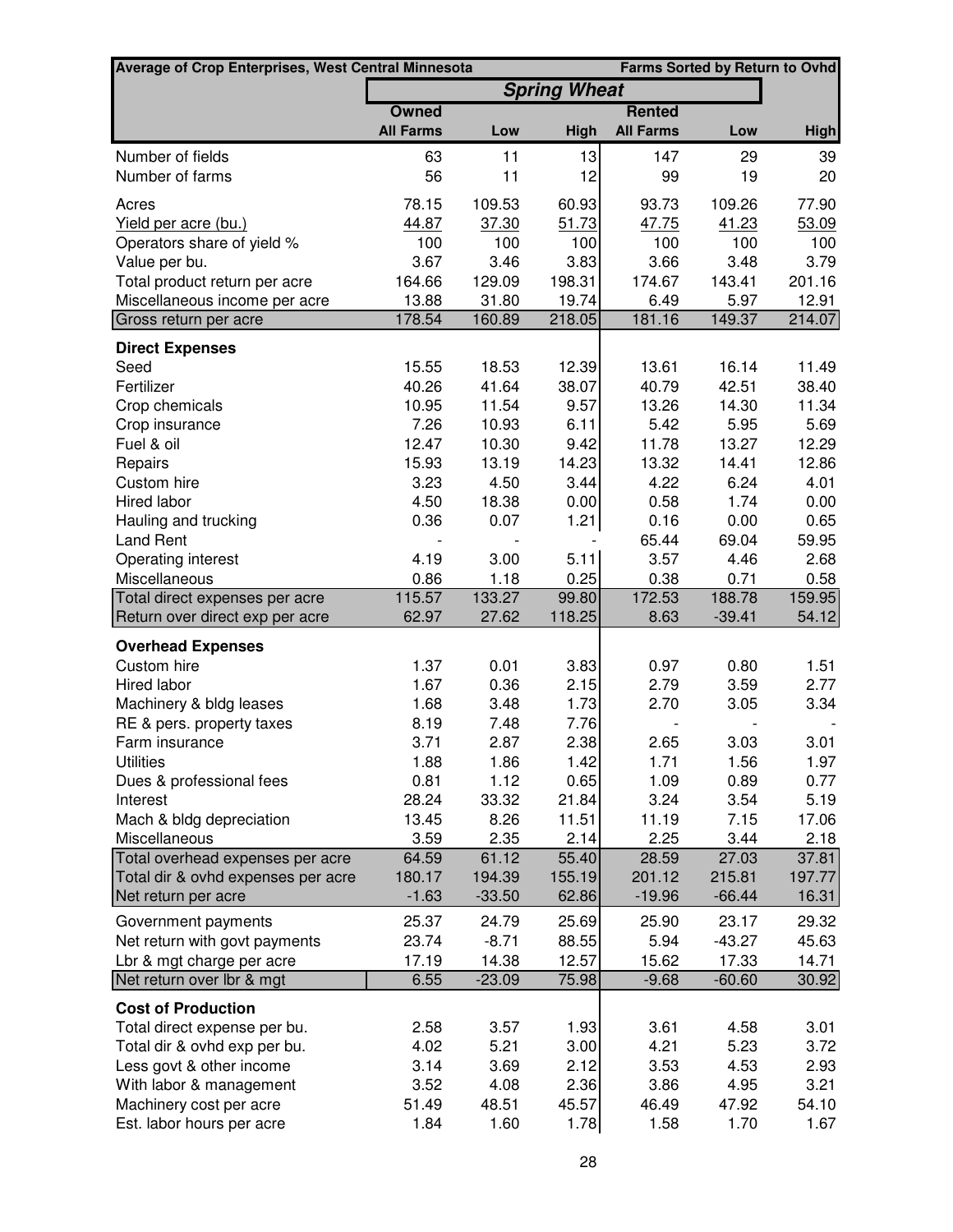



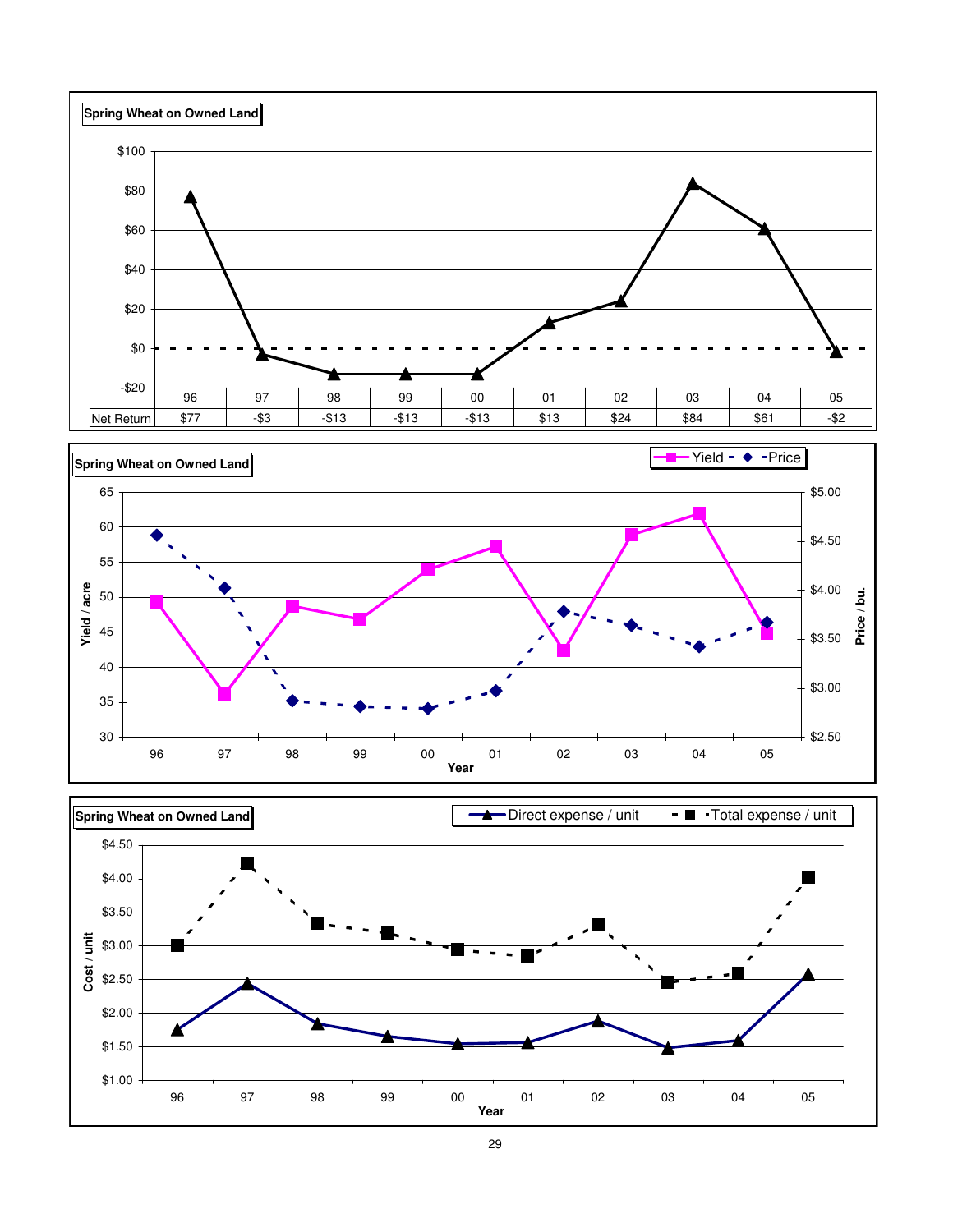| <b>Farms Sorted by Return to Ovhd</b><br>Average of Crop Enterprises, West Central Minnesota |                  |                  |                    |                  |                 |                 |
|----------------------------------------------------------------------------------------------|------------------|------------------|--------------------|------------------|-----------------|-----------------|
|                                                                                              |                  |                  | <b>Alfalfa Hay</b> |                  |                 |                 |
|                                                                                              | <b>Owned</b>     |                  |                    | <b>Rented</b>    |                 |                 |
|                                                                                              | <b>All Farms</b> | Low              | High               | <b>All Farms</b> | Low             | <b>High</b>     |
| Number of fields                                                                             | 107              | 23               | 22                 | 87               | 15              | 16              |
| Number of farms                                                                              | 101              | 20               | 21                 | 78               | 15              | 16              |
| Acres                                                                                        | 48.42            | 35.75            | 52.01              | 49.86            | 45.83           | 48.56           |
| Yield per acre (ton)                                                                         | 4.06             | 2.53             | 5.37               | 4.05             | 2.77            | 5.35            |
| Operators share of yield %                                                                   | 100              | 100              | 100                | 100              | 100             | 100             |
| Value per ton                                                                                | 92.15            | 79.12            | 103.15             | 85.86            | 63.77           | 98.14           |
| Total product return per acre                                                                | 374.10           | 200.08           | 553.84             | 347.56           | 176.80          | 525.32          |
| Miscellaneous income per acre                                                                | 0.74             | 2.66             | 1.45               | 0.79             | 0.00            | 0.00            |
| Gross return per acre                                                                        | 374.84           | 202.73           | 555.29             | 348.35           | 176.80          | 525.32          |
| <b>Direct Expenses</b>                                                                       |                  |                  |                    |                  |                 |                 |
| Fertilizer                                                                                   | 21.71            | 24.10            | 24.15              | 27.41            | 14.59           | 30.22           |
| Crop chemicals                                                                               | 2.82             | 0.11             | 4.18               | 3.06             | 1.30            | 4.68            |
| Crop insurance                                                                               | 2.01<br>27.12    | 2.38             | 1.25               | 1.58             | 0.50            | 0.90            |
| Fuel & oil                                                                                   |                  | 30.34            | 28.49              | 24.33            | 26.26           | 24.03           |
| Repairs<br>Custom hire                                                                       | 35.24<br>11.27   | 43.70<br>8.72    | 31.59<br>8.65      | 30.08<br>5.65    | 26.29<br>11.75  | 25.76<br>2.62   |
| <b>Hired Labor</b>                                                                           |                  |                  |                    | 0.87             | 0.18            | 0.00            |
| <b>Land Rent</b>                                                                             |                  |                  |                    | 70.30            | 62.98           | 76.91           |
| Machinery leases                                                                             |                  |                  |                    | 0.66             | 0.22            | 0.00            |
| Operating interest                                                                           | 3.75             | 4.57             | 3.11               | 5.53             | 13.12           | 1.97            |
| Miscellaneous                                                                                | 3.09             | 2.32             | 0.66               | 4.81             | 0.29            | 1.23            |
| Total direct expenses per acre                                                               | 107.01           | 116.25           | 102.09             | 174.27           | 157.49          | 168.32          |
| Return over direct exp per acre                                                              | 267.83           | 86.49            | 453.20             | 174.08           | 19.31           | 357.01          |
| <b>Overhead Expenses</b>                                                                     |                  |                  |                    |                  |                 |                 |
| Custom hire                                                                                  | 5.75             | 0.45             | 22.95              | 1.98             | 1.75            | 1.74            |
| Hired labor                                                                                  | 15.52            | 12.53            | 22.48              | 10.93            | 5.58            | 12.93           |
| Machinery leases                                                                             | 3.28             | 8.90             | 2.40               | 3.87             | 5.25            | 0.94            |
| <b>Building leases</b>                                                                       | 0.35             | 0.69             | 0.88               | 1.31             | 0.00            | 2.13            |
| RE & pers. property taxes                                                                    | 7.13             | 7.72             | 6.90               |                  |                 |                 |
| Farm insurance                                                                               | 5.66             | 6.51             | 4.73               | 4.39             | 4.13            | 2.94            |
| <b>Utilities</b>                                                                             | 4.18             | 3.66             | 3.08               | 2.91             | 2.46            | 2.64            |
| Dues & professional fees                                                                     | 1.36             | 0.83             | 3.11               | 2.33             | 4.57            | 0.82            |
| Interest                                                                                     | 41.85            | 39.53            | 44.10              | 6.11             | 5.74            | 8.16            |
| Mach & bldg depreciation                                                                     | 41.15            | 56.63            | 38.72              | 29.31            | 18.11           | 38.92           |
| Miscellaneous                                                                                | 4.98             | 3.88             | 4.61               | 4.21             | 5.05            | 2.62            |
| Total overhead expenses per acre<br>Total dir & ovhd expenses per acre                       | 131.20<br>238.20 | 141.33<br>257.57 | 153.95<br>256.04   | 67.35<br>241.62  | 52.63<br>210.12 | 73.84<br>242.15 |
| Net return per acre                                                                          | 136.64           | $-54.84$         | 299.25             | 106.73           | $-33.32$        | 283.17          |
|                                                                                              |                  |                  |                    |                  |                 |                 |
| Government payments                                                                          | 27.90            | 27.05            | 32.40              | 33.56            | 41.43           | 27.65           |
| Net return with govt payments                                                                | 164.54           | $-27.79$         | 331.65             | 140.29           | 8.11            | 310.82          |
| Lbr & mgt charge per acre                                                                    | 31.14            | 33.69            | 26.26              | 32.12            | 27.77           | 27.19           |
| Net return over lbr & mgt                                                                    | 133.40           | $-61.48$         | 305.39             | 108.17           | $-19.66$        | 283.63          |
| <b>Cost of Production</b>                                                                    |                  |                  |                    |                  |                 |                 |
| Total direct expense per ton                                                                 | 26.36            | 45.97            | 19.01              | 43.05            | 56.80           | 31.45           |
| Total dir & ovhd exp per ton                                                                 | 58.68            | 101.85           | 47.69              | 59.69            | 75.78           | 45.24           |
| Less govt & other income                                                                     | 51.62            | 90.11            | 41.38              | 51.20            | 60.84           | 40.07           |
| With labor & management                                                                      | 59.29            | 103.43           | 46.27              | 59.14            | 70.85           | 45.15           |
| Machinery cost per acre                                                                      | 130.34           | 151.02           | 139.65             | 99.34            | 92.94           | 96.69           |
| Est. labor hours per acre                                                                    | 4.72             | 4.66             | 4.35               | 4.45             | 2.89            | 5.49            |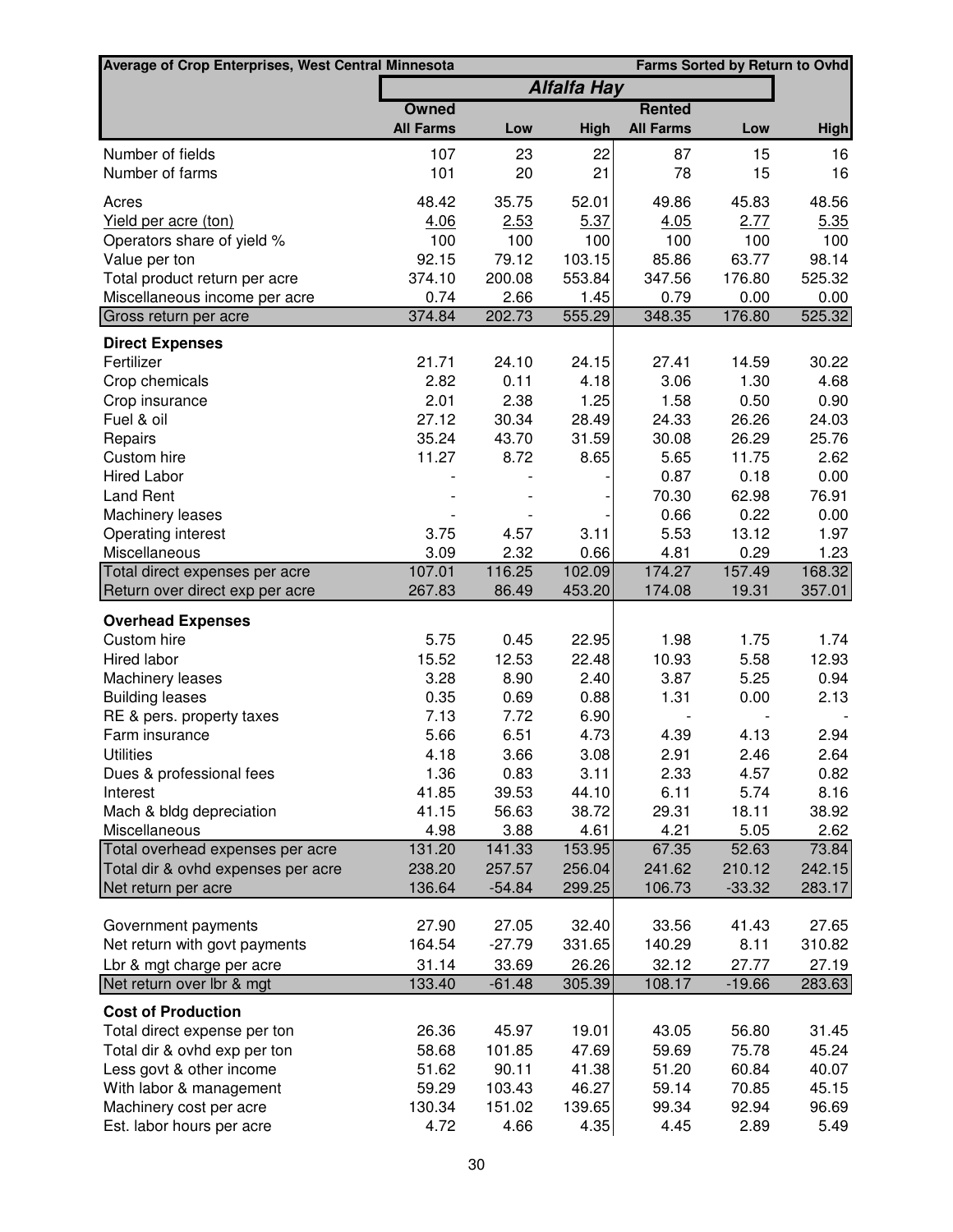





31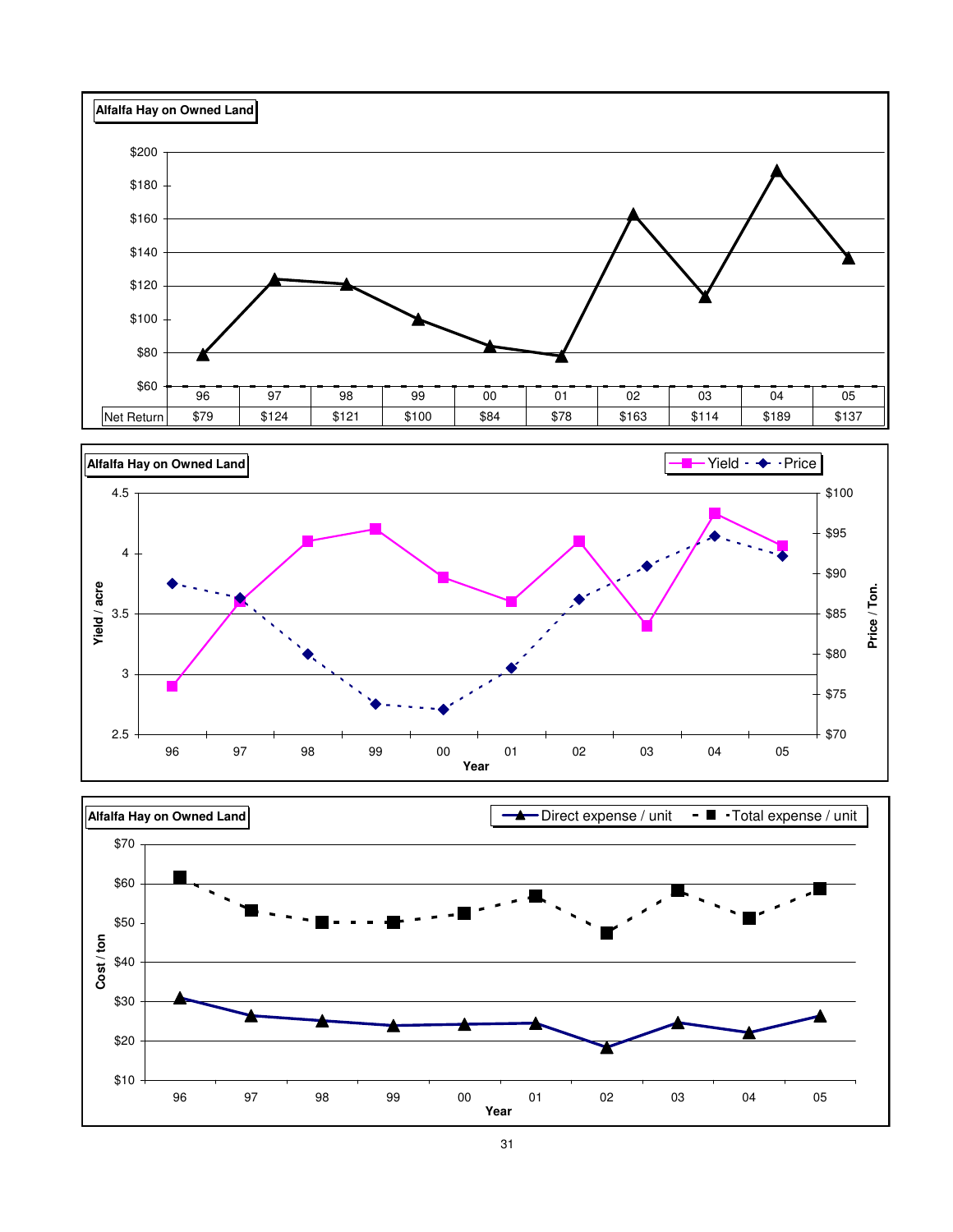| Average of Crop Enterprises, West Central Minnesota |                  | <b>Farms Sorted by Return to Ovhd</b> |                    |                  |                     |                  |
|-----------------------------------------------------|------------------|---------------------------------------|--------------------|------------------|---------------------|------------------|
|                                                     |                  |                                       | <b>Corn Silage</b> |                  |                     |                  |
|                                                     | <b>Owned</b>     |                                       |                    | <b>Rented</b>    |                     |                  |
|                                                     | <b>All Farms</b> | Low                                   | High               | <b>All Farms</b> | Low                 | <b>High</b>      |
| Number of fields                                    | 94               | 18                                    | 19                 | 82               | $\overline{15}$     | 17               |
| Number of farms                                     | 92               | 18                                    | 19                 | 78               | 15                  | 16               |
| Acres                                               | 40.80            | 34.09                                 | 49.94              | 52.56            | 50.79               | 59.51            |
| Yield per acre (ton)                                | 18.89            | 14.60                                 | 24.82              | 17.84            | 11.46               | 23.44            |
| Operators share of yield %                          | 100              | 100                                   | 100                | 100              | 100                 | 100              |
| Value per ton                                       | 19.75            | 18.05                                 | 21.64              | 20.04            | 18.11               | 22.59            |
| Total product return per acre                       | 373.14           | 263.57                                | 537.31             | 357.54           | 207.46              | 529.63           |
| Miscellaneous income per acre                       | 39.04            | 8.15                                  | 50.06              | 42.14            | 16.35               | 42.31            |
| Gross return per acre                               | 412.18           | 271.72                                | 587.38             | 399.68           | 223.81              | 571.94           |
| <b>Direct Expenses</b>                              |                  |                                       |                    |                  |                     |                  |
| Seed                                                | 41.49            | 42.68                                 | 38.88              | 41.74            | 39.47               | 41.94            |
| Fertilizer                                          | 40.19            | 53.50                                 | 24.41              | 41.02            | 50.15               | 32.87            |
| Crop chemicals                                      | 30.64            | 33.02                                 | 32.12              | 31.20            | 39.68               | 31.21            |
| Crop insurance                                      | 7.41             | 9.80                                  | 6.73               | 6.32             | 8.89                | 7.02             |
| Fuel & oil                                          | 29.30            | 30.10                                 | 38.69              | 32.07            | 33.94               | 36.33            |
| Repairs                                             | 34.21            | 46.23                                 | 30.03              | 37.79            | 47.55               | 28.93            |
| Custom hire                                         | 7.07             | 20.23                                 | 0.09               | 4.64             | 13.16               | 0.24             |
| <b>Land Rent</b>                                    |                  |                                       |                    | 70.52            | 43.02               | 75.16            |
| Machinery leases                                    | 0.32             | 1.22                                  |                    | 1.09             | 1.11                |                  |
| Marketing                                           | 1.09             |                                       |                    |                  |                     |                  |
| Operating interest                                  | 4.13             | 4.47                                  | 6.15               | 4.71             | 3.94                | 9.92             |
| Miscellaneous                                       | 4.28             | 6.24                                  | 0.16               | 5.05             | 8.41                | 0.25             |
| Total direct expenses per acre                      | 200.13           | 247.50                                | 177.26             | 276.15           | 289.33              | 263.88           |
| Return over direct exp per acre                     | 212.05           | 24.22                                 | 410.12             | 123.53           | $-65.52$            | 308.06           |
| <b>Overhead Expenses</b>                            |                  |                                       |                    |                  |                     |                  |
| Custom hire                                         | 7.53             | 3.37                                  | 21.35              | 5.89             | 1.96                | 20.64            |
| <b>Hired labor</b>                                  | 17.03            | 6.25                                  | 44.08              | 24.22            | 13.67               | 27.72            |
| Machinery leases                                    | 7.12             | 1.36                                  | 20.83              | 7.81             | 4.91                | 23.44            |
| <b>Building leases</b>                              | 1.38             | 0.35                                  | 0.39               | 2.42             | 3.10                | 0.04             |
| RE & pers. property taxes                           | 7.25             | 5.18                                  | 6.40               |                  |                     |                  |
| Farm insurance                                      | 5.74             | 7.04                                  | 6.55               | 4.64             | 6.11                | 5.90             |
| <b>Utilities</b>                                    | 3.91             | 3.12                                  | 3.20               | 3.00             | 4.78                | 3.17             |
| Dues & professional fees                            | 1.57             | 0.73                                  | 2.94               | 1.93             | 1.59                | 3.15             |
| Interest                                            | 40.63            | 62.79                                 | 35.33              | 9.45             | 6.74                | 11.50            |
| Mach & bldg depreciation                            | 38.17            | 38.54                                 | 40.43              | 36.50            | 39.05               | 29.59            |
| Miscellaneous                                       | 4.71             | 3.24                                  | 7.31               | 7.90             | 9.60                | 4.72             |
| Total overhead expenses per acre                    | 135.04           | 131.96                                | 188.82             | 103.76           | 91.50               | 129.87           |
| Total dir & ovhd expenses per acre                  | 335.17<br>77.02  | 379.46<br>$-107.74$                   | 366.08<br>221.30   | 379.91<br>19.77  | 380.82<br>$-157.02$ | 393.75<br>178.19 |
| Net return per acre                                 |                  |                                       |                    |                  |                     |                  |
| Government payments                                 | 29.02            | 29.38                                 | 31.32              | 32.84            | 34.27               | 26.98            |
| Net return with govt payments                       | 106.04           | $-78.36$                              | 252.62             | 52.61            | $-122.75$           | 205.17           |
| Lbr & mgt charge per acre                           | 31.16            | 29.22                                 | 14.81              | 46.51            | 68.99               | 31.09            |
| Net return over Ibr & mgt                           | 74.88            | $-107.58$                             | 237.81             | 6.10             | $-191.74$           | 174.08           |
| <b>Cost of Production</b>                           |                  |                                       |                    |                  |                     |                  |
| Total direct expense per ton                        | 10.60            | 16.95                                 | 7.14               | 15.48            | 25.25               | 11.26            |
| Total dir & ovhd exp per ton                        | 17.74            | 25.99                                 | 14.75              | 21.29            | 33.24               | 16.80            |
| Less govt & other income                            | 14.14            | 23.42                                 | 11.47              | 17.09            | 28.82               | 13.84            |
| With labor & management                             | 15.79            | 25.42                                 | 12.06              | 19.70            | 34.84               | 15.17            |
| Machinery cost per acre                             | 128.59           | 151.66                                | 156.58             | 130.97           | 145.29              | 146.17           |
| Est. labor hours per acre                           | 5.33             | 3.40                                  | 5.44               | 6.02             | 5.71                | 5.59             |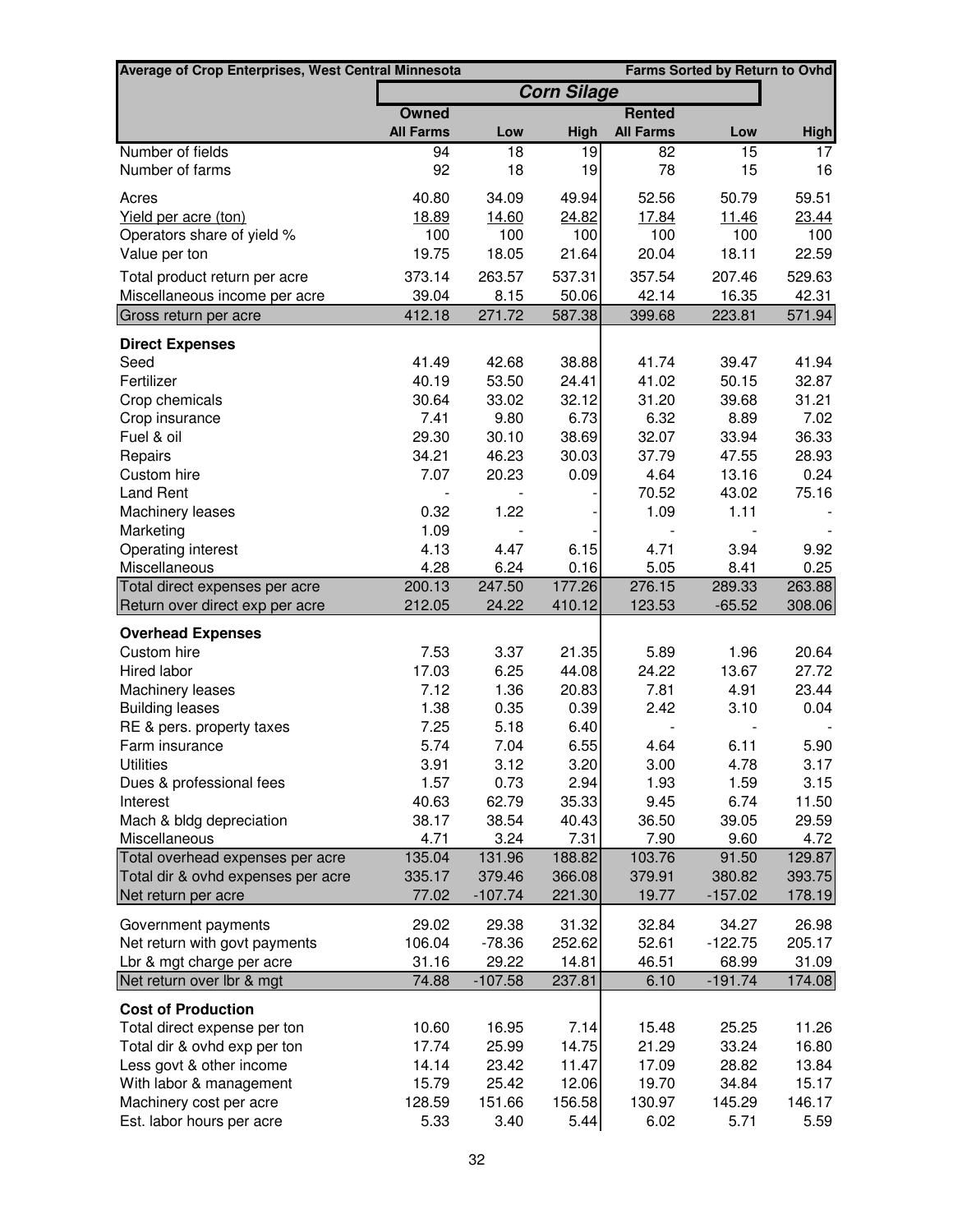| <b>Average of Crop Enterprises, West Central Minnesota</b> |                  |             |                  | <b>Farms Sorted by Return to Ovhd</b> |
|------------------------------------------------------------|------------------|-------------|------------------|---------------------------------------|
|                                                            |                  | <b>Oats</b> |                  |                                       |
|                                                            | <b>Owned</b>     |             | <b>Rented</b>    |                                       |
|                                                            | <b>All Farms</b> |             | <b>All Farms</b> |                                       |
| Number of fields                                           | 20               |             | 9                |                                       |
| Number of farms                                            | 20               |             | 9                |                                       |
| Acres                                                      | 26.09            |             | 31.98            |                                       |
| Yield per acre (bu.)                                       | 64.41            |             | 69.79            |                                       |
| Operators share of yield %                                 | 100              |             | 100              |                                       |
| Value per bu.                                              | 1.65             |             | 1.56             |                                       |
| Total product return per acre                              | 106.07           |             | 108.81           |                                       |
| Miscellaneous income per acre                              | 51.32            |             | 14.58            |                                       |
| Gross return per acre                                      | 157.39           |             | 123.39           |                                       |
| <b>Direct Expenses</b>                                     |                  |             |                  |                                       |
| Seed                                                       | 18.90            |             | 8.78             |                                       |
| Fertilizer                                                 | 11.85            |             | 5.76             |                                       |
| Crop chemicals                                             | 2.92             |             | 6.61             |                                       |
| Crop insurance                                             | 3.73             |             | 0.85             |                                       |
| Fuel & oil                                                 | 13.47            |             | 15.63            |                                       |
| Repairs                                                    | 18.58            |             | 20.00            |                                       |
| Custom hire                                                | 8.72             |             |                  |                                       |
| Land rent                                                  |                  |             | 73.83            |                                       |
| Machinery leases                                           | 0.24             |             |                  |                                       |
| Hauling and trucking                                       | 0.66             |             |                  |                                       |
| Operating interest<br>Miscellaneous                        | 0.46<br>1.42     |             | 1.82<br>0.69     |                                       |
| Total direct expenses per acre                             | 80.96            |             | 133.97           |                                       |
| Return over direct exp per acre                            | 76.43            |             | $-10.59$         |                                       |
|                                                            |                  |             |                  |                                       |
| <b>Overhead Expenses</b><br>Hired labor                    | 5.45             |             | 1.64             |                                       |
| Machinery leases                                           | 1.62             |             | 0.65             |                                       |
| <b>Building leases</b>                                     | 3.45             |             |                  |                                       |
| RE & pers. property taxes                                  | 6.61             |             |                  |                                       |
| Farm insurance                                             | 2.97             |             | 2.54             |                                       |
| <b>Utilities</b>                                           | 2.47             |             | 1.36             |                                       |
| Dues & professional fees                                   | 0.35             |             | 0.55             |                                       |
| Interest                                                   | 28.02            |             | 2.91             |                                       |
| Mach & bldg depreciation                                   | 20.11            |             | 23.26            |                                       |
| Miscellaneous                                              | 2.08             |             | 0.93             |                                       |
| Total overhead expenses per acre                           | 73.14            |             | 33.84            |                                       |
| Total dir & ovhd expenses per acre                         | 154.10           |             | 167.82           |                                       |
| Net return per acre                                        | 3.29             |             | $-44.43$         |                                       |
| Government payments                                        | 26.34            |             | 26.12            |                                       |
| Net return with govt payments                              | 29.63            |             | $-18.31$         |                                       |
| Lbr & mgt charge per acre                                  | 19.95            |             | 12.90            |                                       |
| Net return over lbr & mgt                                  | 9.68             |             | $-31.21$         |                                       |
| <b>Cost of Production</b>                                  |                  |             |                  |                                       |
| Total direct expense per bu.                               | 1.26             |             | 1.92             |                                       |
| Total dir & ovhd exp per bu.                               | 2.39             |             | 2.40             |                                       |
| Less govt & other income                                   | 1.19             |             | 1.82             |                                       |
| With labor & management                                    | 1.50             |             | 2.01             |                                       |
| Machinery cost per acre                                    | 64.88            |             | 61.35            |                                       |
| Est. labor hours per acre                                  | 2.46             |             | 1.63             |                                       |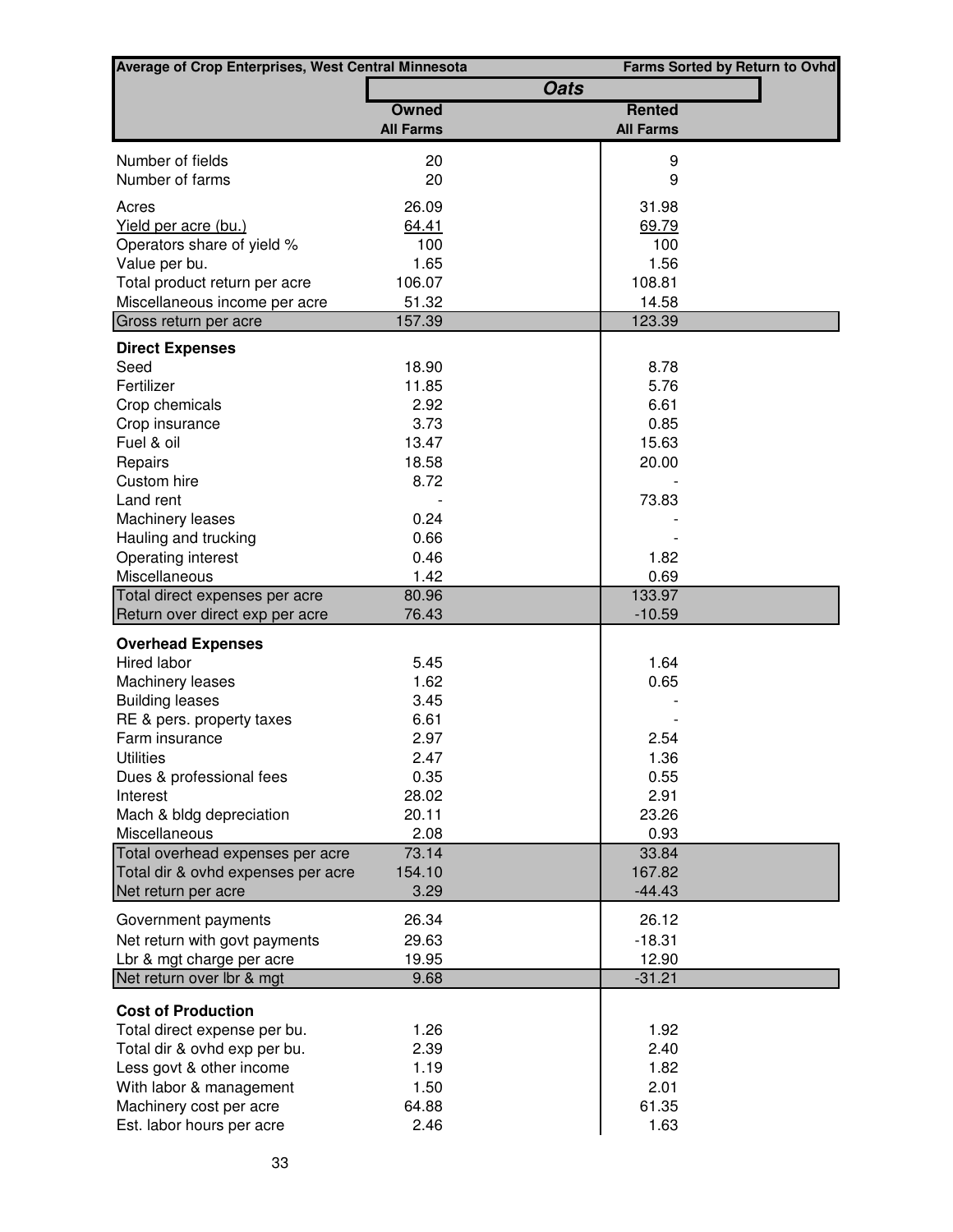| <b>Average of Crop Enterprises, Minnesota</b>                     |                                    |                          |                          |                  | <b>Farms Sorted by Type</b> |                  |
|-------------------------------------------------------------------|------------------------------------|--------------------------|--------------------------|------------------|-----------------------------|------------------|
|                                                                   | <b>State Avg Special Sort Corn</b> |                          |                          |                  |                             |                  |
|                                                                   | <b>MN Corn</b>                     | <b>19-25 Rows</b>        | <b>Sat Grid</b>          | No Till          | <b>Ridge Till</b>           | Roundup          |
|                                                                   | Own Avg                            | Own Avg                  | <b>Own Avg</b>           | Own Avg          | <b>Own Avg</b>              | Own Avg          |
| Number of fields                                                  | 1224                               | 75                       | 27                       | 12               | 16                          | 268              |
| Number of farms                                                   | 1077                               | 68                       | 21                       | 12               | 10                          | 228              |
| Acres                                                             | 113.19                             | 132.94                   | 145.32                   | 103.42           | 85.1                        | 127.48           |
| Yield per acre (bu.)                                              | 179.13                             | 175.66                   | <u>192.75</u>            | 175.94           | 176.23                      | 186.84           |
| Operators share of yield %                                        | 100                                | 100                      | 100                      | 100              | 100                         | 100              |
| Value per bu.                                                     | 2.01                               | 1.98                     | 2.20                     | 2.17             | 2.07                        | 1.99             |
| Total product return per acre                                     | 360.05                             | 347.81                   | 424.05                   | 381.79           | 364.80                      | 371.81           |
| Miscellaneous income per acre                                     | 46.03                              | 41.24                    | 47.31                    | 28.25            | 29.34                       | 51.08            |
| Gross return per acre                                             | 406.08                             | 389.05                   | 471.36                   | 410.04           | 394.14                      | 422.89           |
| <b>Direct Expenses</b>                                            |                                    |                          |                          |                  |                             |                  |
| Seed                                                              | 48.25                              | 52.03                    | 48.87                    | 46.90            | 42.50                       | 52.96            |
| Fertilizer                                                        | 61.61                              | 65.91                    | 62.95                    | 72.65            | 72.17                       | 62.44            |
| Crop chemicals                                                    | 24.78                              | 20.89                    | 26.06                    | 31.14            | 20.17                       | 19.59            |
| Crop insurance                                                    | 9.30                               | 10.51                    | 10.70                    | 6.98             | 8.98                        | 9.34             |
| Drying fuel                                                       | 15.04                              | 13.32                    | 17.07                    | 12.06            | 16.57                       | 12.12            |
| Fuel & oil                                                        | 19.53                              | 19.68                    | 17.10                    | 16.15            | 17.26                       | 19.77            |
| Repairs                                                           | 27.01                              | 23.52                    | 26.26                    | 34.55            | 35.01                       | 29.04            |
| Custom hire                                                       | 5.44                               | 3.17                     | 7.44                     | 6.91             | 2.73                        | 4.32             |
| Hired labor                                                       | 0.43                               |                          |                          |                  |                             |                  |
| Machinery & bldg leases                                           | 0.65                               | 1.37                     | $\overline{\phantom{0}}$ |                  |                             | 0.67             |
| Hauling and trucking                                              | 0.72                               | 0.61                     | $\overline{\phantom{a}}$ | 6.06             | $\overline{\phantom{a}}$    | 0.53             |
| <b>Utilities</b>                                                  | 0.00                               | 0.17                     |                          |                  | 0.64                        |                  |
| Marketing                                                         | 1.35                               | 1.88                     | 0.50                     | 7.65             | 3.74                        | 1.42             |
| Operating interest                                                | 7.34                               | 6.74                     | 8.47                     | 8.45             | 7.24                        | 8.03             |
| Miscellaneous                                                     | 1.14                               | 1.59                     | 2.34                     | 0.37             | 0.90                        | 1.22             |
| Total direct expenses per acre<br>Return over direct exp per acre | 222.59<br>183.49                   | 221.39<br>167.66         | 227.76<br>243.60         | 249.87<br>160.17 | 227.91<br>166.23            | 221.45<br>201.44 |
| <b>Overhead Expenses</b>                                          |                                    |                          |                          |                  |                             |                  |
| Custom hire                                                       | 1.68                               | 0.98                     | 2.78                     | 0.26             | 0.42                        | 1.99             |
| Hired labor                                                       | 7.59                               | 8.82                     | 7.45                     | 5.43             | 7.20                        | 8.14             |
| Machinery leases                                                  | 2.15                               | 0.99                     | 1.64                     |                  | 2.40                        | 2.27             |
| <b>Building leases</b>                                            | 0.69                               | $\overline{\phantom{a}}$ | 0.91                     | 0.23             | $\blacksquare$              | 0.94             |
| RE & pers. property taxes                                         | 12.82                              | 12.77                    | 15.83                    | 14.77            | 11.59                       | 13.46            |
| Farm insurance                                                    | 5.40                               | 4.52                     | 4.84                     | 6.52             | 6.14                        | 5.43             |
| <b>Utilities</b>                                                  | 3.95                               | 3.01                     | 4.12                     | 5.80             | 4.47                        | 3.81             |
| Dues & professional fees                                          | 1.32                               | 1.91                     | 0.44                     | 1.63             | 0.71                        | 1.38             |
| Interest                                                          | 47.07                              | 56.17                    | 60.61                    | 40.00            | 37.88                       | 55.16            |
| Mach & bldg depreciation                                          | 29.62                              | 29.90                    | 34.58                    | 26.33            | 40.10                       | 34.82            |
| Miscellaneous                                                     | 5.35                               | 4.33                     | 5.66                     | 8.35             | 3.93                        | 5.24             |
| Total overhead expenses per acre                                  | 117.64                             | 123.40                   | 138.86                   | 109.32           | 114.84                      | 132.64           |
| Total dir & ovhd expenses per acre                                | 340.23                             | 344.79                   | 366.62                   | 359.19           | 342.75                      | 354.09           |
| Net return per acre                                               | 65.85                              | 44.26                    | 104.74                   | 50.85            | 51.39                       | 68.80            |
| Government payments                                               | 36.78                              | 32.64                    | 37.53                    | 39.09            | 40.49                       | 37.28            |
| Net return with govt payments                                     | 102.63                             | 76.90                    | 142.27                   | 89.94            | 91.88                       | 106.08           |
| Lbr & mgt charge per acre                                         | 31.64                              | 28.42                    | 40.88                    | 33.41            | 42.78                       | 32.01            |
| Net return over Ibr & mgt                                         | 70.99                              | 48.48                    | 101.39                   | 56.53            | 49.10                       | 74.07            |
| <b>Cost of Production</b>                                         |                                    |                          |                          |                  |                             |                  |
| Total direct expense per bu.                                      | 1.24                               | 1.26                     | 1.18                     | 1.42             | 1.29                        | 1.19             |
| Total dir & ovhd exp per bu.                                      | 1.90                               | 1.96                     | 1.90                     | 2.04             | 1.94                        | 1.90             |
| Less govt & other income                                          | 1.44                               | 1.54                     | 1.46                     | 1.66             | 1.55                        | 1.42             |
| With labor & management                                           | 1.61                               | 1.70                     | 1.67                     | 1.85             | 1.79                        | 1.59             |
| Machinery cost per acre                                           | 85.90                              | 82.49                    | 88.27                    | 81.83            | 100.46                      | 90.04            |
| Est. labor hours per acre                                         | 2.93                               | 2.29                     | 2.55                     | 3.65             | 2.93                        | 2.88             |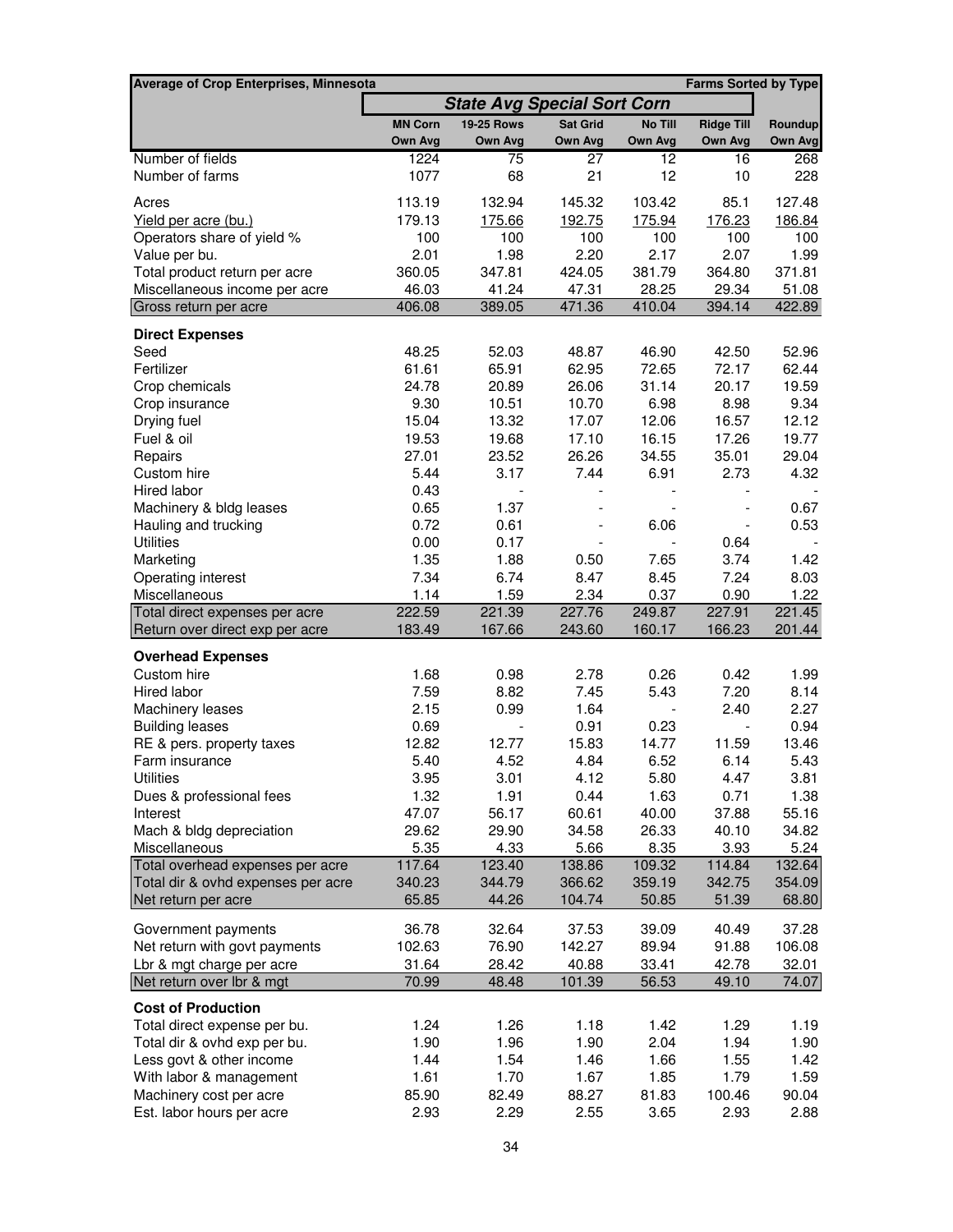| Average of Crop Enterprises, Minnesota                            |                  |                  |                                        |                  |                  | <b>Farms Sorted by Type</b> |
|-------------------------------------------------------------------|------------------|------------------|----------------------------------------|------------------|------------------|-----------------------------|
|                                                                   |                  |                  | <b>State Avg Special Sort Soybeans</b> |                  |                  |                             |
|                                                                   | <b>MN Soy</b>    | 1-10" Row        | 19-25" Row                             | <b>Sat Grid</b>  | No Till          | <b>Ridge Till</b>           |
|                                                                   | Own Avg          | Own Avg          | Own Avg                                | Own Avg          | Own Avg          | Own Avg                     |
| Number of fields                                                  | 1124             | 143              | 66                                     | 17               | 49               | 15                          |
| Number of farms                                                   | 992              | 125              | 59                                     | 13               | 44               | 12                          |
| Acres                                                             | 117.87           | 148.34           | 125.43                                 | 139.33           | 107.07           | 90.74                       |
| Yield per acre (bu.)                                              | 47.61            | 41.37            | 48.81                                  | 57.22            | 53.97            | 53.7                        |
| Operators share of yield %                                        | 100              | 100              | 100                                    | 100              | 100              | 100                         |
| Value per bu.                                                     | 5.64             | 5.63             | 5.57                                   | 5.81             | 5.64             | 5.62                        |
| Total product return per acre                                     | 268.52           | 232.91           | 271.87                                 | 332.45           | 304.39           | 301.79                      |
| Miscellaneous income per acre                                     | 5.19             | 5.13             | 3.66                                   | 5.26             | 7.00             | 5.73                        |
| Gross return per acre                                             | 273.71           | 238.04           | 275.53                                 | 337.71           | 311.39           | 307.52                      |
| <b>Direct Expenses</b>                                            |                  |                  |                                        |                  |                  |                             |
| Seed                                                              | 30.09            | 32.65            | 29.32                                  | 27.00            | 32.80            | 27.27                       |
| Fertilizer                                                        | 5.12             | 6.49             | 4.82                                   | 7.10             | 7.87             | 5.89                        |
| Crop chemicals                                                    | 20.38            | 16.09            | 22.19                                  | 22.25            | 21.87            | 21.54                       |
| Crop insurance                                                    | 10.82            | 10.68            | 10.18                                  | 13.38            | 12.72            | 12.05                       |
| Fuel & oil                                                        | 14.98            | 13.52            | 14.50                                  | 12.84            | 13.76            | 13.06                       |
| Repairs                                                           | 19.94            | 16.38            | 19.26                                  | 19.88            | 25.50            | 19.47                       |
| <b>Hired Labor</b>                                                | 0.45             |                  |                                        |                  |                  |                             |
| Custom hire                                                       | 3.57             | 3.19             | 2.64                                   | 1.96             | 8.24             | 1.42                        |
| <b>Utilities</b>                                                  |                  |                  |                                        |                  |                  | 0.13                        |
| Machinery & bldg leases                                           |                  |                  | 1.18                                   |                  |                  |                             |
| Hauling and Trucking                                              |                  | 0.34             | 0.00                                   | 0.00             | 0.54             | 1.29                        |
| Marketing                                                         | 0.57             |                  | 0.75                                   | 1.26             | 0.83             | 1.23                        |
| Operating interest                                                | 5.41             | 4.74             | 4.46                                   | 5.91             | 5.08             | 5.16                        |
| Miscellaneous                                                     | 1.51             | 0.60             | 1.81                                   | 2.06             | 1.11             | 1.55                        |
| Total direct expenses per acre<br>Return over direct exp per acre | 112.84<br>160.87 | 104.68<br>133.36 | 111.11<br>164.42                       | 113.64<br>224.07 | 130.32<br>181.07 | 110.06<br>197.46            |
|                                                                   |                  |                  |                                        |                  |                  |                             |
| <b>Overhead Expenses</b><br>Custom hire                           | 1.49             | 1.52             | 1.04                                   | 1.89             | 1.61             |                             |
| Hired labor                                                       | 4.92             | 4.42             | 6.19                                   | 5.89             | 4.26             | 2.19                        |
| Machinery & bldg leases                                           | 2.08             | 1.31             | 0.98                                   | 2.62             | 1.01             | 2.45                        |
| RE & pers. property taxes                                         | 11.56            | 9.31             | 13.59                                  | 17.29            | 12.80            | 10.94                       |
| Farm insurance                                                    | 4.53             | 4.16             | 4.11                                   | 3.50             | 4.21             | 5.69                        |
| <b>Utilities</b>                                                  | 2.97             | 2.43             | 2.65                                   | 3.24             | 2.44             | 3.12                        |
| Dues & professional fees                                          | 1.28             | 1.68             | 1.21                                   |                  | 1.14             | 1.03                        |
| Interest                                                          | 40.60            | 34.47            | 52.58                                  | 65.36            | 39.08            | 42.29                       |
| Mach & bldg depreciation                                          | 20.94            | 15.97            | 25.22                                  | 35.08            | 21.45            | 19.11                       |
| Miscellaneous                                                     | 3.71             | 2.52             | 3.20                                   | 5.26             | 4.71             | 4.32                        |
| Total overhead expenses per acre                                  | 94.08            | 77.79            | 110.77                                 | 140.13           | 92.71            | 91.14                       |
| Total dir & ovhd expenses per acre                                | 206.92           | 182.47           | 221.88                                 | 253.77           | 223.03           | 201.20                      |
| Net return per acre                                               | 66.79            | 55.57            | 53.65                                  | 83.94            | 88.36            | 106.32                      |
| Government payments                                               | 29.06            | 21.51            | 31.97                                  | 30.09            | 35.95            | 33.29                       |
| Net return with govt payments                                     | 95.85            | 77.08            | 85.62                                  | 114.03           | 124.31           | 139.61                      |
| Lbr & mgt charge per acre                                         | 24.33            | 22.84            | 19.47                                  | 35.38            | 25.98            | 27.42                       |
| Net return over lbr & mgt                                         | 71.52            | 54.24            | 66.15                                  | 78.65            | 98.33            | 112.19                      |
| <b>Cost of Production</b>                                         |                  |                  |                                        |                  |                  |                             |
| Total direct expense per bu.                                      | 2.37             | 2.53             | 2.28                                   | 1.99             | 2.42             | 2.05                        |
| Total dir & ovhd exp per bu.                                      | 4.35             | 4.41             | 4.55                                   | 4.44             | 4.13             | 3.75                        |
| Less govt & other income                                          | 3.63             | 3.77             | 3.82                                   | 3.82             | 3.34             | 3.02                        |
| With labor & management                                           | 4.14             | 4.32             | 4.22                                   | 4.44             | 3.82             | 3.53                        |
| Machinery cost per acre                                           | 63.50            | 53.71            | 65.21                                  | 72.80            | 69.28            | 59.06                       |
| Est. labor hours per acre                                         | 2.13             | 1.59             | 1.81                                   | 2.03             | 2.54             | 2.16                        |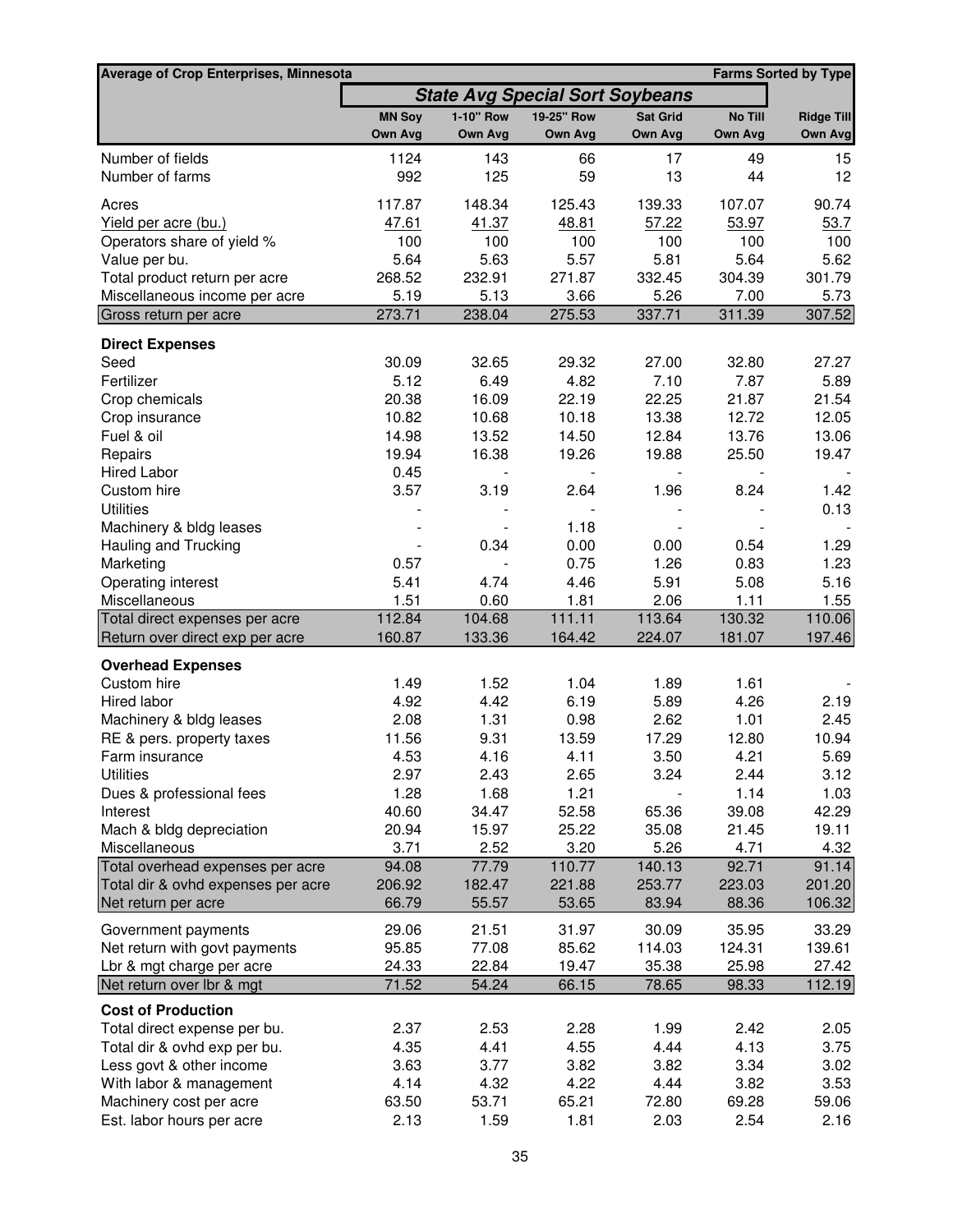| <b>Average of Crop Enterprises, West Central Minnesota</b> | <b>Farms Sorted by Return to Ovhd</b> |                          |                                 |                              |                          |                          |                  |
|------------------------------------------------------------|---------------------------------------|--------------------------|---------------------------------|------------------------------|--------------------------|--------------------------|------------------|
|                                                            |                                       |                          | <b>Other West Central Crops</b> |                              |                          |                          |                  |
|                                                            |                                       | Est. Alfalfa Sugar Beet  | <b>Navy Bean</b>                | <b>Irrig Corn</b>            | <b>Irrig Corn</b>        | <b>Irrig Soy</b>         | <b>Irrig Soy</b> |
|                                                            | Own Avg                               | <b>Rent Avg</b>          | <b>Rent Avg</b>                 | Own Avg                      | <b>Rent Avg</b>          | Own Avg                  | <b>Rent Avg</b>  |
| Number of fields                                           | 26                                    | 14                       | 6                               | 15                           | 19                       | 8                        | 16               |
| Number of farms                                            | 25                                    | 14                       | 6                               | 13                           | 15                       | 8                        | 14               |
| Acres                                                      | 26.33                                 | 194.34                   | 106.17                          | 146.23                       | 201.66                   | 95.26                    | 214.69           |
| Yield per acre                                             | 1.54                                  | 21.48                    | 20.88                           | 177.12                       | 179.90                   | 53.63                    | 52.20            |
| Operators share of yield %                                 | 100                                   | 100                      | 100                             | 100                          | 100                      | 100                      | 100              |
| Value per Unit                                             | 85.60                                 | 34.80                    | 19.19                           | 1.84                         | 1.86                     | 5.73                     | 5.77             |
| Total product return per acre                              | 131.82                                | 747.50                   | 400.69                          | 325.90                       | 334.61                   | 307.30                   | 301.19           |
| Miscellaneous income per acre                              | 4.49                                  | 53.93                    | 8.24                            | 54.71                        | 29.86                    | 2.27                     | 0.45             |
| Gross return per acre                                      | 136.31                                | 801.43                   | 408.93                          | 380.61                       | 364.47                   | 309.57                   | 301.64           |
| <b>Direct Expenses</b>                                     |                                       |                          |                                 |                              |                          |                          |                  |
| Seed                                                       | 61.86                                 | 59.55                    | 38.52                           | 42.39                        | 44.84                    | 27.59                    | 25.71            |
| Fertilizer                                                 | 25.39                                 | 36.93                    | 51.07                           | 63.76                        | 83.61                    | 5.89                     | 5.25             |
| Crop chemicals                                             | 5.84                                  | 123.19                   | 60.02                           | 24.43                        | 25.28                    | 18.63                    | 27.60            |
| Crop insurance                                             | 0.82                                  | 18.99                    | 11.97                           | 4.14                         | 8.06                     | 8.65                     | 9.11             |
| Drying Fuel                                                |                                       |                          |                                 | 25.89                        | 15.95                    | $\overline{\phantom{a}}$ |                  |
| <b>Irrigation Energy</b>                                   |                                       |                          |                                 | 22.70                        | 18.59                    | 16.74                    | 17.20            |
| Fuel & oil                                                 | 20.67                                 | 36.48                    | 16.82                           | 22.25                        | 21.38                    | 18.34                    | 16.83            |
| Repairs                                                    | 37.43                                 | 43.16                    | 19.17                           | 28.13                        | 23.94                    | 22.53                    | 19.61            |
| Custom hire                                                | 10.28                                 | 66.35                    | 4.99                            | 3.57                         | 1.75                     | 4.67                     | 2.96             |
| <b>Hired Labor</b>                                         | 0.00                                  | 20.35                    | $\overline{\phantom{0}}$        | $\qquad \qquad \blacksquare$ | $\overline{\phantom{a}}$ | $\overline{\phantom{a}}$ | 1.10             |
| <b>Machinery Leases</b>                                    | 0.87                                  | 4.38                     |                                 | $\overline{\phantom{a}}$     | $\overline{\phantom{a}}$ |                          |                  |
| Hauling and trucking                                       |                                       | 7.48                     |                                 | 0.93                         | 1.16                     | 2.29                     |                  |
| <b>Utilities</b>                                           | $\overline{\phantom{a}}$              | $\overline{\phantom{a}}$ |                                 | $\overline{\phantom{a}}$     | 0.62                     |                          |                  |
| Marketing                                                  | 0.60                                  | 14.84                    | 0.05                            |                              | $\overline{\phantom{a}}$ | $\overline{a}$           | 0.87             |
| <b>Land Rent</b>                                           | 0.00                                  | 110.96                   | 77.13                           | $\frac{1}{2}$                | 90.15                    | $\blacksquare$           | 88.65            |
| Operating interest                                         | 4.92                                  | 14.60                    | 10.00                           | 5.18                         | 11.53                    | 5.21                     | 9.48             |
| Miscellaneous                                              | 2.34                                  | 11.55                    | 2.06                            | 1.79                         | 1.00                     | 0.49                     | 0.27             |
| Total direct expenses per acre                             | 171.02                                | 568.81                   | 291.80                          | 245.16                       | 347.86                   | 131.03                   | 224.64           |
| Return over direct exp per acre                            | $-34.71$                              | 232.62                   | 117.13                          | 135.45                       | 16.61                    | 178.54                   | 77.00            |
| <b>Overhead Expenses</b>                                   |                                       |                          |                                 |                              |                          |                          |                  |
| Custom hire                                                | 6.06                                  | 0.93                     | 2.33                            | 1.49                         | 0.31                     | 1.12                     | 1.19             |
| Hired labor                                                | 21.16                                 | 18.20                    | 3.99                            | 16.31                        | 12.79                    | 12.02                    | 7.55             |
| Machinery & bldg leases                                    | 4.47                                  | 13.84                    | 1.86                            | 1.25                         | 4.13                     | 1.32                     | 6.31             |
| RE & pers. property taxes                                  | 6.80                                  | $\overline{\phantom{a}}$ | $\overline{\phantom{a}}$        | 6.26                         | $\overline{\phantom{a}}$ | 7.21                     |                  |
| Farm insurance                                             | 6.23                                  | 8.61                     | 3.27                            | 4.93                         | 5.43                     | 4.67                     | 3.59             |
| <b>Utilities</b>                                           | 3.40                                  | 6.73                     | 2.64                            | 2.15                         | 1.86                     | 2.44                     | 1.19             |
| Dues & professional fees                                   | 1.97                                  | 1.78                     | 3.60                            | 1.40                         | 3.89                     | 1.43                     | 2.90             |
| Interest                                                   | 41.60                                 | 21.49                    | 3.66                            | 23.96                        | 3.56                     | 27.49                    | 3.11             |
| Mach & bldg depreciation                                   | 37.71                                 | 49.27                    | 14.94                           | 44.09                        | 26.39                    | 34.29                    | 20.63            |
| Miscellaneous                                              | 6.77                                  | 9.39                     | 7.25                            | 5.15                         | 4.30                     | 2.45                     | 2.58             |
| Total overhead expenses per acre                           | 136.17                                | 130.24                   | 43.55                           | 107.00                       | 62.65                    | 94.43                    | 49.03            |
| Total dir & ovhd expenses per acre                         | 307.19                                | 699.04                   | 335.33                          | 352.15                       | 410.51                   | 225.47                   | 273.67           |
| Net return per acre                                        | $-170.88$                             | 102.33                   | 73.48                           | 28.52                        | $-46.91$                 | 84.07                    | 28.09            |
| Government payments                                        | 22.59                                 | 33.43                    | 0.00                            | 42.98                        | 48.99                    | 40.25                    | 45.29            |
| Net return with govt payments                              | $-148.29$                             | 135.76                   | 73.48                           | 71.50                        | 2.08                     | 124.32                   | 73.38            |
| Lbr & mgt charge per acre                                  | 33.42                                 | 80.41                    | 19.07                           | 19.89                        | 22.55                    | 18.28                    | 17.88            |
| Net return over Ibr & mgt                                  | $-181.71$                             | 55.35                    | 54.41                           | 51.61                        | $-20.47$                 | 106.04                   | 55.50            |
| <b>Cost of Production</b>                                  |                                       |                          |                                 |                              |                          |                          |                  |
| Total direct expense per unit                              | 111.33                                | 26.48                    | 13.98                           | 1.38                         | 1.93                     | 2.44                     | 4.30             |
| Total dir & ovhd exp per unit                              | 199.97                                | 32.54                    | 16.06                           | 1.99                         | 2.28                     | 4.20                     | 5.24             |
| Less govt & other income                                   | 182.35                                | 28.48                    | 15.67                           | 1.44                         | 1.84                     | 3.41                     | 4.37             |
| With labor & management                                    | 204.10                                | 32.22                    | 16.58                           | 1.55                         | 1.97                     | 3.75                     | 4.71             |
| Machinery cost per acre                                    | 127.23                                | 235.27                   | 62.32                           | 98.40                        | 78.75                    | 79.47                    | 66.31            |
| Est. labor hours per acre                                  | 7.53                                  | 6.69                     | 1.75                            | 2.47                         | 2.37                     | 2.16                     | 1.99             |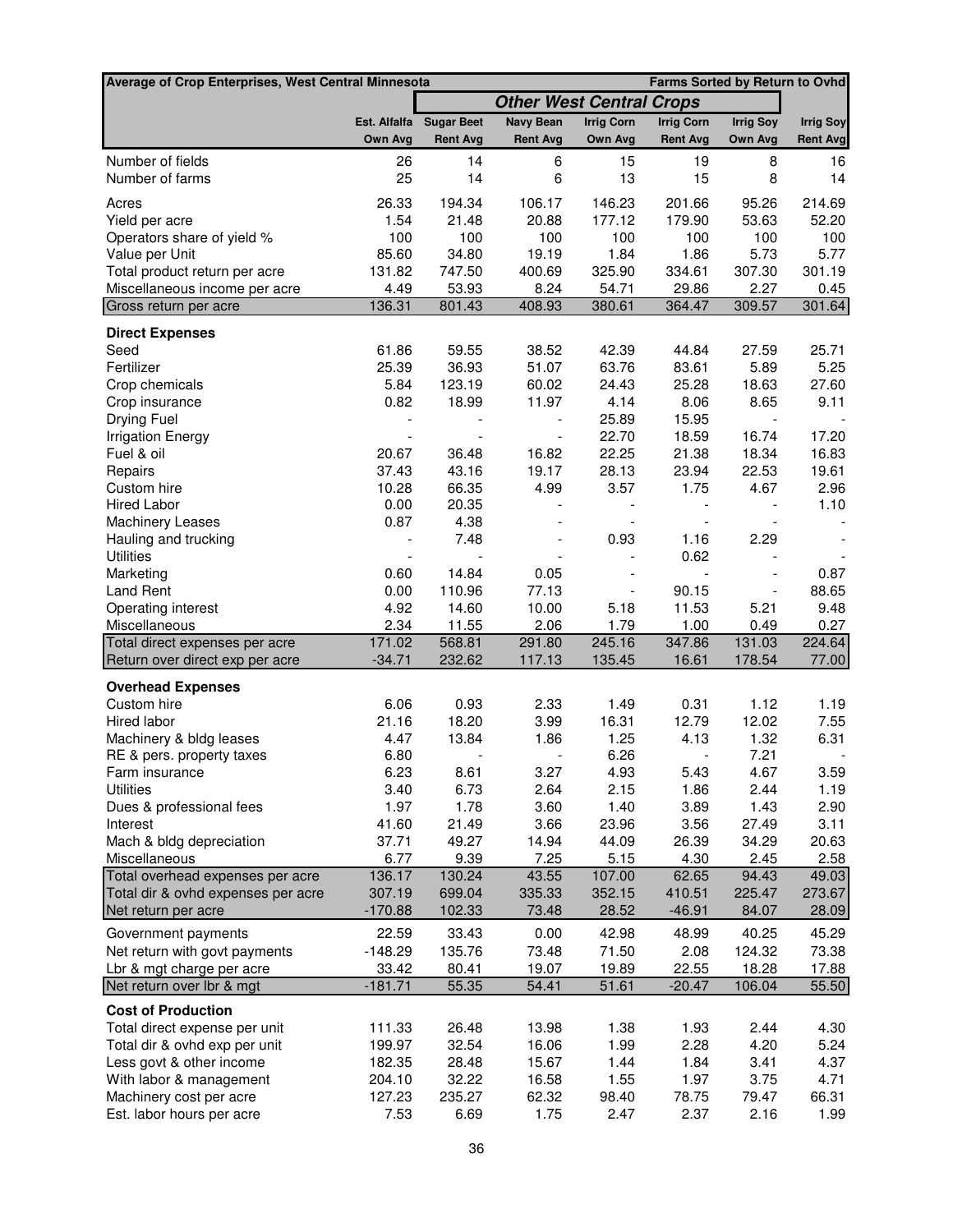| Average of livestock enterprises, Minnesota | Farms Sorted by Return to Ovhd. |                |                 |  |  |  |
|---------------------------------------------|---------------------------------|----------------|-----------------|--|--|--|
|                                             | Hogs, Contractee / pig sp.      |                |                 |  |  |  |
|                                             | <b>All Farms</b>                | <b>Low 20%</b> | <b>High 20%</b> |  |  |  |
| Number of farms                             | 76                              | 15             | 16              |  |  |  |
| Total production (hd)                       | 0                               | 0              | 0               |  |  |  |
| Other income                                | 36.09                           | 29.41          | 39.73           |  |  |  |
| <b>Gross return</b>                         | 36.09                           | 29.41          | 39.73           |  |  |  |
| <b>Direct Expenses</b>                      |                                 |                |                 |  |  |  |
| Supplies                                    | 0.85                            | 1.74           | 0.76            |  |  |  |
| Contract production exp.                    | 1.82                            | 2.15           |                 |  |  |  |
| Fuel & oil                                  | 1.57                            | 1.62           | 1.01            |  |  |  |
| Repairs                                     | 2.67                            | 3.65           | 2.22            |  |  |  |
| Custom hire                                 | 0.24                            | 0.55           | 0.07            |  |  |  |
| Hired labor                                 | 0.14                            | 0.85           | 0.02            |  |  |  |
| Machinery & bldg leases                     | 0.08                            | 0.55           |                 |  |  |  |
| <b>Utilities</b>                            | 0.18                            | 0.68           |                 |  |  |  |
| Operating interest                          | 0.23                            | 0.24           | 0.05            |  |  |  |
| Total direct expenses                       | 7.77                            | 12.02          | 4.14            |  |  |  |
| Return over direct expense                  | 28.32                           | 17.39          | 35.59           |  |  |  |
| <b>Overhead Expenses</b>                    |                                 |                |                 |  |  |  |
| Custom hire                                 | 0.36                            | 0.07           | 0.53            |  |  |  |
| Hired labor                                 | 0.73                            | 0.49           | 0.32            |  |  |  |
| Machinery & bldg leases                     | 0.99                            |                | 2.50            |  |  |  |
| RE & pers. property taxes                   | 0.51                            | 0.61           | 0.53            |  |  |  |
| Farm insurance                              | 1.38                            | 1.50           | 1.07            |  |  |  |
| <b>Utilities</b>                            | 1.74                            | 1.53           | 1.66            |  |  |  |
| Dues & professional fees                    |                                 |                |                 |  |  |  |
| Interest                                    | 6.44                            | 6.85           | 7.31            |  |  |  |
| Mach & bldg depreciation                    | 7.38                            | 5.09           | 8.15            |  |  |  |
| Miscellaneous                               | 0.89                            | 0.81           | 0.98            |  |  |  |
| Total overhead expenses                     | 20.41                           | 17.08          | 23.04           |  |  |  |
| Total dir & ovhd expenses                   | 28.18                           | 29.10          | 27.18           |  |  |  |
| Net return                                  | 7.91                            | 0.31           | 12.55           |  |  |  |
|                                             |                                 |                |                 |  |  |  |
| Labor & management charge                   | 5.25                            | 5.27           | 5.58            |  |  |  |
| Net return over lbr & mgt                   | 2.66                            | $-4.96$        | 6.97            |  |  |  |
| <b>Cost of Production</b>                   |                                 |                |                 |  |  |  |
| Total direct expense per head               |                                 |                |                 |  |  |  |
| Total dir& ovhd expense per head            |                                 |                |                 |  |  |  |
| With labor and management                   |                                 |                |                 |  |  |  |
| With other revenue adjustments              |                                 |                |                 |  |  |  |
| Est. labor hours per unit                   | 0.47                            | 0.55           | 0.43            |  |  |  |
| <b>Other Information</b>                    |                                 |                |                 |  |  |  |
| Number of pigs                              | 5,687                           | 4,073          | 8,069           |  |  |  |
| Pigs per pig space (per year)               | 2.54                            | 2.32           | 2.62            |  |  |  |
| Pigs per 100 sq. ft. (per yr)               | 32.66                           | 30.74          | 33.10           |  |  |  |
| Net return per 100 sq. ft.                  | 101.55                          | 4.15           | 158.4           |  |  |  |
| Net return per labor hour                   | 16.86                           | 0.57           | 29.54           |  |  |  |
| Square feet per pig space                   | 7.79                            | 7.53           | 7.93            |  |  |  |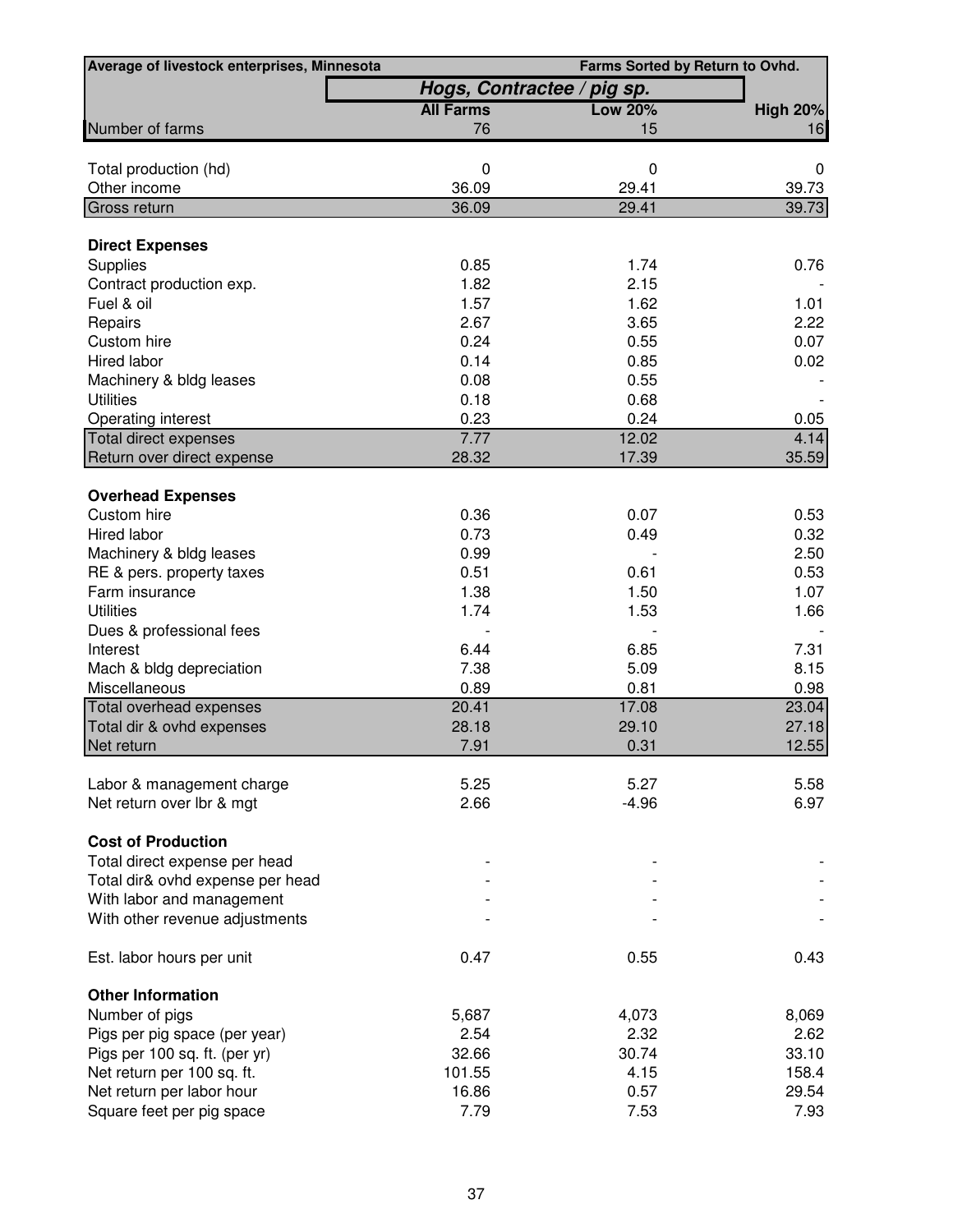| Average of livestock enterprises, Minnesota |         |                                       |                          | Farms Sorted by Return to Ovhd. |         |                 |
|---------------------------------------------|---------|---------------------------------------|--------------------------|---------------------------------|---------|-----------------|
|                                             |         | Hogs, Farrow to Finish / cwt produced |                          |                                 |         |                 |
|                                             |         | <b>All Farms</b>                      |                          | <b>Low 20%</b>                  |         | <b>High 20%</b> |
| Number of farms                             |         | 54                                    |                          | 10                              |         | 11              |
| Raised Hogs sold (lb)                       | 93.16   | 47.09                                 | 96.21                    | 46.51                           | 89.35   | 45.23           |
| Transferred out (lb)                        | 0.92    | 1.10                                  |                          |                                 | 1.01    | 1.28            |
| Cull sales (lb)                             | 4.75    | 1.82                                  | 6.05                     | 2.13                            | 3.91    | 1.36            |
| Butchered (lb)                              | 0.30    | 0.11                                  | 3.01                     | 0.51                            | 0.09    | 0.06            |
| Less purchased (lb)                         | $-1.11$ | $-1.39$                               | $-2.64$                  | $-2.27$                         | $-0.19$ | $-0.31$         |
| Less transferred in (lb)                    | $-0.06$ | $-0.07$                               | $\overline{\phantom{a}}$ | $\overline{\phantom{a}}$        | $-0.02$ | $-0.10$         |
| Inventory change (lb)                       | 2.04    | 0.90                                  | $-2.63$                  | $-5.91$                         | 5.85    | 4.33            |
| Total production (lb)                       | 100.00  | 49.55                                 | 100.00                   | 40.96                           | 100.00  | 51.85           |
| Other income                                |         | 0.03                                  |                          | 1.11                            |         |                 |
| Gross return                                |         | 49.58                                 |                          | 42.07                           |         | 51.85           |
| <b>Direct Expenses</b>                      |         |                                       |                          |                                 |         |                 |
| Corn (bu.)                                  | 3.14    | 5.86                                  | 5.08                     | 9.24                            | 2.84    | 5.28            |
| Complete Ration (lb.)                       | 71.71   | 6.37                                  | 3.33                     | 0.70                            | 43.60   | 3.45            |
| Protein Vit Minerals (lb.)                  | 70.83   | 8.80                                  | 120.34                   | 15.28                           | 79.32   | 10.25           |
| Other feed stuffs                           |         | 1.00                                  |                          | 1.02                            |         | 1.90            |
| <b>Breeding fees</b>                        |         | 0.71                                  |                          | 0.13                            |         | 0.78            |
| Veterinary                                  |         | 1.67                                  |                          | 1.76                            |         | 1.84            |
| Supplies                                    |         | 0.93                                  |                          | 1.47                            |         | 0.66            |
| Fuel & oil                                  |         | 0.65                                  |                          | 1.06                            |         | 0.66            |
| Repairs                                     |         | 1.05                                  |                          | 2.44                            |         | 0.97            |
| Custom hire                                 |         | 1.22                                  |                          | 0.13                            |         | 0.50            |
| Hired labor                                 |         | 0.02                                  |                          | 0.46                            |         |                 |
| Machinery leases                            |         | 0.10                                  |                          | 1.40                            |         | 0.07            |
| Hauling and trucking                        |         | 0.31                                  |                          | 0.42                            |         | 0.14            |
| Marketing                                   |         | 0.26                                  |                          | 0.26                            |         | 0.10            |
| Operating interest                          |         | 0.29                                  |                          | 0.48                            |         | 0.07            |
| <b>Total direct expenses</b>                |         | 29.25                                 |                          | 36.26                           |         | 26.66           |
| Return over direct expense                  |         | 20.33                                 |                          | 5.81                            |         | 25.18           |
|                                             |         |                                       |                          |                                 |         |                 |
| <b>Overhead Expenses</b>                    |         |                                       |                          |                                 |         |                 |
| Hired labor                                 |         | 2.36                                  |                          | 1.07                            |         | 2.83            |
| Machinery leases                            |         | 0.31                                  |                          |                                 |         | 0.71            |
| <b>Building leases</b>                      |         | 1.86                                  |                          |                                 |         | 1.54            |
| Farm insurance                              |         | 0.45                                  |                          | 0.43                            |         | 0.38            |
| <b>Utilities</b>                            |         | 0.68                                  |                          | 1.26                            |         | 0.66            |
| Interest                                    |         | 0.86                                  |                          | 1.17                            |         | 0.61            |
| Mach & bldg depreciation                    |         | 1.50                                  |                          | 1.87                            |         | 1.47            |
| Miscellaneous                               |         | 0.65                                  |                          | 0.83                            |         | 0.41            |
| Total overhead expenses                     |         | 8.66                                  |                          | 6.63                            |         | 8.62            |
| Total dir & ovhd expenses                   |         | 37.92                                 |                          | 42.88                           |         | 35.28           |
| Net return                                  |         | 11.66                                 |                          | $-0.82$                         |         | 16.56           |
| Labor & management charge                   |         | 1.92                                  |                          | 2.61                            |         | 1.41            |
| Net return over lbr & mgt                   |         | 9.74                                  |                          | $-3.43$                         |         | 15.15           |
| <b>Cost of Production</b>                   |         |                                       |                          |                                 |         |                 |
| Total direct expense per cwt.               |         | 29.25                                 |                          | 36.26                           |         | 26.66           |
| Total dir& ovhd expense per cwt.            |         | 37.92                                 |                          | 42.88                           |         | 35.28           |
| With other revenue adjustments              |         | 37.65                                 |                          | 42.20                           |         | 34.19           |
| With labor and management                   |         | 39.58                                 |                          | 44.80                           |         | 35.61           |
|                                             |         |                                       |                          |                                 |         |                 |
| Est. labor hours per unit                   |         | 0.31                                  |                          | 0.45                            |         | 0.3             |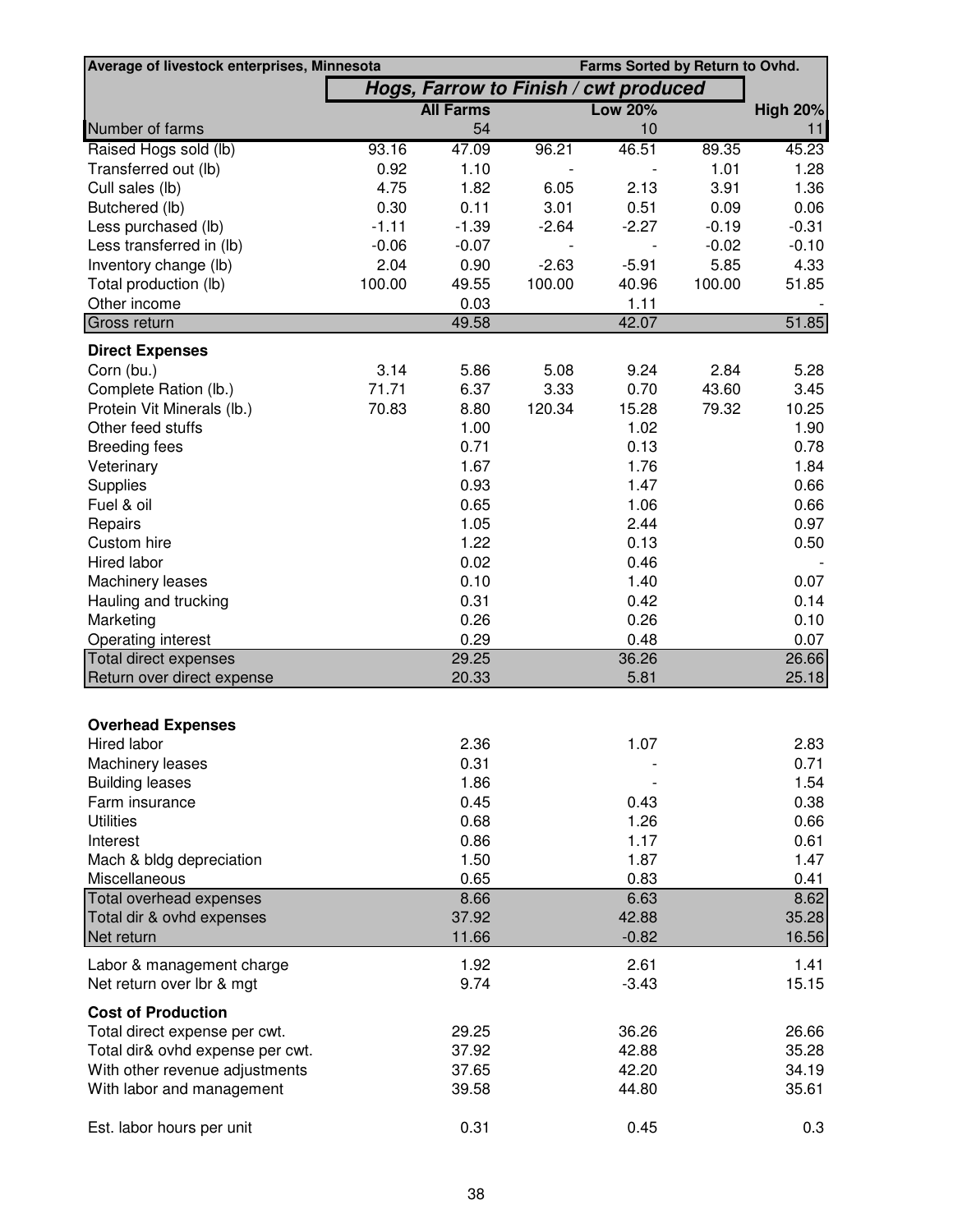| <b>Other Information</b> | <b>Hogs Farrow to Finish</b> |        |        |
|--------------------------|------------------------------|--------|--------|
| Average number of sows   | 273.4                        | 120.6  | 528.3  |
| Litters farrowed         | 551                          | 180    | 1149   |
| Litters per sow          | 2.02                         | 1.49   | 2.17   |
| Litters per crate        | 11.57                        | 6.67   | 13.39  |
| Pigs born per litter     | 10.44                        | 9.41   | 10.69  |
| Pigs weaned per litter   | 9.49                         | 8.14   | 9.78   |
| Pigs weaned per sow      | 18.91                        | 12.13  | 20.90  |
| Number sold per litter   | 8.13                         | 7.05   | 8.00   |
| Lbs of feed / lb of gain | 3.35                         | 4.18   | 3.15   |
| Feed cost / cwt. of gain | 22.03                        | 26.24  | 20.88  |
| Feed cost per litter     | 493.71                       | 479.96 | 475.82 |
| Avg wgt/Raised Hog sold  | 257                          | 250    | 254    |
| Avg price / cwt          | 50.54                        | 48.34  | 50.62  |



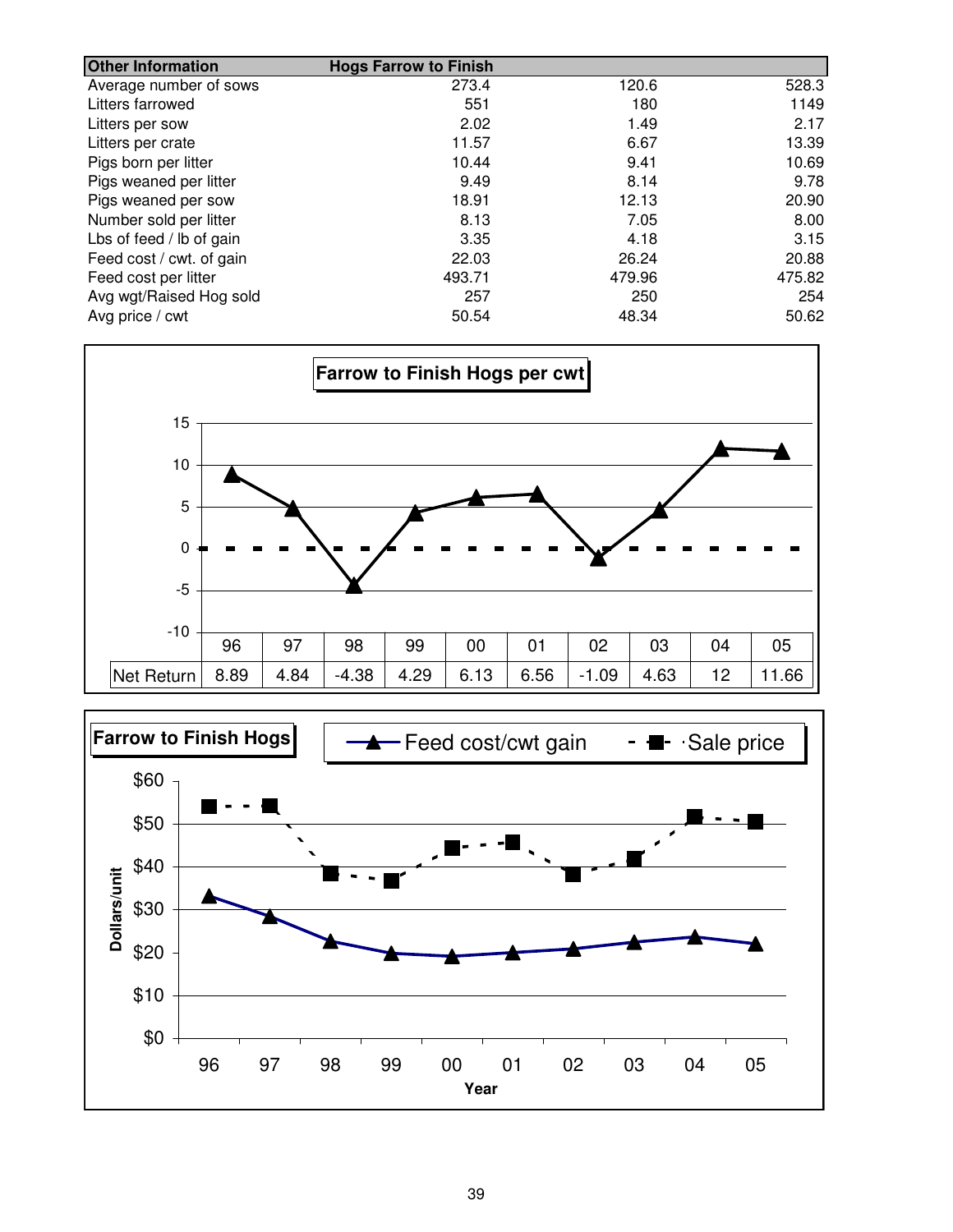| Average of livestock enterprises, Minnesota |         |                  |                          |                  |
|---------------------------------------------|---------|------------------|--------------------------|------------------|
| Hogs, Feeder pig / head                     |         |                  | <b>Hogs, Weaning Pig</b> |                  |
|                                             |         | <b>All Farms</b> |                          | <b>All Farms</b> |
| Number of farms                             |         | 5                |                          | 19               |
| Feeder Pigs sold (hd)                       | 0.93    | 46.45            | 0.51                     | 17.31            |
| Transferred out (hd)                        | 0.07    | 3.13             | 0.49                     | 15.34            |
| Cull sales (hd)                             | 0.03    | 4.84             | 0.02                     | 3.90             |
| Less purchased (hd)                         | $-0.01$ | $-3.41$          | $-0.02$                  | $-3.63$          |
| Less transferred in (hd)                    | $-0.02$ | $-1.72$          | $-0.01$                  | $-0.99$          |
| Inventory change (hd)                       | $-0.08$ | $-1.46$          | 0.01                     | 0.13             |
| Total production (hd)                       | 0.00    | 47.92            | 0.00                     | 32.14            |
| Other income                                |         |                  |                          | 0.06             |
| Gross return                                |         | 47.92            |                          | 32.20            |
| <b>Direct Expenses</b>                      |         |                  |                          |                  |
| Corn (bu.)                                  | 2.47    | 3.60             | 0.91                     | 1.68             |
| Complete Ration (lb.)                       | 2.06    | 0.79             | 51.70                    | 4.44             |
| Creep / Starter (lb.)                       | 5.30    | 1.82             |                          |                  |
| Protein Vit Minerals (lb.)                  | 51.65   | 10.23            | 17.52                    | 2.00             |
| Other feed stuffs                           |         |                  |                          | 0.18             |
| <b>Breeding fees</b>                        |         | 1.27             |                          | 1.85             |
| Veterinary                                  |         | 3.12             |                          | 1.65             |
| Supplies                                    |         | 2.35             |                          | 0.80             |
| Fuel & oil                                  |         | 0.78             |                          | 0.62             |
| Repairs                                     |         | 3.15             |                          | 0.94             |
| Custom hire                                 |         | 0.24             |                          | 0.36             |
| Bedding                                     |         | 0.11             |                          |                  |
| Livestock Lease                             |         |                  |                          | 0.69             |
| <b>Utilities</b>                            |         |                  |                          | 0.35             |
| <b>Hired Labor</b>                          |         |                  |                          | 1.28             |
| Operating interest                          |         | 0.07             |                          | 0.19             |
| Total direct expenses                       |         | 27.53            |                          | 17.02            |
| Return over direct expense                  |         | 20.39            |                          | 15.18            |
| <b>Overhead Expenses</b>                    |         |                  |                          |                  |
| Custom hire                                 |         |                  |                          |                  |
| Hired labor                                 |         | 3.62             |                          | 4.39             |
| Machinery & bldg leases                     |         |                  |                          | 1.45             |
| RE & pers. property taxes                   |         | 0.25             |                          | 0.94             |
| Farm insurance                              |         | 0.84             |                          | 0.51             |
| <b>Utilities</b>                            |         | 1.95             |                          | 0.70             |
| Dues & professional fees                    |         | 0.21             |                          | 0.29             |
| Interest                                    |         | 1.45             |                          | 1.06             |
| Mach & bldg depreciation                    |         | 2.53             |                          | 1.67             |
| Miscellaneous                               |         | 0.38             |                          | 0.33             |
| Total overhead expenses                     |         | 11.23            |                          | 10.41            |
| Total dir & ovhd expenses                   |         | 38.76            |                          | 27.43            |
| Net return                                  |         | 9.17             |                          | 4.78             |
| Labor & management charge                   |         | 3.56             |                          | 1.69             |
| Net return over lbr & mgt                   |         | 5.60             |                          | 3.09             |
|                                             |         |                  |                          |                  |
| <b>Cost of Production</b>                   |         |                  |                          |                  |
| Total direct expense per head               |         | 27.53            |                          | 17.02            |
| Total dir& ovhd expense per head            |         | 38.76            |                          | 27.43            |
| With other revenue adjustments              |         | 36.98            |                          | 27.73            |
| With labor and management                   |         | 40.54            |                          | 29.42            |
| Est. labor hours per unit                   |         | 0.80             |                          | 0.31             |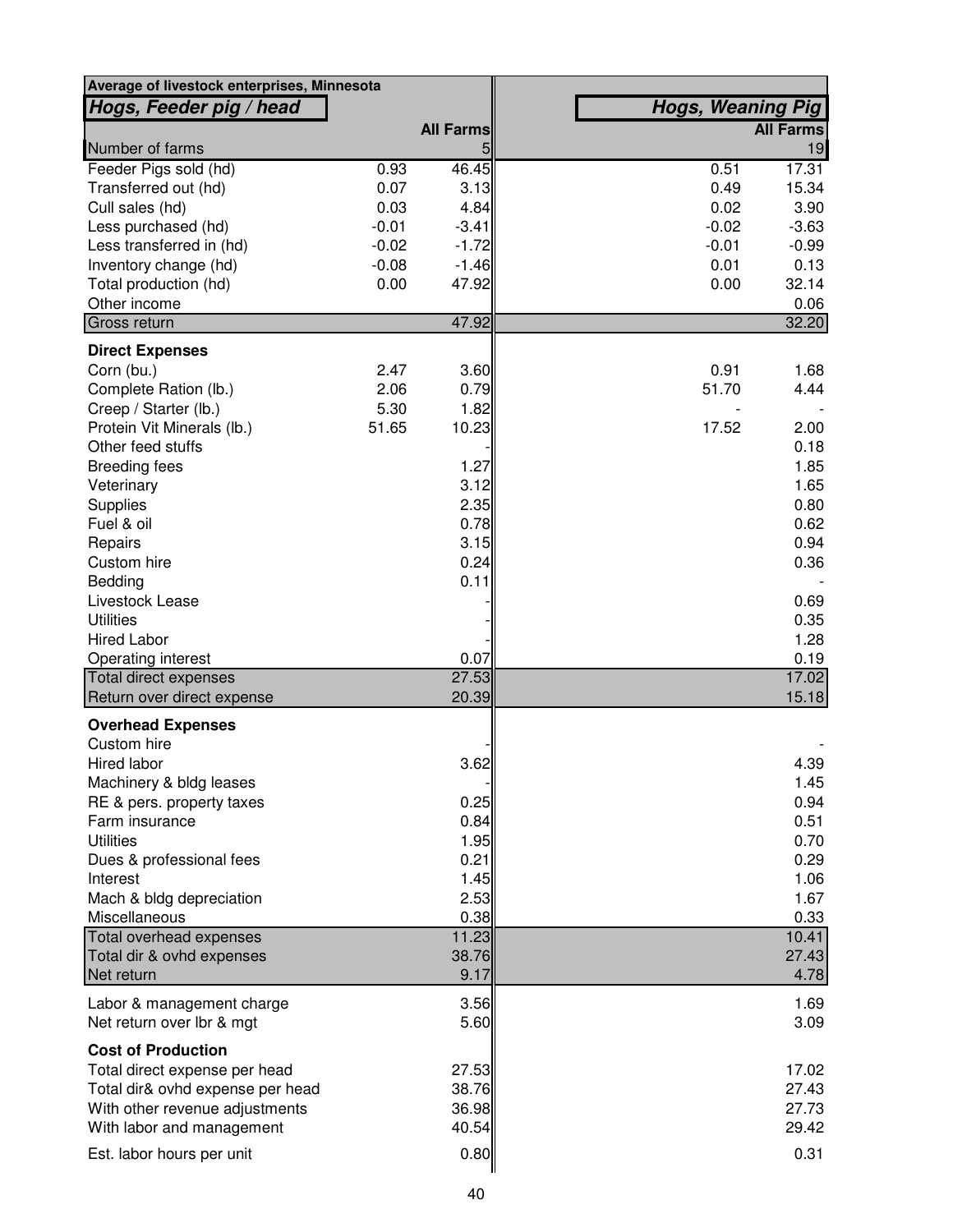| <b>Other Information</b> | <b>Feeder Pig</b> | <b>Weaning Pig</b> |
|--------------------------|-------------------|--------------------|
| Average number of sows   | 206.2             | 975.1              |
| Litters farrowed         | 373               | 2,082              |
| Litters per sow          | 1.81              | 2.14               |
| Litters per crate        | 8.22              | 14.31              |
| Pigs born per litter     | 9.83              | 10.17              |
| Pigs weaned per litter   | 8.91              | 9.40               |
| Pigs weaned per sow      | 16.08             | 19.65              |
| Number sold per litter   | 8.33              | 4.62               |
| Feed cost per litter     | 147.94            | 74.55              |
| Avg wgt/Feeder Pig sold  | 57                | 12                 |
| Avg price / head         | 50.18             | 33.65              |

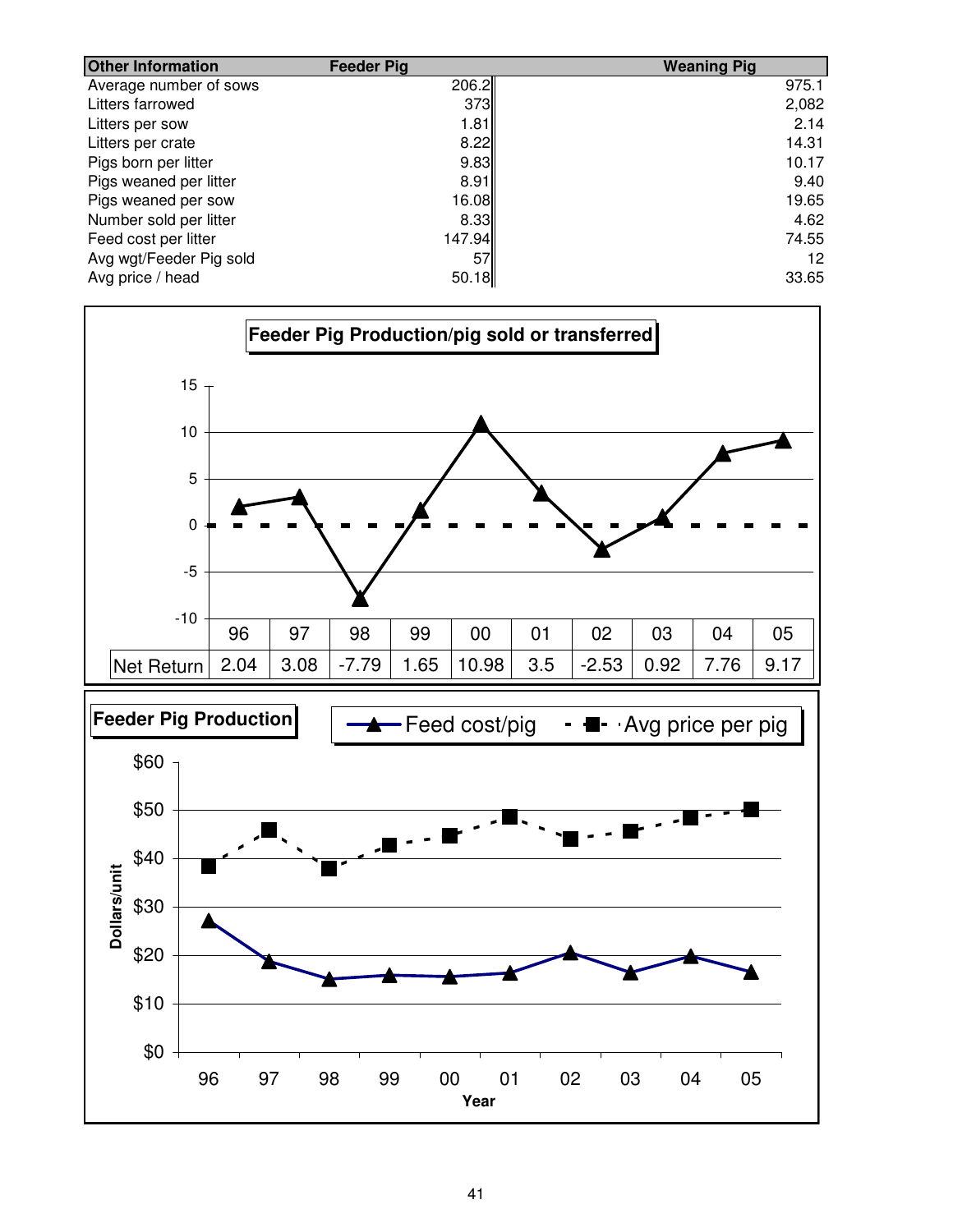| Average of livestock enterprises, Minnesota | Farms Sorted by Return to Ovhd. |                  |                        |                |          |                 |
|---------------------------------------------|---------------------------------|------------------|------------------------|----------------|----------|-----------------|
|                                             |                                 |                  | Hogs, Finishing / cwt. |                |          |                 |
|                                             |                                 | <b>All Farms</b> |                        | <b>Low 20%</b> |          | <b>High 20%</b> |
| Number of farms                             |                                 | 84               |                        | 15             |          | 16              |
|                                             | Quantity                        | Value            | Quantity               | Value          | Quantity | Value           |
| Finish Hogs sold (lb)                       | 112.38                          | 55.41            | 112.61                 | 53.22          | 111.51   | 58.83           |
| Transferred out (lb)                        | 1.20                            | 0.57             |                        |                | 0.88     | 0.78            |
| Cull sales (lb)                             | 0.19                            | 0.07             | 0.23                   | 0.11           |          |                 |
| Butchered (lb)                              | 0.12                            | 0.04             | 0.05                   | 0.02           | 0.13     | 0.06            |
| Less purchased (lb)                         | $-12.64$                        | $-16.29$         | $-10.66$               | $-17.56$       | $-11.92$ | $-10.78$        |
| Less transferred in (lb)                    | $-6.56$                         | $-7.30$          | $-6.14$                | $-8.23$        | $-4.40$  | $-8.87$         |
| Inventory change (lb)                       | 5.31                            | 1.75             | 3.91                   | 1.66           | 3.80     | 2.64            |
| Total production (lb)                       | 100.00                          | 34.24            | 100.00                 | 29.23          | 100.00   | 42.67           |
| Other income                                |                                 | 0.06             |                        | 0.01           |          |                 |
| Gross return                                |                                 | 34.30            |                        | 29.23          |          | 42.67           |
| <b>Direct Expenses</b>                      |                                 |                  |                        |                |          |                 |
| Corn (bu.)                                  | 2.24                            | 4.29             | 2.52                   | 5.11           | 3.24     | 5.95            |
| Complete Ration (lb.)                       | 112.55                          | 7.59             | 99.52                  | 7.20           | 17.50    | 1.11            |
| Protein Vit Minerals (lb.)                  | 42.51                           | 5.24             | 41.03                  | 6.05           | 74.47    | 9.26            |
| Other feed stuffs                           |                                 | 0.22             |                        |                |          | 0.45            |
| Veterinary                                  |                                 | 0.43             |                        | 0.44           |          | 0.14            |
| Supplies                                    |                                 | 0.22             |                        | 0.10           |          | 0.39            |
| Contract production exp.                    |                                 | 2.02             |                        | 4.18           |          | 1.85            |
| Fuel & oil                                  |                                 | 0.31             |                        | 0.40           |          | 0.46            |
| Repairs                                     |                                 | 0.57             |                        | 0.45           |          | 0.64            |
| Custom hire                                 |                                 | 0.92             |                        | 0.05           |          | 0.02            |
| Hired labor                                 |                                 | 0.12             |                        | 0.34           |          |                 |
| <b>Utilities</b>                            |                                 | 0.09             |                        | 0.26           |          | 0.13            |
| Hauling and trucking                        |                                 | 0.30             |                        | 0.01           |          | 0.40            |
| Marketing                                   |                                 | 0.79             |                        | 0.21           |          | 1.44            |
| Operating interest                          |                                 | 0.43             |                        | 0.48           |          | 0.26            |
| Total direct expenses                       |                                 | 23.56            |                        | 25.30          |          | 22.50           |
| Return over direct expense                  |                                 | 10.74            |                        | 3.93           |          | 20.16           |
| <b>Overhead Expenses</b>                    |                                 |                  |                        |                |          |                 |
| Hired labor                                 |                                 | 0.36             |                        | 0.05           |          | 1.27            |
| Machinery leases                            |                                 | 0.19             |                        |                |          | 0.27            |
| <b>Building leases</b>                      |                                 | 0.31             |                        |                |          | 0.04            |
| Farm insurance                              |                                 | 0.24             |                        | 0.20           |          | 0.41            |
| <b>Utilities</b>                            |                                 | 0.26             |                        | 0.19           |          | 0.31            |
| Interest                                    |                                 | 0.43             |                        | 0.40           |          | 0.65            |
| Mach & bldg depreciation                    |                                 | 0.68             |                        | 0.97           |          | 0.98            |
| Miscellaneous                               |                                 | 0.42             |                        | 0.31           |          | 0.51            |
| Total overhead expenses                     |                                 | 2.90             |                        | 2.13           |          | 4.42            |
| Total dir & ovhd expenses                   |                                 | 26.46            |                        | 27.43          |          | 26.93           |
| Net return                                  |                                 | 7.84             |                        | 1.80           |          | 15.74           |
| Labor & management charge                   |                                 | 1.30             |                        | 1.14           |          | 1.68            |
| Net return over lbr & mgt                   |                                 | 6.55             |                        | 0.67           |          | 14.06           |
| <b>Cost of Production</b>                   |                                 |                  |                        |                |          |                 |
| Total direct expense per cwt.               |                                 | 39.88            |                        | 43.78          |          | 35.10           |
| Total dir& ovhd expense per cwt.            |                                 | 42.43            |                        | 45.67          |          | 39.04           |
| With other revenue adjustments              |                                 | 42.37            |                        | 45.66          |          | 39.04           |
| With labor and management                   |                                 | 43.52            |                        | 46.67          |          | 40.53           |
|                                             |                                 |                  |                        |                |          |                 |
| Est. labor hours per unit                   |                                 | 0.10             |                        | 0.11           |          | 0.09            |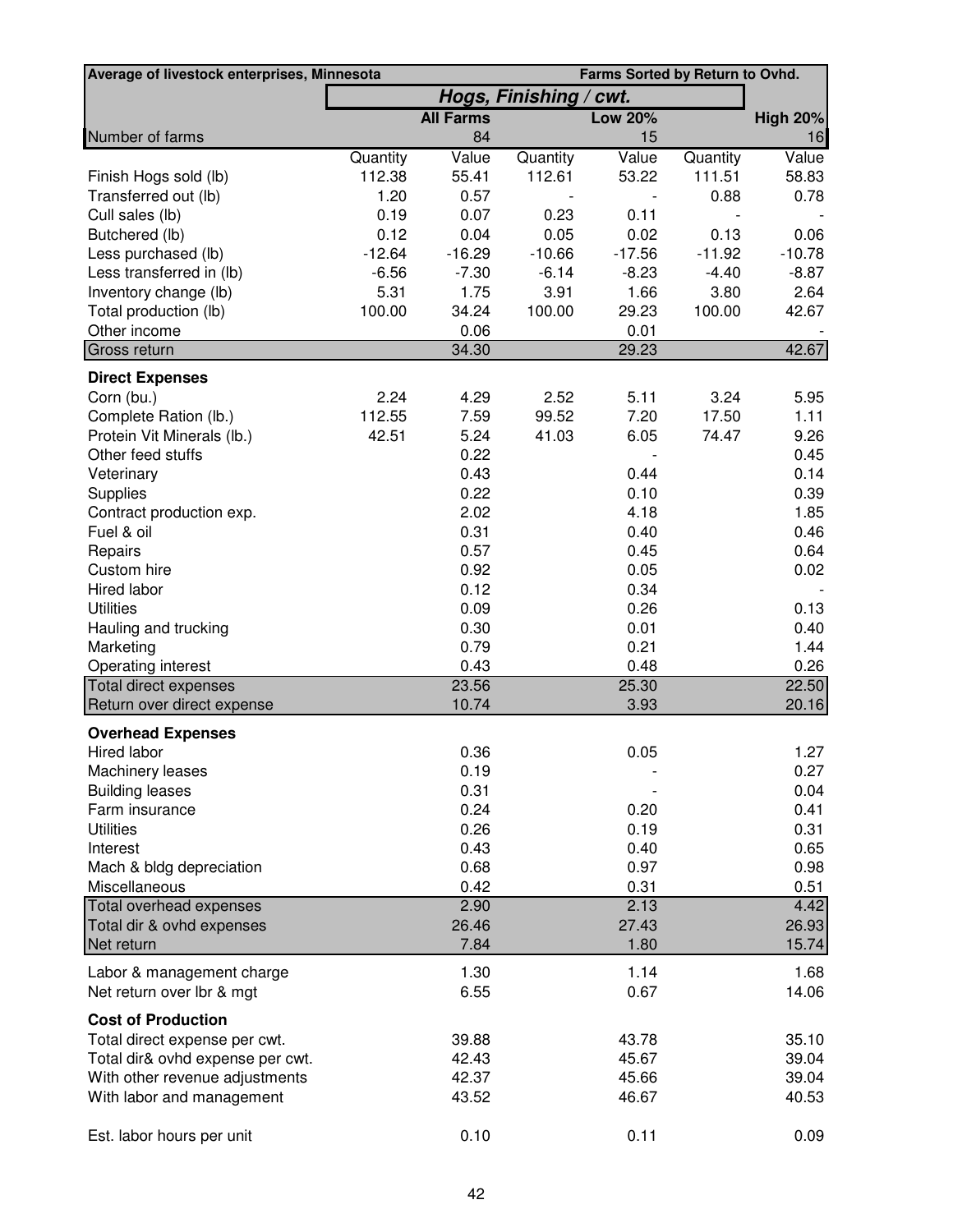| <b>Other Information</b>  | <b>Finishing Hogs</b> |       |       |
|---------------------------|-----------------------|-------|-------|
| No. purchased or trans in | 6,016                 | 5,258 | 4,834 |
| Number sold or trans out  | 5,478                 | 4,721 | 4,587 |
| Percentage death loss     | 2.9                   | 3.8   | 2.1   |
| Avg. daily gain (lbs)     | 1.59                  | 1.51  | 1.67  |
| Lbs of conc / lb of gain  | 2.84                  | 2.82  | 2.81  |
| Lbs of feed / lb of gain  | 2.84                  | 2.82  | 2.81  |
| Feed cost per cwt of gain | 17.34                 | 18.37 | 16.77 |
| Feed cost per head        | 39.13                 | 40.84 | 40.22 |
| Average purchase weight   | 38                    | 29    | 53    |
| Average sales weight      | 260                   | 243   | 267   |
| Avg purch price / head    | 49.30                 | 48.56 | 47.50 |
| Avg sales price / cwt     | 49.30                 | 47.26 | 52.76 |



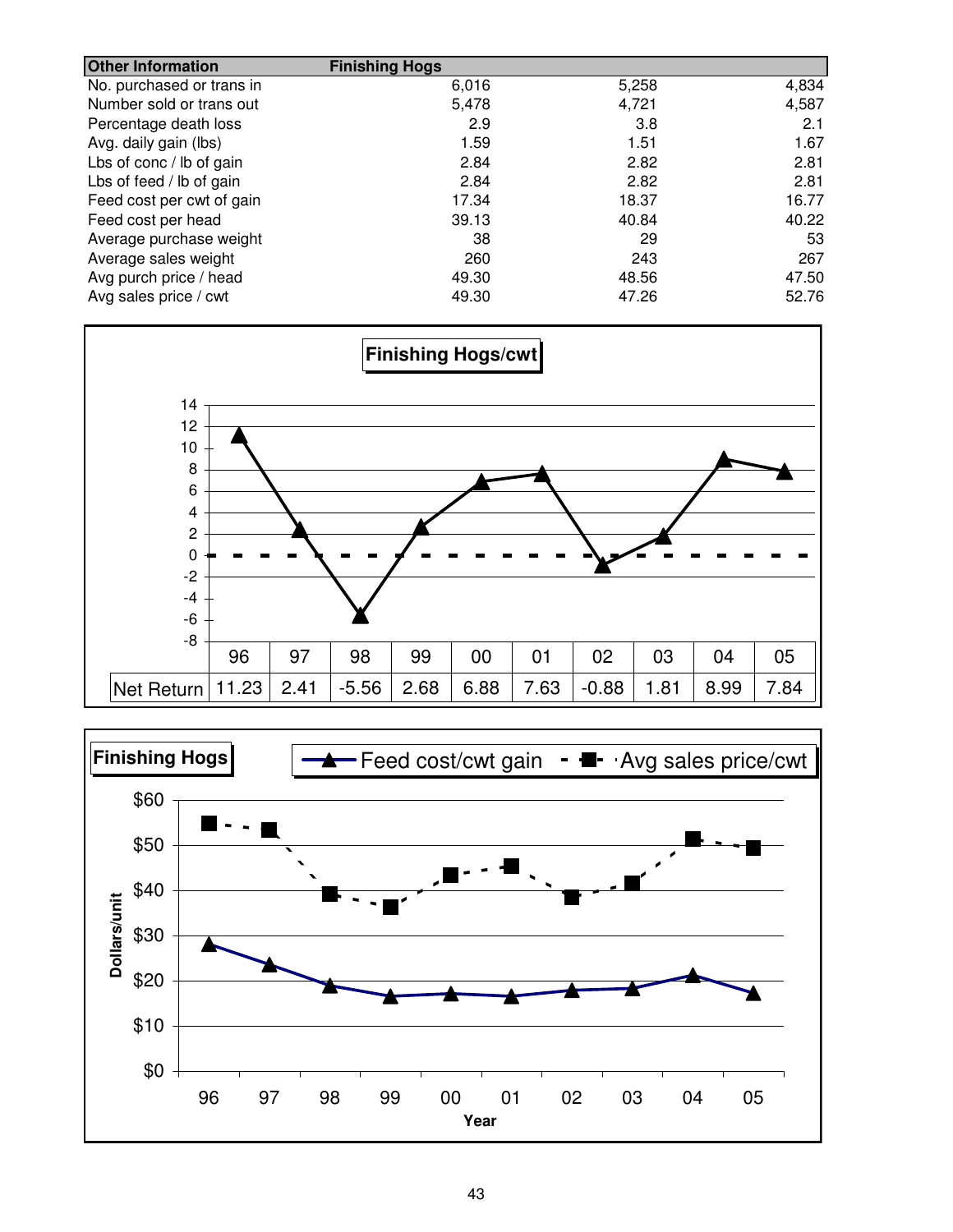| Average of livestock enterprises, Minnesota                |                |                                |                | Farms Sorted by Return to Ovhd. |                |                 |
|------------------------------------------------------------|----------------|--------------------------------|----------------|---------------------------------|----------------|-----------------|
|                                                            |                | Hogs, Weaning to Finish / cwt. |                |                                 |                |                 |
|                                                            |                | <b>All Farms</b>               |                | <b>Low 20%</b>                  |                | <b>High 20%</b> |
| Number of farms                                            |                | 37                             |                | 7                               |                | 8               |
|                                                            | Quantity       | Value                          | Quantity       | Value                           | Quantity       | Value           |
| Wean-Fin Pig sold (lb)                                     | 106.01<br>0.26 | 53.36<br>0.20                  | 108.94<br>1.22 | 52.05<br>0.73                   | 106.13<br>0.05 | 56.03<br>0.02   |
| Transferred out (lb)<br>Cull sales (lb)                    | 0.02           | 0.00                           |                |                                 |                |                 |
| Butchered (lb)                                             | 0.04           | 0.06                           | 0.02           | 0.01                            |                |                 |
| Less purchased (lb)                                        | $-6.55$        | $-15.78$                       | $-6.80$        | $-20.04$                        | $-6.83$        | $-15.34$        |
| Less transferred in (lb)                                   | $-0.46$        | $-1.16$                        | $-0.15$        | $-0.36$                         | $-0.08$        | $-0.08$         |
| Inventory change (lb)                                      | 0.68           | $-0.13$                        | $-3.24$        | $-0.73$                         | 0.74           | 0.03            |
| Total production (lb)                                      | 100.00         | 36.55                          | 100.00         | 31.64                           | 100.00         | 40.65           |
| Other income                                               |                | 0.12                           |                | 0.10                            |                |                 |
| Gross return                                               |                | 36.67                          |                | 31.74                           |                | 40.65           |
|                                                            |                |                                |                |                                 |                |                 |
| <b>Direct Expenses</b>                                     |                |                                |                |                                 |                |                 |
| Corn (bu.)                                                 | 2.22           | 4.10                           | 1.49           | 2.71                            | 1.91           | 3.63            |
| Complete Ration (lb.)                                      | 124.33         | 8.79                           | 185.03         | 12.24                           | 129.19         | 9.20            |
| Protein Vit Minerals (lb.)                                 | 36.73          | 4.90                           | 26.14          | 4.13                            | 37.50          | 4.15            |
| Other feed stuffs                                          |                | 0.06                           |                | 0.09                            |                | 0.08            |
| Veterinary                                                 |                | 0.71                           |                | 0.60                            |                | 0.81            |
| Supplies                                                   |                | 0.62                           |                | 0.24                            |                | 1.20            |
| Contract production exp.                                   |                | 1.26                           |                | 5.21                            |                |                 |
| Fuel & oil                                                 |                | 0.60                           |                | 0.24                            |                | 0.59            |
| Repairs                                                    |                | 0.69                           |                | 0.40                            |                | 0.82            |
| Custom hire                                                |                | 0.33                           |                | 0.29                            |                | 0.34            |
| Hired labor                                                |                | 0.28                           |                | 0.23                            |                | 0.78            |
| Livestock leases                                           |                | 0.04                           |                | 0.21                            |                |                 |
| Hauling and trucking                                       |                | 0.31                           |                | 0.84                            |                | 0.09            |
| Marketing                                                  |                | 0.42                           |                | 0.37                            |                | 0.12            |
| Operating interest                                         |                | 0.27                           |                | 0.34                            |                | 0.13            |
| <b>Total direct expenses</b><br>Return over direct expense |                | 23.39<br>13.28                 |                | 28.14<br>3.61                   |                | 21.95<br>18.70  |
|                                                            |                |                                |                |                                 |                |                 |
| <b>Overhead Expenses</b><br><b>Hired labor</b>             |                | 0.99                           |                | 0.88                            |                | 0.81            |
| Machinery leases                                           |                | 0.34                           |                | 0.09                            |                | 0.70            |
| <b>Building leases</b>                                     |                | 2.12                           |                | 0.35                            |                | 2.89            |
| Farm insurance                                             |                | 0.31                           |                | 0.13                            |                | 0.36            |
| <b>Utilities</b>                                           |                | 0.43                           |                | 0.42                            |                | 0.47            |
| Interest                                                   |                | 0.53                           |                | 0.84                            |                | 0.20            |
| Mach & bldg depreciation                                   |                | 0.92                           |                | 0.52                            |                | 0.92            |
| Miscellaneous                                              |                | 0.49                           |                | 0.30                            |                | 0.64            |
| Total overhead expenses                                    |                | 6.13                           |                | 3.53                            |                | 6.98            |
| Total dir & ovhd expenses                                  |                | 29.51                          |                | 31.66                           |                | 28.94           |
| Net return                                                 |                | 7.16                           |                | 0.08                            |                | 11.71           |
|                                                            |                |                                |                |                                 |                |                 |
| Labor & management charge                                  |                | 1.28                           |                | 1.20                            |                | 1.07            |
| Net return over lbr & mgt                                  |                | 5.88                           |                | $-1.12$                         |                | 10.65           |
| <b>Cost of Production</b>                                  |                |                                |                |                                 |                |                 |
| Total direct expense per cwt.                              |                | 38.01                          |                | 44.72                           |                | 35.18           |
| Total dir& ovhd expense per cwt.                           |                | 43.78                          |                | 47.92                           |                | 41.76           |
| With other revenue adjustments                             |                | 43.66                          |                | 47.83                           |                | 41.76           |
| With labor and management                                  |                | 44.87                          |                | 48.92                           |                | 42.76           |
|                                                            |                |                                |                |                                 |                |                 |
| Est. labor hours per unit                                  |                | 0.13                           |                | 0.13                            |                | 0.13            |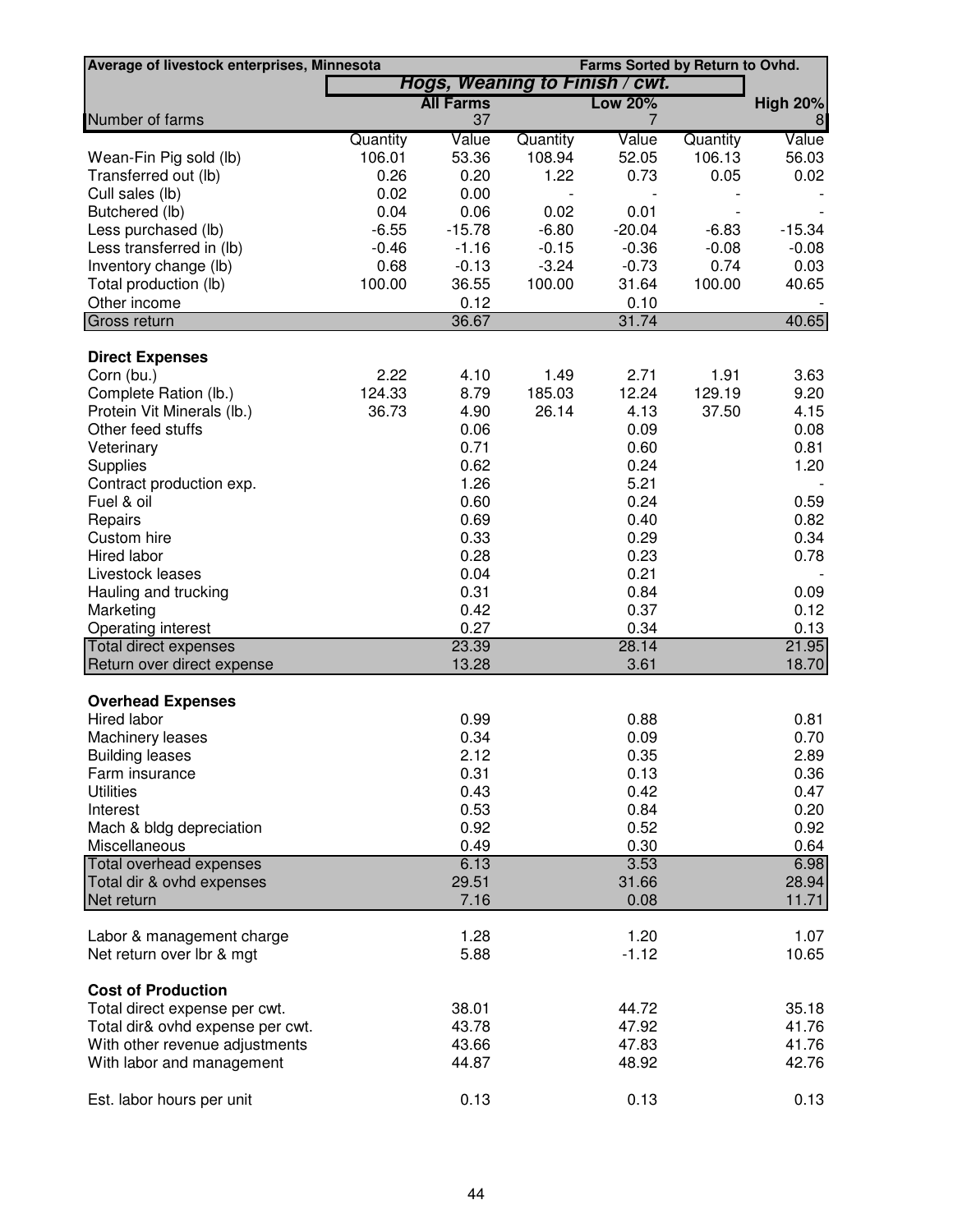| <b>Other Information</b>  | <b>Hogs, Weaning to Finish</b> |        |        |
|---------------------------|--------------------------------|--------|--------|
| No. purchased or trans in | 8,909                          | 10,542 | 11,387 |
| Number sold or trans out  | 7,981                          | 8,514  | 10,597 |
| Percentage death loss     | 6.2                            | 10.2   | 5.4    |
| Avg. daily gain (lbs)     | 1.36                           | 1.26   | 1.56   |
| Lbs of conc / lb of gain  | 2.86                           | 2.95   | 2.75   |
| Lbs of feed / lb of gain  | 2.86                           | 2.95   | 2.75   |
| Feed cost per cwt of gain | 17.86                          | 19.18  | 17.07  |
| Feed cost per head        | 44.57                          | 47.52  | 43.09  |
| Average purchase weight   | 15                             | 13     | 16     |
| Average sales weight      | 260                            | 259    | 255    |
| Avg purch price / head    | 37.03                          | 37.03  | 34.82  |
| Avg sales price / cwt     | 50.33                          | 47.77  | 52.79  |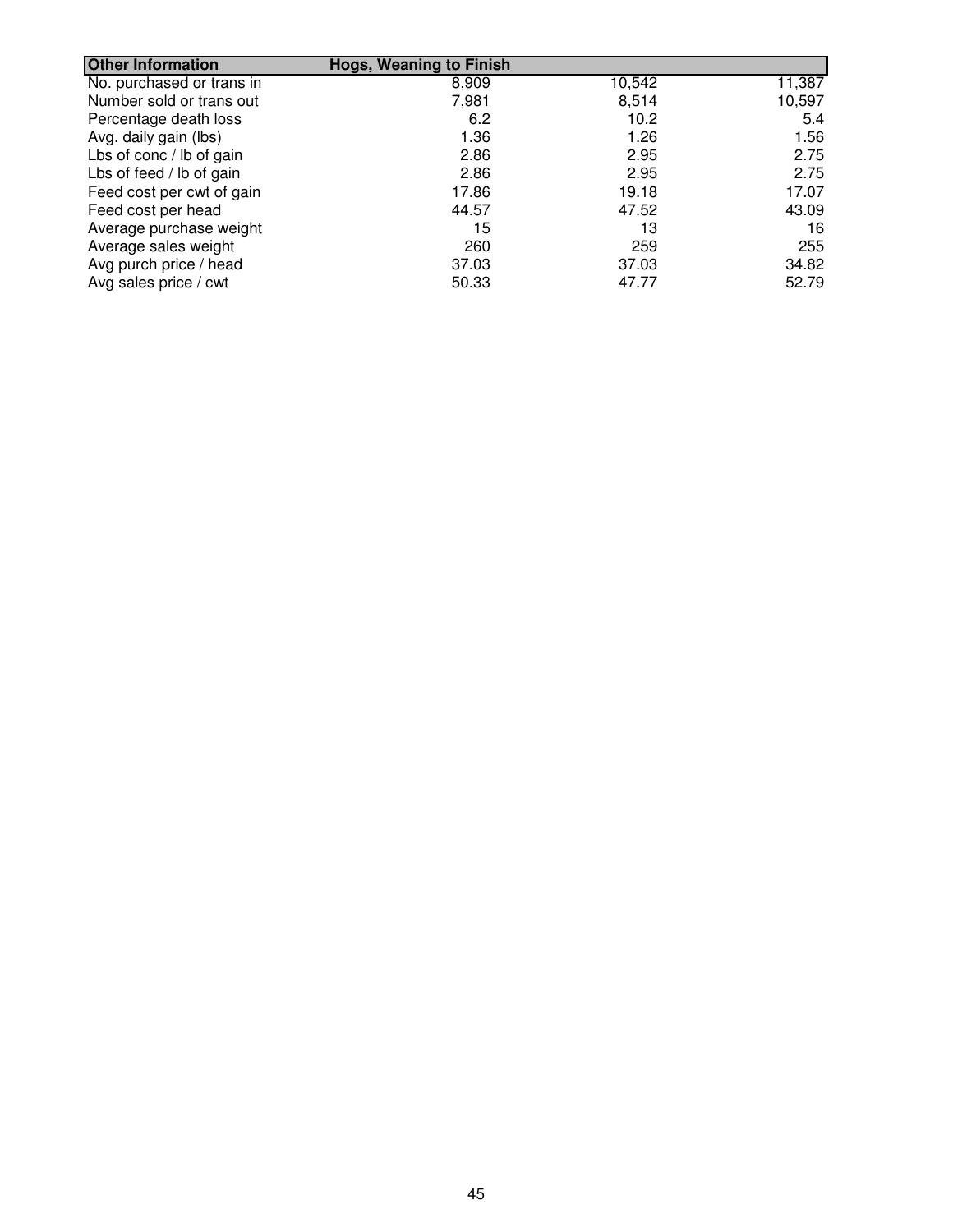| Average of livestock enterprises, Minnesota |                    |                   |                                   |                    | <b>Farms Sorted by Size of Operation</b> |                    |
|---------------------------------------------|--------------------|-------------------|-----------------------------------|--------------------|------------------------------------------|--------------------|
|                                             |                    |                   | Dairy, by Size of Operation / cow |                    |                                          |                    |
|                                             | <b>All Farms</b>   | Over 50           | $51 - 100$                        | 101-200            | 201-500                                  | Over 500           |
| Number of farms                             | 560                | 135               | 236                               | 120                | 57                                       | 12                 |
| Gross return                                | 3170.57            | 2489.29           | 2892.12                           | 3104.14            | 3445.20                                  | 3637.41            |
|                                             |                    |                   |                                   |                    |                                          |                    |
| <b>Direct Expenses</b><br>Corn              | 136.70             | 126.10            | 142.59                            | 149.51             | 127.13                                   | 127.00             |
| Corn Silage                                 | 141.57             | 116.77            | 129.21                            | 131.81             | 156.88                                   | 165.62             |
| Hay, Alfalfa                                | 139.68             | 217.32            | 173.96                            | 154.68             | 113.88                                   | 59.11              |
| Hay, Grass & Other                          | 15.67              | 34.79             | 17.44                             | 20.01              | 4.79                                     | 14.67              |
| Haylage, Alfalfa                            | 111.05             | 62.49             | 105.53                            | 107.46             | 111.63                                   | 151.62             |
| <b>Complete Ration</b>                      | 155.96             | 94.58             | 118.52                            | 155.75             | 239.76                                   | 102.40             |
| <b>Protein Vit Minerals</b>                 | 386.71             | 280.19            | 331.31                            | 373.21             | 385.15                                   | 566.77             |
| Cottonseed                                  | 14.84              | 2.38              | 2.64                              | 12.66              | 19.98                                    | 37.34              |
| Other feed stuffs                           | 29.86              | 37.15             | 42.25                             | 35.45              | 16.81                                    | 18.20              |
| <b>Breeding fees</b>                        | 36.03              | 34.99             | 37.96                             | 33.40              | 39.18                                    | 32.04              |
| Veterinary                                  | 107.20             | 82.56             | 89.66                             | 104.52             | 119.11                                   | 134.08             |
| <b>BST</b>                                  | 29.33              | 9.23              | 11.02                             | 18.55              | 43.04                                    | 66.02              |
| Supplies                                    | 114.02             | 118.87            | 120.63                            | 110.07             | 113.20                                   | 108.19             |
| <b>DHIA</b>                                 | 15.27              | 16.90             | 17.15                             | 16.37              | 15.52                                    | 8.75               |
| Contract production exp.                    | $5.12 -$           |                   | 0.80                              | 2.31               | 3.94                                     | 22.46              |
| Fuel & oil                                  | 60.54              | 50.67             | 54.16                             | 60.01              | 71.20                                    | 58.53              |
| Repairs                                     | 118.73             | 107.98            | 122.37                            | 119.86             | 115.53                                   | 121.85             |
| Custom hire                                 | 22.62              | 13.81             | 14.30                             | 17.92              | 26.77                                    | 42.53              |
| Hauling and trucking                        | 37.64              | 52.45             | 40.05                             | 32.33              | 34.14                                    | 41.14              |
| Marketing                                   | 39.85              | 34.12             | 36.43                             | 36.53              | 37.32                                    | 59.26              |
| Bedding                                     | 42.79              | 13.94             | 30.74                             | 41.96              | 52.62                                    | 62.86              |
| Operating interest                          | 15.92              | 11.04             | 9.32                              | 13.63              | 22.25                                    | 22.57              |
| Total direct expenses                       | 1793.69<br>1376.89 | 1518.33<br>970.96 | 1648.02                           | 1752.21<br>1351.93 | 1878.76                                  | 2113.14<br>1524.27 |
| Return over direct expense                  |                    |                   | 1244.10                           |                    | 1566.44                                  |                    |
| <b>Overhead Expenses</b>                    |                    |                   |                                   |                    |                                          |                    |
| <b>Custom hire</b>                          | 20.77              | 7.87              | 12.23                             | 17.76              | 25.73                                    | 38.85              |
| Hired labor                                 | 258.68             | 38.33             | 118.47                            | 224.15             | 397.42                                   | 429.83             |
| Machinery leases                            | 18.97              | 5.85              | 13.13                             | 13.36              | 21.12                                    | 42.09              |
| <b>Building leases</b>                      | 19.65              | 6.59              | 9.12                              | 21.05              | 38.89                                    | 7.65               |
| Farm insurance                              | 34.72              | 36.87             | 35.27                             | 34.41              | 37.70                                    | 27.75              |
| <b>Utilities</b>                            | 66.01              | 76.68             | 77.66                             | 63.64              | 60.19                                    | 54.57              |
| Dues & professional fees                    | 10.66              | 5.91              | 7.15                              | 8.17               | 12.21                                    | 20.85              |
| Interest                                    | 109.06             | 91.13             | 98.35                             | 110.74             | 115.69                                   | 122.37             |
| Mach & bldg depreciation                    | 132.75             | 95.53             | 114.94                            | 148.99             | 155.05                                   | 114.97             |
| Miscellaneous                               | 41.71              | 44.77             | 47.77                             | 38.10              | 41.54                                    | 36.07              |
| Total overhead expenses                     | 696.38             | 409.54            | 534.09<br>2182.11                 | 676.18             | 896.62                                   | 804.89             |
| Total dir & ovhd expenses<br>Net return     | 2490.07<br>680.51  | 1927.87<br>561.42 | 710.01                            | 2428.39<br>675.76  | 2775.38<br>669.82                        | 2918.03<br>719.38  |
|                                             |                    |                   |                                   |                    |                                          |                    |
| Labor & management charge                   | 203.57             | 304.10            | 264.58                            | 206.13             | 159.37                                   | 118.96             |
| Net return over lbr & mgt                   | 476.94             | 257.31            | 445.43                            | 469.63             | 510.45                                   | 600.42             |
| <b>Cost of Production</b>                   |                    |                   |                                   |                    |                                          |                    |
| Total direct expense per cwt.               | 8.69               | 9.01              | 8.70                              | 8.65               | 8.45                                     | 9.02               |
| Total dir& ovhd expense per cwt.            | 12.06              | 11.44             | 11.51                             | 11.99              | 12.48                                    | 12.45              |
| With other revenue adjustments              | 12.40              | 11.84             | 11.68                             | 12.31              | 12.88                                    | 12.95              |
| With labor and management                   | 13.39              | 13.65             | 13.08                             | 13.33              | 13.59                                    | 13.46              |
| Est. labor hours per unit                   | 40.53              | 45.92             | 42.28                             | 37.74              | 39.15                                    | 42.01              |
|                                             |                    |                   |                                   |                    |                                          |                    |
| <b>Other Information</b>                    |                    |                   |                                   |                    |                                          |                    |
| Avg. number of Cows                         | 117<br>20652       | 38<br>16859       | 71<br>18954                       | 139<br>20261       | 306                                      | 800                |
| Milk produced per Cow                       | 25.5               | 20.9              | 24.3                              | 26.2               | 22246<br>25.3                            | 23432<br>29.3      |
| Culling percentage<br>Turnover rate         | 33.6               | 31.7              | 32.3                              | 35.0               | 32.8                                     | 36.1               |
| Percent of barn capacity                    | 104.2              | 88.5              | 104.2                             | 104.3              | 105.0                                    | 113.0              |
| Lbs. milk/lb grain & conc.                  | 2.3                | 2.1               | 2.3                               | 2.4                | 2.3                                      | 2.2                |
| Feed cost per cwt of milk                   | 5.5                | 5.8               | 5.6                               | 5.6                | 5.3                                      | 5.3                |
| Feed cost per Cow                           | 1132               | 972               | 1063                              | 1141               | 1176                                     | 1243               |
| Avg. milk price per cwt.                    | 15.70              | 15.19             | 15.44                             | 15.65              | 15.89                                    | 16.02              |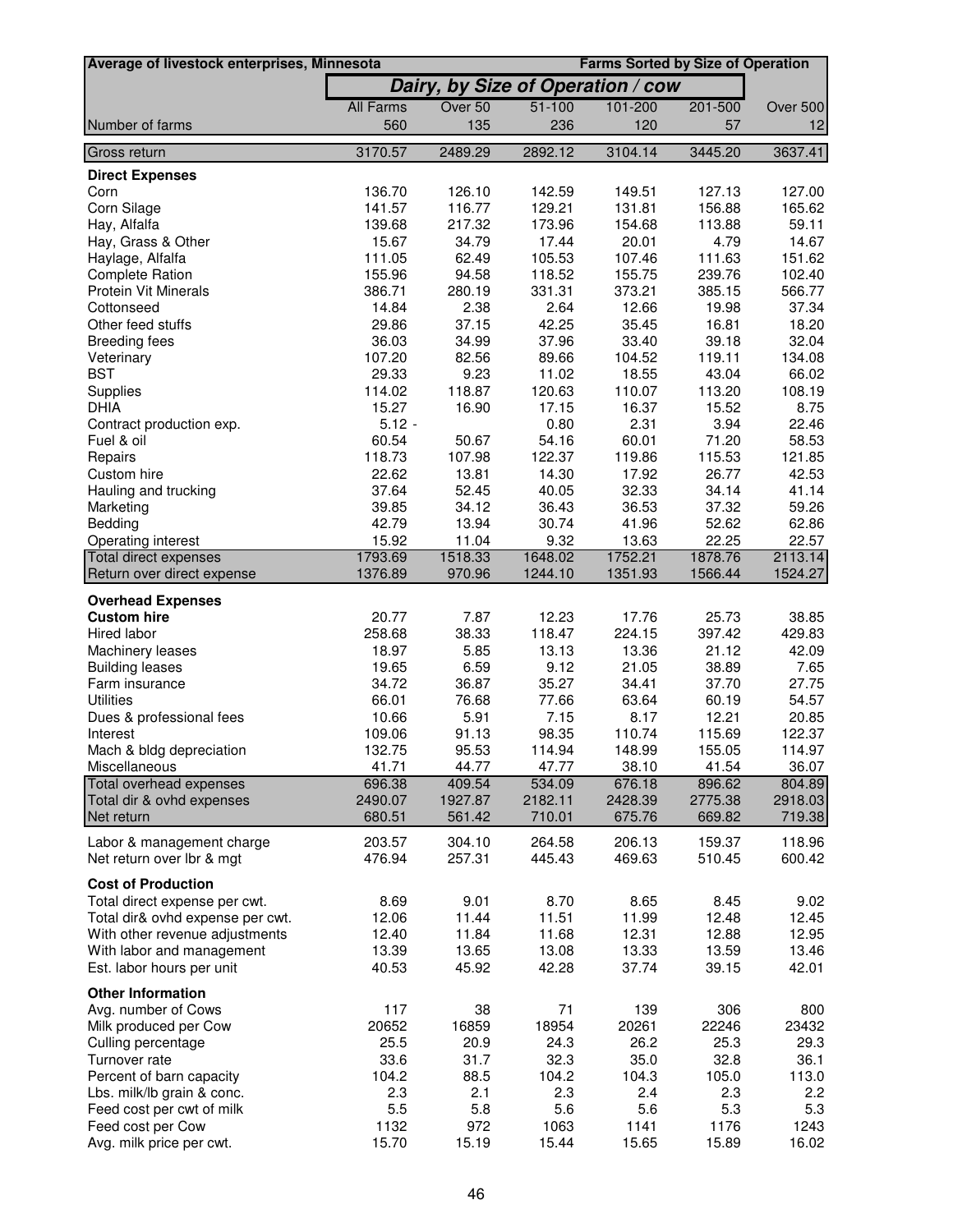| Average of livestock enterprises, Minnesota |           |                  |                            |                | Farms Sorted by Return to Ovhd. |                 |
|---------------------------------------------|-----------|------------------|----------------------------|----------------|---------------------------------|-----------------|
| (Note: The # of herds that in "Dairy"       |           |                  | Dairy & Rep. Heifers / cow |                |                                 |                 |
| differ from "Dairy and replacement" ---     |           | <b>All Farms</b> |                            | <b>Low 20%</b> |                                 | <b>High 20%</b> |
| the results may vary slightly)              | # farms   | 407              |                            | 81             |                                 | 82              |
| Gross return                                |           | 3,589.49         |                            | 2,546.61       |                                 | 4,165.81        |
| <b>Direct Expenses</b>                      |           |                  |                            |                |                                 |                 |
| Corn (bu.)                                  | 81.94     | 153.92           | 73.36                      | 137.71         | 77.88                           | 144.87          |
| Corn Silage (lb.)                           | 19,843.80 | 181.18           | 18,725.10                  | 179.3          | 20,841.48                       | 186.17          |
| Hay, Alfalfa (lb.)                          | 4,374.01  | 177.63           | 5,542.40                   | 225.4          | 3,111.51                        | 143.8           |
| Hay, Grass & Other (lb.)                    | 1,097.92  | 31.62            | 2,475.77                   | 79.76          | 695.01                          | 18.07           |
| Haylage, Alfalfa (lb.)                      | 6,450.16  | 139.01           | 5,379.08                   | 117.74         | 6,094.04                        | 131.47          |
| Complete Ration (lb.)                       | 1,559.06  | 139.07           | 1,572.29                   | 168.67         | 2,304.44                        | 157.67          |
| Protein Vit Minerals (lb.)                  | 3,502.60  | 457.38           | 2,085.64                   | 300.7          | 4,689.98                        | 511.12          |
| Other feed stuffs                           |           | 75.61            |                            | 86.64          |                                 | 53.00           |
| <b>Breeding fees</b>                        |           | 41.71            |                            | 28.81          |                                 | 46.21           |
| Veterinary                                  |           | 114.57           |                            | 81.58          |                                 | 121.10          |
| <b>BST</b>                                  |           | 27.29<br>130.85  |                            | 7.08<br>147.90 |                                 | 41.96<br>115.40 |
| Supplies                                    |           | 47.57            |                            | 27.89          |                                 | 88.12           |
| Contract production exp.<br>Fuel & oil      |           | 67.75            |                            | 49.71          |                                 | 70.51           |
| Repairs                                     |           | 133.06           |                            | 121.11         |                                 | 127.71          |
| Custom hire                                 |           | 28.84            |                            | 12.44          |                                 | 44.89           |
| Hauling and trucking                        |           | 36.77            |                            | 33.43          |                                 | 36.86           |
| Marketing                                   |           | 39.38            |                            | 28.06          |                                 | 42.81           |
| Bedding                                     |           | 49.91            |                            | 35.23          |                                 | 64.82           |
| <b>Operating interest</b>                   |           | 13.11            |                            | 18.45          |                                 | 9.22            |
| <b>Total direct expenses</b>                |           | 2089.82          |                            | 1915.53        |                                 | 2155.80         |
| Return over direct expense                  |           | 1499.67          |                            | 631.08         |                                 | 2010.02         |
| <b>Overhead Expenses</b>                    |           |                  |                            |                |                                 |                 |
| Custom hire                                 |           | 20.80            |                            | 7.90           |                                 | 30.49           |
| Hired labor                                 |           | 293.10           |                            | 142.87         |                                 | 446.18          |
| Machinery leases                            |           | 17.15            |                            | 9.69           |                                 | 21.58           |
| <b>Building leases</b>                      |           | 22.95            |                            | 11.39          |                                 | 34.03           |
| Farm insurance                              |           | 40.64            |                            | 36.47          |                                 | 35.28           |
| <b>Utilities</b>                            |           | 77.78            |                            | 84.79          |                                 | 71.71           |
| Interest                                    |           | 132.89           |                            | 135.70         |                                 | 140.33          |
| Mach & bldg depreciation                    |           | 157.70           |                            | 113.59         |                                 | 160.92          |
| Miscellaneous                               |           | 56.98            |                            | 43.90          |                                 | 63.19           |
| Total overhead expenses                     |           | 816.43           |                            | 558.40         |                                 | 1003.72         |
| Total dir & ovhd expenses                   |           | 2906.25          |                            | 2473.93        |                                 | 3159.51         |
| Net return                                  |           | 683.24           |                            | 72.68          |                                 | 1006.30         |
| Labor & management charge                   |           | 238.93           |                            | 259.94         |                                 | 234.57          |
| Net return over lbr & mgt                   |           | 444.31           |                            | $-187.26$      |                                 | 771.73          |
|                                             |           |                  |                            |                |                                 |                 |
| <b>Cost of Production</b>                   |           |                  |                            |                |                                 |                 |
| Total direct expense per cwt.               |           | 10.17            |                            | 12.04          |                                 | 9.37            |
| Total dir& ovhd expense per cwt.            |           | 14.15            |                            | 15.56          |                                 | 13.73           |
| With other revenue adjustments              |           | 12.39            |                            | 14.95          |                                 | 11.55           |
| With labor and management                   |           | 13.55            |                            | 16.59          |                                 | 12.57           |
| Est. labor hours per unit                   |           | 48.38            |                            | 45.74          |                                 | 53.41           |
| <b>Other Information</b>                    |           |                  |                            |                |                                 |                 |
| Avg. number of Cows                         |           | 115.6            |                            | 74.2           |                                 | 183.6           |
| Milk produced per Cow                       |           | 20,541           |                            | 15,903         |                                 | 23,015          |
| Culling percentage                          |           | 26.5             |                            | 24.4           |                                 | 29.2            |
| Turnover rate                               |           | 40.3             |                            | 45.1           |                                 | 40.2            |
| Percent of barn capacity                    |           | 104.0            |                            | 94.2           |                                 | 108.8           |
| Lbs. milk/lb grain & conc.                  |           | 2.0              |                            | 1.9            |                                 | 1.9             |
| Feed cost per cwt of milk                   |           | 6.60             |                            | 8.15           |                                 | 5.85            |
| Feed cost per Cow                           |           | 1,355.44         |                            | 1,295.93       |                                 | 1,346.18        |
| Avg. milk price per cwt.                    |           | 15.72            |                            | 15.41          |                                 | 15.92           |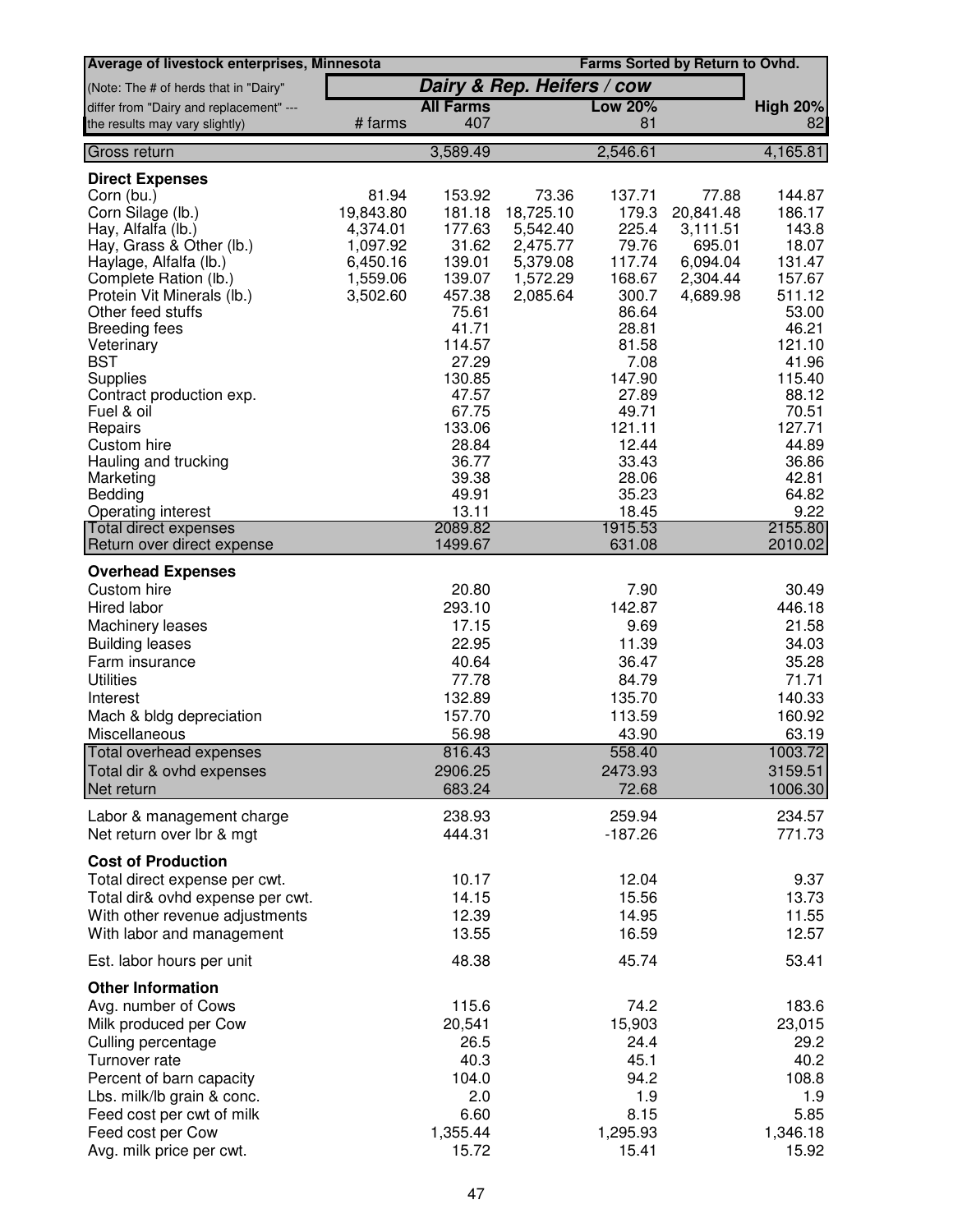| Dairy / cow<br>(Note: The # of herds that in "Dairy"<br><b>All Farms</b><br><b>Low 20%</b><br>differ from "Dairy and replacement" ---<br><b>High 20%</b><br>112<br># of farms<br>560<br>112<br>the results may vary slightly)<br>20582.90<br>Milk sold (lb)<br>3231.67<br>16889.05<br>2595.22<br>23367.70<br>3699.33<br>1.44<br>2.18<br>Milk used in home (lb)<br>7.82<br>11.30<br>7.08<br>0.97<br>4.94<br>Milk fed to animals (lb)<br>61.30<br>8.50<br>89.76<br>10.66<br>34.85<br>82.40<br>Dairy Calves sold (hd)<br>0.22<br>53.93<br>0.12<br>21.01<br>0.29<br>0.66<br>123.00<br>0.61<br>137.54<br>Transferred out (hd)<br>85.96<br>0.69<br>0.26<br>0.25<br>Cull sales (hd)<br>156.47<br>144.56<br>0.27<br>173.88<br>0.01<br>3.11<br>0.01<br>Butchered (hd)<br>4.96<br>0.00<br>1.46<br>$-0.04$<br>Less purchased (hd)<br>$-0.07$<br>$-118.08$<br>$-0.14$<br>$-220.21$<br>$-67.20$<br>$-0.31$<br>$-406.53$<br>$-0.28$<br>$-345.10$<br>$-419.04$<br>Less transferred in (hd)<br>$-0.35$<br>0.05<br>0.04<br>119.95<br>Inventory change (hd)<br>0.05<br>112.98<br>107.40<br>Total production<br>3166.51<br>2406.65<br>3734.20<br>Other income<br>4.07<br>3.90<br>7.12<br>Gross return<br>2410.55<br>3741.32<br>3170.57<br><b>Direct Expenses</b><br>71.94<br>136.70<br>141.48<br>Corn (bu.)<br>69.31<br>136.23<br>75.29<br>141.57<br>15144.84<br>15620.32<br>138.18<br>Corn Silage (lb.)<br>14982.86<br>146.33<br>3228.16<br>175.62<br>Hay, Alfalfa (lb.)<br>139.68<br>4892.48<br>2354.09<br>104.93<br>111.05<br>134.63<br>Haylage, Alfalfa (lb.)<br>5214.30<br>4579.99<br>98.84<br>6307.38<br>155.96<br>1300.50<br>147.28<br>2456.71<br>213.72<br>Complete Ration (lb.)<br>1515.19<br>386.71<br>2085.69<br>357.17<br>Protein Vit Minerals (lb.)<br>2929.63<br>306.75<br>2966.13<br>57.16<br>Other feed stuffs<br>60.38<br>72.68<br>36.03<br>39.49<br><b>Breeding fees</b><br>28.94<br>107.20<br>116.79<br>Veterinary<br>94.50<br><b>BST</b><br>38.62<br>29.33<br>15.74<br>95.52<br>Supplies<br>114.02<br>128.26<br><b>DHIA</b><br>16.03<br>15.27<br>12.81<br>5.12<br>29.59<br>0.66<br>Contract production exp.<br>Fuel & oil<br>60.54<br>66.84<br>51.85<br>118.73<br>134.13<br>Repairs<br>104.99<br>22.62<br>22.57<br>Custom hire<br>31.33<br>41.92<br>Hauling and trucking<br>37.64<br>38.80<br>39.85<br>39.25<br>48.91<br>Marketing<br>Bedding<br>42.79<br>32.47<br>46.82<br>15.92<br>11.38<br>Operating interest<br>24.90<br>Total direct expenses<br>1793.69<br>1850.01<br>1817.31<br>Return over direct expense<br>1376.89<br>560.54<br>1924.01<br><b>Overhead Expenses</b><br>Custom hire<br>20.77<br>7.45<br>26.10<br>Hired labor<br>258.68<br>200.86<br>334.07<br>Machinery leases<br>18.97<br>7.75<br>15.41<br><b>Building leases</b><br>19.65<br>13.29<br>28.58<br>Farm insurance<br>34.72<br>29.53<br>37.27<br><b>Utilities</b><br>66.01<br>66.58<br>66.52<br>109.06<br>109.46<br>102.84<br>Interest<br>Mach & bldg depreciation<br>132.75<br>92.27<br>147.14<br>Miscellaneous<br>52.38<br>51.77<br>54.85<br>Total overhead expenses<br>696.38<br>455.79<br>812.77<br>Total dir & ovhd expenses<br>2490.07<br>2305.79<br>2630.08<br>1111.24<br>Net return<br>680.51<br>104.75<br>Labor & management charge<br>203.57<br>197.98<br>206.77<br>Net return over lbr & mgt<br>476.94<br>$-93.23$<br>904.47 | Average of livestock enterprises, Minnesota<br>Farms Sorted by Return to Ovhd. |  |  |  |  |  |  |
|----------------------------------------------------------------------------------------------------------------------------------------------------------------------------------------------------------------------------------------------------------------------------------------------------------------------------------------------------------------------------------------------------------------------------------------------------------------------------------------------------------------------------------------------------------------------------------------------------------------------------------------------------------------------------------------------------------------------------------------------------------------------------------------------------------------------------------------------------------------------------------------------------------------------------------------------------------------------------------------------------------------------------------------------------------------------------------------------------------------------------------------------------------------------------------------------------------------------------------------------------------------------------------------------------------------------------------------------------------------------------------------------------------------------------------------------------------------------------------------------------------------------------------------------------------------------------------------------------------------------------------------------------------------------------------------------------------------------------------------------------------------------------------------------------------------------------------------------------------------------------------------------------------------------------------------------------------------------------------------------------------------------------------------------------------------------------------------------------------------------------------------------------------------------------------------------------------------------------------------------------------------------------------------------------------------------------------------------------------------------------------------------------------------------------------------------------------------------------------------------------------------------------------------------------------------------------------------------------------------------------------------------------------------------------------------------------------------------------------------------------------------------------------------------------------------------------------------------------------------------------------------------------------------------------------------------------------------------------------------------------------------------------------------------------------------------------------------------------------------------------------------------------------------------------------------------------------------------------------------------------------------------------------------------------------------|--------------------------------------------------------------------------------|--|--|--|--|--|--|
|                                                                                                                                                                                                                                                                                                                                                                                                                                                                                                                                                                                                                                                                                                                                                                                                                                                                                                                                                                                                                                                                                                                                                                                                                                                                                                                                                                                                                                                                                                                                                                                                                                                                                                                                                                                                                                                                                                                                                                                                                                                                                                                                                                                                                                                                                                                                                                                                                                                                                                                                                                                                                                                                                                                                                                                                                                                                                                                                                                                                                                                                                                                                                                                                                                                                                                                |                                                                                |  |  |  |  |  |  |
|                                                                                                                                                                                                                                                                                                                                                                                                                                                                                                                                                                                                                                                                                                                                                                                                                                                                                                                                                                                                                                                                                                                                                                                                                                                                                                                                                                                                                                                                                                                                                                                                                                                                                                                                                                                                                                                                                                                                                                                                                                                                                                                                                                                                                                                                                                                                                                                                                                                                                                                                                                                                                                                                                                                                                                                                                                                                                                                                                                                                                                                                                                                                                                                                                                                                                                                |                                                                                |  |  |  |  |  |  |
|                                                                                                                                                                                                                                                                                                                                                                                                                                                                                                                                                                                                                                                                                                                                                                                                                                                                                                                                                                                                                                                                                                                                                                                                                                                                                                                                                                                                                                                                                                                                                                                                                                                                                                                                                                                                                                                                                                                                                                                                                                                                                                                                                                                                                                                                                                                                                                                                                                                                                                                                                                                                                                                                                                                                                                                                                                                                                                                                                                                                                                                                                                                                                                                                                                                                                                                |                                                                                |  |  |  |  |  |  |
|                                                                                                                                                                                                                                                                                                                                                                                                                                                                                                                                                                                                                                                                                                                                                                                                                                                                                                                                                                                                                                                                                                                                                                                                                                                                                                                                                                                                                                                                                                                                                                                                                                                                                                                                                                                                                                                                                                                                                                                                                                                                                                                                                                                                                                                                                                                                                                                                                                                                                                                                                                                                                                                                                                                                                                                                                                                                                                                                                                                                                                                                                                                                                                                                                                                                                                                |                                                                                |  |  |  |  |  |  |
|                                                                                                                                                                                                                                                                                                                                                                                                                                                                                                                                                                                                                                                                                                                                                                                                                                                                                                                                                                                                                                                                                                                                                                                                                                                                                                                                                                                                                                                                                                                                                                                                                                                                                                                                                                                                                                                                                                                                                                                                                                                                                                                                                                                                                                                                                                                                                                                                                                                                                                                                                                                                                                                                                                                                                                                                                                                                                                                                                                                                                                                                                                                                                                                                                                                                                                                |                                                                                |  |  |  |  |  |  |
|                                                                                                                                                                                                                                                                                                                                                                                                                                                                                                                                                                                                                                                                                                                                                                                                                                                                                                                                                                                                                                                                                                                                                                                                                                                                                                                                                                                                                                                                                                                                                                                                                                                                                                                                                                                                                                                                                                                                                                                                                                                                                                                                                                                                                                                                                                                                                                                                                                                                                                                                                                                                                                                                                                                                                                                                                                                                                                                                                                                                                                                                                                                                                                                                                                                                                                                |                                                                                |  |  |  |  |  |  |
|                                                                                                                                                                                                                                                                                                                                                                                                                                                                                                                                                                                                                                                                                                                                                                                                                                                                                                                                                                                                                                                                                                                                                                                                                                                                                                                                                                                                                                                                                                                                                                                                                                                                                                                                                                                                                                                                                                                                                                                                                                                                                                                                                                                                                                                                                                                                                                                                                                                                                                                                                                                                                                                                                                                                                                                                                                                                                                                                                                                                                                                                                                                                                                                                                                                                                                                |                                                                                |  |  |  |  |  |  |
|                                                                                                                                                                                                                                                                                                                                                                                                                                                                                                                                                                                                                                                                                                                                                                                                                                                                                                                                                                                                                                                                                                                                                                                                                                                                                                                                                                                                                                                                                                                                                                                                                                                                                                                                                                                                                                                                                                                                                                                                                                                                                                                                                                                                                                                                                                                                                                                                                                                                                                                                                                                                                                                                                                                                                                                                                                                                                                                                                                                                                                                                                                                                                                                                                                                                                                                |                                                                                |  |  |  |  |  |  |
|                                                                                                                                                                                                                                                                                                                                                                                                                                                                                                                                                                                                                                                                                                                                                                                                                                                                                                                                                                                                                                                                                                                                                                                                                                                                                                                                                                                                                                                                                                                                                                                                                                                                                                                                                                                                                                                                                                                                                                                                                                                                                                                                                                                                                                                                                                                                                                                                                                                                                                                                                                                                                                                                                                                                                                                                                                                                                                                                                                                                                                                                                                                                                                                                                                                                                                                |                                                                                |  |  |  |  |  |  |
|                                                                                                                                                                                                                                                                                                                                                                                                                                                                                                                                                                                                                                                                                                                                                                                                                                                                                                                                                                                                                                                                                                                                                                                                                                                                                                                                                                                                                                                                                                                                                                                                                                                                                                                                                                                                                                                                                                                                                                                                                                                                                                                                                                                                                                                                                                                                                                                                                                                                                                                                                                                                                                                                                                                                                                                                                                                                                                                                                                                                                                                                                                                                                                                                                                                                                                                |                                                                                |  |  |  |  |  |  |
|                                                                                                                                                                                                                                                                                                                                                                                                                                                                                                                                                                                                                                                                                                                                                                                                                                                                                                                                                                                                                                                                                                                                                                                                                                                                                                                                                                                                                                                                                                                                                                                                                                                                                                                                                                                                                                                                                                                                                                                                                                                                                                                                                                                                                                                                                                                                                                                                                                                                                                                                                                                                                                                                                                                                                                                                                                                                                                                                                                                                                                                                                                                                                                                                                                                                                                                |                                                                                |  |  |  |  |  |  |
|                                                                                                                                                                                                                                                                                                                                                                                                                                                                                                                                                                                                                                                                                                                                                                                                                                                                                                                                                                                                                                                                                                                                                                                                                                                                                                                                                                                                                                                                                                                                                                                                                                                                                                                                                                                                                                                                                                                                                                                                                                                                                                                                                                                                                                                                                                                                                                                                                                                                                                                                                                                                                                                                                                                                                                                                                                                                                                                                                                                                                                                                                                                                                                                                                                                                                                                |                                                                                |  |  |  |  |  |  |
|                                                                                                                                                                                                                                                                                                                                                                                                                                                                                                                                                                                                                                                                                                                                                                                                                                                                                                                                                                                                                                                                                                                                                                                                                                                                                                                                                                                                                                                                                                                                                                                                                                                                                                                                                                                                                                                                                                                                                                                                                                                                                                                                                                                                                                                                                                                                                                                                                                                                                                                                                                                                                                                                                                                                                                                                                                                                                                                                                                                                                                                                                                                                                                                                                                                                                                                |                                                                                |  |  |  |  |  |  |
|                                                                                                                                                                                                                                                                                                                                                                                                                                                                                                                                                                                                                                                                                                                                                                                                                                                                                                                                                                                                                                                                                                                                                                                                                                                                                                                                                                                                                                                                                                                                                                                                                                                                                                                                                                                                                                                                                                                                                                                                                                                                                                                                                                                                                                                                                                                                                                                                                                                                                                                                                                                                                                                                                                                                                                                                                                                                                                                                                                                                                                                                                                                                                                                                                                                                                                                |                                                                                |  |  |  |  |  |  |
|                                                                                                                                                                                                                                                                                                                                                                                                                                                                                                                                                                                                                                                                                                                                                                                                                                                                                                                                                                                                                                                                                                                                                                                                                                                                                                                                                                                                                                                                                                                                                                                                                                                                                                                                                                                                                                                                                                                                                                                                                                                                                                                                                                                                                                                                                                                                                                                                                                                                                                                                                                                                                                                                                                                                                                                                                                                                                                                                                                                                                                                                                                                                                                                                                                                                                                                |                                                                                |  |  |  |  |  |  |
|                                                                                                                                                                                                                                                                                                                                                                                                                                                                                                                                                                                                                                                                                                                                                                                                                                                                                                                                                                                                                                                                                                                                                                                                                                                                                                                                                                                                                                                                                                                                                                                                                                                                                                                                                                                                                                                                                                                                                                                                                                                                                                                                                                                                                                                                                                                                                                                                                                                                                                                                                                                                                                                                                                                                                                                                                                                                                                                                                                                                                                                                                                                                                                                                                                                                                                                |                                                                                |  |  |  |  |  |  |
|                                                                                                                                                                                                                                                                                                                                                                                                                                                                                                                                                                                                                                                                                                                                                                                                                                                                                                                                                                                                                                                                                                                                                                                                                                                                                                                                                                                                                                                                                                                                                                                                                                                                                                                                                                                                                                                                                                                                                                                                                                                                                                                                                                                                                                                                                                                                                                                                                                                                                                                                                                                                                                                                                                                                                                                                                                                                                                                                                                                                                                                                                                                                                                                                                                                                                                                |                                                                                |  |  |  |  |  |  |
|                                                                                                                                                                                                                                                                                                                                                                                                                                                                                                                                                                                                                                                                                                                                                                                                                                                                                                                                                                                                                                                                                                                                                                                                                                                                                                                                                                                                                                                                                                                                                                                                                                                                                                                                                                                                                                                                                                                                                                                                                                                                                                                                                                                                                                                                                                                                                                                                                                                                                                                                                                                                                                                                                                                                                                                                                                                                                                                                                                                                                                                                                                                                                                                                                                                                                                                |                                                                                |  |  |  |  |  |  |
|                                                                                                                                                                                                                                                                                                                                                                                                                                                                                                                                                                                                                                                                                                                                                                                                                                                                                                                                                                                                                                                                                                                                                                                                                                                                                                                                                                                                                                                                                                                                                                                                                                                                                                                                                                                                                                                                                                                                                                                                                                                                                                                                                                                                                                                                                                                                                                                                                                                                                                                                                                                                                                                                                                                                                                                                                                                                                                                                                                                                                                                                                                                                                                                                                                                                                                                |                                                                                |  |  |  |  |  |  |
|                                                                                                                                                                                                                                                                                                                                                                                                                                                                                                                                                                                                                                                                                                                                                                                                                                                                                                                                                                                                                                                                                                                                                                                                                                                                                                                                                                                                                                                                                                                                                                                                                                                                                                                                                                                                                                                                                                                                                                                                                                                                                                                                                                                                                                                                                                                                                                                                                                                                                                                                                                                                                                                                                                                                                                                                                                                                                                                                                                                                                                                                                                                                                                                                                                                                                                                |                                                                                |  |  |  |  |  |  |
|                                                                                                                                                                                                                                                                                                                                                                                                                                                                                                                                                                                                                                                                                                                                                                                                                                                                                                                                                                                                                                                                                                                                                                                                                                                                                                                                                                                                                                                                                                                                                                                                                                                                                                                                                                                                                                                                                                                                                                                                                                                                                                                                                                                                                                                                                                                                                                                                                                                                                                                                                                                                                                                                                                                                                                                                                                                                                                                                                                                                                                                                                                                                                                                                                                                                                                                |                                                                                |  |  |  |  |  |  |
|                                                                                                                                                                                                                                                                                                                                                                                                                                                                                                                                                                                                                                                                                                                                                                                                                                                                                                                                                                                                                                                                                                                                                                                                                                                                                                                                                                                                                                                                                                                                                                                                                                                                                                                                                                                                                                                                                                                                                                                                                                                                                                                                                                                                                                                                                                                                                                                                                                                                                                                                                                                                                                                                                                                                                                                                                                                                                                                                                                                                                                                                                                                                                                                                                                                                                                                |                                                                                |  |  |  |  |  |  |
|                                                                                                                                                                                                                                                                                                                                                                                                                                                                                                                                                                                                                                                                                                                                                                                                                                                                                                                                                                                                                                                                                                                                                                                                                                                                                                                                                                                                                                                                                                                                                                                                                                                                                                                                                                                                                                                                                                                                                                                                                                                                                                                                                                                                                                                                                                                                                                                                                                                                                                                                                                                                                                                                                                                                                                                                                                                                                                                                                                                                                                                                                                                                                                                                                                                                                                                |                                                                                |  |  |  |  |  |  |
|                                                                                                                                                                                                                                                                                                                                                                                                                                                                                                                                                                                                                                                                                                                                                                                                                                                                                                                                                                                                                                                                                                                                                                                                                                                                                                                                                                                                                                                                                                                                                                                                                                                                                                                                                                                                                                                                                                                                                                                                                                                                                                                                                                                                                                                                                                                                                                                                                                                                                                                                                                                                                                                                                                                                                                                                                                                                                                                                                                                                                                                                                                                                                                                                                                                                                                                |                                                                                |  |  |  |  |  |  |
|                                                                                                                                                                                                                                                                                                                                                                                                                                                                                                                                                                                                                                                                                                                                                                                                                                                                                                                                                                                                                                                                                                                                                                                                                                                                                                                                                                                                                                                                                                                                                                                                                                                                                                                                                                                                                                                                                                                                                                                                                                                                                                                                                                                                                                                                                                                                                                                                                                                                                                                                                                                                                                                                                                                                                                                                                                                                                                                                                                                                                                                                                                                                                                                                                                                                                                                |                                                                                |  |  |  |  |  |  |
|                                                                                                                                                                                                                                                                                                                                                                                                                                                                                                                                                                                                                                                                                                                                                                                                                                                                                                                                                                                                                                                                                                                                                                                                                                                                                                                                                                                                                                                                                                                                                                                                                                                                                                                                                                                                                                                                                                                                                                                                                                                                                                                                                                                                                                                                                                                                                                                                                                                                                                                                                                                                                                                                                                                                                                                                                                                                                                                                                                                                                                                                                                                                                                                                                                                                                                                |                                                                                |  |  |  |  |  |  |
|                                                                                                                                                                                                                                                                                                                                                                                                                                                                                                                                                                                                                                                                                                                                                                                                                                                                                                                                                                                                                                                                                                                                                                                                                                                                                                                                                                                                                                                                                                                                                                                                                                                                                                                                                                                                                                                                                                                                                                                                                                                                                                                                                                                                                                                                                                                                                                                                                                                                                                                                                                                                                                                                                                                                                                                                                                                                                                                                                                                                                                                                                                                                                                                                                                                                                                                |                                                                                |  |  |  |  |  |  |
|                                                                                                                                                                                                                                                                                                                                                                                                                                                                                                                                                                                                                                                                                                                                                                                                                                                                                                                                                                                                                                                                                                                                                                                                                                                                                                                                                                                                                                                                                                                                                                                                                                                                                                                                                                                                                                                                                                                                                                                                                                                                                                                                                                                                                                                                                                                                                                                                                                                                                                                                                                                                                                                                                                                                                                                                                                                                                                                                                                                                                                                                                                                                                                                                                                                                                                                |                                                                                |  |  |  |  |  |  |
|                                                                                                                                                                                                                                                                                                                                                                                                                                                                                                                                                                                                                                                                                                                                                                                                                                                                                                                                                                                                                                                                                                                                                                                                                                                                                                                                                                                                                                                                                                                                                                                                                                                                                                                                                                                                                                                                                                                                                                                                                                                                                                                                                                                                                                                                                                                                                                                                                                                                                                                                                                                                                                                                                                                                                                                                                                                                                                                                                                                                                                                                                                                                                                                                                                                                                                                |                                                                                |  |  |  |  |  |  |
|                                                                                                                                                                                                                                                                                                                                                                                                                                                                                                                                                                                                                                                                                                                                                                                                                                                                                                                                                                                                                                                                                                                                                                                                                                                                                                                                                                                                                                                                                                                                                                                                                                                                                                                                                                                                                                                                                                                                                                                                                                                                                                                                                                                                                                                                                                                                                                                                                                                                                                                                                                                                                                                                                                                                                                                                                                                                                                                                                                                                                                                                                                                                                                                                                                                                                                                |                                                                                |  |  |  |  |  |  |
|                                                                                                                                                                                                                                                                                                                                                                                                                                                                                                                                                                                                                                                                                                                                                                                                                                                                                                                                                                                                                                                                                                                                                                                                                                                                                                                                                                                                                                                                                                                                                                                                                                                                                                                                                                                                                                                                                                                                                                                                                                                                                                                                                                                                                                                                                                                                                                                                                                                                                                                                                                                                                                                                                                                                                                                                                                                                                                                                                                                                                                                                                                                                                                                                                                                                                                                |                                                                                |  |  |  |  |  |  |
|                                                                                                                                                                                                                                                                                                                                                                                                                                                                                                                                                                                                                                                                                                                                                                                                                                                                                                                                                                                                                                                                                                                                                                                                                                                                                                                                                                                                                                                                                                                                                                                                                                                                                                                                                                                                                                                                                                                                                                                                                                                                                                                                                                                                                                                                                                                                                                                                                                                                                                                                                                                                                                                                                                                                                                                                                                                                                                                                                                                                                                                                                                                                                                                                                                                                                                                |                                                                                |  |  |  |  |  |  |
|                                                                                                                                                                                                                                                                                                                                                                                                                                                                                                                                                                                                                                                                                                                                                                                                                                                                                                                                                                                                                                                                                                                                                                                                                                                                                                                                                                                                                                                                                                                                                                                                                                                                                                                                                                                                                                                                                                                                                                                                                                                                                                                                                                                                                                                                                                                                                                                                                                                                                                                                                                                                                                                                                                                                                                                                                                                                                                                                                                                                                                                                                                                                                                                                                                                                                                                |                                                                                |  |  |  |  |  |  |
|                                                                                                                                                                                                                                                                                                                                                                                                                                                                                                                                                                                                                                                                                                                                                                                                                                                                                                                                                                                                                                                                                                                                                                                                                                                                                                                                                                                                                                                                                                                                                                                                                                                                                                                                                                                                                                                                                                                                                                                                                                                                                                                                                                                                                                                                                                                                                                                                                                                                                                                                                                                                                                                                                                                                                                                                                                                                                                                                                                                                                                                                                                                                                                                                                                                                                                                |                                                                                |  |  |  |  |  |  |
|                                                                                                                                                                                                                                                                                                                                                                                                                                                                                                                                                                                                                                                                                                                                                                                                                                                                                                                                                                                                                                                                                                                                                                                                                                                                                                                                                                                                                                                                                                                                                                                                                                                                                                                                                                                                                                                                                                                                                                                                                                                                                                                                                                                                                                                                                                                                                                                                                                                                                                                                                                                                                                                                                                                                                                                                                                                                                                                                                                                                                                                                                                                                                                                                                                                                                                                |                                                                                |  |  |  |  |  |  |
|                                                                                                                                                                                                                                                                                                                                                                                                                                                                                                                                                                                                                                                                                                                                                                                                                                                                                                                                                                                                                                                                                                                                                                                                                                                                                                                                                                                                                                                                                                                                                                                                                                                                                                                                                                                                                                                                                                                                                                                                                                                                                                                                                                                                                                                                                                                                                                                                                                                                                                                                                                                                                                                                                                                                                                                                                                                                                                                                                                                                                                                                                                                                                                                                                                                                                                                |                                                                                |  |  |  |  |  |  |
|                                                                                                                                                                                                                                                                                                                                                                                                                                                                                                                                                                                                                                                                                                                                                                                                                                                                                                                                                                                                                                                                                                                                                                                                                                                                                                                                                                                                                                                                                                                                                                                                                                                                                                                                                                                                                                                                                                                                                                                                                                                                                                                                                                                                                                                                                                                                                                                                                                                                                                                                                                                                                                                                                                                                                                                                                                                                                                                                                                                                                                                                                                                                                                                                                                                                                                                |                                                                                |  |  |  |  |  |  |
|                                                                                                                                                                                                                                                                                                                                                                                                                                                                                                                                                                                                                                                                                                                                                                                                                                                                                                                                                                                                                                                                                                                                                                                                                                                                                                                                                                                                                                                                                                                                                                                                                                                                                                                                                                                                                                                                                                                                                                                                                                                                                                                                                                                                                                                                                                                                                                                                                                                                                                                                                                                                                                                                                                                                                                                                                                                                                                                                                                                                                                                                                                                                                                                                                                                                                                                |                                                                                |  |  |  |  |  |  |
|                                                                                                                                                                                                                                                                                                                                                                                                                                                                                                                                                                                                                                                                                                                                                                                                                                                                                                                                                                                                                                                                                                                                                                                                                                                                                                                                                                                                                                                                                                                                                                                                                                                                                                                                                                                                                                                                                                                                                                                                                                                                                                                                                                                                                                                                                                                                                                                                                                                                                                                                                                                                                                                                                                                                                                                                                                                                                                                                                                                                                                                                                                                                                                                                                                                                                                                |                                                                                |  |  |  |  |  |  |
|                                                                                                                                                                                                                                                                                                                                                                                                                                                                                                                                                                                                                                                                                                                                                                                                                                                                                                                                                                                                                                                                                                                                                                                                                                                                                                                                                                                                                                                                                                                                                                                                                                                                                                                                                                                                                                                                                                                                                                                                                                                                                                                                                                                                                                                                                                                                                                                                                                                                                                                                                                                                                                                                                                                                                                                                                                                                                                                                                                                                                                                                                                                                                                                                                                                                                                                |                                                                                |  |  |  |  |  |  |
|                                                                                                                                                                                                                                                                                                                                                                                                                                                                                                                                                                                                                                                                                                                                                                                                                                                                                                                                                                                                                                                                                                                                                                                                                                                                                                                                                                                                                                                                                                                                                                                                                                                                                                                                                                                                                                                                                                                                                                                                                                                                                                                                                                                                                                                                                                                                                                                                                                                                                                                                                                                                                                                                                                                                                                                                                                                                                                                                                                                                                                                                                                                                                                                                                                                                                                                |                                                                                |  |  |  |  |  |  |
|                                                                                                                                                                                                                                                                                                                                                                                                                                                                                                                                                                                                                                                                                                                                                                                                                                                                                                                                                                                                                                                                                                                                                                                                                                                                                                                                                                                                                                                                                                                                                                                                                                                                                                                                                                                                                                                                                                                                                                                                                                                                                                                                                                                                                                                                                                                                                                                                                                                                                                                                                                                                                                                                                                                                                                                                                                                                                                                                                                                                                                                                                                                                                                                                                                                                                                                |                                                                                |  |  |  |  |  |  |
|                                                                                                                                                                                                                                                                                                                                                                                                                                                                                                                                                                                                                                                                                                                                                                                                                                                                                                                                                                                                                                                                                                                                                                                                                                                                                                                                                                                                                                                                                                                                                                                                                                                                                                                                                                                                                                                                                                                                                                                                                                                                                                                                                                                                                                                                                                                                                                                                                                                                                                                                                                                                                                                                                                                                                                                                                                                                                                                                                                                                                                                                                                                                                                                                                                                                                                                |                                                                                |  |  |  |  |  |  |
|                                                                                                                                                                                                                                                                                                                                                                                                                                                                                                                                                                                                                                                                                                                                                                                                                                                                                                                                                                                                                                                                                                                                                                                                                                                                                                                                                                                                                                                                                                                                                                                                                                                                                                                                                                                                                                                                                                                                                                                                                                                                                                                                                                                                                                                                                                                                                                                                                                                                                                                                                                                                                                                                                                                                                                                                                                                                                                                                                                                                                                                                                                                                                                                                                                                                                                                |                                                                                |  |  |  |  |  |  |
|                                                                                                                                                                                                                                                                                                                                                                                                                                                                                                                                                                                                                                                                                                                                                                                                                                                                                                                                                                                                                                                                                                                                                                                                                                                                                                                                                                                                                                                                                                                                                                                                                                                                                                                                                                                                                                                                                                                                                                                                                                                                                                                                                                                                                                                                                                                                                                                                                                                                                                                                                                                                                                                                                                                                                                                                                                                                                                                                                                                                                                                                                                                                                                                                                                                                                                                |                                                                                |  |  |  |  |  |  |
|                                                                                                                                                                                                                                                                                                                                                                                                                                                                                                                                                                                                                                                                                                                                                                                                                                                                                                                                                                                                                                                                                                                                                                                                                                                                                                                                                                                                                                                                                                                                                                                                                                                                                                                                                                                                                                                                                                                                                                                                                                                                                                                                                                                                                                                                                                                                                                                                                                                                                                                                                                                                                                                                                                                                                                                                                                                                                                                                                                                                                                                                                                                                                                                                                                                                                                                |                                                                                |  |  |  |  |  |  |
|                                                                                                                                                                                                                                                                                                                                                                                                                                                                                                                                                                                                                                                                                                                                                                                                                                                                                                                                                                                                                                                                                                                                                                                                                                                                                                                                                                                                                                                                                                                                                                                                                                                                                                                                                                                                                                                                                                                                                                                                                                                                                                                                                                                                                                                                                                                                                                                                                                                                                                                                                                                                                                                                                                                                                                                                                                                                                                                                                                                                                                                                                                                                                                                                                                                                                                                |                                                                                |  |  |  |  |  |  |
|                                                                                                                                                                                                                                                                                                                                                                                                                                                                                                                                                                                                                                                                                                                                                                                                                                                                                                                                                                                                                                                                                                                                                                                                                                                                                                                                                                                                                                                                                                                                                                                                                                                                                                                                                                                                                                                                                                                                                                                                                                                                                                                                                                                                                                                                                                                                                                                                                                                                                                                                                                                                                                                                                                                                                                                                                                                                                                                                                                                                                                                                                                                                                                                                                                                                                                                |                                                                                |  |  |  |  |  |  |
|                                                                                                                                                                                                                                                                                                                                                                                                                                                                                                                                                                                                                                                                                                                                                                                                                                                                                                                                                                                                                                                                                                                                                                                                                                                                                                                                                                                                                                                                                                                                                                                                                                                                                                                                                                                                                                                                                                                                                                                                                                                                                                                                                                                                                                                                                                                                                                                                                                                                                                                                                                                                                                                                                                                                                                                                                                                                                                                                                                                                                                                                                                                                                                                                                                                                                                                |                                                                                |  |  |  |  |  |  |
|                                                                                                                                                                                                                                                                                                                                                                                                                                                                                                                                                                                                                                                                                                                                                                                                                                                                                                                                                                                                                                                                                                                                                                                                                                                                                                                                                                                                                                                                                                                                                                                                                                                                                                                                                                                                                                                                                                                                                                                                                                                                                                                                                                                                                                                                                                                                                                                                                                                                                                                                                                                                                                                                                                                                                                                                                                                                                                                                                                                                                                                                                                                                                                                                                                                                                                                |                                                                                |  |  |  |  |  |  |
|                                                                                                                                                                                                                                                                                                                                                                                                                                                                                                                                                                                                                                                                                                                                                                                                                                                                                                                                                                                                                                                                                                                                                                                                                                                                                                                                                                                                                                                                                                                                                                                                                                                                                                                                                                                                                                                                                                                                                                                                                                                                                                                                                                                                                                                                                                                                                                                                                                                                                                                                                                                                                                                                                                                                                                                                                                                                                                                                                                                                                                                                                                                                                                                                                                                                                                                |                                                                                |  |  |  |  |  |  |
|                                                                                                                                                                                                                                                                                                                                                                                                                                                                                                                                                                                                                                                                                                                                                                                                                                                                                                                                                                                                                                                                                                                                                                                                                                                                                                                                                                                                                                                                                                                                                                                                                                                                                                                                                                                                                                                                                                                                                                                                                                                                                                                                                                                                                                                                                                                                                                                                                                                                                                                                                                                                                                                                                                                                                                                                                                                                                                                                                                                                                                                                                                                                                                                                                                                                                                                |                                                                                |  |  |  |  |  |  |
|                                                                                                                                                                                                                                                                                                                                                                                                                                                                                                                                                                                                                                                                                                                                                                                                                                                                                                                                                                                                                                                                                                                                                                                                                                                                                                                                                                                                                                                                                                                                                                                                                                                                                                                                                                                                                                                                                                                                                                                                                                                                                                                                                                                                                                                                                                                                                                                                                                                                                                                                                                                                                                                                                                                                                                                                                                                                                                                                                                                                                                                                                                                                                                                                                                                                                                                |                                                                                |  |  |  |  |  |  |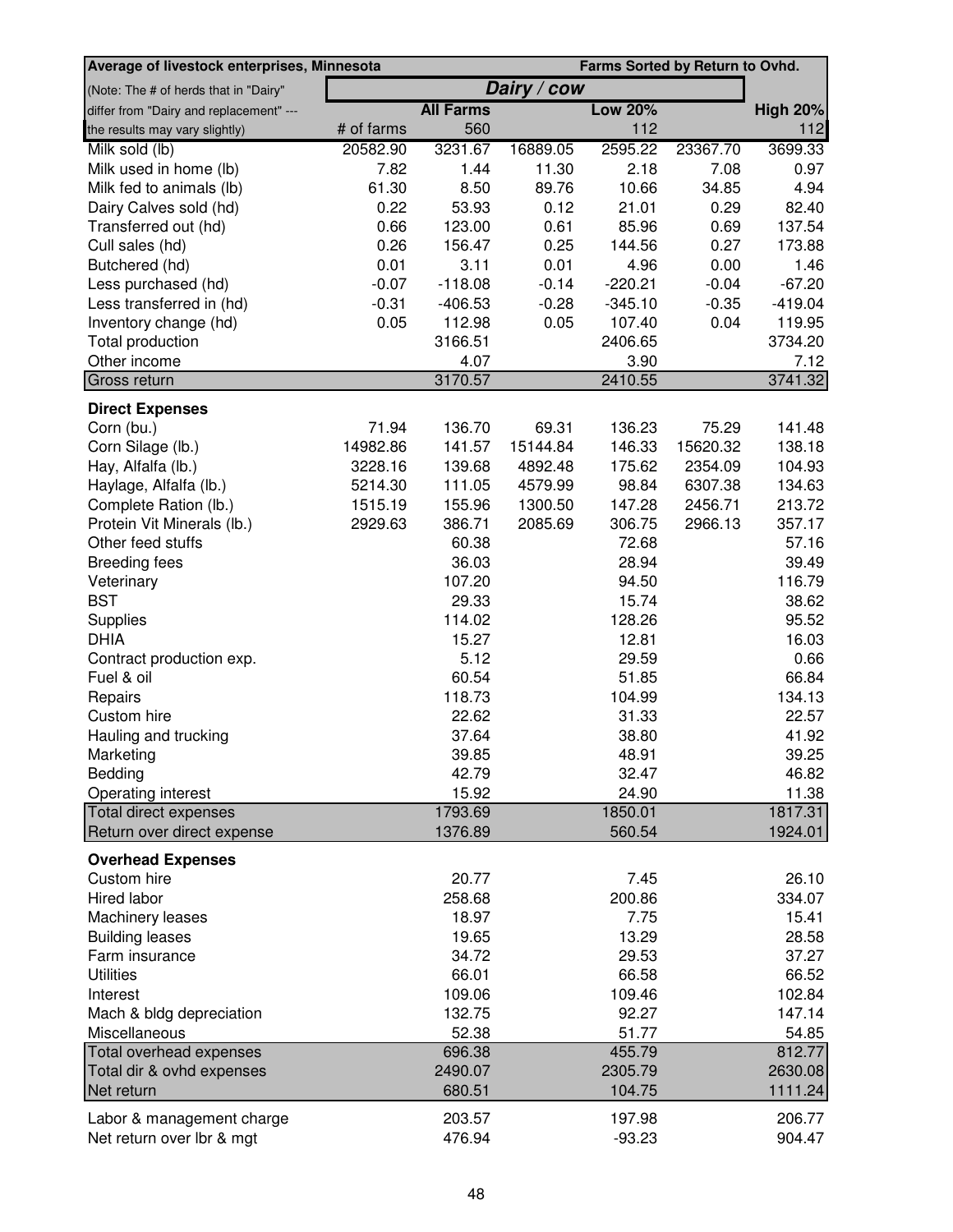| <b>Cost of Production</b>        | <b>Dairy</b> |          |          |
|----------------------------------|--------------|----------|----------|
| Total direct expense per cwt.    | 8.69         | 10.89    | 7.76     |
| Total dir& ovhd expense per cwt. | 12.06        | 13.57    | 11.24    |
| With other revenue adjustments   | 12.40        | 14.73    | 11.08    |
| With labor and management        | 13.39        | 15.90    | 11.96    |
| Est. labor hours per unit        | 40.53        | 38.92    | 42.20    |
| <b>Other Information</b>         |              |          |          |
| Avg. number of Cows              | 117.3        | 79.1     | 168.0    |
| Milk produced per Cow            | 20,652       | 16,990   | 23,410   |
| Culling percentage               | 25.5         | 25.5     | 27.2     |
| Turnover rate                    | 33.6         | 36.1     | 33.5     |
| Percent of barn capacity         | 104.2        | 99.3     | 107.4    |
| Lbs. milk/lb grain & conc.       | 2.3          | 2.2      | 2.3      |
| Feed cost per cwt of milk        | 5.48         | 6.38     | 4.90     |
| Feed cost per Cow                | 1,132.04     | 1,083.74 | 1,147.28 |
| Avg. milk price per cwt.         | 15.70        | 15.37    | 15.83    |



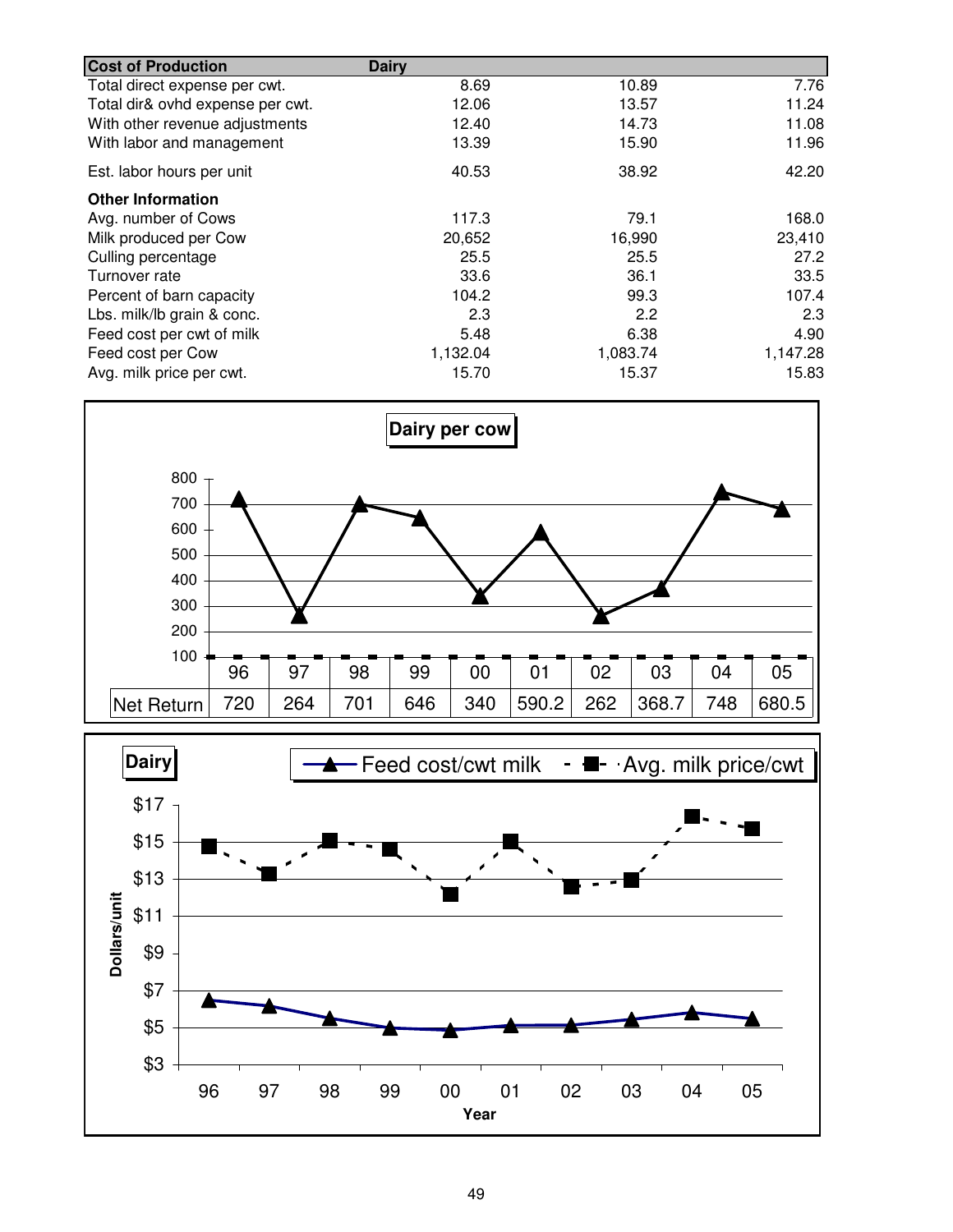| Average of livestock enterprises, Minnesota         | Farms Sorted by Return to Ovhd. |                  |                           |                |          |                 |
|-----------------------------------------------------|---------------------------------|------------------|---------------------------|----------------|----------|-----------------|
|                                                     |                                 |                  | Dairy / cwt milk produced |                |          |                 |
|                                                     |                                 | <b>All Farms</b> |                           | <b>Low 20%</b> |          | <b>High 20%</b> |
| Number of farms                                     |                                 | 560              |                           | 112            |          | $112$           |
|                                                     | Quantity                        | Value            | Quantity                  | Value          | Quantity | Value           |
| Milk sold (lb)                                      | 99.67                           | 15.65            | 99.41                     | 15.27          | 99.82    | 15.80           |
| Milk used in home (lb)                              | 0.04                            | 0.01             | 0.07                      | 0.03           | 0.03     | 0.00            |
| Milk fed to animals (lb)                            | 0.30                            | 0.04             | 0.53                      | 0.06           | 0.15     | 0.02            |
| Dairy Calves sold (hd)                              | 0.00                            | 0.26             | 0.00                      | 0.12           | 0.00     | 0.35            |
| Transferred out (hd)                                | 0.00                            | 0.60             | 0.00                      | 0.51           | 0.00     | 0.59            |
| Cull sales (hd)                                     | 0.00                            | 0.76             | 0.00                      | 0.85           | 0.00     | 0.74            |
| Butchered (hd)                                      | 0.00                            | 0.02             | 0.00                      | 0.03           | 0.00     | 0.01            |
| Less purchased (hd)                                 | 0.00                            | $-0.57$          | 0.00                      | $-1.30$        | 0.00     | $-0.29$         |
| Less transferred in (hd)                            | 0.00                            | $-1.97$          | 0.00                      | $-2.03$        | 0.00     | $-1.79$         |
| Inventory change (hd)                               | 0.00                            | 0.55             | 0.00                      | 0.63           | 0.00     | 0.51            |
| Total production                                    |                                 | 15.33            |                           | 14.16          |          | 15.95           |
| Other income<br>Gross return                        |                                 | 0.02<br>15.35    |                           | 0.02<br>14.19  |          | 0.03<br>15.98   |
|                                                     |                                 |                  |                           |                |          |                 |
| <b>Direct Expenses</b>                              |                                 |                  |                           |                |          |                 |
| Corn (bu.)                                          | 0.35                            | 0.66             | 0.41                      | 0.80           | 0.32     | 0.60            |
| Corn Silage (lb.)                                   | 72.55                           | 0.69             | 89.14                     | 0.86           | 66.73    | 0.59            |
| Hay, Alfalfa (lb.)                                  | 15.63                           | 0.68             | 28.80                     | 1.03           | 10.06    | 0.45            |
| Haylage, Alfalfa (lb.)                              | 25.25                           | 0.54             | 26.96                     | 0.58           | 26.94    | 0.58            |
| Complete Ration (lb.)                               | 7.34                            | 0.76             | 7.65                      | 0.87           | 10.49    | 0.91            |
| Protein Vit Minerals (lb.)                          | 14.19                           | 1.87             | 12.28                     | 1.81           | 12.67    | 1.53            |
| Other feed stuffs                                   |                                 | 0.29             |                           | 0.43           |          | 0.24            |
| <b>Breeding fees</b>                                |                                 | 0.17             |                           | 0.17           |          | 0.17            |
| Veterinary                                          |                                 | 0.52             |                           | 0.56           |          | 0.50            |
| <b>BST</b>                                          |                                 | 0.14             |                           | 0.09           |          | 0.16            |
| Supplies                                            |                                 | 0.63             |                           | 0.83           |          | 0.48            |
| Contract production exp.                            |                                 | 0.02             |                           | 0.17           |          | 0.00            |
| Fuel & oil                                          |                                 | 0.29             |                           | 0.31           |          | 0.29            |
| Repairs                                             |                                 | 0.57             |                           | 0.62           |          | 0.57            |
| Custom hire                                         |                                 | 0.11             |                           | 0.18           |          | 0.10            |
| Hauling and trucking                                |                                 | 0.18             |                           | 0.23           |          | 0.18            |
| Marketing                                           |                                 | 0.19             |                           | 0.29           |          | 0.17            |
| Bedding                                             |                                 | 0.21             |                           | 0.19           |          | 0.20            |
| Operating interest                                  |                                 | 0.08             |                           | 0.15           |          | 0.05<br>7.76    |
| Total direct expenses<br>Return over direct expense |                                 | 8.69<br>6.67     |                           | 10.89<br>3.30  |          | 8.22            |
|                                                     |                                 |                  |                           |                |          |                 |
| <b>Overhead Expenses</b><br>Custom hire             |                                 | 0.10             |                           | 0.04           |          | 0.11            |
| Hired labor                                         |                                 | 1.25             |                           | 1.18           |          | 1.43            |
| Machinery leases                                    |                                 | 0.09             |                           | 0.05           |          | 0.07            |
| <b>Building leases</b>                              |                                 | 0.10             |                           | 0.08           |          | 0.12            |
| Farm insurance                                      |                                 | 0.17             |                           | 0.17           |          | 0.16            |
| <b>Utilities</b>                                    |                                 | 0.32             |                           | 0.39           |          | 0.28            |
| Interest                                            |                                 | 0.53             |                           | 0.64           |          | 0.44            |
| Mach & bldg depreciation                            |                                 | 0.64             |                           | 0.54           |          | 0.63            |
| Miscellaneous                                       |                                 | 0.25             |                           | 0.30           |          | 0.23            |
| Total overhead expenses                             |                                 | 3.37             |                           | 2.68           |          | 3.47            |
| Total dir & ovhd expenses                           |                                 | 12.06            |                           | 13.57          |          | 11.24           |
| Net return                                          |                                 | 3.30             |                           | 0.62           |          | 4.75            |
| Labor & management charge                           |                                 | 0.99             |                           | 1.17           |          | 0.88            |
| Net return over lbr & mgt                           |                                 | 2.31             |                           | $-0.55$        |          | 3.86            |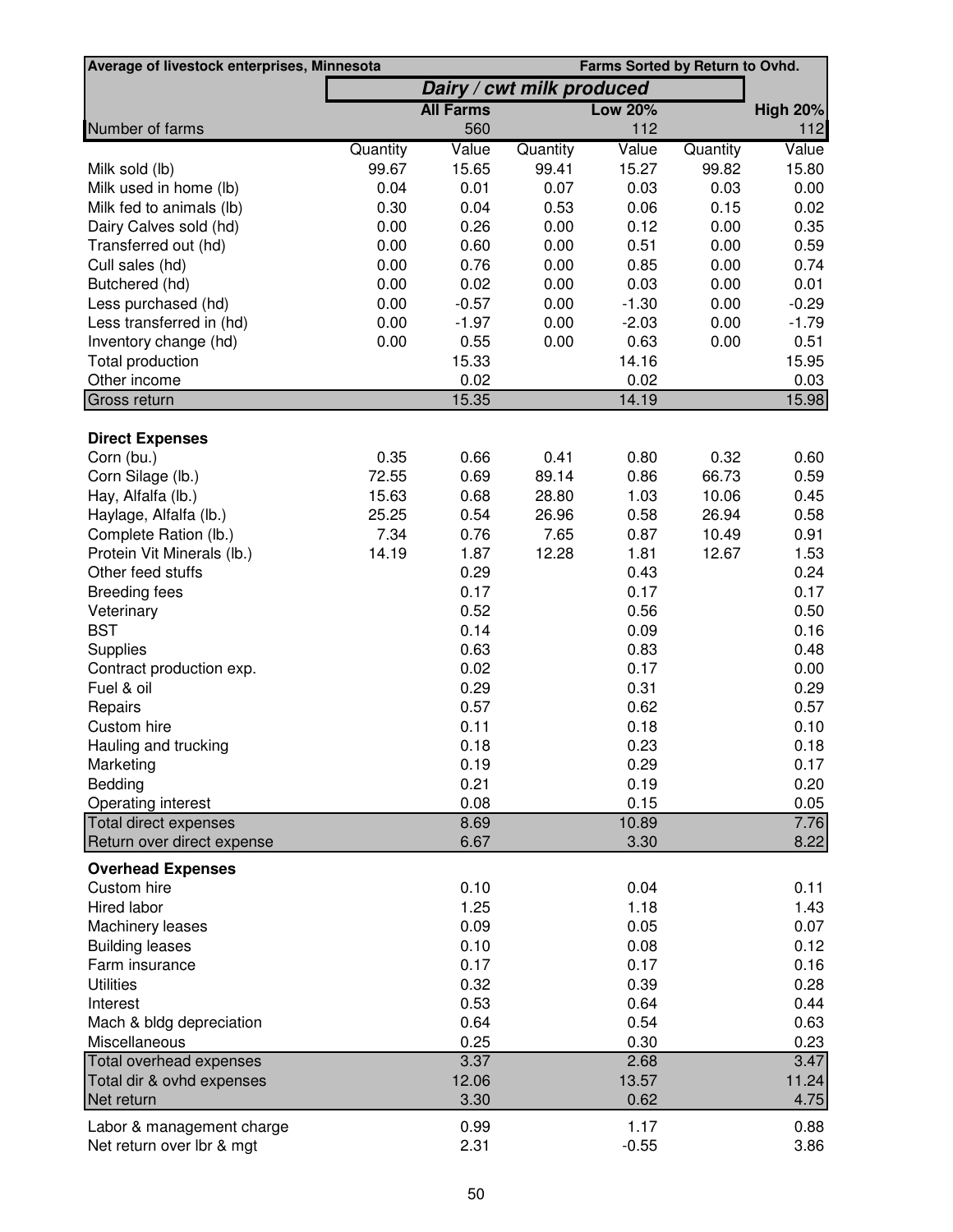| <b>Cost of Production</b>        |          |          |          |
|----------------------------------|----------|----------|----------|
| Total direct expense per cwt.    | 8.69     | 10.89    | 7.76     |
| Total dir& ovhd expense per cwt. | 12.06    | 13.57    | 11.24    |
| With other revenue adjustments   | 12.40    | 14.73    | 11.08    |
| With labor and management        | 13.39    | 15.90    | 11.96    |
| Est. labor hours per unit        | 0.20     | 0.23     | 0.18     |
| <b>Other Information</b>         |          |          |          |
| Avg. number of Cows              | 117.3    | 79.1     | 168.0    |
| Milk produced per Cow            | 20,652   | 16,990   | 23,410   |
| Culling percentage               | 25.5     | 25.5     | 27.2     |
| Turnover rate                    | 33.6     | 36.1     | 33.5     |
| Percent of barn capacity         | 104.2    | 99.3     | 107.4    |
| Lbs. milk/lb grain & conc.       | 2.3      | 2.2      | 2.3      |
| Feed cost per cwt of milk        | 5.48     | 6.38     | 4.90     |
| Feed cost per Cow                | 1,132.04 | 1,083.74 | 1,147.28 |
| Avg. milk price per cwt.         | 15.7     | 15.37    | 15.83    |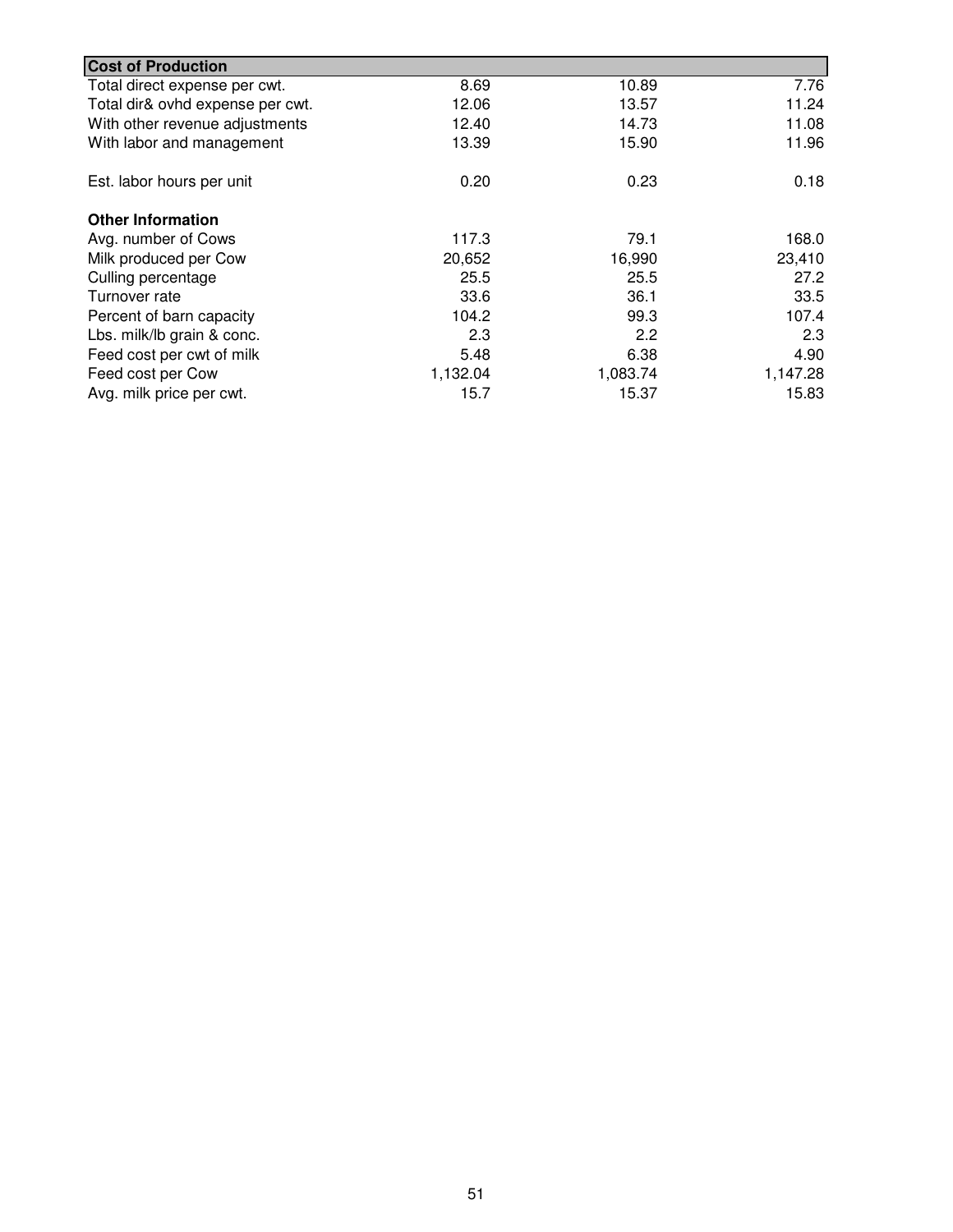| Average of livestock enterprises, Minnesota            |         |                  |                                      |                | <b>Farms Sorted by Net Farm Income</b> |                 |
|--------------------------------------------------------|---------|------------------|--------------------------------------|----------------|----------------------------------------|-----------------|
|                                                        |         |                  | Dairy Replacements / hd sold / trans |                |                                        |                 |
|                                                        |         | <b>All Farms</b> |                                      | <b>Low 20%</b> |                                        | <b>High 20%</b> |
| Number of farms                                        |         | 468              |                                      | 93             |                                        | 94              |
| Replacements sold (hd)                                 | 0.32    | 155.10           | 0.36                                 | 94.18          | 0.20                                   | 149.11          |
| Transferred out (hd)                                   | 0.68    | 825.99           | 0.64                                 | 594.50         | 0.80                                   | 1192.51         |
| Cull sales (hd)                                        | 0.02    | 9.62             | 0.01                                 | 6.29           | 0.03                                   | 17.57           |
| Butchered (hd)                                         | 0.01    | 3.67             | 0.00                                 | 2.67           | 0.00                                   | 3.20            |
| Less purchased (hd)                                    | $-0.10$ | $-109.05$        | $-0.09$                              | $-99.88$       | $-0.18$                                | $-258.49$       |
| Less transferred in (hd)                               | $-1.11$ | $-210.56$        | $-1.17$                              | $-220.70$      | $-1.30$                                | $-257.17$       |
| Inventory change (hd)                                  | 0.10    | 188.18           | 0.10                                 | 19.87          | 0.33                                   | 683.00          |
| Total production (hd)                                  | 0.00    | 862.96           | 0.00                                 | 396.92         | 0.00                                   | 1529.72         |
| Other income                                           |         | 7.79             |                                      | 1.44           |                                        |                 |
| Gross return                                           |         | 870.75           |                                      | 398.36         |                                        | 1529.72         |
|                                                        |         |                  |                                      |                |                                        |                 |
| <b>Direct Expenses</b>                                 |         |                  |                                      |                |                                        |                 |
| Corn (bu.)                                             | 19.96   | 37.14            | 19.71                                | 36.76          | 23.54                                  | 43.28           |
| Corn Silage (lb.)                                      | 8371.68 | 77.11            | 9633.63                              | 90.83          | 9829.71                                | 83.15           |
| Hay, Alfalfa (lb.)                                     | 2027.48 | 82.94            | 2266.07                              | 97.99          | 2380.36                                | 95.56           |
| Haylage, Alfalfa (lb.)                                 | 1655.49 | 32.81            | 2408.46                              | 49.42          | 1041.01                                | 22.52           |
| Complete Ration (lb.)                                  | 365.53  | 45.40            | 406.10                               | 55.34          | 313.26                                 | 40.17           |
| Protein Vit Minerals (lb.)                             | 558.33  | 85.64            | 522.62                               | 94.01          | 411.19                                 | 67.19           |
| Other feed stuffs                                      |         | 92.75            |                                      | 130.51         |                                        | 84.29           |
| <b>Breeding fees</b>                                   |         | 13.74            |                                      | 15.32          |                                        | 14.61           |
| Veterinary                                             |         | 25.16            |                                      | 31.96          |                                        | 26.94           |
| Supplies                                               |         | 18.59            |                                      | 18.79          |                                        | 20.42           |
| Contract production exp.                               |         | 80.54            |                                      | 85.38          |                                        | 132.95          |
| Fuel & oil                                             |         | 19.54            |                                      | 19.72          |                                        | 26.41           |
| Repairs                                                |         | 37.14            |                                      | 49.22          |                                        | 47.87           |
| Custom hire                                            |         | 8.45             |                                      | 3.28           |                                        | 2.22            |
| Bedding                                                |         | 10.40            |                                      | 12.35          |                                        | 14.86           |
| Operating interest                                     |         | 3.57             |                                      | 5.51           |                                        | 4.68            |
| Total direct expenses                                  |         | 671.37           |                                      | 796.40         |                                        | 727.11          |
| Return over direct expense                             |         | 199.38           |                                      | $-398.04$      |                                        | 802.61          |
| <b>Overhead Expenses</b>                               |         |                  |                                      |                |                                        |                 |
| Custom hire                                            |         | 8.77             |                                      | 4.62           |                                        | 4.60            |
| Hired labor                                            |         | 69.37            |                                      | 50.59          |                                        | 94.02           |
| Machinery leases                                       |         | 4.51             |                                      | 4.49           |                                        | 5.33            |
| <b>Building leases</b>                                 |         | 4.85             |                                      | 7.02           |                                        | 4.38            |
| RE & pers. property taxes                              |         | 3.57             |                                      | 3.55           |                                        | 4.40            |
| Farm insurance                                         |         | 11.07            |                                      | 12.25          |                                        | 13.20           |
| <b>Utilities</b>                                       |         | 21.34            |                                      | 22.93          |                                        | 24.51           |
| Interest                                               |         | 34.57            |                                      | 28.39          |                                        | 49.16           |
| Mach & bldg depreciation                               |         | 42.92<br>12.83   |                                      | 42.96<br>12.69 |                                        | 50.37<br>15.72  |
| Miscellaneous<br><b>Total overhead expenses</b>        |         | 213.32           |                                      | 189.49         |                                        | 265.68          |
| Total dir & ovhd expenses                              |         | 884.69           |                                      | 985.88         |                                        | 992.79          |
| Net return                                             |         | $-13.94$         |                                      | $-587.53$      |                                        | 536.93          |
|                                                        |         | 69.49            |                                      | 73.95          |                                        | 83.87           |
| Labor & management charge<br>Net return over lbr & mgt |         | $-83.43$         |                                      | $-661.48$      |                                        | 453.06          |
|                                                        |         |                  |                                      |                |                                        |                 |
| <b>Cost of Production</b>                              |         |                  |                                      |                |                                        |                 |
| Total direct expense per head                          |         | 789.50           |                                      | 1088.15        |                                        | 539.00          |
| Total dir& ovhd expense per head                       |         | 1002.82          |                                      | 1,277.64       |                                        | 804.68          |
| With other revenue adjustments                         |         | 995.03           |                                      | 1,276.20       |                                        | 804.68          |
| With labor and management                              |         | 1,064.52         |                                      | 1,350.15       |                                        | 888.55          |
| Est. labor hours per unit                              |         | 13.28            |                                      | 13.89          |                                        | 16.77           |
| <b>Other Information</b>                               |         |                  |                                      |                |                                        |                 |
| No. purchased or trans in                              |         | 69               |                                      | 64             |                                        | 69              |
| Number sold or trans out                               |         | 56               |                                      | 51             |                                        | 47              |
| Average number of head                                 |         | 97               |                                      | 90             |                                        | 101             |
| Percentage death loss                                  |         | 3.2              |                                      | 2.3            |                                        | 2.0             |
| Feed cost per average head                             |         | 264.14           |                                      | 313.75         |                                        | 203.25          |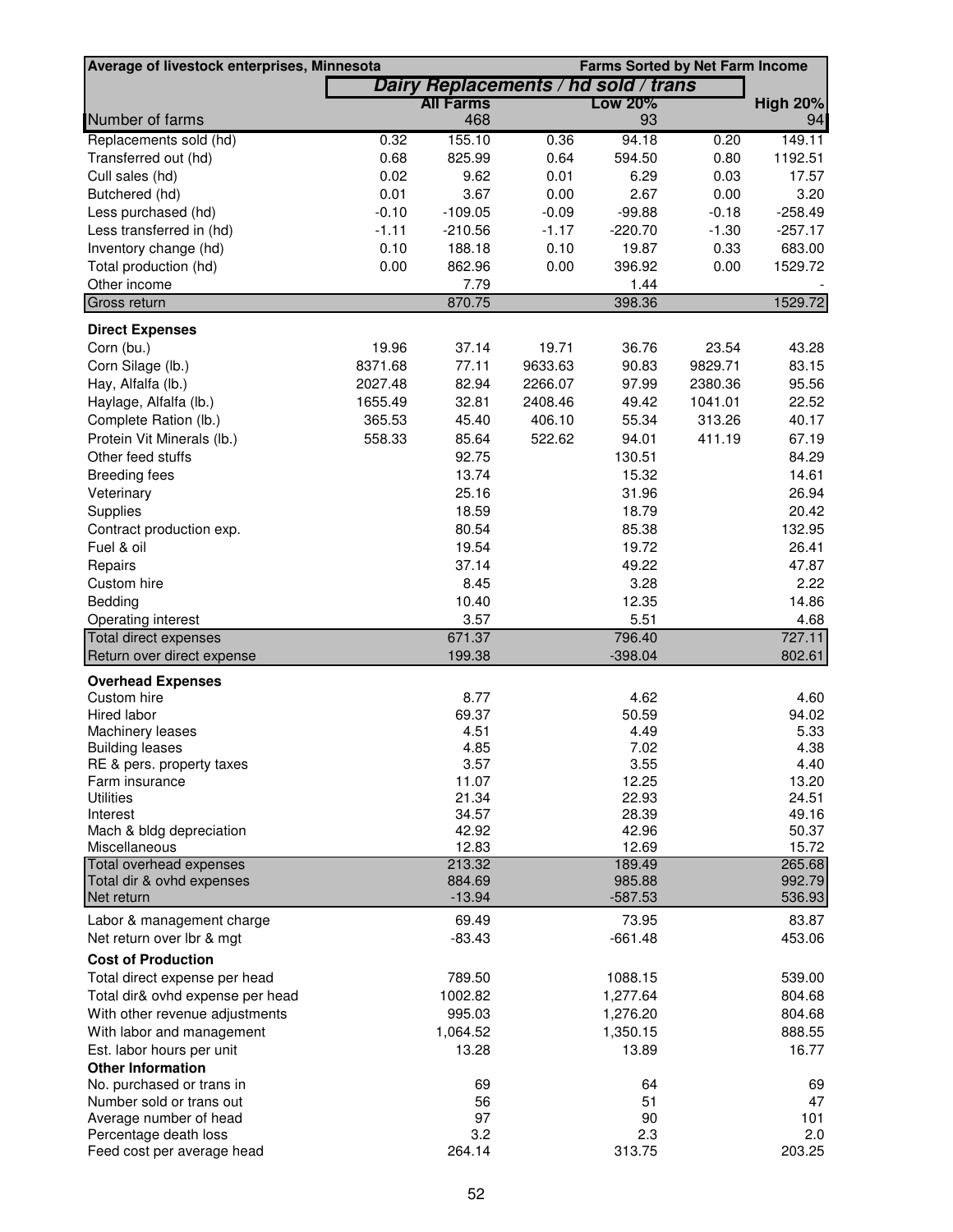| Average of livestock enterprises, Minnesota |         |                  |                              |
|---------------------------------------------|---------|------------------|------------------------------|
|                                             |         |                  | Dairy Heifer for Sale / head |
|                                             |         | <b>All Farms</b> |                              |
| Number of farms                             |         | 13               |                              |
| Dairy Hfrs sold (hd)                        | 0.61    | 722.53           |                              |
| Transferred out (hd)                        | 0.06    | 39.67            |                              |
| Cull sales (hd)                             | 0.00    | 0.45             |                              |
| Butchered (hd)                              | 0.00    | 2.49             |                              |
| Less purchased (hd)                         | $-0.56$ | $-149.57$        |                              |
| Less transferred in (hd)                    | $-0.01$ | $-21.78$         |                              |
| Inventory change (hd)                       | $-0.12$ | $-90.34$         |                              |
| Total production (hd)                       | 0.00    | 503.45           |                              |
| Other income                                |         | 70.78            |                              |
| Gross return                                |         | 574.23           |                              |
|                                             |         |                  |                              |
| <b>Direct Expenses</b>                      |         |                  |                              |
| Corn (bu.)                                  | 17.46   | 33.68            |                              |
| Corn Silage (lb.)                           | 6844.92 | 62.08            |                              |
| Hay, Alfalfa (lb.)                          | 944.20  | 41.80            |                              |
| Hay, Grass & Other (lb.)                    | 312.48  | 8.92             |                              |
| Haylage, Alfalfa (lb.)                      | 3462.46 | 67.14            |                              |
| Complete Ration (lb.)                       | 1595.75 | 59.74            |                              |
| Milk Replacer (lb.)                         | 8.17    | 10.71            |                              |
| Protein Vit Minerals (lb.)                  | 164.76  | 29.39            |                              |
| Other feed stuffs                           |         | 6.30             |                              |
| <b>Breeding fees</b>                        |         | 2.94<br>23.42    |                              |
| Veterinary                                  |         | 9.93             |                              |
| Supplies<br>Fuel & oil                      |         | 16.52            |                              |
| Repairs                                     |         | 35.73            |                              |
| Bedding                                     |         | 16.77            |                              |
| Operating interest                          |         | 15.11            |                              |
| Total direct expenses                       |         | 440.19           |                              |
| Return over direct expense                  |         | 134.04           |                              |
|                                             |         |                  |                              |
| <b>Overhead Expenses</b><br>Custom hire     |         | 7.43             |                              |
| Hired labor                                 |         | 16.79            |                              |
| Machinery leases                            |         | 5.17             |                              |
| RE & pers. property taxes                   |         | 3.09             |                              |
| Farm insurance                              |         | 12.23            |                              |
| Utilities                                   |         | 12.65            |                              |
| Interest                                    |         | 15.35            |                              |
| Mach & bldg depreciation                    |         | 31.58            |                              |
| Miscellaneous                               |         | 10.97            |                              |
| Total overhead expenses                     |         | 115.27           |                              |
| Total dir & ovhd expenses                   |         | 555.46           |                              |
| Net return                                  |         | 18.77            |                              |
| Labor & management charge                   |         | 59.20            |                              |
| Net return over Ibr & mgt                   |         | $-40.43$         |                              |
|                                             |         |                  |                              |
| <b>Cost of Production</b>                   |         |                  |                              |
| Total direct expense per head               |         | 1053.21          |                              |
| Total dir& ovhd expense per head            |         | 1,226.91         |                              |
| With other revenue adjustments              |         | 1,120.26         |                              |
| With labor and management                   |         | 1209.47          |                              |
| Est. labor hours per unit                   |         | 8.71             |                              |
| <b>Other Information</b>                    |         |                  |                              |
| No. purchased or trans in                   |         | 107              |                              |
| Number sold or trans out                    |         | 123              |                              |
| Average number of head                      |         | 185              |                              |
| Percentage death loss                       |         | 1.3              |                              |
| Feed cost per average head                  |         | 319.77           |                              |
|                                             |         | 265.94           |                              |
| Avg. purch price / head                     |         |                  |                              |
| Avg. sales price / head                     |         | 1,190.71         |                              |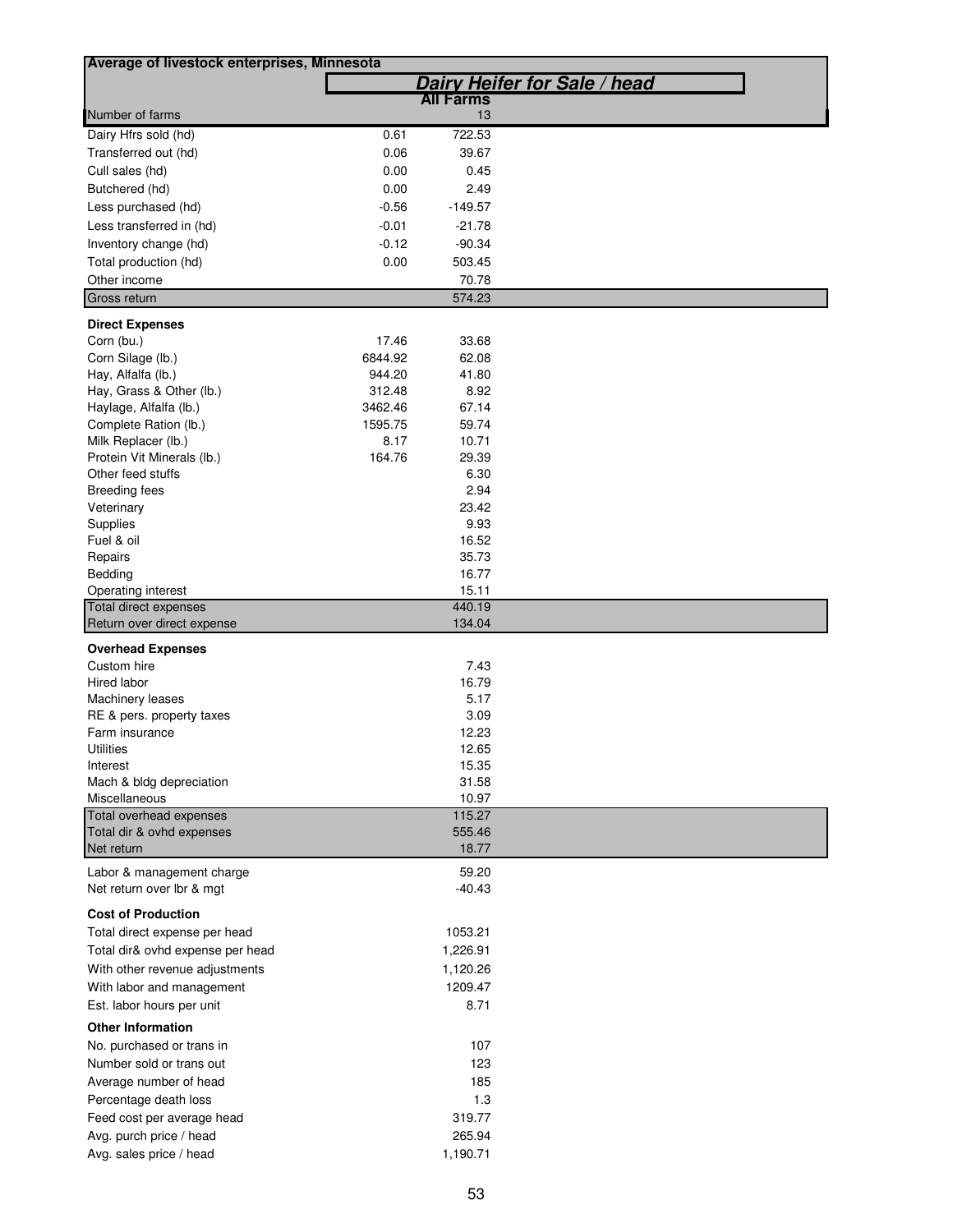| Average of livestock enterprises, Minnesota |          |                  |                     | <b>Farms Sorted by Net Farm Income</b> |          |                 |
|---------------------------------------------|----------|------------------|---------------------|----------------------------------------|----------|-----------------|
|                                             |          |                  | Dairy Steers / cwt. |                                        |          |                 |
|                                             |          | <b>All Farms</b> |                     | <b>Low 20%</b>                         |          | <b>High 20%</b> |
| Number of farms                             |          | 123              |                     | 24                                     |          | 25              |
| Dairy Steers sold (lb)                      | 128.66   | 99.97            | 137.20              | 104.62                                 | 104.88   | 83.32           |
| Transferred out (lb)                        | 0.06     | 0.03             |                     |                                        |          |                 |
| Butchered (lb)                              | 2.81     | 2.52             | 3.80                | 3.32                                   | 4.99     | 5.10            |
| Less purchased (lb)                         | $-33.45$ | $-36.41$         | $-36.77$            | $-43.26$                               | $-10.20$ | $-12.48$        |
| Less transferred in (lb)                    | $-6.40$  | $-7.21$          | $-7.08$             | $-7.75$                                | $-6.07$  | $-6.41$         |
| Inventory change (lb)                       | 8.33     | 14.88            | 2.85                | 1.65                                   | 6.40     | 18.16           |
| Total production (lb)                       | 100.00   | 73.78            | 100.00              | 58.57                                  | 100.00   | 87.69           |
| Other income                                |          | 0.11             |                     |                                        |          |                 |
| Gross return                                |          | 73.89            |                     | 58.57                                  |          | 87.69           |
| <b>Direct Expenses</b>                      |          |                  |                     |                                        |          |                 |
| Corn (bu.)                                  | 11.22    | 20.46            | 13.56               | 26.24                                  | 9.34     | 16.88           |
| Corn Silage (lb.)                           | 206.73   | 1.79             | 50.66               | 0.47                                   | 215.12   | 2.02            |
| Hay, Alfalfa (lb.)                          | 40.91    | 1.51             | 49.63               | 1.77                                   | 47.28    | 1.76            |
| Complete Ration (lb.)                       | 17.21    | 1.20             | 30.61               | 0.74                                   | 32.30    | 1.97            |
| Milk Replacer (lb.)                         | 0.97     | 0.89             | 1.20                | 0.97                                   | 0.77     | 0.78            |
| Protein Vit Minerals (lb.)                  | 64.48    | 10.31            | 78.66               | 11.89                                  | 69.28    | 9.79            |
| Other feed stuffs                           |          | 1.57             |                     | 1.69                                   |          | 1.52            |
| Veterinary                                  |          | 1.87             |                     | 2.08                                   |          | 1.91            |
| Supplies                                    |          | 1.00             |                     | 0.89                                   |          | 0.97            |
| Fuel & oil                                  |          | 1.48             |                     | 2.29                                   |          | 1.58            |
| Repairs                                     |          | 2.73             |                     | 2.97                                   |          | 2.71            |
| Hauling and trucking                        |          | 0.59             |                     | 1.11                                   |          | 0.36            |
| Marketing                                   |          | 0.85             |                     | 1.25                                   |          | 0.80            |
| Bedding                                     |          | 0.63             |                     | 0.48                                   |          | 0.85            |
| Operating interest                          |          | 1.49             |                     | 2.38                                   |          | 0.87            |
| <b>Total direct expenses</b>                |          | 48.35            |                     | 57.21                                  |          | 44.77           |
| Return over direct expense                  |          | 25.54            |                     | 1.36                                   |          | 42.93           |
| <b>Overhead Expenses</b>                    |          |                  |                     |                                        |          |                 |
| Hired labor                                 |          | 1.62             |                     | 1.16                                   |          | 2.79            |
| Farm insurance                              |          | 0.99             |                     | 0.85                                   |          | 1.04            |
| <b>Utilities</b>                            |          | 1.43             |                     | 1.74                                   |          | 1.02            |
| Dues & professional fees                    |          | 0.20             |                     | 0.27                                   |          | 0.44            |
| Interest                                    |          | 1.71             |                     | 1.26                                   |          | 2.45            |
| Mach & bldg depreciation                    |          | 3.10             |                     | 2.91                                   |          | 2.80            |
| Miscellaneous                               |          | 1.77             |                     | 1.67                                   |          | 1.70            |
| Total overhead expenses                     |          | 10.83            |                     | 9.85                                   |          | 12.25           |
| Total dir & ovhd expenses                   |          | 59.17            |                     | 67.07                                  |          | 57.02           |
| Net return                                  |          | 14.72            |                     | $-8.50$                                |          | 30.68           |
| Labor & management charge                   |          | 6.16             |                     | 8.09                                   |          | 5.05            |
| Net return over lbr & mgt                   |          | 8.56             |                     | $-16.58$                               |          | 25.63           |
| <b>Cost of Production</b>                   |          |                  |                     |                                        |          |                 |
| Total direct expense per cwt.               |          | 57.93            |                     | 75.26                                  |          | 38.51           |
| Total dir& ovhd expense per cwt.            |          | 66.34            |                     | 82.45                                  |          | 50.19           |
| With other revenue adjustments              |          | 66.25            |                     | 82.45                                  |          | 50.19           |
| With labor and management                   |          | 71.04            |                     | 88.34                                  |          | 55.01           |
| Est. labor hours per unit                   |          | 0.77             |                     | 0.91                                   |          | 0.73            |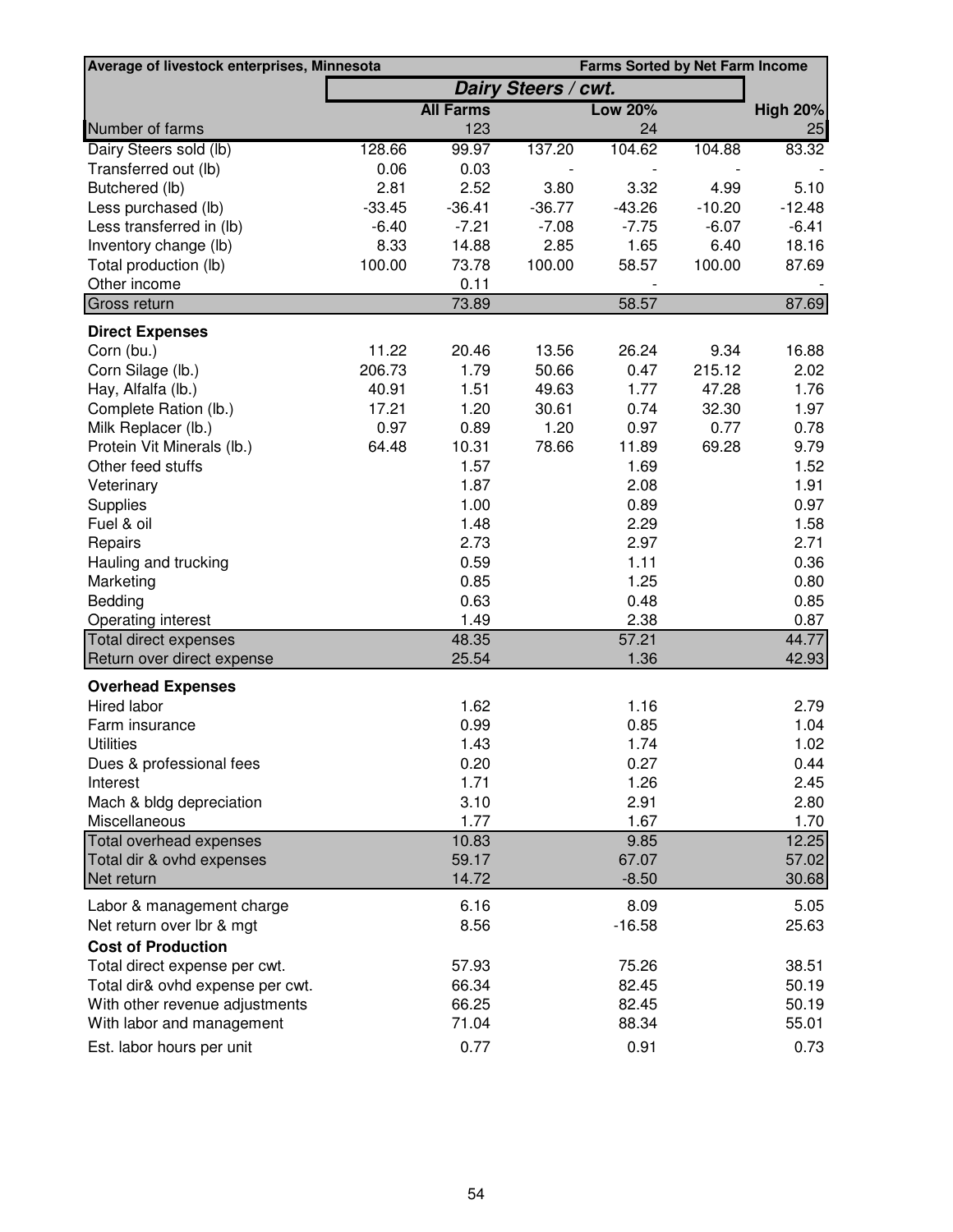| <b>Other Information</b>  | <b>Dairy Steers</b> |        |        |
|---------------------------|---------------------|--------|--------|
| No. purchased or trans in | 76                  | 54     | 56     |
| Number sold or trans out  | 63                  | 47     | 51     |
| Percentage death loss     | 3.1                 | 2.9    | 1.6    |
| Avg. daily gain (lbs)     | 2.24                | 2.16   | 2.24   |
| Lbs of conc / lb of gain  | 7.25                | 8.8    | 6.28   |
| Lbs of feed / lb of gain  | 8.67                | 9.78   | 7.82   |
| Feed cost per cwt of gain | 37.71               | 43.77  | 34.72  |
| Feed cost per head        | 364.7               | 373.99 | 394.83 |
| Average purchase weight   | 388                 | 386    | 182    |
| Average sales weight      | 1,366               | 1,308  | 1,374  |
| Avg purch price / head    | 422.11              | 454.28 | 222.96 |
| Avg sales price / cwt     | 77.7                | 76.25  | 79.44  |



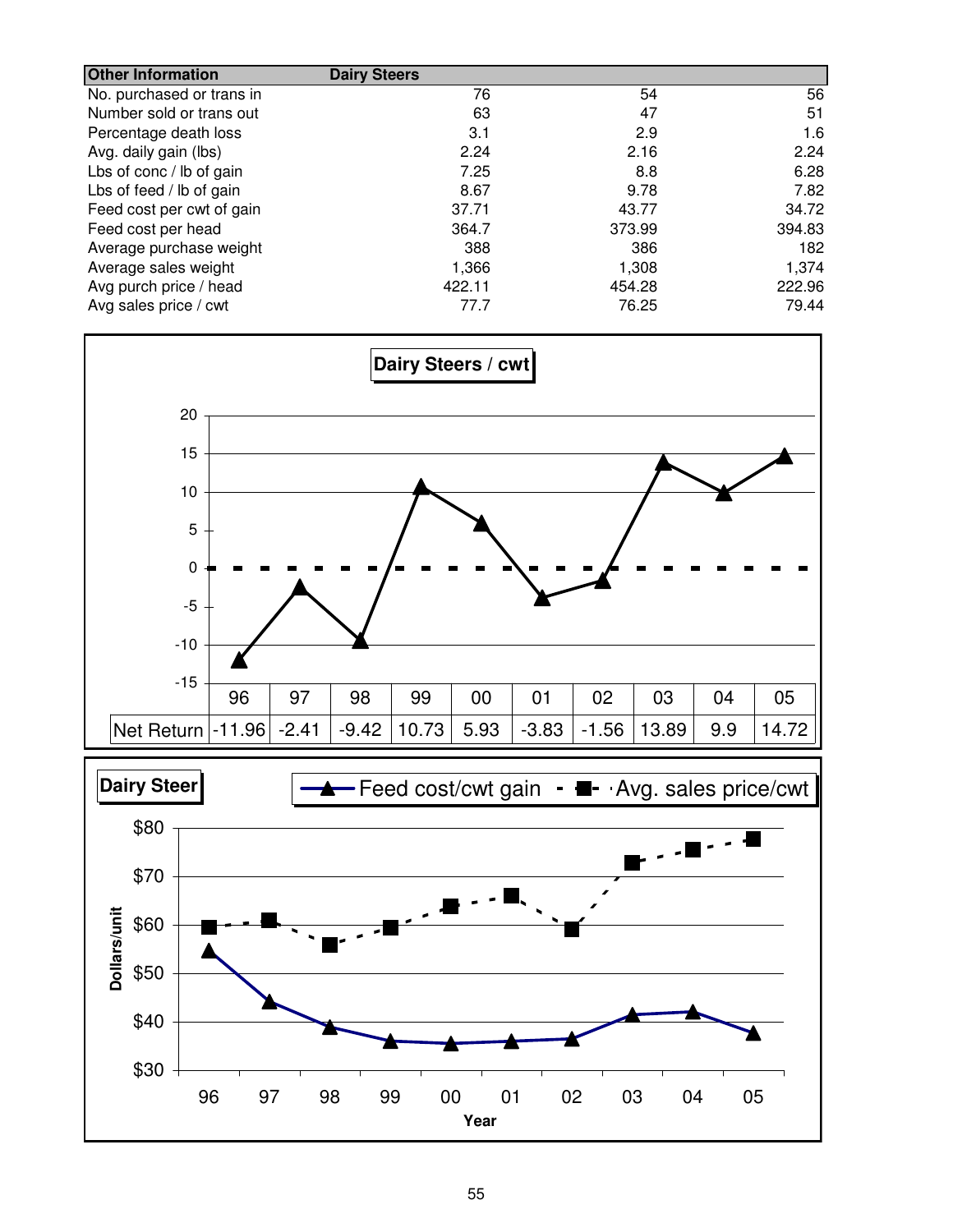| <b>Farms Sorted by Net Farm Income</b><br>Average of livestock enterprises, Minnesota |                            |                      |                      |                      |                     |                       |
|---------------------------------------------------------------------------------------|----------------------------|----------------------|----------------------|----------------------|---------------------|-----------------------|
|                                                                                       | <b>Beef Cow-Calf / cow</b> |                      |                      |                      |                     |                       |
|                                                                                       |                            | <b>All Farms</b>     |                      | <b>Low 20%</b>       |                     | <b>High 20%</b>       |
| Number of farms                                                                       |                            | 125                  |                      | 24                   |                     | 26                    |
|                                                                                       | Quantity                   | Value                | Quantity             | Value                | Quantity            | Value                 |
| Beef Calves sold (lb)                                                                 | 205.47                     | 255.04               | 115.24               | 154.62               | 221.29              | 263.49                |
| Transferred out (lb)                                                                  | 225.79                     | 287.45               | 236.63               | 300.53               | 281.97              | 340.47                |
| Cull sales (lb)                                                                       | 107.07                     | 78.93                | 123.31               | 85.05                | 89.38               | 70.68                 |
| Butchered (lb)                                                                        | 4.07                       | 3.29                 | 3.17                 | 2.64                 | 4.28                | 4.26                  |
| Less purchased (lb)<br>Less transferred in (lb)                                       | $-34.85$<br>$-36.14$       | $-78.29$<br>$-43.14$ | $-55.88$<br>$-36.36$ | $-90.97$<br>$-70.71$ | $-4.56$<br>$-39.33$ | $-100.17$<br>$-38.13$ |
| Inventory change (lb)                                                                 | 52.01                      | 116.22               | 50.33                | 107.45               | 31.95               | 223.42                |
| Total production (lb)                                                                 | 523.41                     | 619.49               | 436.43               | 488.62               | 584.98              | 764.02                |
| Other income                                                                          |                            | 3.32                 |                      | 1.29                 |                     | 5.58                  |
| Gross return                                                                          |                            | 622.81               |                      | 489.91               |                     | 769.6                 |
| <b>Direct Expenses</b>                                                                |                            |                      |                      |                      |                     |                       |
| Corn Silage (lb.)                                                                     | 5769.92                    | 50.34                | 7592.46              | 67.04                | 4119.14             | 38.24                 |
| Hay, Alfalfa (lb.)                                                                    | 1588.88                    | 51.14                | 2157.78              | 77.99                | 1966.84             | 60.77                 |
| Hay, Grass & Other (lb.)                                                              | 4423.22                    | 97.45                | 3120.63              | 86.36                | 4125.54             | 86.10                 |
| Haylage, Grass & Other (lb.)                                                          | 144.42                     | 1.48                 | 561.62               | 7.22                 |                     |                       |
| Pasture (aum)                                                                         | 5.17                       | 36.58                | 3.39                 | 44.76                | 7.93                | 39.71                 |
| Complete Ration (lb.)                                                                 | 169.17                     | 10.37                | 23.12                | 2.39                 | 94.48               | 7.36                  |
| Protein Vit Minerals (lb.)                                                            | 118.00                     | 17.09                | 189.97               | 21.00                | 89.33               | 15.25                 |
| Other feed stuffs                                                                     |                            | 13.35                |                      | 25.03                |                     | 9.86                  |
| <b>Breeding fees</b>                                                                  |                            | 3.65                 |                      | 10.39                |                     | 2.20                  |
| Veterinary                                                                            |                            | 22.09                |                      | 29.02                |                     | 19.17                 |
| Supplies                                                                              |                            | 10.28                |                      | 14.83                |                     | 9.15                  |
| Fuel & oil                                                                            |                            | 16.28                |                      | 18.90                |                     | 17.14                 |
| Repairs                                                                               |                            | 28.56                |                      | 27.52                |                     | 27.18                 |
| Marketing                                                                             |                            | 4.79                 |                      | 2.95                 |                     | 4.54                  |
| Bedding                                                                               |                            | 1.97                 |                      | 3.36                 |                     | 1.45                  |
| Operating interest                                                                    |                            | 6.68                 |                      | 8.26                 |                     | 5.74                  |
| Total direct expenses                                                                 |                            | 372.10               |                      | 447.04               |                     | 343.84                |
| Return over direct expense                                                            |                            | 250.71               |                      | 42.87                |                     | 425.76                |
| <b>Overhead Expenses</b>                                                              |                            |                      |                      |                      |                     |                       |
| Custom hire                                                                           |                            | 2.27                 |                      | 5.07                 |                     | 3.91                  |
| Hired labor                                                                           |                            | 9.61                 |                      | 16.79                |                     | 10.50                 |
| RE & pers. property taxes                                                             |                            | 2.90                 |                      | 1.34                 |                     | 3.82                  |
| Farm insurance                                                                        |                            | 8.89                 |                      | 9.71                 |                     | 10.39                 |
| <b>Utilities</b>                                                                      |                            | 10.30                |                      | 7.98                 |                     | 10.51                 |
| Interest                                                                              |                            | 15.97                |                      | 21.31                |                     | 13.58                 |
| Mach & bldg depreciation                                                              |                            | 22.56                |                      | 18.13                |                     | 28.93                 |
| Miscellaneous                                                                         |                            | 9.32                 |                      | 9.39                 |                     | 10.00                 |
| Total overhead expenses                                                               |                            | 81.82                |                      | 89.72                |                     | 91.64                 |
| Total dir & ovhd expenses                                                             |                            | 453.92               |                      | 536.77               |                     | 435.48                |
| Net return                                                                            |                            | 168.89               |                      | $-46.86$             |                     | 334.12                |
| Labor & management charge                                                             |                            | 72.23                |                      | 70.51                |                     | 68.28                 |
| Net return over lbr & mgt                                                             |                            | 96.66                |                      | $-117.37$            |                     | 265.84                |
| <b>Cost of Production</b>                                                             |                            |                      |                      |                      |                     |                       |
| Total direct expense per cwt.                                                         |                            | 71.09                |                      | 102.43               |                     | 58.78                 |
| Total dir& ovhd expense per cwt.                                                      |                            | 86.72                |                      | 122.99               |                     | 74.44                 |
| With other revenue adjustments                                                        |                            | 64.85                |                      | 101.23               |                     | 48.06                 |
| With labor and management                                                             |                            | 77.98                |                      | 115.96               |                     | 59.60                 |
| Est. labor hours per unit                                                             |                            | 9.07                 |                      | 9.29                 |                     | 10.04                 |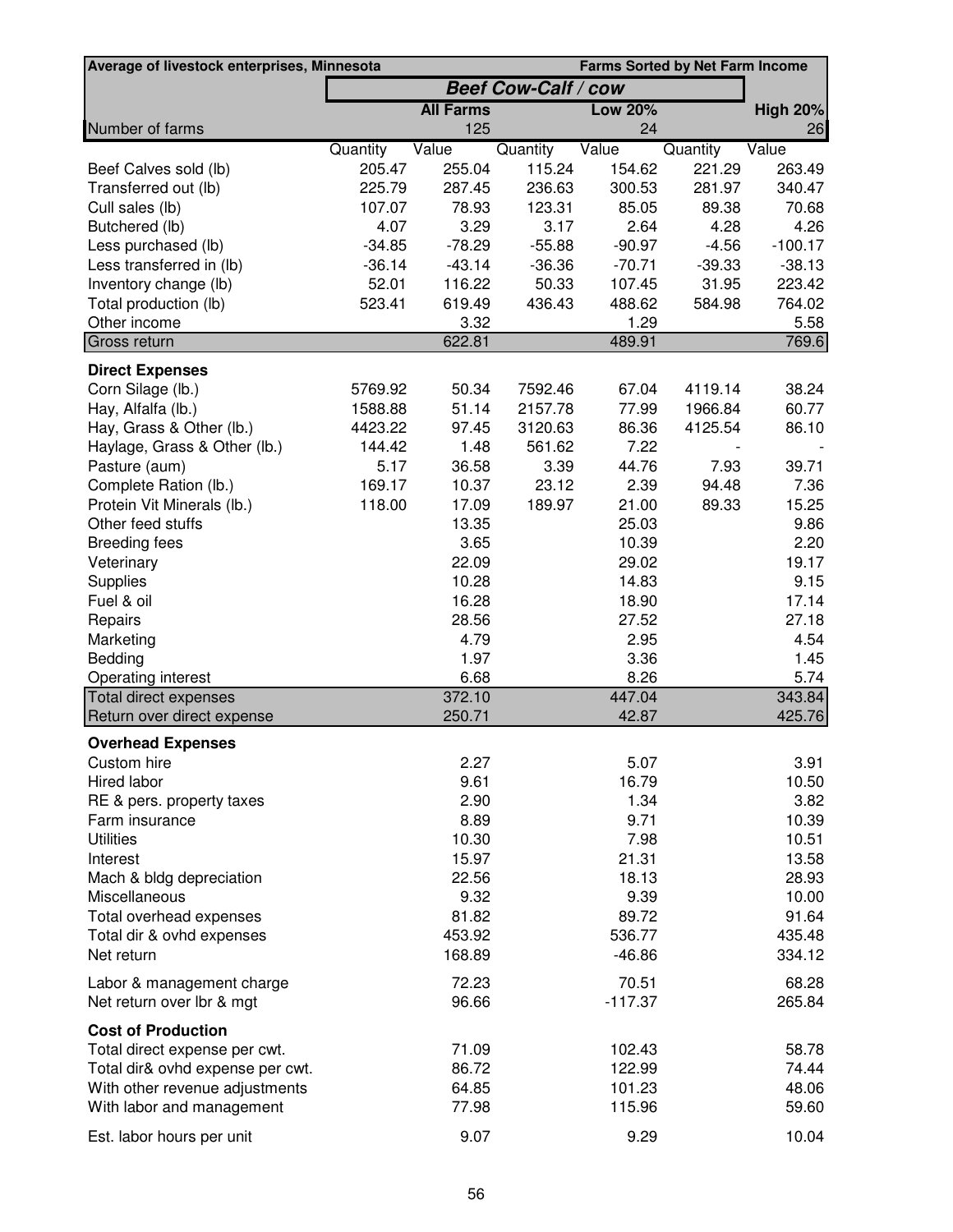| <b>Other Information</b>  | <b>Beef Cow/Calf</b> |        |        |
|---------------------------|----------------------|--------|--------|
| Number of cows            | 75.3                 | 61.9   | 83.6   |
| Pregnancy percentage      | 96.3                 | 94.0   | 97.9   |
| Pregnancy loss percentage | 1.4                  | 2.3    | 0.9    |
| Culling percentage        | 11.2                 | 13.2   | 9.1    |
| Calving percentage        | 94.9                 | 91.9   | 97.0   |
| Weaning percentage        | 89.8                 | 85.2   | 95.1   |
| Calves sold per cow       | 0.8                  | 0.8    | 0.9    |
| Calf death loss percent   | 5.2                  | 7.0    | 3.8    |
| Average weaning weight    | 551                  | 533    | 602    |
| Lbs weaned/exposed female | 495                  | 454    | 573    |
| Feed cost per cow         | 277.80               | 331.81 | 257.27 |
| Avg wgt/Beef Calf sold    | 557                  | 503    | 574    |
| Avg price / cwt           | 124.12               | 134.18 | 119.07 |



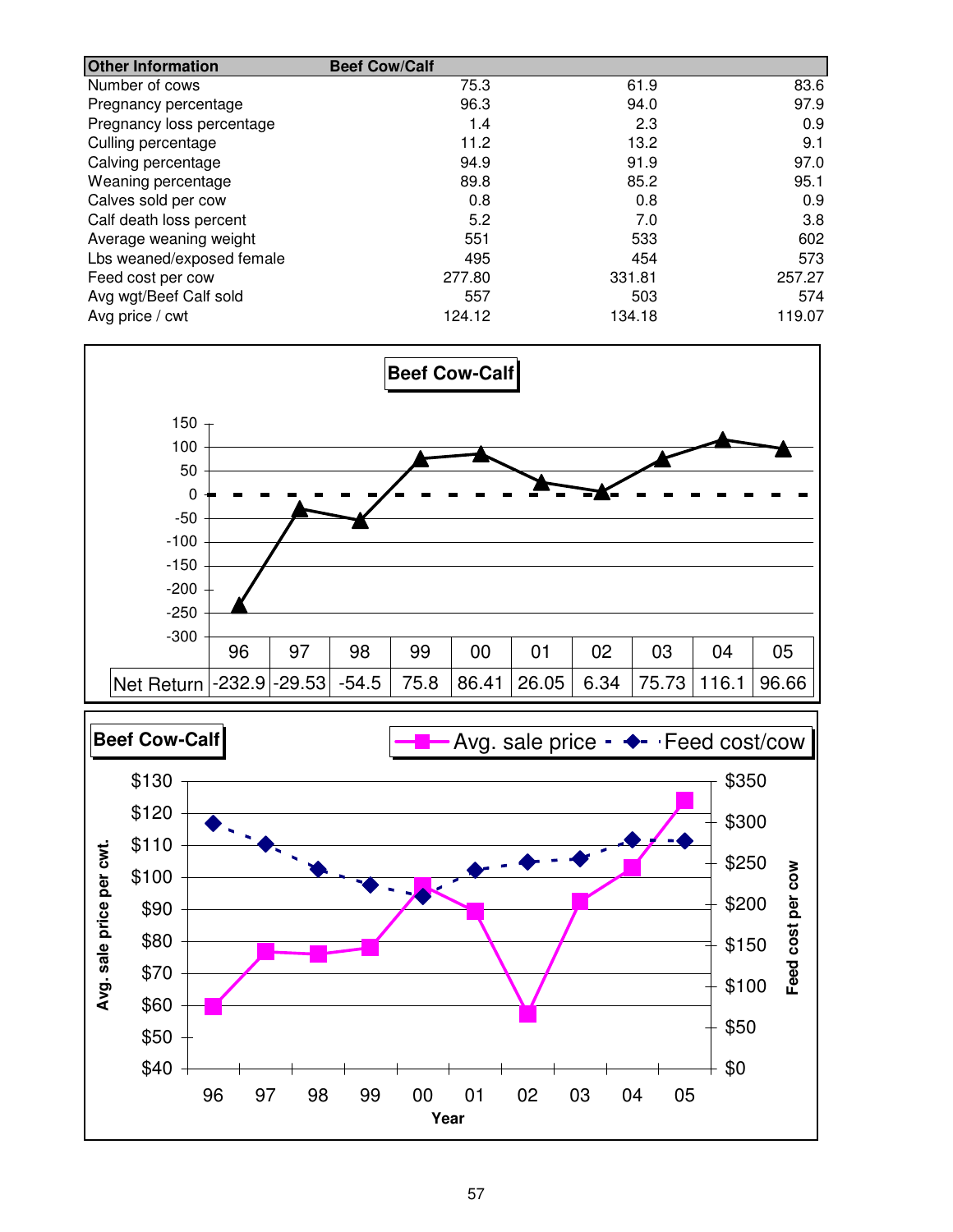| Average of livestock enterprises, Minnesota |                    |                  |           |                | <b>Farms Sorted by Net Farm Income</b> |                 |
|---------------------------------------------|--------------------|------------------|-----------|----------------|----------------------------------------|-----------------|
|                                             | Finish Beef / cwt. |                  |           |                |                                        |                 |
|                                             |                    | <b>All Farms</b> |           | <b>Low 20%</b> |                                        | <b>High 20%</b> |
| Number of farms                             |                    | 62               |           | 12             |                                        | 12              |
|                                             | Quantity           | Value            | Quantity  | Value          | Quantity                               | Value           |
| Finish Beef sold (lb)                       | 175.45             | 146.19           | 187.73    | 154.06         | 132.10                                 | 113.85          |
| Transferred out (lb)                        | 2.85               | 2.93             | 0.61      | 0.58           | 4.86                                   | 5.54            |
| Cull sales (lb)                             | 0.34               | 0.28             |           |                |                                        |                 |
| Butchered (lb)                              | 1.45               | 1.31             | 0.47      | 0.36           | 1.49                                   | 1.87            |
| Less purchased (lb)                         | $-78.26$           | $-90.33$         | $-116.74$ | $-135.93$      | $-51.96$                               | $-62.29$        |
| Less transferred in (lb)                    | $-14.49$           | $-17.74$         | $-9.74$   | $-11.62$       | $-15.53$                               | $-19.35$        |
| Inventory change (lb)                       | 12.66              | 20.26            | 37.67     | 41.96          | 29.04                                  | 36.70           |
| Total production (lb)                       | 100.00             | 62.90            | 100.00    | 49.42          | 100.00                                 | 76.32           |
| Other income                                |                    | 0.19             |           | 0.44           |                                        | 0.38            |
| Gross return                                |                    | 63.09            |           | 49.86          |                                        | 76.70           |
| <b>Direct Expenses</b>                      |                    |                  |           |                |                                        |                 |
| Corn (bu.)                                  | 10.77              | 19.69            | 13.98     | 25.76          | 7.92                                   | 14.00           |
| Corn Silage (lb.)                           | 381.51             | 3.28             | 148.33    | 1.09           | 472.88                                 | 4.06            |
| Corn, Ear (lb.)                             | 12.14              | $0.24 -$         |           |                | 61.49                                  | 1.23            |
| Hay, Alfalfa (lb.)                          | 110.48             | 3.48             | 213.88    | 6.63           | 43.11                                  | 1.44            |
| Hay, Grass & Other (lb.)                    | 43.91              | 1.21             | 47.47     | 1.04           | 39.19                                  | 1.08            |
| Protein Vit Minerals (lb.)                  | 45.63              | 6.75             | 37.46     | 6.22           | 45.61                                  | 7.09            |
| Other feed stuffs                           |                    | 1.12             |           | 0.57           |                                        | 0.45            |
| Veterinary                                  |                    | 2.09             |           | 1.80           |                                        | 2.49            |
| Supplies                                    |                    | 0.85             |           | 0.53           |                                        | 0.97            |
| Fuel & oil                                  |                    | 1.71             |           | 1.25           |                                        | 1.67            |
| Repairs                                     |                    | 2.93             |           | 2.72           |                                        | 2.80            |
| Custom hire                                 |                    | 0.32             |           | 0.60           |                                        | 0.62            |
| Hauling and trucking                        |                    | 1.01             |           | 1.02           |                                        | 0.34            |
| Marketing                                   |                    | 0.81             |           | 0.15           |                                        | 1.67            |
| Operating interest                          |                    | 2.92             |           | 4.29           |                                        | 1.61            |
| <b>Total direct expenses</b>                |                    | 48.41            |           | 53.67          |                                        | 41.53           |
| Return over direct expense                  |                    | 14.68            |           | $-3.81$        |                                        | 35.17           |
| <b>Overhead Expenses</b>                    |                    |                  |           |                |                                        |                 |
| Custom hire                                 |                    | 0.38             |           | 0.27           |                                        | 0.99            |
| Hired labor                                 |                    | 1.11             |           | 2.10           |                                        | 1.48            |
| Farm insurance                              |                    | 1.10             |           | 1.09           |                                        | 1.37            |
| <b>Utilities</b>                            |                    | 1.13             |           | 0.88           |                                        | 1.58            |
| Interest                                    |                    | 1.39             |           | 0.64           |                                        | 2.87            |
| Mach & bldg depreciation                    |                    | 3.65             |           | 3.30           |                                        | 4.66            |
| Miscellaneous                               |                    | 1.55             |           | 1.08           |                                        | 1.96            |
| Total overhead expenses                     |                    | 10.30            |           | 9.35           |                                        | 14.90           |
| Total dir & ovhd expenses                   |                    | 58.72            |           | 63.02          |                                        | 56.43           |
| Net return                                  |                    | 4.38             |           | $-13.16$       |                                        | 20.27           |
| Labor & management charge                   |                    | 5.74             |           | 5.62           |                                        | 6.53            |
| Net return over lbr & mgt                   |                    | $-1.37$          |           | $-18.78$       |                                        | 13.74           |
| <b>Cost of Production</b>                   |                    |                  |           |                |                                        |                 |
| Total direct expense per cwt.               |                    | 75.51            |           | 84.36          |                                        | 61.77           |
| Total dir& ovhd expense per cwt.            |                    | 81.29            |           | 89.33          |                                        | 72.65           |
| With other revenue adjustments              |                    | 81.18            |           | 89.10          |                                        | 72.37           |
| With labor and management                   |                    | 84.40            |           | 92.08          |                                        | 77.14           |
| Est. labor hours per unit                   |                    | 0.74             |           | 0.53           |                                        | 0.86            |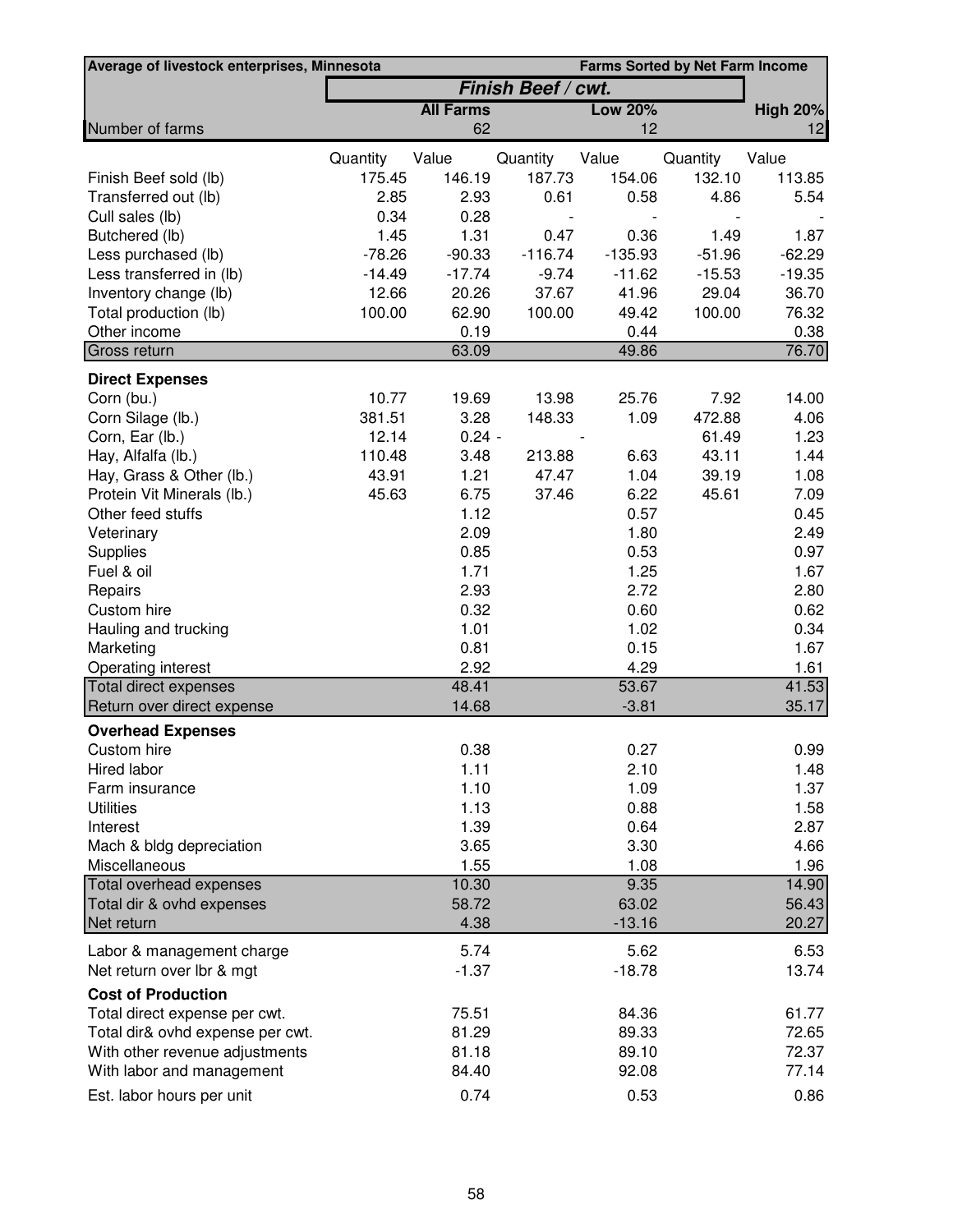| <b>Other Information</b>  | <b>Finishing Beef</b> |        |        |
|---------------------------|-----------------------|--------|--------|
| No. purchased or trans in | 130                   | 221    | 107    |
| Number sold or trans out  | 114                   | 164    | 91     |
| Percentage death loss     | 1.1                   | 1.3    | 1.4    |
| Avg. daily gain (lbs)     | 2.27                  | 2.11   | 2.48   |
| Lbs of conc / lb of gain  | 6.74                  | 8.23   | 5.63   |
| Lbs of feed / lb of gain  | 9.68                  | 11.49  | 8.05   |
| Feed cost per cwt of gain | 35.77                 | 41.31  | 29.35  |
| Feed cost per head        | 239.98                | 253.69 | 222.02 |
| Average purchase weight   | 586                   | 627    | 516    |
| Average sales weight      | 1,257                 | 1,249  | 1,230  |
| Avg purch price / cwt     | 115.42                | 116.44 | 119.88 |
| Avg sales price / cwt     | 83.32                 | 82.07  | 86.18  |